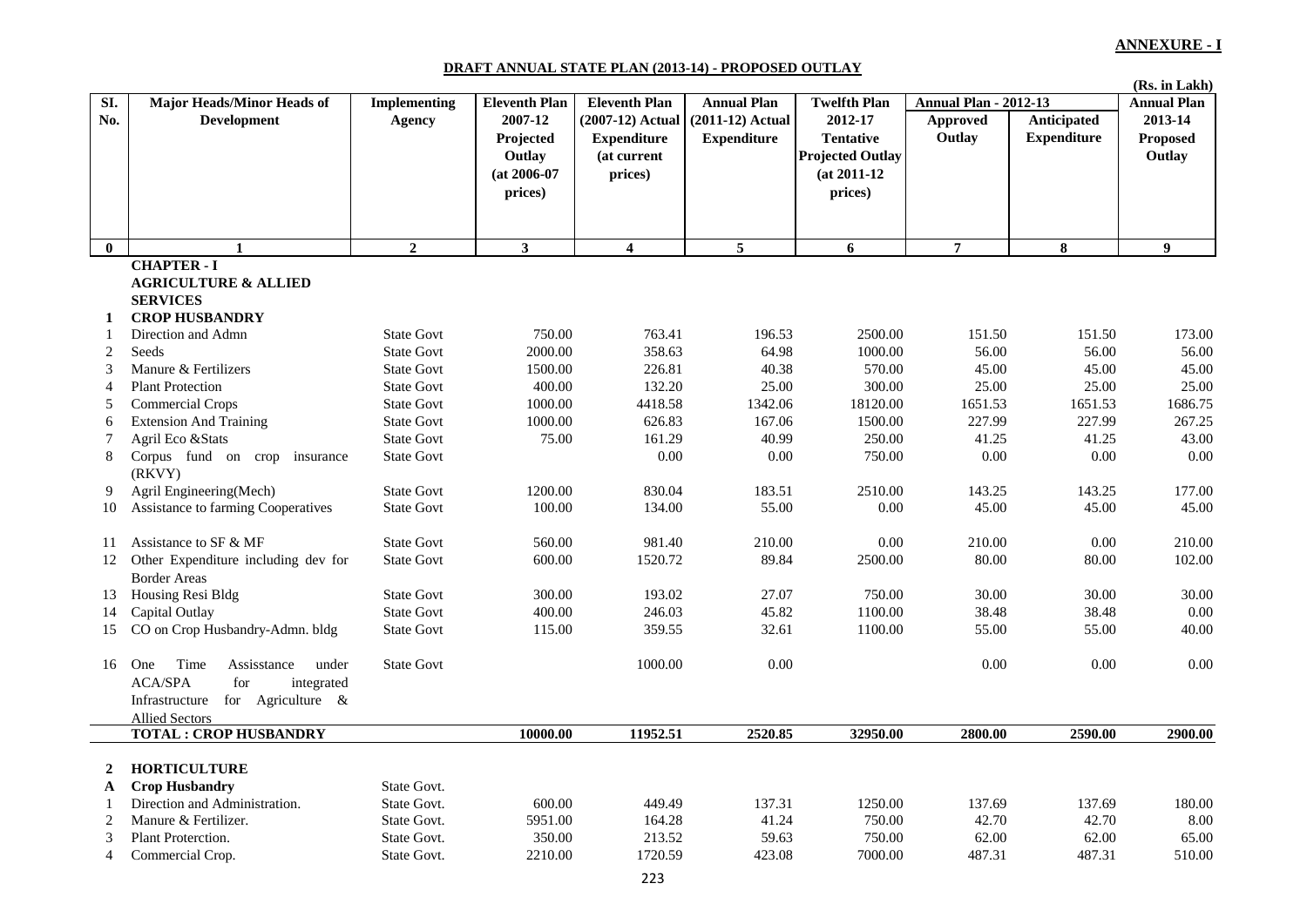| SI.            | <b>Major Heads/Minor Heads of</b>    | <b>Implementing</b> | <b>Eleventh Plan</b> | <b>Eleventh Plan</b> | <b>Annual Plan</b> | <b>Twelfth Plan</b>     | <b>Annual Plan - 2012-13</b> |                    | <b>Annual Plan</b> |
|----------------|--------------------------------------|---------------------|----------------------|----------------------|--------------------|-------------------------|------------------------------|--------------------|--------------------|
| No.            | <b>Development</b>                   | Agency              | 2007-12              | (2007-12) Actual     | (2011-12) Actual   | 2012-17                 | Approved                     | <b>Anticipated</b> | 2013-14            |
|                |                                      |                     | Projected            | <b>Expenditure</b>   | <b>Expenditure</b> | <b>Tentative</b>        | Outlay                       | <b>Expenditure</b> | <b>Proposed</b>    |
|                |                                      |                     | Outlay               | (at current          |                    | <b>Projected Outlay</b> |                              |                    | Outlay             |
|                |                                      |                     | $(at 2006-07)$       | prices)              |                    | $(at 2011-12)$          |                              |                    |                    |
|                |                                      |                     | prices)              |                      |                    | prices)                 |                              |                    |                    |
|                |                                      |                     |                      |                      |                    |                         |                              |                    |                    |
| 5              | Extension and Training.              | State Govt.         | 410.00               | 167.75               | 30.00              | 650.00                  | 39.00                        | 39.00              | 90.00              |
| 6              | Agril. Economics Statistics          | State Govt.         |                      | 14.23                | 10.00              | 300.00                  | 6.00                         | 6.00               | 6.00               |
| 7              | Hort & Vegetable Crop.               | State Govt.         | 10479.00             | 5316.17              | 2104.58            | 12000.00                | 2450.30                      | 2250.30            | 2471.00            |
| 8              | Other Expenditures                   | State Govt.         |                      | 822.20               | 527.20             | 2800.00                 | 525.00                       | 525.00             | 50.00              |
| 9              | One ime Assistance under SCA/APA     | State Govt.         |                      | 4309.00              | $0.00\,$           |                         |                              |                    | 0.00               |
|                | for Integrated Infrastructure for    |                     |                      |                      |                    |                         |                              |                    |                    |
|                | Agriculture & Allied sectors.        |                     |                      |                      |                    |                         |                              |                    |                    |
| 10             | Capital Outlay on Crop Husbandry     |                     | 0.00                 | 1661.11              | 108.60             | 3000.00                 | 50.00                        | 50.00              | 570.00             |
|                |                                      |                     |                      |                      |                    |                         |                              |                    |                    |
|                | <b>Total Horticulture</b>            |                     | 20000.00             | 14838.34             | 3441.64            | 28500.00                | 3800.00                      | 3600.00            | 3950.00            |
| $\mathbf{3}$   | <b>SOIL &amp; WATER</b>              |                     |                      |                      |                    |                         |                              |                    |                    |
|                | <b>CONSERVATION</b>                  |                     |                      |                      |                    |                         |                              |                    |                    |
| ${\bf A}$      | <b>DIRECTION &amp;</b>               |                     |                      |                      |                    |                         |                              |                    |                    |
|                | <b>ADMINISTRATION</b>                |                     |                      |                      |                    |                         |                              |                    |                    |
| 1              | Directorate of Soil Conservation     | State Govt.         | 90.00                | 129.05               | 29.17              | 34.00                   | 20.00                        | 20.00              | 12.00              |
| 2              | Divisional Soil Conservation Offices | State Govt.         | 420.00               | 894.51               | 254.64             | 200.00                  | 80.00                        | 80.00              | 30.00              |
| 3              | Soil Conservation Range Offices      | State Govt.         | 245.00               | 380.07               | 107.46             | 20.00                   |                              |                    |                    |
| $\overline{4}$ | Project Formulation Cell             | State Govt.         | 30.00                | 41.32                | 8.86               | 10.00                   |                              |                    |                    |
| 5              | Soil Conservation Engineering        | State Govt.         | 180.00               | 231.63               | 66.77              | 20.00                   | 6.00                         | 6.00               | 0.00               |
|                | Division                             |                     |                      |                      |                    |                         |                              |                    |                    |
| 6              | Monitoring and Evaluation Unit       | State Govt.         | 65.00                | 73.06                | 18.44              | 10.00                   |                              |                    |                    |
| $\tau$         | Cash Crop Division                   | State Govt.         | 283.00               | 308.28               | 78.79              | 30.00                   |                              |                    | 6.00               |
| 8              | Soil Conservation Survey Division    | State Govt.         | 133.00               | 130.74               | 38.71              | 26.00                   | 11.00                        | 11.00              |                    |
|                | <b>TOTAL: DIRECTION &amp;</b>        |                     | 1446.00              | 2188.66              | 602.84             | 350.00                  | 117.00                       | 117.00             | 48.00              |
|                | <b>ADMINISTRATION</b>                |                     |                      |                      |                    |                         |                              |                    |                    |
| B              | <b>SOIL SURVEY AND TESTING</b>       |                     |                      |                      |                    |                         |                              |                    |                    |
| -1             | Soil Conservation Survey Scheme      |                     |                      |                      |                    |                         |                              |                    |                    |
| 2              | Soil Testing Works                   |                     | 34.00                | 30.00                | 7.33               | 2.00                    |                              |                    |                    |
|                | <b>TOTAL: SOIL SURVEY AND</b>        |                     | 34.00                | 30.00                | 7.33               | 2.00                    | 0.00                         | 0.00               | $\overline{0.00}$  |
|                | <b>TESTING</b>                       |                     |                      |                      |                    |                         |                              |                    |                    |
| $\mathbf{C}$   | <b>SOIL CONSERVATION</b>             |                     |                      |                      |                    |                         |                              |                    |                    |
|                | <b>SCHEME</b>                        |                     |                      |                      |                    |                         |                              |                    |                    |
|                | <b>Terracing Works</b>               |                     | 30.00                |                      |                    | 200.00                  |                              |                    |                    |
| $\overline{2}$ | <b>Erosion Control Works</b>         |                     | 900.00               | 245.00               |                    | 2600.00                 | 170.00                       | 170.00             | 14.00              |
| $\mathfrak{Z}$ | Afforestation                        |                     | 120.00               | 24.56                | 2.13               | 500.00                  | 59.08                        | 59.08              | 5.70               |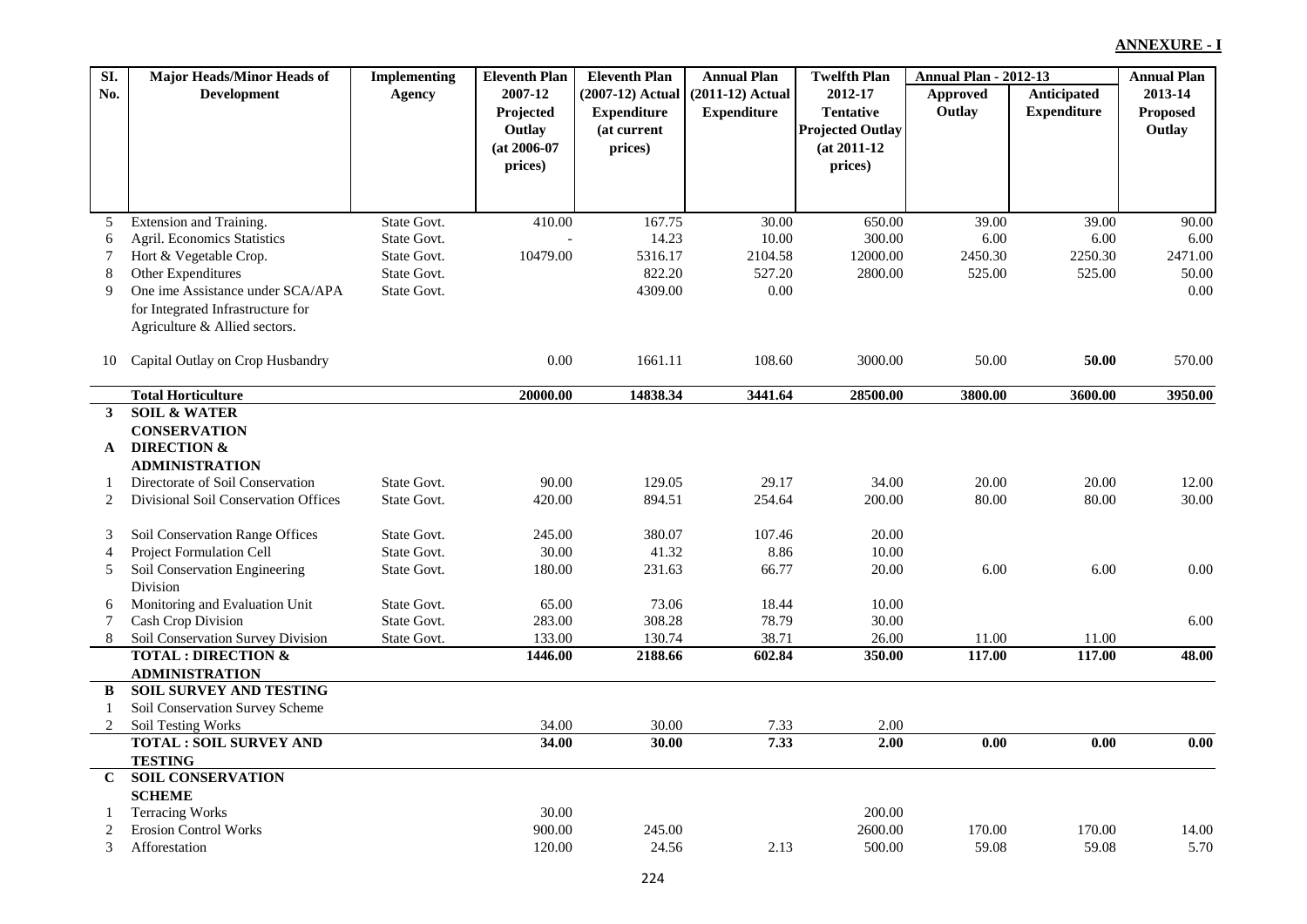| SI.                           | <b>Major Heads/Minor Heads of</b>           | <b>Implementing</b> | <b>Eleventh Plan</b> | <b>Eleventh Plan</b> | <b>Annual Plan</b> | <b>Twelfth Plan</b>     | <b>Annual Plan - 2012-13</b> |                    | <b>Annual Plan</b> |
|-------------------------------|---------------------------------------------|---------------------|----------------------|----------------------|--------------------|-------------------------|------------------------------|--------------------|--------------------|
| No.                           | <b>Development</b>                          | <b>Agency</b>       | 2007-12              | (2007-12) Actual     | (2011-12) Actual   | 2012-17                 | Approved                     | Anticipated        | 2013-14            |
|                               |                                             |                     | Projected            | <b>Expenditure</b>   | <b>Expenditure</b> | <b>Tentative</b>        | Outlay                       | <b>Expenditure</b> | <b>Proposed</b>    |
|                               |                                             |                     | Outlay               | (at current          |                    | <b>Projected Outlay</b> |                              |                    | Outlay             |
|                               |                                             |                     | $(at 2006-07)$       | prices)              |                    | $(at 2011-12)$          |                              |                    |                    |
|                               |                                             |                     | prices)              |                      |                    | prices)                 |                              |                    |                    |
|                               |                                             |                     |                      |                      |                    |                         |                              |                    |                    |
|                               |                                             |                     |                      |                      |                    |                         |                              |                    |                    |
| $\overline{4}$                | Water Conservation & Distribution           |                     | 800.00               | 298.47               |                    | 2600.00                 | 170.00                       | 170.00             | 14.00              |
|                               | Works<br><b>Cash Crop Development Works</b> |                     | 500.00               | 505.04               | 82.00              | 3000.00                 | 207.41                       | 207.41             | 133.00             |
| 5<br>6                        | Construction works in Urban Areas           |                     | 50.00                | 27.08                |                    | 300.00                  | 28.84                        | 28.84              | 10.00              |
|                               |                                             |                     |                      |                      |                    |                         |                              |                    |                    |
| 7                             | Water Harvesting Works / Farm               |                     | 809.35               | 266.66               |                    | 2800.00                 | 170.00                       | 170.00             | 14.00              |
|                               | ponds, etc.                                 |                     |                      |                      |                    |                         |                              |                    |                    |
| 8                             | <b>Avenue Plantation</b>                    |                     |                      | 0.00                 |                    | 300.00                  | 10.00                        | 0.00               |                    |
|                               | <b>TOTAL: SOIL CONSERVATION</b>             |                     | 3209.35              | 1366.81              | 84.13              | 12300.00                | 815.33                       | 805.33             | 190.70             |
|                               | <b>SCHEME</b>                               |                     |                      |                      |                    |                         |                              |                    |                    |
| D                             | <b>EXTENSION &amp; TRAINING</b>             |                     |                      |                      |                    |                         |                              |                    |                    |
| -1                            | <b>Conservation Training Institute</b>      |                     | 62.00                | 74.75                | 13.11              | 10.00                   | 10.00                        | 10.00              | 6.00               |
| 2                             | Training at Soil Conservation Centre        |                     | 202.00               | 286.87               | 76.53              | 5.00                    |                              |                    |                    |
| 3                             | Extension Programme & Info.                 |                     | 6.00                 | 3.25                 |                    | 10.00                   | 1.00                         | 1.00               | 1.00               |
|                               | Services                                    |                     |                      |                      |                    |                         |                              |                    |                    |
|                               | <b>TOTAL: EXTENSION &amp;</b>               |                     | 270.00               | 364.87               | 89.64              | 25.00                   | 11.00                        | 11.00              | 7.00               |
|                               | <b>TRAINING</b>                             |                     |                      |                      |                    |                         |                              |                    |                    |
| Е                             | <b>OTHER EXPENDITURE</b>                    |                     |                      |                      |                    |                         |                              |                    |                    |
| 1                             | <b>Construction of Roads to Work Areas</b>  |                     | 15.00                | 0.00                 | 0.00               | 50.00                   |                              |                    |                    |
| $\overline{2}$                | Construction & Maintenance of               |                     | 100.00               | 81.49                | 38.46              | 2000.00                 | 351.70                       | 351.70             | 222.00             |
|                               | Departmental Non-Residential                |                     |                      |                      |                    |                         |                              |                    |                    |
|                               | <b>Buildings</b>                            |                     |                      |                      |                    |                         |                              |                    |                    |
| 3                             | <b>Jhum Control Scheme</b>                  |                     |                      |                      |                    |                         |                              |                    |                    |
| $\ddot{i}$                    | Cash/Horticultural Crop Development         |                     | 320.00               | 148.40               |                    |                         |                              |                    |                    |
|                               | Works<br>Afforestation                      |                     | 250.00               | 0.40                 |                    |                         |                              |                    |                    |
| $\rm ii)$<br>$\overline{iii}$ | Camps & Camp Equipments                     |                     | 4.00                 |                      |                    |                         |                              |                    |                    |
| iv)                           | Link Roads                                  |                     | 10.00                |                      |                    |                         |                              |                    |                    |
| V)                            | Drinking Water                              |                     | 16.00                |                      |                    |                         |                              |                    |                    |
| $\overline{\mathbf{4}}$       | <b>Watershed Management</b>                 |                     |                      |                      |                    |                         |                              |                    |                    |
| $\ddot{i}$                    | <b>General Administration</b>               |                     | 13.00                |                      |                    |                         |                              |                    |                    |
| $\ddot{\text{ii}})$           | Terracing                                   |                     | 54.50                |                      |                    |                         |                              |                    |                    |
| $\overline{111}$ )            | Afforestation                               |                     | 23.00                | 3.56                 | 0.07               | 5.00                    | 0.21                         | 0.21               | 0.00               |
| iv)                           | Irrigation/Water Conservation Works         |                     | 77.50                |                      |                    |                         |                              |                    |                    |
|                               |                                             |                     |                      |                      |                    |                         |                              |                    |                    |
| V)                            | Camps & Camps Equipments                    |                     | 27.50                |                      |                    |                         |                              |                    |                    |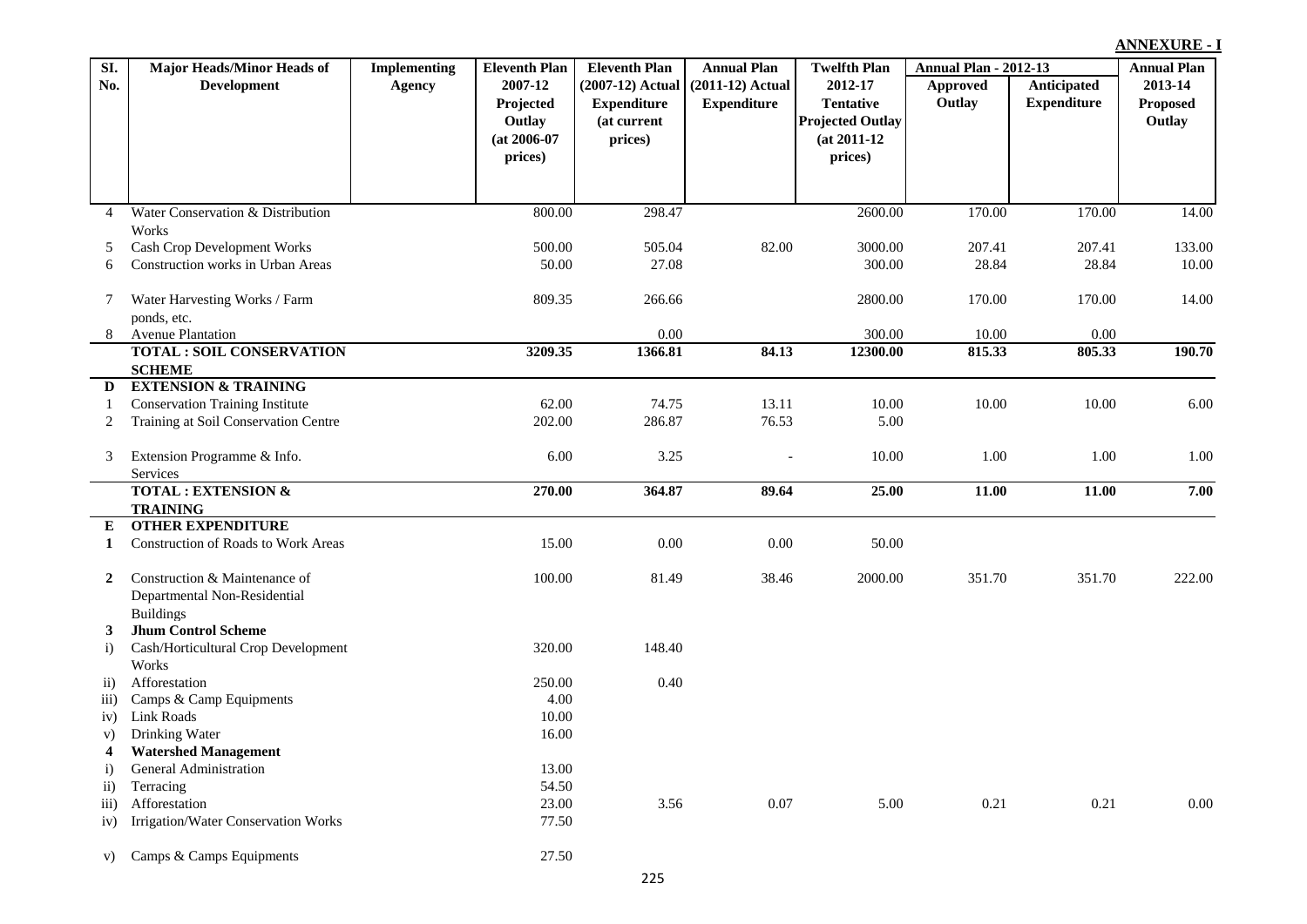| SI.            | <b>Major Heads/Minor Heads of</b>                 | <b>Implementing</b> | <b>Eleventh Plan</b> | <b>Eleventh Plan</b> | <b>Annual Plan</b> | <b>Twelfth Plan</b>     | <b>Annual Plan - 2012-13</b> |                    | <b>Annual Plan</b> |
|----------------|---------------------------------------------------|---------------------|----------------------|----------------------|--------------------|-------------------------|------------------------------|--------------------|--------------------|
| No.            | <b>Development</b>                                | <b>Agency</b>       | 2007-12              | $(2007-12)$ Actual   | $(2011-12)$ Actual | 2012-17                 | Approved                     | Anticipated        | 2013-14            |
|                |                                                   |                     | Projected            | <b>Expenditure</b>   | <b>Expenditure</b> | <b>Tentative</b>        | Outlay                       | <b>Expenditure</b> | <b>Proposed</b>    |
|                |                                                   |                     | Outlay               | (at current          |                    | <b>Projected Outlay</b> |                              |                    | Outlay             |
|                |                                                   |                     | $(at 2006-07)$       | prices)              |                    | $(at 2011-12)$          |                              |                    |                    |
|                |                                                   |                     | prices)              |                      |                    | prices)                 |                              |                    |                    |
|                |                                                   |                     |                      |                      |                    |                         |                              |                    |                    |
|                |                                                   |                     |                      |                      |                    |                         |                              |                    |                    |
| $\mathbf{vi})$ | Drinking Water                                    |                     | 2.50                 |                      |                    |                         |                              |                    |                    |
| vii)           | Link road                                         |                     | 5.50                 |                      |                    |                         |                              |                    |                    |
| viii)          | Cash Horticulture Crops<br>Erosion Control Works. |                     | 82.00                | 90.39                | 11.86              | 80.00                   | 12.54                        | 12.54              | 11.00              |
| ix)            |                                                   |                     | 60.50<br>254.00      | 10.00                |                    |                         |                              |                    |                    |
| $\mathbf{x})$  | Water Harvesting Works / Farm                     |                     |                      |                      |                    |                         |                              |                    |                    |
| 5              | ponds, etc.<br><b>Meghalaya Commercial Crops</b>  |                     |                      |                      |                    |                         |                              |                    |                    |
|                | <b>Development Board</b>                          |                     |                      |                      |                    |                         |                              |                    |                    |
| $\mathbf{i}$   | Grants-in-aid                                     |                     | 200.00               | 506.06               | 216.52             | 500.00                  | 35.00                        | 35.00              | 35.00              |
| 6              | <b>Special Central Assistance On</b>              |                     | 4304.00              | 3002.40              | 600.00             | 5000.00                 |                              |                    |                    |
|                | <b>Watershed Development Project In</b>           |                     |                      |                      |                    |                         |                              |                    |                    |
|                | <b>Shifting Cultivation Areas</b>                 |                     |                      |                      |                    |                         |                              |                    |                    |
|                | (WDPSCA)                                          |                     |                      |                      |                    |                         |                              |                    |                    |
| 7              | <b>Soil Conservation Scheme under</b>             |                     |                      |                      |                    |                         |                              |                    |                    |
|                | <b>NABARD</b> Loan                                |                     |                      |                      |                    |                         |                              |                    |                    |
| $\ddot{1}$     | NABARD Loan                                       |                     | 972.00               | 3077.65              | 1000.00            | 8550.00                 | 1140.00                      | 1140.00            | 1140.00            |
| $\rm ii)$      | <b>NABARD</b> (State Share)                       |                     | 50.00                | 123.77               | 14.42              | 450.00                  | 60.00                        | 60.00              | 60.00              |
| 8              | <b>Integrated Wasteland Development</b>           |                     | 0.00                 | 100.00               | 0.00               | 0.00                    | 0.00                         | 0.00               | 0.00               |
|                | Programme (IWDP)                                  |                     |                      |                      |                    |                         |                              |                    |                    |
| 9              | Jatropha Plantation                               |                     | 961.65               | 0.00                 | 0.00               | 0.00                    | 0.00                         | 0.00               | 0.00               |
| 10             | <b>Improved Shifting Cultivation</b>              |                     | 1000.00              | 363.96               | 5.31               | 50.00                   |                              |                    |                    |
| 11             | Rain Water Harvesting Mission                     |                     | 5000.00              | 0.00                 | 0.00               | 0.00                    | $0.00\,$                     | 0.00               | 0.00               |
| 12             | Accelerated Irrigation Benefit                    |                     |                      | 12283.30             | 6283.30            | 30000.00                | 10600.00                     | 10600.00           | 11600.00           |
|                | Programme (AIBP)                                  |                     |                      |                      |                    |                         |                              |                    |                    |
| 13             | <b>Integrated Watershed Management</b>            |                     |                      | 252.75               | 142.95             | 4000.00                 | 400.00                       | 250.00             | 400.00             |
|                | Programme (IWMP) (State Share)                    |                     |                      |                      |                    |                         |                              |                    |                    |
| 14             | Cherrapunjee Ecological Project -                 |                     |                      | 3400.00              | 1800.00            | 5317.00                 | 1535.00                      | 1535.00            | 0.00               |
|                | Restoration of Degraded Land under                |                     |                      |                      |                    |                         |                              |                    |                    |
|                | Sohra Plateau                                     |                     |                      |                      |                    |                         |                              |                    |                    |
| 15             | Development of Villages Bordering                 |                     |                      |                      |                    | 800.00                  |                              |                    |                    |
|                | Assam                                             |                     |                      |                      |                    |                         |                              |                    |                    |
| 16             | Multi Sectoral Development                        |                     |                      |                      |                    |                         |                              |                    | 4.00               |
|                | Programme (State share)                           |                     |                      |                      |                    |                         |                              |                    |                    |
|                | 17 Repair, Renovation & Restoration of            |                     |                      |                      |                    | 25000.00                | 0.00                         | 0.00               | 0.00               |
|                | <b>Water Bodies</b>                               |                     |                      |                      |                    |                         |                              |                    |                    |
|                | <b>TOTAL: OTHER</b>                               |                     | 13802.65             | 23444.13             | 10112.89           | 81802.00                | 14134.45                     | 13984.45           | 13472.00           |
| $\mathbf{F}$   | <b>AGRICULTURAL RESEARCH &amp; EDUCATION</b>      |                     |                      |                      |                    |                         |                              |                    |                    |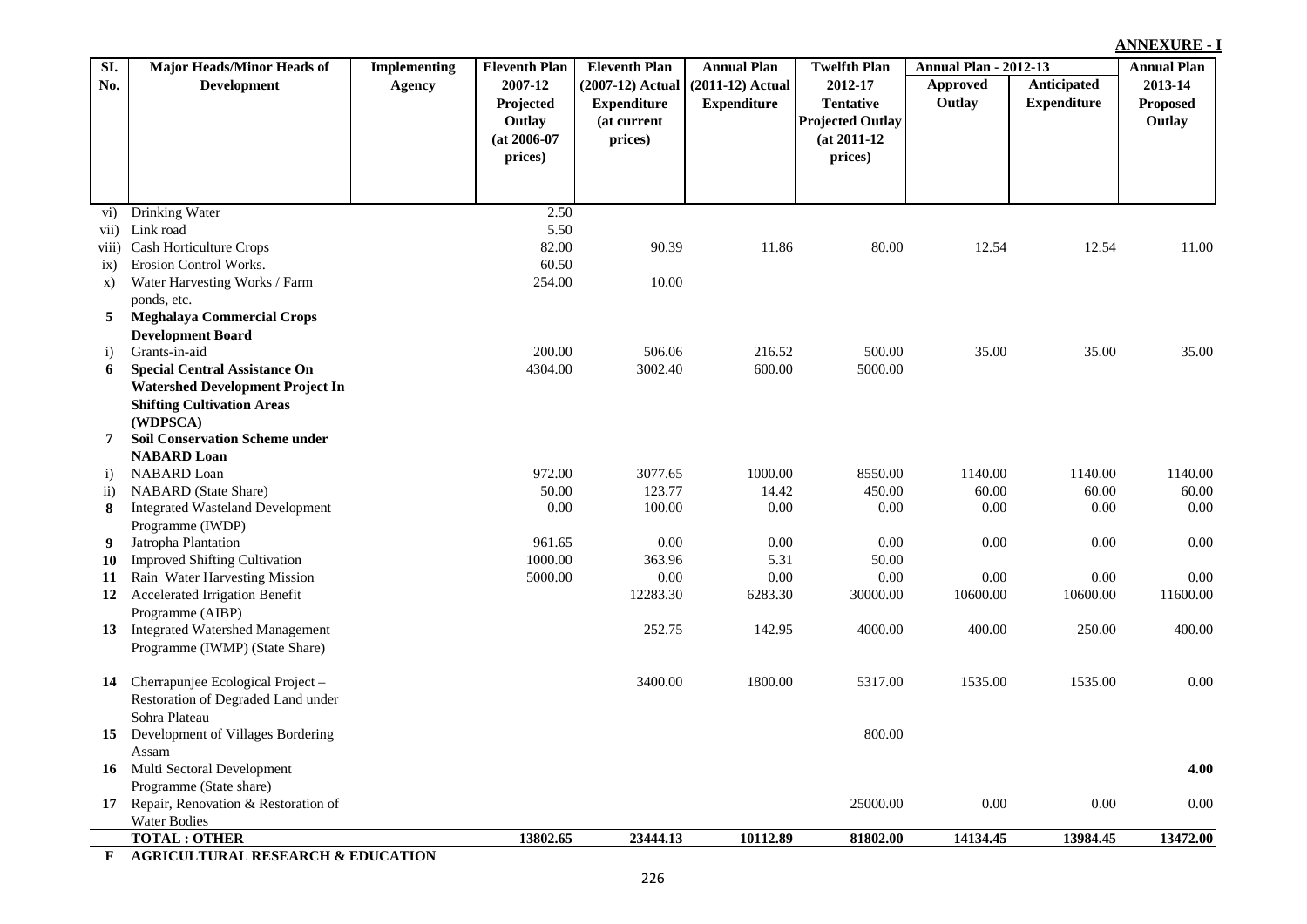| SI.                  | <b>Major Heads/Minor Heads of</b>             | <b>Implementing</b> | <b>Eleventh Plan</b> | <b>Eleventh Plan</b> | <b>Annual Plan</b> | <b>Twelfth Plan</b>     | <b>Annual Plan - 2012-13</b> |                    | <b>Annual Plan</b> |
|----------------------|-----------------------------------------------|---------------------|----------------------|----------------------|--------------------|-------------------------|------------------------------|--------------------|--------------------|
| No.                  | <b>Development</b>                            | <b>Agency</b>       | 2007-12              | (2007-12) Actual     | (2011-12) Actual   | 2012-17                 | Approved                     | <b>Anticipated</b> | 2013-14            |
|                      |                                               |                     | Projected            | <b>Expenditure</b>   | <b>Expenditure</b> | <b>Tentative</b>        | Outlay                       | <b>Expenditure</b> | <b>Proposed</b>    |
|                      |                                               |                     | Outlay               | (at current          |                    | <b>Projected Outlay</b> |                              |                    | Outlay             |
|                      |                                               |                     | $(at 2006-07)$       | prices)              |                    | $(at 2011-12)$          |                              |                    |                    |
|                      |                                               |                     | prices)              |                      |                    | prices)                 |                              |                    |                    |
|                      |                                               |                     |                      |                      |                    |                         |                              |                    |                    |
|                      |                                               |                     |                      |                      |                    |                         |                              |                    |                    |
| $\ddot{1}$           | 01. Soil Conservation Research                |                     | 10.00                | 10.81                | 2.20               | 21.00                   | 2.22                         | 2.22               | 2.30               |
|                      | Centre                                        |                     |                      |                      |                    |                         |                              |                    |                    |
| $\mathbf{ii}$        | 02. Field Trial & Experiment                  |                     |                      |                      |                    |                         |                              |                    |                    |
|                      | TOTAL : AGRICULTURAL                          |                     | 10.00                | 10.81                | 2.20               | 21.00                   | 2.22                         | 2.22               | 2.30               |
|                      | <b>RESEARCH &amp; EDUCATION</b>               |                     |                      |                      |                    |                         |                              |                    |                    |
| G                    | <b>HOUSING</b>                                |                     |                      |                      |                    |                         |                              |                    |                    |
| $\ddot{i}$           | GOVT. RESIDENTIAL BUILDING                    |                     |                      |                      |                    |                         |                              |                    |                    |
| a)                   | Construction                                  |                     | 150.00               | 29.47                | 0.00               | 1000.00                 | 300.00                       | 300.00             | 180.00             |
|                      | <b>TOTAL: HOUSING</b>                         |                     | 150.00               | 29.47                | 0.00               | 1000.00                 | 300.00                       | 300.00             | 180.00             |
|                      | <b>TOTAL: SOIL &amp; WATER</b>                |                     | 18922.00             | 27434.75             | 10899.03           | 95500.00                | 15380.00                     | 15220.00           | 13900.00           |
|                      | <b>CONSERVATION</b>                           |                     |                      |                      |                    |                         |                              |                    |                    |
| 4                    | <b>AH &amp; VETERINARY</b>                    |                     |                      |                      |                    |                         |                              |                    |                    |
| A                    | <b>ONGOING STATE PLAN</b>                     |                     |                      |                      |                    |                         |                              |                    |                    |
|                      | <b>SCHEMES</b>                                |                     |                      |                      |                    |                         |                              |                    |                    |
| 1                    | <b>DIRECTION &amp;</b>                        |                     |                      |                      |                    |                         |                              |                    |                    |
|                      | <b>ADMINISTRATION</b>                         |                     |                      |                      |                    |                         |                              |                    |                    |
| i)                   | Directorate of A.H & Veterinary               | State Govt.         | 115.00               | 179.75               | 39.86              | 325.99                  | 14.46                        | 14.46              | 17.35              |
|                      | Deptt.                                        |                     |                      |                      |                    |                         |                              |                    |                    |
| $\overline{11}$      | <b>District Offices</b>                       | State Govt.         | 30.00                | 86.54                | 26.38              | 263.96                  | 33.77                        | 33.77              | 41.00              |
| $\overline{iii}$ )   | Sub-Divisional A.H & Veterinary               | State Govt.         | 10.00                | 5.51                 |                    |                         |                              |                    |                    |
|                      | Offices                                       |                     |                      |                      |                    |                         |                              |                    |                    |
| iv)                  | <b>Engineering Establishment</b>              | State Govt.         | 115.00               | 179.00               | 46.90              | 316.42                  | 7.24                         | 7.24               | 8.68               |
| V)                   | Veterinary Information Unit                   | State Govt.         | 20.00                | 19.68                | 4.48               | 39.11                   | 4.68                         | 4.68               | 4.68               |
| $\rm vi)$            | Veterinary Information Unit(6th Sch)          | State Govt.         | 0.00                 |                      |                    | 2.76                    |                              |                    |                    |
|                      |                                               |                     |                      |                      |                    |                         |                              |                    |                    |
| vii)                 | Marketing Cell                                | State Govt.         | 40.00                | 20.87                | 2.43               | 19.08                   | 2.67                         | 2.67               | 3.20               |
|                      | viii) Meghalaya State Fodder and Diary        | State Govt.         | 10.00                | 0.89                 | 0.20               | 1.55                    | 0.20                         | 0.20               | 0.24               |
|                      | Dev. Board<br><b>State Veterinary Council</b> | State Govt.         | 100.00               | 48.78                | 14.14              | 111.65                  | 14.40                        | 14.40              | 17.28              |
| ix)<br>$\mathbf{x})$ | Establishment of Joint Director's             | State Govt.         | 30.00                | 81.11                | 26.63              | 126.42                  | 11.86                        | 11.86              | 14.23              |
|                      | Office, Tura                                  |                     |                      |                      |                    |                         |                              |                    |                    |
| xi)                  | Payment of MeSEB & Municipal                  | State Govt.         | 50.00                | 136.53               | 28.80              | 224.06                  | 44.00                        | 44.00              | 52.80              |
|                      | <b>Bills</b>                                  |                     |                      |                      |                    |                         |                              |                    |                    |
|                      | <b>TOTAL: DIRECTION &amp;</b>                 |                     | 520.00               | 758.66               | 189.82             | 1431.00                 | 133.28                       | 133.28             | 159.46             |
|                      | <b>ADMINISTRATION</b>                         |                     |                      |                      |                    |                         |                              |                    |                    |
| $\overline{2}$       | <b>VETY. SERVICES &amp; ANIMAL</b>            |                     |                      |                      |                    |                         |                              |                    |                    |

**HEALTH**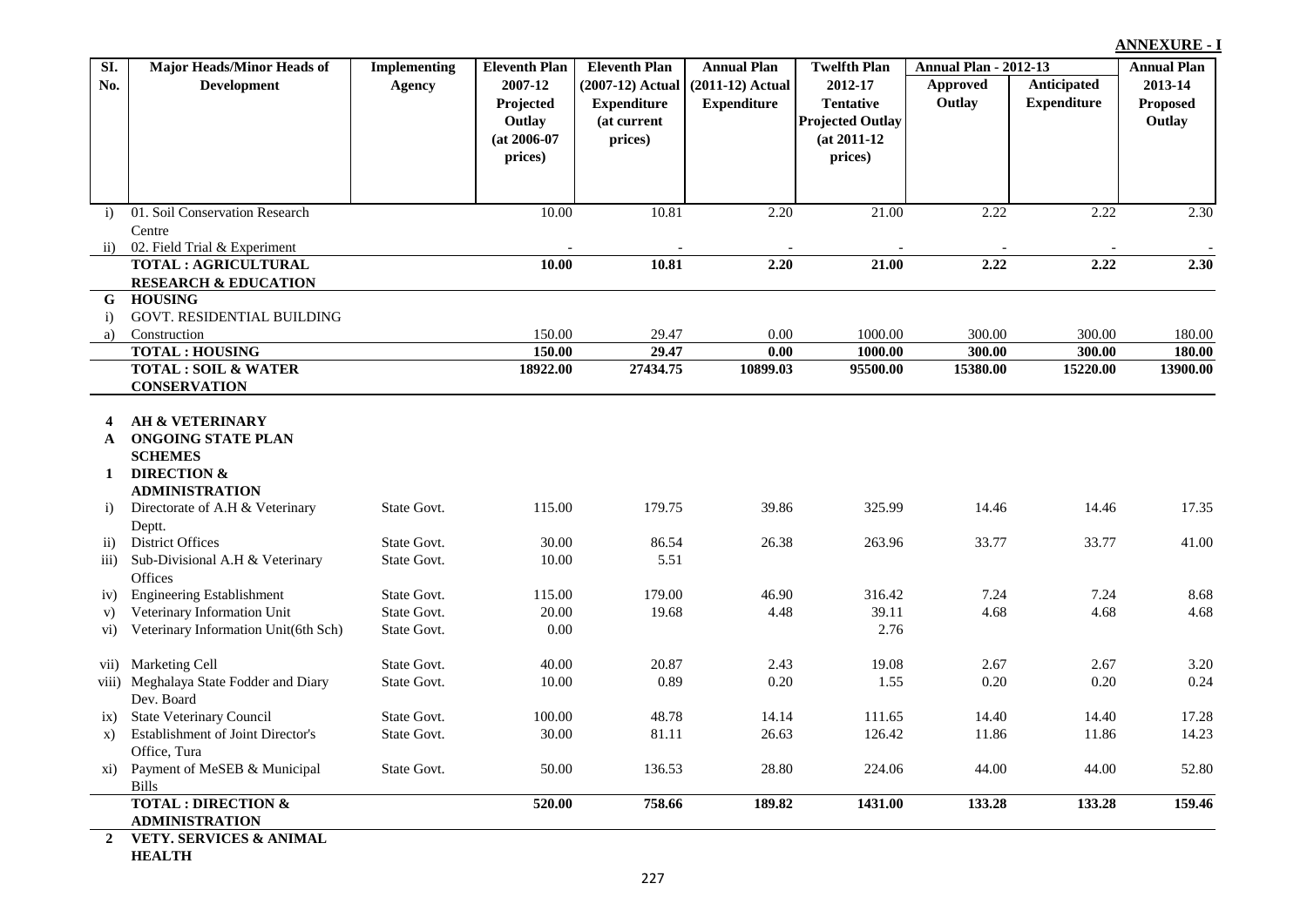| $\overline{SI}$ .  | <b>Major Heads/Minor Heads of</b>         | <b>Implementing</b> | <b>Eleventh Plan</b> | <b>Eleventh Plan</b> | <b>Annual Plan</b> | <b>Twelfth Plan</b>     | <b>Annual Plan - 2012-13</b> |                    | <b>Annual Plan</b> |
|--------------------|-------------------------------------------|---------------------|----------------------|----------------------|--------------------|-------------------------|------------------------------|--------------------|--------------------|
| No.                | <b>Development</b>                        | <b>Agency</b>       | 2007-12              | (2007-12) Actual     | $(2011-12)$ Actual | 2012-17                 | Approved                     | <b>Anticipated</b> | 2013-14            |
|                    |                                           |                     | Projected            | <b>Expenditure</b>   | <b>Expenditure</b> | <b>Tentative</b>        | Outlay                       | <b>Expenditure</b> | <b>Proposed</b>    |
|                    |                                           |                     | Outlay               | (at current          |                    | <b>Projected Outlay</b> |                              |                    | Outlay             |
|                    |                                           |                     | $(at 2006-07)$       | prices)              |                    | $(at 2011-12)$          |                              |                    |                    |
|                    |                                           |                     | prices)              |                      |                    | prices)                 |                              |                    |                    |
|                    |                                           |                     |                      |                      |                    |                         |                              |                    |                    |
|                    |                                           |                     |                      |                      |                    |                         |                              |                    |                    |
| $\mathbf{i}$       | Veterinary Hospitals                      | <b>State Govt</b>   | 192.00               | 686.84               | 41.57              | 266.81                  | 12.29                        | 12.29              | 14.75              |
| $\mathbf{ii}$      | <b>Veterinary Dispensaries</b>            | <b>State Govt</b>   | 350.00               | 257.51               | 233.42             | 2088.26                 | 131.66                       | 131.66             | 157.99             |
| $\overline{iii}$   | Mobile Veterinary Dispensaries            | <b>State Govt</b>   | 175.00               | 361.97               | 103.94             | 587.20                  | 22.99                        | 22.99              | 27.59              |
| iv)                | Veterinary Aid Centres                    | <b>State Govt</b>   | 275.00               | 489.52               | 127.50             | 817.40                  |                              |                    |                    |
| V)                 | <b>Check Post</b>                         | <b>State Govt</b>   | 0.40                 | 2.81                 | 0.60               | 4.65                    | 0.66                         | 0.66               | 0.79               |
| $\rm vi)$          | Foot & Mouth Diseases                     | <b>State Govt</b>   | 0.00                 |                      |                    |                         |                              |                    |                    |
| vii)               | <b>Rinderpest Eradication Containment</b> | <b>State Govt</b>   | 200.00               | 403.61               | 111.11             | 802.76                  | 6.02                         | 6.02               | 0.30               |
|                    | Programme                                 |                     |                      |                      |                    |                         |                              |                    |                    |
| viii)              | Animal Disease Surveillance               | <b>State Govt</b>   | 32.60                | 65.33                | 18.33              | 120.96                  |                              |                    |                    |
| ix)                | Systematic Control of Livestock           | <b>State Govt</b>   | 30.00                | 46.45                | 13.30              | 76.76                   |                              |                    |                    |
|                    | Diseases of National Importance           |                     |                      |                      |                    |                         |                              |                    |                    |
| X)                 | Provision of Medicine Vaccines for        | <b>State Govt</b>   | 50.00                |                      |                    |                         |                              |                    |                    |
|                    | Epidemic/Flood etc.                       |                     |                      |                      |                    |                         |                              |                    |                    |
| xi)                | Central Store for Medicines for           | <b>State Govt</b>   | 50.00                | 72.40                | 20.00              | 155.07                  | 22.00                        | 22.00              | 26.40              |
|                    | Emergency need                            |                     |                      |                      |                    |                         |                              |                    |                    |
| xii)               | Assistance to State for Control of        | <b>State Govt</b>   | 500.00               | 140.77               | 33.30              | 232.61                  | 40.00                        | 40.00              | 48.00              |
|                    | Animal Disease(ASCAD) 25% S.S.            |                     |                      |                      |                    |                         |                              |                    |                    |
|                    | xiii) Modernisation of Vety. Hospitals,   | <b>State Govt</b>   | 250.00               | 1.91                 |                    |                         |                              |                    |                    |
|                    | Shillong, Tura, Jowai, Nongstoin          |                     |                      |                      |                    |                         |                              |                    |                    |
| xiv)               | Implementation of Bio-Medical             | <b>State Govt</b>   |                      | 6.30                 | 2.00               | 46.52                   | 2.00                         | 2.00               | 2.40               |
|                    | Waste                                     |                     |                      |                      |                    |                         |                              |                    |                    |
|                    | xv) State contribution for Vety.          | <b>State Govt</b>   | 30.00                |                      |                    |                         | 11.66                        | 11.66              | 29.26              |
|                    | Dispensary financed by NABARD             |                     |                      |                      |                    |                         |                              |                    |                    |
|                    | <b>TOTAL - VETY. SERVICES &amp;</b>       |                     | 2135.00              | 2535.42              | 705.07             | 5199.00                 | 249.28                       | 249.28             | 307.48             |
|                    | <b>ANIMAL HEALTH</b>                      |                     |                      |                      |                    |                         |                              |                    |                    |
| $3^{\circ}$        | <b>CATTLE AND BUFFALO</b>                 |                     |                      |                      |                    |                         |                              |                    |                    |
|                    | <b>DEVELOPMENT</b>                        |                     |                      |                      |                    |                         |                              |                    |                    |
| $\ddot{i}$         | Intensive Cattle Dev. Project, Upper      | <b>State Govt</b>   | 55.00                | 58.30                | 15.94              | 134.85                  | 8.25                         | 8.25               | 9.85               |
|                    | Shillong                                  |                     |                      |                      |                    |                         |                              |                    |                    |
| $\rm ii)$          | Intensive Cattle Dev. Project, Tura.      | <b>State Govt</b>   | 30.00                | 32.66                | 8.46               | 101.14                  | 8.96                         | 8.96               | 10.75              |
|                    |                                           |                     |                      |                      |                    |                         |                              |                    |                    |
| $\overline{111}$ ) | Indo Danish Project, Upper Shillong.      | <b>State Govt</b>   | 75.00                | 137.83               | 37.18              | 287.28                  | 25.29                        | 25.29              | 30.35              |
|                    |                                           |                     |                      |                      |                    |                         |                              |                    |                    |
| iv)                | Livestock Farm, Garo Hills.               | <b>State Govt</b>   | 45.00                | 55.20                | 13.78              | 150.85                  | 17.03                        | 17.03              | 20.44              |
| V)                 | Cross Bred Cattle Breeding Project,       | <b>State Govt</b>   | 45.00                | 57.24                | 12.37              | 105.92                  | 14.23                        | 14.23              | 17.08              |
|                    | Kyrdemkulai                               |                     |                      |                      |                    |                         |                              |                    |                    |
|                    | vi) Distribution of Bulls/Calves Cows.    | <b>State Govt</b>   | 10.00                |                      |                    |                         |                              |                    |                    |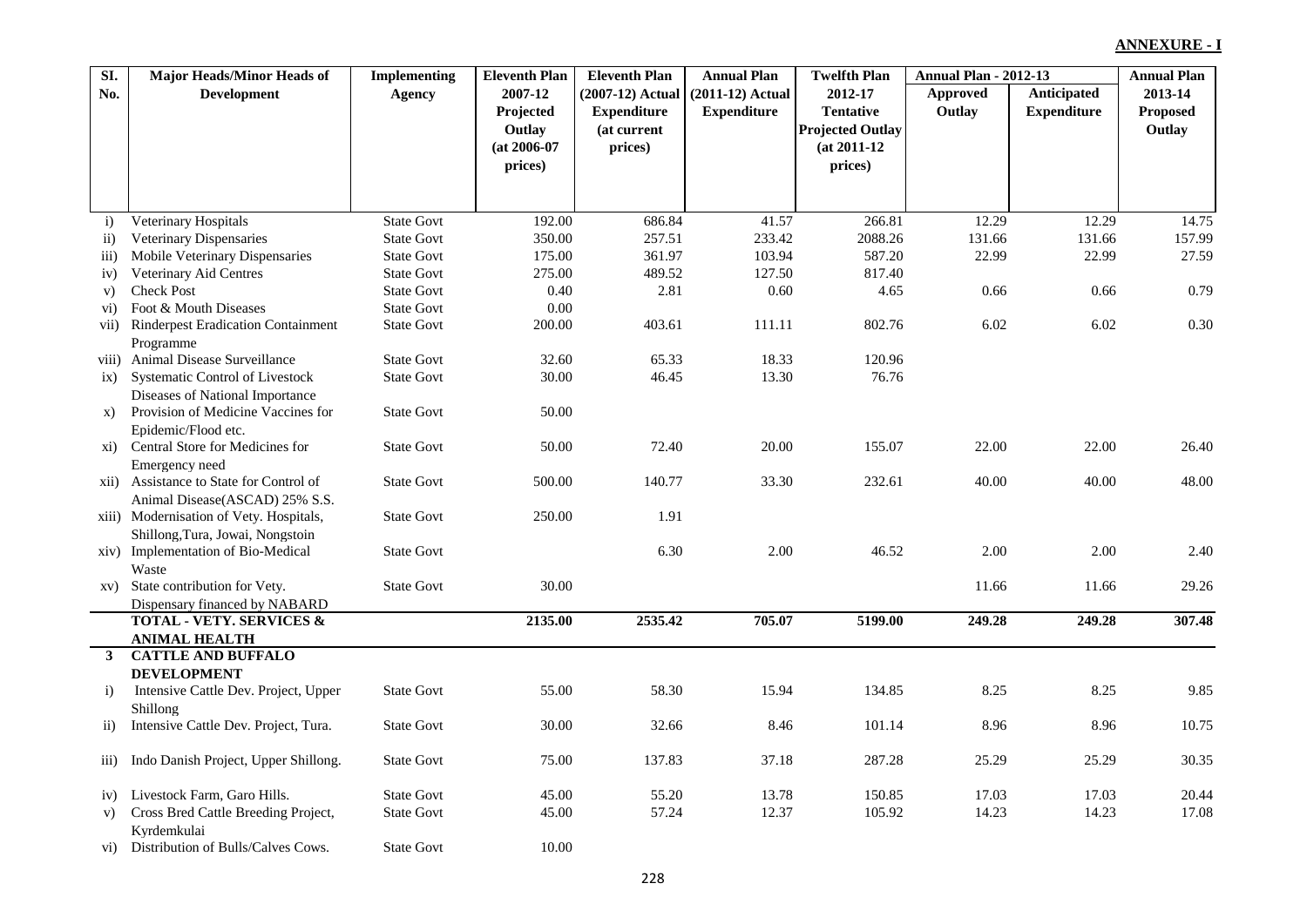|                    |                                                            |                     |                      |                      |                    |                         |                              |                    | <b>ANNEXURE - I</b> |  |
|--------------------|------------------------------------------------------------|---------------------|----------------------|----------------------|--------------------|-------------------------|------------------------------|--------------------|---------------------|--|
| SI.                | Major Heads/Minor Heads of                                 | <b>Implementing</b> | <b>Eleventh Plan</b> | <b>Eleventh Plan</b> | <b>Annual Plan</b> | <b>Twelfth Plan</b>     | <b>Annual Plan - 2012-13</b> |                    | <b>Annual Plan</b>  |  |
| No.                | <b>Development</b>                                         | <b>Agency</b>       | 2007-12              | (2007-12) Actual     | $(2011-12)$ Actual | 2012-17                 | <b>Approved</b>              | Anticipated        | 2013-14             |  |
|                    |                                                            |                     | Projected            | <b>Expenditure</b>   | <b>Expenditure</b> | <b>Tentative</b>        | Outlay                       | <b>Expenditure</b> | <b>Proposed</b>     |  |
|                    |                                                            |                     | Outlay               | (at current          |                    | <b>Projected Outlay</b> |                              |                    | Outlay              |  |
|                    |                                                            |                     | $(at 2006-07)$       | prices)              |                    | $(at 2011-12)$          |                              |                    |                     |  |
|                    |                                                            |                     | prices)              |                      |                    | prices)                 |                              |                    |                     |  |
|                    |                                                            |                     |                      |                      |                    |                         |                              |                    |                     |  |
|                    |                                                            |                     |                      |                      |                    |                         |                              |                    |                     |  |
| vii)               | Assistance to SF/MF & AL for                               | <b>State Govt</b>   | $\overline{5.00}$    |                      |                    |                         |                              |                    |                     |  |
|                    | rearing                                                    |                     |                      |                      |                    |                         |                              |                    |                     |  |
| viii)              | Bull Rearing & Breeding Centre.                            | <b>State Govt</b>   | 5.00                 | 8.89                 | 3.41               | 67.42                   | 3.50                         | 3.50               | 4.20                |  |
| ix)                | Cattle Farm, Jaintia Hills                                 | <b>State Govt</b>   | 50.00                | 52.79                | 17.72              | 106.14                  | 14.83                        | 14.83              | 17.80               |  |
| $\mathbf{x})$      | Slaughter House (State contribution)                       | <b>State Govt</b>   | 5.00                 | 150.00               | 150.00             |                         |                              |                    |                     |  |
|                    |                                                            |                     |                      |                      |                    |                         |                              |                    |                     |  |
| xi)                | <b>Employment Generation, Educated</b><br>Unemployed Youth | <b>State Govt</b>   | 60.00                |                      |                    |                         |                              |                    |                     |  |
| $\overline{X11}$ ) | Buffalo Farm, Garo Hills.                                  | <b>State Govt</b>   | 55.00                | 56.66                | 15.50              | 101.14                  |                              |                    |                     |  |
|                    | xiii) Establishment of Livestock                           | <b>State Govt</b>   | 300.00               |                      |                    | 0.78                    |                              |                    |                     |  |
|                    | Development Board.                                         |                     |                      |                      |                    |                         |                              |                    |                     |  |
|                    | xiv) Establishment of Cattle Farm, East                    | <b>State Govt</b>   | 200.00               |                      |                    | 0.67                    |                              |                    |                     |  |
|                    | Garo Hills                                                 |                     |                      |                      |                    |                         |                              |                    |                     |  |
| XV)                | <b>State Contribution for Slaughter</b>                    | <b>State Govt</b>   |                      |                      |                    | 627.81                  | 32.60                        | 32.60              | 63.85               |  |
|                    | Houses to be Financed by NABARD                            |                     |                      |                      |                    |                         |                              |                    |                     |  |
|                    |                                                            |                     |                      |                      |                    |                         |                              |                    |                     |  |
|                    | <b>Total -CATTLE AND BUFFALO</b>                           |                     | 940.00               | 609.57               | 274.36             | 1684.00                 | 124.69                       | 124.69             | 174.32              |  |
|                    | <b>DEVELOPMENT</b>                                         |                     |                      |                      |                    |                         |                              |                    |                     |  |
| 4                  | POULTRY DEVELOPMENT                                        |                     |                      |                      |                    |                         |                              |                    |                     |  |
| $\mathbf{i}$       | Poultry Farm, Tura                                         | <b>State Govt</b>   | 100.00               | 36.59                | 8.99               | 67.42                   | 10.85                        | 10.85              | 13.02               |  |
| $\mathbf{ii}$      | Poultry Farm, Jowai                                        | <b>State Govt</b>   | 100.00               | 28.69                | 7.53               | 67.42                   | 8.67                         | 8.67               | 10.40               |  |
| $\overline{iii}$   | Poultry Farm, Bhoi                                         | <b>State Govt</b>   | 140.00               | 73.51                | 16.74              | 124.99                  | 19.90                        | 19.90              | 23.88               |  |
| iv)                | Poultry Farm, Mawryngkneng.                                | <b>State Govt</b>   | 25.00                | 21.12                | 5.24               | 40.71                   | 6.03                         | 6.03               | 7.24                |  |
| V)                 | Poultry Farm, Nongstoin.                                   | <b>State Govt</b>   | 70.00                | 30.17                | 6.84               | 67.42                   | 7.45                         | 7.45               | 8.94                |  |
| $\mathbf{vi})$     | Poultry Farm,                                              | <b>State Govt</b>   | 70.00                | 45.96                | 11.57              | 92.73                   | 8.95                         | 8.95               | 10.74               |  |
|                    | Simsangiri/Williamnagar                                    |                     |                      |                      |                    |                         |                              |                    |                     |  |
| vii)               | Duck Farm, Tura                                            | <b>State Govt</b>   | 0.00                 |                      |                    |                         |                              |                    |                     |  |
| viii)              | Broiler Farm, Kyrdemkulai                                  | <b>State Govt</b>   | 100.00               | 64.36                | 15.41              | 120.10                  | 18.27                        | 18.27              | 21.92               |  |
| ix)                | Distribution of Poultry Unit                               | <b>State Govt</b>   | 50.00                | 46.73                | 11.75              | 110.00                  | 21.75                        | 21.75              | 21.75               |  |
| X)                 | <b>Employment Generation, Educated</b>                     | <b>State Govt</b>   | 120.00               | 67.40                | 22.40              | 160.00                  | 27.20                        | 27.20              | 27.20               |  |
|                    | Unemployed Youth                                           |                     |                      |                      |                    |                         |                              |                    |                     |  |
| xi)                | Poultry Production Programme under<br>SLBP.                | <b>State Govt</b>   | 20.00                | 20.70                | 4.39               | 67.42                   | 4.54                         | 4.54               | 9.00                |  |
| xii)               | Poultry Farm, Mairang                                      | <b>State Govt</b>   | 20.00                | 18.02                | 4.94               | 40.45                   | 5.68                         | 5.68               | 6.82                |  |
| xiii)              | Poultry Farm, Baghmara.                                    | <b>State Govt</b>   | 15.00                | 7.13                 | 1.66               | 13.48                   | 1.80                         | 1.80               | 2.16                |  |
|                    | xiv) Regional Poultry Breeding Farm,                       | <b>State Govt</b>   | 150.00               | 108.34               | 26.03              | 181.36                  | 41.43                        | 41.43              | 49.72               |  |

Kyrdemkulai.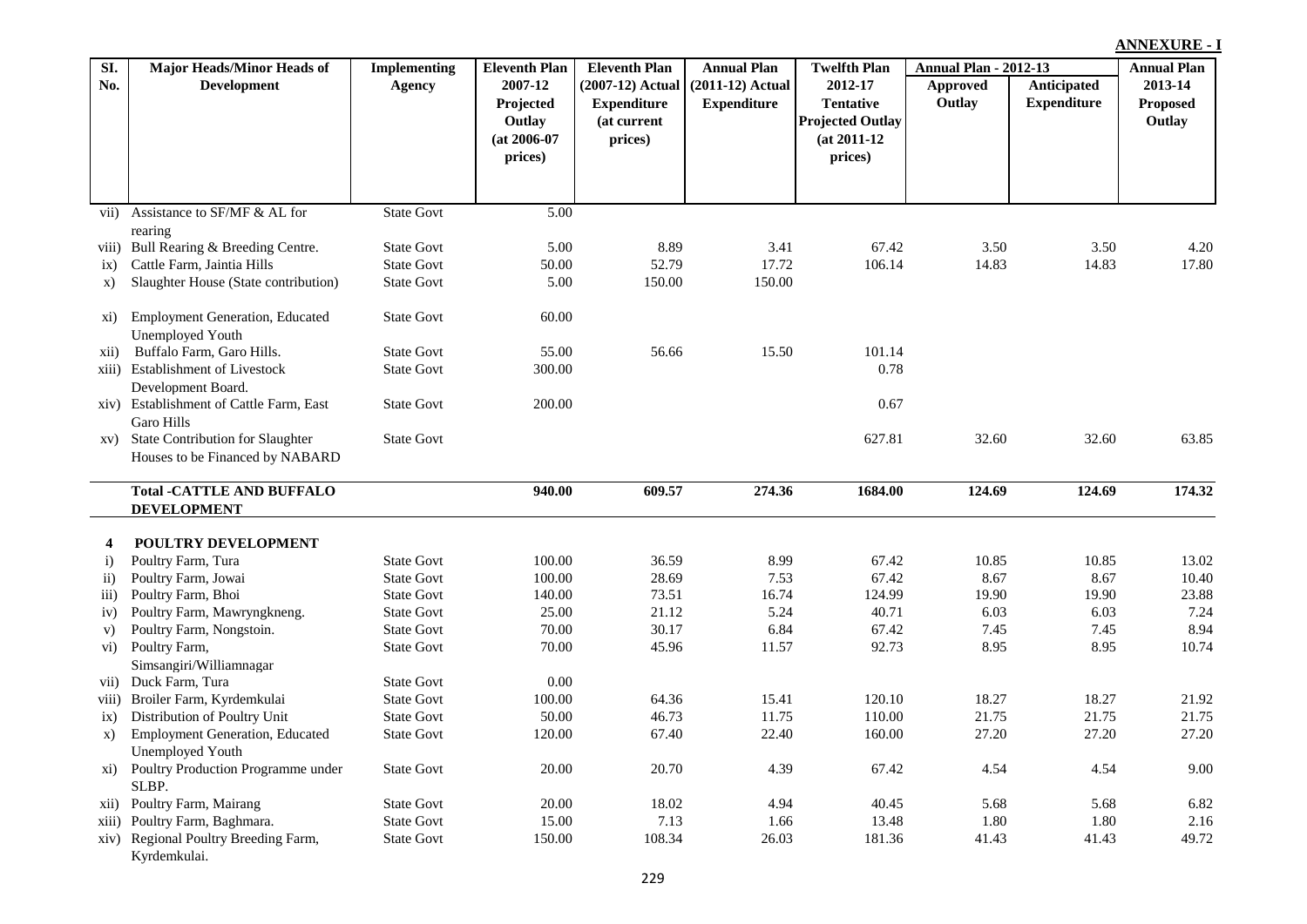| SI.                 | <b>Major Heads/Minor Heads of</b>         | <b>Implementing</b> | <b>Eleventh Plan</b> | <b>Eleventh Plan</b> | <b>Annual Plan</b> | <b>Twelfth Plan</b>     | <b>Annual Plan - 2012-13</b> |                    | <b>Annual Plan</b> |
|---------------------|-------------------------------------------|---------------------|----------------------|----------------------|--------------------|-------------------------|------------------------------|--------------------|--------------------|
| No.                 | <b>Development</b>                        | Agency              | 2007-12              | (2007-12) Actual     | $(2011-12)$ Actual | 2012-17                 | Approved                     | Anticipated        | 2013-14            |
|                     |                                           |                     | Projected            | <b>Expenditure</b>   | <b>Expenditure</b> | <b>Tentative</b>        | Outlay                       | <b>Expenditure</b> | Proposed           |
|                     |                                           |                     | Outlay               | (at current          |                    | <b>Projected Outlay</b> |                              |                    | Outlay             |
|                     |                                           |                     | $(at 2006-07)$       | prices)              |                    | $(at 2011-12)$          |                              |                    |                    |
|                     |                                           |                     | prices)              |                      |                    | prices)                 |                              |                    |                    |
|                     |                                           |                     |                      |                      |                    |                         |                              |                    |                    |
|                     |                                           |                     |                      |                      |                    |                         |                              |                    |                    |
|                     | xv) Broiler Farm, Assanangre              | <b>State Govt</b>   | 50.00                | 70.38                | 18.11              | 149.69                  |                              |                    |                    |
|                     | xvi) Rural Cluster Approach (Poultry)     | <b>State Govt</b>   | 130.00               | 30.00                |                    | 121.00                  |                              |                    | 22.00              |
|                     | xvii) Poultry Farm, Phulbari              | <b>State Govt</b>   | $0.00\,$             |                      |                    | 25.47                   |                              |                    |                    |
|                     | xviii) Assistance to Self Help            | <b>State Govt</b>   | 0.00                 | 12.00                | 12.00              | 720.00                  | 12.00                        | 12.00              | 96.00              |
|                     | Groups/Societies                          |                     |                      |                      |                    |                         |                              |                    |                    |
|                     | xix) Poultry Breeding Farm, Nongpyiur     | <b>State Govt</b>   | $0.00\,$             | 20.00                | 20.00              | 134.34                  | 3.96                         | 3.96               | 4.75               |
|                     | <b>Total - POULTRY</b>                    |                     | 1160.00              | 701.10               | 193.60             | 2299.00                 | 198.48                       | 198.48             | 335.54             |
|                     | <b>DEVELOPMENT</b>                        |                     |                      |                      |                    |                         |                              |                    |                    |
| 5                   | <b>SHEEP &amp; GOAT</b>                   |                     |                      |                      |                    |                         |                              |                    |                    |
|                     | <b>DEVELOPMENT</b>                        |                     |                      |                      |                    |                         |                              |                    |                    |
| $\ddot{\mathbf{i}}$ | Supply of Sheep & Goat Unit               | <b>State Govt</b>   | 20.00                | 6.00                 |                    | 56.25                   | 5.50                         | 5.50               | 8.75               |
| $\mathbf{ii}$       | Sheep & Goat Farm, West Khasi             | <b>State Govt</b>   | 30.00                | 45.79                | 11.63              | 92.75                   |                              |                    |                    |
|                     | Hills                                     |                     |                      |                      |                    |                         |                              |                    |                    |
| $\overline{iii}$    | Rabbit Farm, Nongpiur                     | <b>State Govt</b>   | 30.00                | 25.04                | 7.03               | 51.00                   |                              |                    |                    |
| iv)                 | Sheep & Goat Development produced         | <b>State Govt</b>   | $0.00\,$             |                      |                    |                         |                              |                    |                    |
|                     | by NABARD                                 |                     |                      |                      |                    |                         |                              |                    |                    |
|                     | TOTAL - SHEEP & GOAT DEVELOPMENT :        |                     | 80.00                | 76.83                | 18.66              | 200.00                  | 5.50                         | 5.50               | 8.75               |
| 6                   | PIGGERY DEVELOPMENT                       |                     |                      |                      |                    |                         |                              |                    |                    |
| $\mathbf{i}$        | Pig Farm, Mawryngkneng                    | <b>State Govt</b>   | 25.00                | 20.01                | 5.07               | 34.80                   | 5.80                         | 5.80               | 6.96               |
| $\mathbf{ii}$       | Pig Farm, Tura                            | <b>State Govt</b>   | 50.00                | 32.98                | 6.14               | 52.30                   |                              |                    |                    |
| $\overline{111}$ )  | Pig Farm, Rongjeng                        | <b>State Govt</b>   | 60.00                | 25.73                | 6.57               | 39.62                   | 6.33                         | 6.33               | 7.60               |
| iv)                 | Pig Farm, Jowai                           | <b>State Govt</b>   | 35.00                | 73.35                | 17.80              | 118.27                  | 10.02                        | 10.02              | 12.02              |
| V)                  | Pig Farm, Nongstoin                       | <b>State Govt</b>   | 40.00                | 28.54                | 6.50               | 46.82                   | 6.83                         | 6.83               | 8.20               |
| $\rm vi)$           | Pig Farm, Baghmara                        | <b>State Govt</b>   | 25.00                | 29.80                | 7.69               | 52.96                   |                              |                    |                    |
| vii)                | Piggery Production Programme SLBP         | <b>State Govt</b>   | 50.00                | 46.29                | 10.12              | 86.14                   | 10.72                        | 10.72              | 14.00              |
| viii)               | Distribution of Piggery Unit              | <b>State Govt</b>   | 60.00                | 68.80                | 12.00              | 110.00                  | 22.00                        | 22.00              | 22.00              |
| ix)                 | Pig Farm, Mairang                         | <b>State Govt</b>   | 30.00                | 23.46                | 4.72               | 41.29                   | 6.11                         | 6.11               | 7.33               |
| X)                  | Pig Farm, Dalu                            | <b>State Govt</b>   | 30.00                | 58.76                | 17.10              | 95.10                   |                              |                    |                    |
| xi)                 | Regional Pig Breeding Farm,               | <b>State Govt</b>   | 125.00               | 152.56               | 35.78              | 227.34                  | 50.79                        | 50.79              | 60.95              |
|                     | Kyrdemkulai                               |                     |                      |                      |                    |                         |                              |                    |                    |
| xii)                | Pig Farm, Pynursla                        | <b>State Govt</b>   | 25.00                | 18.54                | 3.90               | 26.81                   | 4.46                         | 4.46               | 5.35               |
| xiii)               | <b>Employment Generation (EUY)</b>        | <b>State Govt</b>   | 60.00                | 57.16                | 22.40              | 160.00                  | 25.60                        | 25.60              | 25.60              |
|                     | xiv) Pig Farm, Sohra                      | <b>State Govt</b>   | 25.00                | 21.18                | 5.51               | 57.42                   | 6.33                         | 6.33               | 7.60               |
| XV)                 | Rural Cluster Approach (Piggery)          | <b>State Govt</b>   | 60.00                | 35.00                |                    | 121.00                  |                              |                    | 22.00              |
|                     | xvi) Estt. of Base Piggery Breeding Farm, | <b>State Govt</b>   | 200.00               |                      |                    | 28.71                   | 7.32                         | 7.32               | 8.78               |
|                     | Garo Hills                                |                     |                      |                      |                    |                         |                              |                    |                    |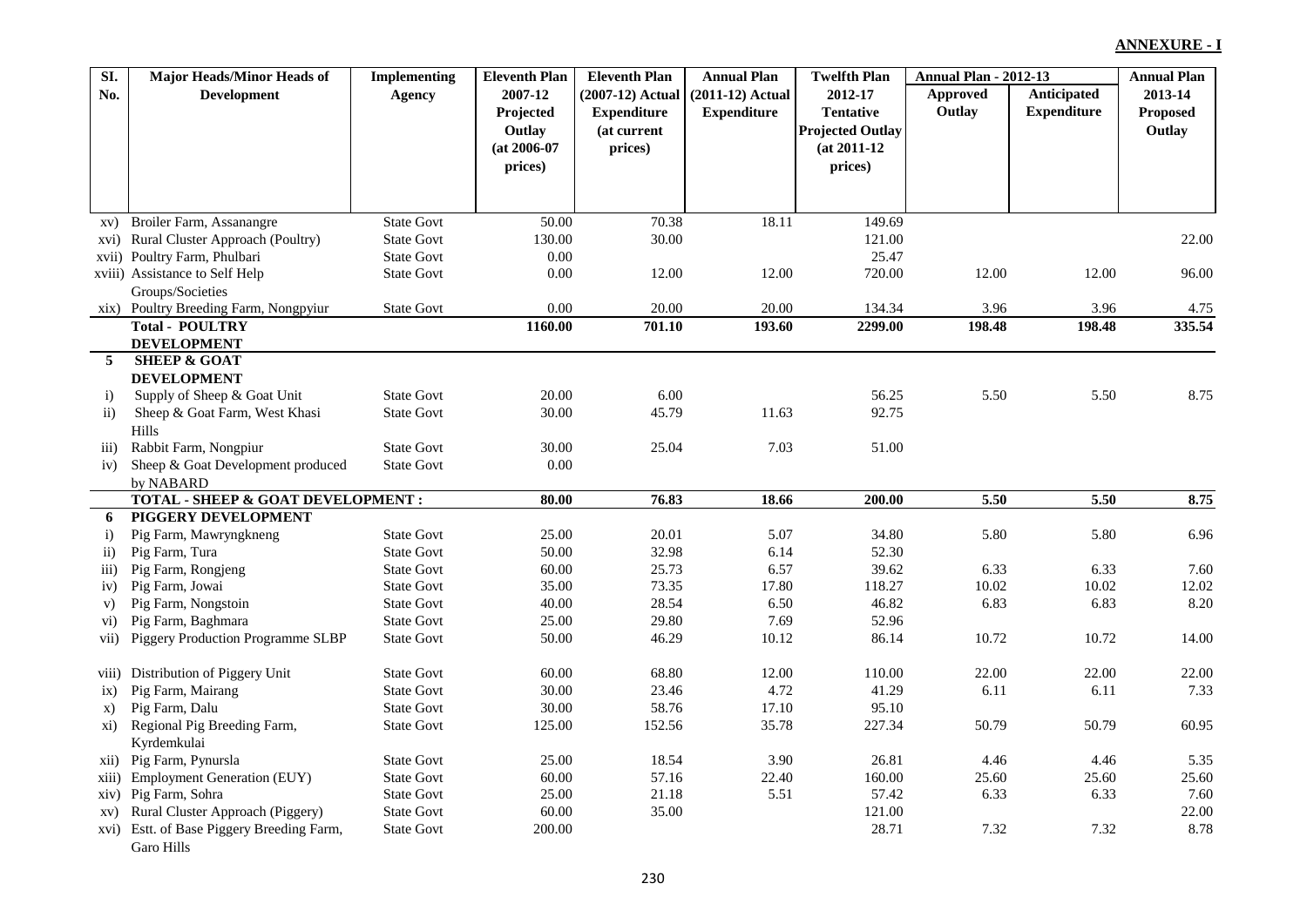| SI.              | <b>Major Heads/Minor Heads of</b>       | <b>Implementing</b> | <b>Eleventh Plan</b> | <b>Eleventh Plan</b> | <b>Annual Plan</b> | <b>Twelfth Plan</b>     | <b>Annual Plan - 2012-13</b> |                    | <b>Annual Plan</b> |
|------------------|-----------------------------------------|---------------------|----------------------|----------------------|--------------------|-------------------------|------------------------------|--------------------|--------------------|
| No.              | <b>Development</b>                      | Agency              | 2007-12              | (2007-12) Actual     | $(2011-12)$ Actual | 2012-17                 | Approved                     | Anticipated        | 2013-14            |
|                  |                                         |                     | Projected            | <b>Expenditure</b>   | <b>Expenditure</b> | <b>Tentative</b>        | Outlay                       | <b>Expenditure</b> | <b>Proposed</b>    |
|                  |                                         |                     | Outlay               | (at current          |                    | <b>Projected Outlay</b> |                              |                    | Outlay             |
|                  |                                         |                     | $(at 2006-07)$       | prices)              |                    | $(at 2011-12)$          |                              |                    |                    |
|                  |                                         |                     | prices)              |                      |                    | prices)                 |                              |                    |                    |
|                  |                                         |                     |                      |                      |                    |                         |                              |                    |                    |
|                  |                                         |                     |                      |                      |                    |                         |                              |                    |                    |
|                  | xvii) Establishment of Base Piggery     | <b>State Govt</b>   | 0.00                 | 15.22                | 8.99               | 114.50                  | 11.63                        | 11.63              | 13.96              |
|                  | Breeding Farm, West Khasi Hills         |                     |                      |                      |                    |                         |                              |                    |                    |
|                  | xviii) Establishment of Base Piggery    | <b>State Govt</b>   | 200.00               |                      |                    | 57.42                   |                              |                    |                    |
|                  | Breeding Farm, Jaintia Hills            |                     |                      |                      |                    |                         |                              |                    |                    |
|                  | xix) Establishment of Base Piggery      | <b>State Govt</b>   | 0.00                 | 10.25                | 10.25              | 114.50                  | 10.68                        | 10.68              | 12.82              |
|                  | Breeding Farm, Nongpyiur                |                     |                      |                      |                    |                         |                              |                    |                    |
| XX)              | <b>Assistance to Self Help</b>          | <b>State Govt</b>   | 0.00                 | 12.00                | 12.00              | 720.00                  | 12.00                        | 12.00              | 96.00              |
|                  | Groups/Societies                        |                     |                      |                      |                    |                         |                              |                    |                    |
|                  | <b>TOTAL-PIGGERY</b>                    |                     | 1100.00              | 729.63               | 192.54             | 2305.00                 | 196.62                       | 196.62             | 331.17             |
|                  | <b>DEVELOPMENT</b>                      |                     |                      |                      |                    |                         |                              |                    |                    |
| 7                | <b>FODDER &amp; FEED</b>                | <b>State Govt</b>   |                      |                      |                    |                         |                              |                    |                    |
|                  | <b>DEVELOPMENT</b>                      |                     |                      |                      |                    |                         |                              |                    |                    |
| i)               | Fodder Demonstration Farm, Upper        | <b>State Govt</b>   | 20.00                | 37.19                | 14.74              | 97.77                   | 7.15                         | 7.15               | 8.58               |
|                  | Shillong                                |                     |                      |                      |                    |                         |                              |                    |                    |
| $\rm ii)$        | Fodder Demonstration Farm, Tura         | <b>State Govt</b>   | 15.00                | 21.56                | 5.15               | 41.40                   |                              |                    |                    |
| $\overline{iii}$ | Subsidies for Farmers for Cultivation   | <b>State Govt</b>   | 15.00                | 21.00                |                    |                         | 5.50                         | 5.50               | 6.60               |
|                  | of Fodder                               |                     |                      |                      |                    |                         |                              |                    |                    |
| iv)              | Fodder Seed Production Farm,            | <b>State Govt</b>   | 20.00                | 21.02                | 4.36               | 34.04                   | 4.53                         | 4.53               | 5.44               |
|                  | Kyrdemkulai                             |                     |                      |                      |                    |                         |                              |                    |                    |
| V)               | Feed Mill, Tura                         | <b>State Govt</b>   | 100.00               | 18.08                | 10.29              | 23.19                   | 2.72                         | 2.72               | 3.26               |
| $\rm vi)$        | Feed Mill, Bhoi                         | <b>State Govt</b>   | 100.00               | 32.87                | 3.00               | 33.19                   | 3.43                         | 3.43               | 4.12               |
| vii)             | <b>Establishment of Feed Analytical</b> | <b>State Govt</b>   | 100.00               | 77.31                | 5.12               | 58.77                   |                              |                    |                    |
|                  | Lab., Kyrdemkulai                       |                     |                      |                      |                    |                         |                              |                    |                    |
| viii)            | Fodder Farm, Saitsama                   | <b>State Govt</b>   | 20.00                | 25.44                | 4.87               | 63.03                   |                              |                    |                    |
| $i\mathbf{x}$    | Demonstration of Improved               | <b>State Govt</b>   | 0.00                 |                      |                    |                         |                              |                    |                    |
|                  | Technology on Fodder                    |                     |                      |                      |                    |                         |                              |                    |                    |
| X)               | Strengthening of Fodder Seed            | <b>State Govt</b>   | 5.00                 | 4.73                 | 1.12               | 8.61                    | 1.13                         | 1.13               | 1.36               |
|                  | Production Farm, Garo Hills             |                     |                      |                      |                    |                         |                              |                    |                    |
| xi)              | <b>State Contribution for NABARD</b>    | <b>State Govt</b>   | $0.00\,$             |                      |                    |                         |                              |                    |                    |
|                  | <b>TOTAL - FODDER &amp; FEED</b>        |                     | 395.00               | 259.20               | 48.65              | 360.00                  | 24.46                        | 24.46              | 29.36              |
|                  | <b>DEVELOPMENT</b>                      |                     |                      |                      |                    |                         |                              |                    |                    |
| 8                | <b>ADMINISTRATIVE</b>                   |                     |                      |                      |                    |                         |                              |                    |                    |
|                  | <b>INVESTIGATION &amp;</b>              |                     |                      |                      |                    |                         |                              |                    |                    |
|                  | <b>STATISTICS</b>                       |                     |                      |                      |                    |                         |                              |                    |                    |
| $\mathbf{i}$     | <b>Livestock Census</b>                 | <b>State Govt</b>   | 0.00                 |                      |                    |                         |                              |                    |                    |
| $\mathbf{ii}$    | Sample Survey of Livestock Products     | <b>State Govt</b>   | 150.00               | 80.51                | 35.17              | 236.00                  | 34.80                        | 34.80              | 40.00              |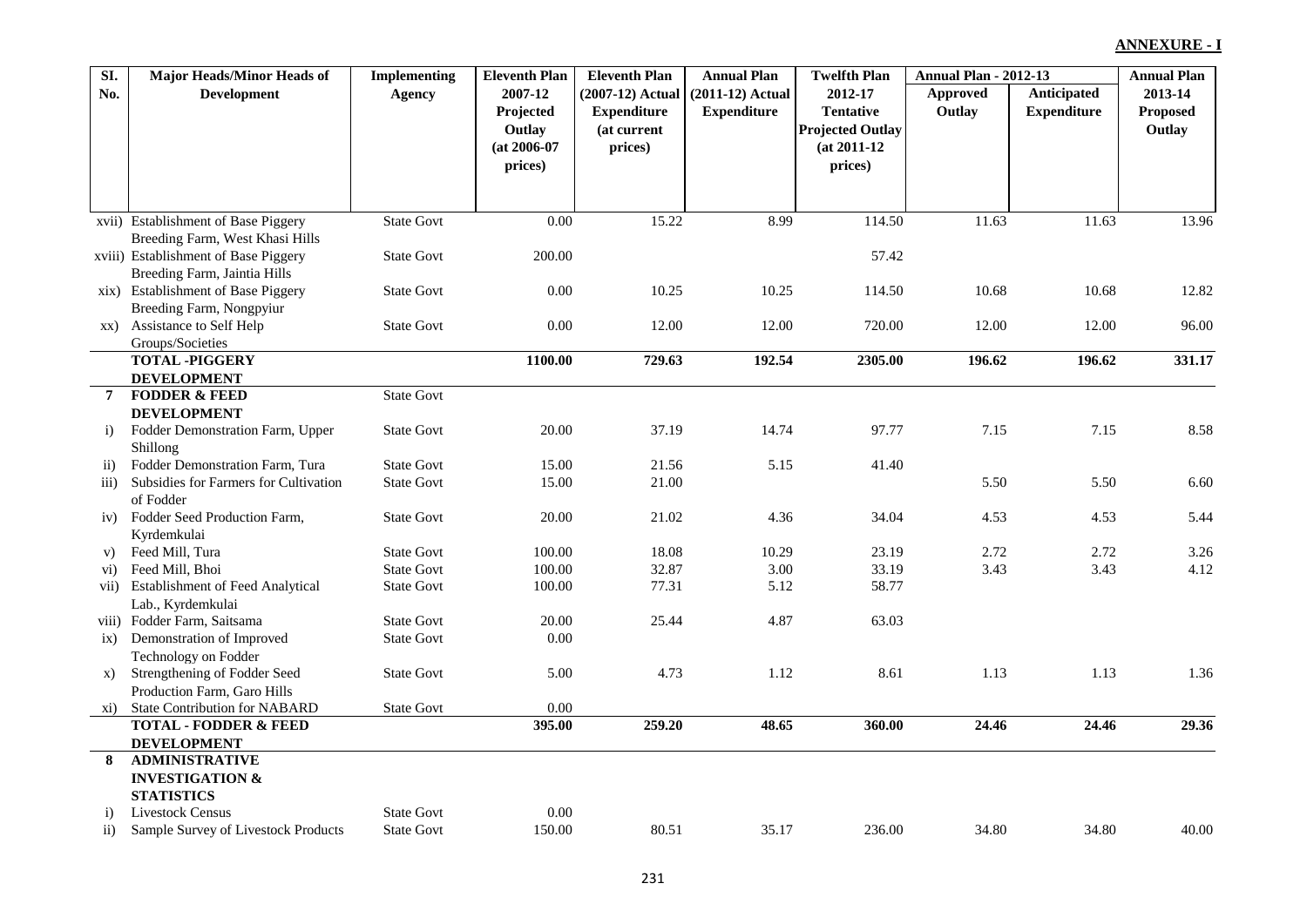| SI.                | <b>Major Heads/Minor Heads of</b>                          | <b>Implementing</b> | <b>Eleventh Plan</b> | <b>Eleventh Plan</b> | <b>Annual Plan</b> | <b>Twelfth Plan</b>     | <b>Annual Plan - 2012-13</b> |                    | <b>Annual Plan</b> |
|--------------------|------------------------------------------------------------|---------------------|----------------------|----------------------|--------------------|-------------------------|------------------------------|--------------------|--------------------|
| No.                | <b>Development</b>                                         | <b>Agency</b>       | 2007-12              | $(2007-12)$ Actual   | $(2011-12)$ Actual | 2012-17                 | <b>Approved</b>              | Anticipated        | 2013-14            |
|                    |                                                            |                     | Projected            | <b>Expenditure</b>   | <b>Expenditure</b> | <b>Tentative</b>        | Outlay                       | <b>Expenditure</b> | Proposed           |
|                    |                                                            |                     | Outlay               | (at current          |                    | <b>Projected Outlay</b> |                              |                    | Outlay             |
|                    |                                                            |                     | $(at 2006-07)$       | prices)              |                    | $(at 2011-12)$          |                              |                    |                    |
|                    |                                                            |                     | prices)              |                      |                    | prices)                 |                              |                    |                    |
|                    |                                                            |                     |                      |                      |                    |                         |                              |                    |                    |
|                    |                                                            |                     |                      |                      |                    |                         |                              |                    |                    |
|                    | <b>TOTAL -ADMINISTRATIVE</b><br><b>INVESTIGATION &amp;</b> |                     | 150.00               | 80.51                | 35.17              | 236.00                  | 34.80                        | 34.80              | 40.00              |
|                    | <b>STATISTICS</b>                                          |                     |                      |                      |                    |                         |                              |                    |                    |
| $\mathbf I$        | <b>AGRICULTURAL RESEARCH &amp;</b>                         |                     |                      |                      |                    |                         |                              |                    |                    |
|                    | <b>EDUCATION</b>                                           |                     |                      |                      |                    |                         |                              |                    |                    |
| i)                 | Clinical Laboratory & Disease                              | <b>State Govt</b>   | 30.00                | 21.53                | 5.40               | 43.00                   | 1.03                         | 1.03               | 1.24               |
|                    | Investigation                                              |                     |                      |                      |                    |                         |                              |                    |                    |
| $\overline{11}$ )  | Vaccine Depot                                              | <b>State Govt</b>   | 50.00                | 46.16                | 10.38              | 82.00                   | 11.41                        | 11.41              | 13.69              |
|                    | TOTAL - AGRICULTURAL                                       |                     | 80.00                | 67.69                | 15.78              | 125.00                  | 12.44                        | 12.44              | 14.93              |
|                    | <b>RESEARCH &amp; EDUCATION</b>                            |                     |                      |                      |                    |                         |                              |                    |                    |
| 9                  | <b>EDUCATION</b>                                           |                     |                      |                      |                    |                         |                              |                    |                    |
| i)                 | Contribution to A.A.U., Khanapara                          | <b>State Govt</b>   | 35.00                | 37.00                | 8.00               | 40.00                   | 14.00                        | 14.00              | 8.00               |
|                    | (Prorata)                                                  |                     |                      |                      |                    |                         |                              |                    |                    |
| $\overline{11}$ )  | Training of V.F.A., Upper Shillong                         | <b>State Govt</b>   | 25.00                | 15.95                | 5.55               | 47.00                   | 16.68                        | 16.68              | 20.02              |
| $\overline{111}$ ) | Studies in Veterinary Science                              | <b>State Govt</b>   | 40.00                | 30.66                | 6.32               | 134.85                  | 23.08                        | 23.08              | 27.70              |
| iv)                | Training of Officers in Specialized                        | <b>State Govt</b>   | 25.00                | 11.00                | 2.40               | 18.56                   | 2.64                         | 2.64               | 3.17               |
|                    | Field                                                      |                     |                      |                      |                    |                         |                              |                    |                    |
| V)                 | Vocational Training Centre,                                | <b>State Govt</b>   | 51.00                | 147.59               | 39.55              | 248.00                  |                              |                    |                    |
|                    | Kyrdemkulai                                                |                     |                      |                      |                    |                         |                              |                    |                    |
| $\rm\bf v\rm i)$   | Vocational Training Centre, Tura                           | <b>State Govt</b>   | 30.00                | 72.94                | 24.17              | 116.77                  | 10.82                        | 10.82              | 12.98              |
| vii)               | Training - cum - Workshop                                  | <b>State Govt</b>   | 3.00                 | 2.59                 | 0.68               | 10.25                   | 0.75                         | 0.75               | 0.90               |
| viii)              | Apprenticeship Training for Poultry                        | <b>State Govt</b>   | 0.00                 |                      |                    |                         |                              |                    |                    |
|                    | Establishment of Vocational Training                       | <b>State Govt</b>   | 100.00               |                      |                    | 33.71                   |                              |                    | 3.37               |
| $\overline{1}X$ )  | Centre at 3                                                |                     |                      |                      |                    |                         |                              |                    |                    |
|                    | (three) Districts - Jowai, East Khasi                      |                     |                      |                      |                    |                         |                              |                    |                    |
|                    | Hills & West                                               |                     |                      |                      |                    |                         |                              |                    |                    |
|                    | West Khasi Hills                                           |                     |                      |                      |                    |                         |                              |                    |                    |
| X)                 | Training of State Govt. Employees                          | <b>State Govt</b>   | 0.00                 | 3.00                 | 1.40               | 10.86                   |                              |                    | 2.17               |
|                    | <b>TOTAL - EDUCATION</b>                                   |                     | 309.00               | 320.73               | 88.07              | 660.00                  | 67.97                        | 67.97              | 78.31              |
|                    | 10 INFRASTRUCTURE                                          |                     |                      |                      |                    |                         |                              |                    |                    |
|                    | <b>DEVELOPMENT</b>                                         |                     |                      |                      |                    |                         |                              |                    |                    |
| i)                 | NON - RESIDENTIAL                                          | <b>State Govt</b>   | 2251.22              | 882.67               | 178.24             | 3327.00                 | 450.78                       | 450.78             | 306.30             |
| $\mathbf{ii}$      | OTHER HOUSING                                              | <b>State Govt</b>   | 1379.78              | 765.22               | 263.80             |                         | 281.70                       | 281.70             | 200.61             |
|                    | TOTAL-INFRASTRUCTURE                                       |                     | 3631.00              | 1647.89              | 442.04             | 3327.00                 | 732.48                       | 732.48             | 506.91             |
|                    | <b>DEVELOPMENT</b><br><b>11 RKVY</b>                       |                     |                      | 578.00               |                    |                         |                              |                    |                    |
|                    |                                                            |                     |                      |                      |                    |                         |                              |                    |                    |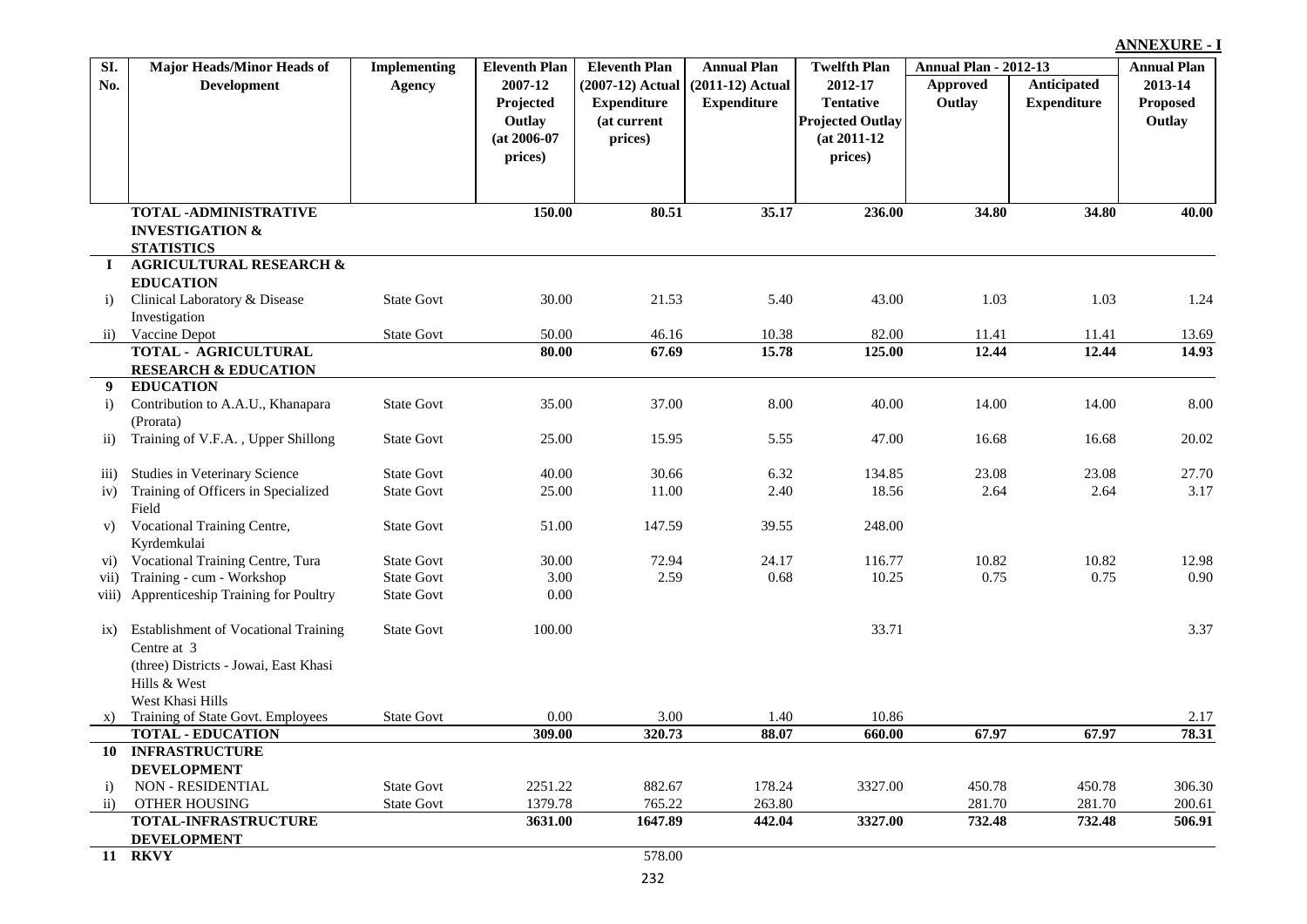| SI.                | <b>Major Heads/Minor Heads of</b>                          | <b>Implementing</b> | <b>Eleventh Plan</b> | <b>Eleventh Plan</b> | <b>Annual Plan</b> | <b>Twelfth Plan</b>     | <b>Annual Plan - 2012-13</b> |                    | <b>Annual Plan</b> |
|--------------------|------------------------------------------------------------|---------------------|----------------------|----------------------|--------------------|-------------------------|------------------------------|--------------------|--------------------|
| No.                | <b>Development</b>                                         | <b>Agency</b>       | 2007-12              | $(2007-12)$ Actual   | $(2011-12)$ Actual | 2012-17                 | Approved                     | Anticipated        | 2013-14            |
|                    |                                                            |                     | Projected            | <b>Expenditure</b>   | <b>Expenditure</b> | <b>Tentative</b>        | Outlay                       | <b>Expenditure</b> | <b>Proposed</b>    |
|                    |                                                            |                     | Outlay               | (at current          |                    | <b>Projected Outlay</b> |                              |                    | Outlay             |
|                    |                                                            |                     | $(at 2006-07)$       | prices)              |                    | $(at 2011-12)$          |                              |                    |                    |
|                    |                                                            |                     | prices)              |                      |                    | prices)                 |                              |                    |                    |
|                    |                                                            |                     |                      |                      |                    |                         |                              |                    |                    |
|                    |                                                            |                     |                      |                      |                    |                         |                              |                    |                    |
|                    | 12 NABARD LOAN                                             |                     |                      |                      |                    |                         |                              |                    |                    |
| $\mathbf{i}$       | Establishment of New Veterinary                            | <b>State Govt</b>   | 0.00                 | 116.54               | 116.54             |                         | 400.00                       | 116.54             | 372.82             |
|                    | Dispensaries                                               |                     |                      |                      |                    |                         |                              |                    |                    |
| $\mathbf{ii}$      | Establishment of New Poly clinic                           | <b>State Govt</b>   | 0.00                 |                      |                    |                         | 100.00                       | 33.00              | 100.00             |
|                    | Shillong under NABARD Loan                                 |                     |                      |                      |                    |                         |                              |                    |                    |
| $\overline{iii}$   | Establishment of Slaughter House,                          | <b>State Govt</b>   | 0.00                 | 652.32               | 652.32             |                         | 400.00                       | 767.37             | 500.00             |
|                    | Mawiong                                                    |                     |                      |                      |                    |                         |                              |                    |                    |
| iv)                | Establishment of Rural Slaughter                           | <b>State Govt</b>   |                      |                      |                    |                         | 400.00                       | 383.09             | 327.18             |
|                    | Houses                                                     |                     |                      |                      |                    |                         |                              |                    |                    |
|                    | <b>TOTAL - NABARD LOAN</b>                                 |                     | 0.00                 | 768.86               | 768.86             | 10000.00                | 1300.00                      | 1300.00            | 1300.00            |
| 13 <sup>7</sup>    | <b>SPECIAL PLAN ASSISTANCE</b><br><b>Livestock Mission</b> |                     |                      | 1000.00              |                    |                         |                              |                    |                    |
| 14<br>B            | NEW STATE PLAN SCHEMES                                     |                     |                      |                      |                    |                         | 320.00                       | 100.00             | 100.00             |
| $\mathbf{1}$       | <b>DIRECTION &amp;</b>                                     |                     |                      |                      |                    |                         |                              |                    |                    |
|                    | <b>ADMINISTRATION</b>                                      |                     |                      |                      |                    |                         |                              |                    |                    |
| $\bf{1)}$          | Veterinary Information Unit (6th Sch)                      | State Govt.         | 0.00                 |                      |                    | 2.76                    |                              |                    | 1.65               |
|                    |                                                            |                     |                      |                      |                    |                         |                              |                    |                    |
| $\mathbf{2}$       | <b>CATTLE AND BUFFALO</b>                                  |                     |                      |                      |                    |                         |                              |                    |                    |
|                    | <b>DEVELOPMENT</b>                                         |                     |                      |                      |                    |                         |                              |                    |                    |
| i)                 | Establishment of Cattle Farm, East                         | State Govt.         |                      |                      |                    | 1.24                    |                              |                    | 0.05               |
|                    | Garo Hills                                                 |                     |                      |                      |                    |                         |                              |                    |                    |
| 3                  | PIGGERY DEVELOPMENT                                        |                     |                      |                      |                    |                         |                              |                    |                    |
| i)                 | Scheme for AI production Centre on                         | State Govt.         |                      |                      |                    | 70.74                   |                              |                    | 47.99              |
|                    | Pigs                                                       |                     |                      |                      |                    |                         |                              |                    |                    |
| 4                  | <b>EDUCATION</b>                                           |                     |                      |                      |                    |                         |                              |                    |                    |
| i)                 | State awareness programmes to the                          | State Govt.         |                      |                      |                    | 50.00                   |                              |                    | 30.00              |
|                    | farmers on Animal Disease                                  |                     |                      |                      |                    |                         |                              |                    |                    |
| 5                  | <b>INFRASTRUCTURE</b>                                      |                     |                      |                      |                    |                         |                              |                    |                    |
|                    | <b>DEVELOPMENT</b>                                         |                     |                      |                      |                    |                         |                              |                    |                    |
| i)                 | Establishment of District Veterinary                       | State Govt.         |                      |                      |                    | 290.00                  |                              |                    | 23.52              |
|                    | Information Unit in Khasi Hills,                           |                     |                      |                      |                    |                         |                              |                    |                    |
|                    | Jaintia Hills and Garo Hills                               |                     |                      |                      |                    |                         |                              |                    |                    |
|                    | <b>Establishment of Cattle Breeding</b>                    | State Govt.         |                      |                      |                    | 396.00                  |                              |                    | 30.00              |
| $\overline{11}$    | Farm in East Garo Hills                                    |                     |                      |                      |                    |                         |                              |                    |                    |
| $\overline{111}$ ) | Setting up of AI Production Centre                         | State Govt.         |                      |                      |                    | 40.00                   |                              |                    | 10.00              |
|                    | for Pigs                                                   |                     |                      |                      |                    |                         |                              |                    |                    |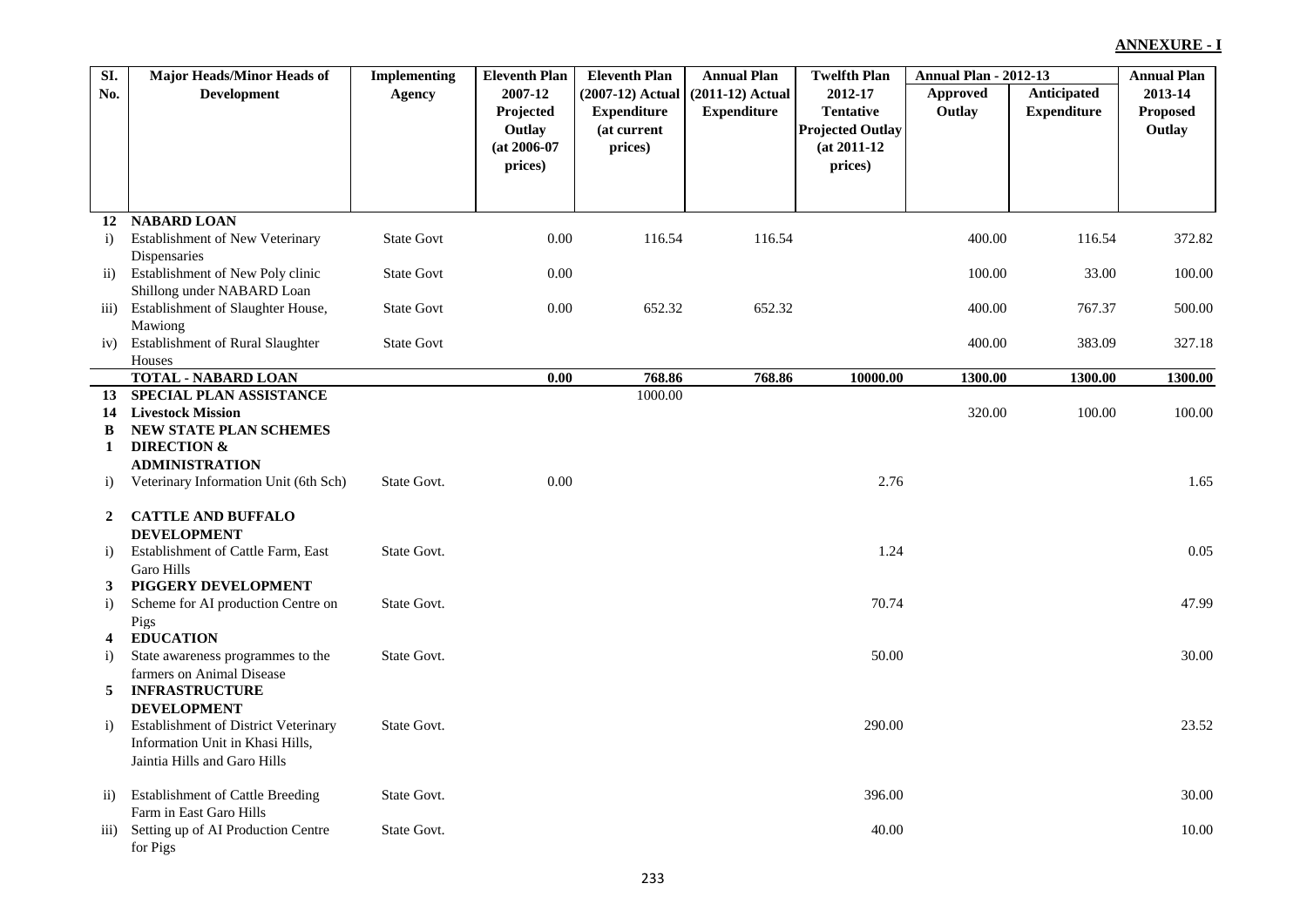| $\overline{SI}$ .  | <b>Major Heads/Minor Heads of</b>                                         | <b>Implementing</b> | <b>Eleventh Plan</b> | <b>Eleventh Plan</b> | <b>Annual Plan</b> | <b>Twelfth Plan</b>     | <b>Annual Plan - 2012-13</b> |                    | <b>Annual Plan</b> |
|--------------------|---------------------------------------------------------------------------|---------------------|----------------------|----------------------|--------------------|-------------------------|------------------------------|--------------------|--------------------|
| No.                | Development                                                               | <b>Agency</b>       | 2007-12              | (2007-12) Actual     | $(2011-12)$ Actual | 2012-17                 | Approved                     | Anticipated        | 2013-14            |
|                    |                                                                           |                     | Projected            | <b>Expenditure</b>   | <b>Expenditure</b> | <b>Tentative</b>        | Outlay                       | <b>Expenditure</b> | Proposed           |
|                    |                                                                           |                     | Outlay               | (at current          |                    | <b>Projected Outlay</b> |                              |                    | Outlay             |
|                    |                                                                           |                     | $(at 2006-07)$       | prices)              |                    | $(at 2011-12)$          |                              |                    |                    |
|                    |                                                                           |                     | prices)              |                      |                    | prices)                 |                              |                    |                    |
|                    |                                                                           |                     |                      |                      |                    |                         |                              |                    |                    |
|                    |                                                                           | State Govt.         |                      |                      |                    | 123.26                  |                              |                    | 20.56              |
| iv)                | Demonstration Farms at Kyrdemkulai                                        |                     |                      |                      |                    |                         |                              |                    |                    |
|                    | <b>TOTAL - (New State Plan Scheme)</b>                                    |                     | 0.00                 | 0.00                 | 0.00               | 974.00                  | 0.00                         | 0.00               | 163.77             |
|                    | <b>TOTAL: A.H &amp; Veterinary</b>                                        |                     | 10500.00             | 10134.09             | 2972.62            | 28800.00                | 3400.00                      | 3180.00            | 3550.00            |
| 5                  | <b>DAIRY DEVELOPMENT</b>                                                  |                     |                      |                      |                    |                         |                              |                    |                    |
| A                  | <b>ONGOING STATE PLAN</b>                                                 |                     |                      |                      |                    |                         |                              |                    |                    |
|                    | <b>SCHEMES</b>                                                            |                     |                      |                      |                    |                         |                              |                    |                    |
| 1                  | <b>DIRECTION &amp;</b>                                                    |                     |                      |                      |                    |                         |                              |                    |                    |
|                    | <b>ADMINISTRATION</b>                                                     |                     |                      |                      |                    |                         |                              |                    |                    |
| $\ddot{1}$         | Dairy Headquarter                                                         | State Govt.         | 30.00                | 85.63                | 28.53              | 249.80                  | 25.48                        | 25.48              | 32.57              |
| $\mathbf{ii}$      | Payment due to MeSEB & Municpal                                           | State Govt.         | $0.00\,$             | 39.61                | 6.00               | 47.20                   | 8.50                         | 8.50               | 13.50              |
|                    | bills                                                                     |                     |                      |                      |                    |                         |                              |                    |                    |
|                    | <b>TOTAL: DIRECTION &amp;</b><br><b>ADMINISTRATION</b>                    |                     | 30.00                | 125.24               | 34.53              | 297.00                  | 33.98                        | 33.98              | 46.07              |
| $\overline{2}$     | <b>CATTLE-CUM-DAIRY</b>                                                   |                     |                      |                      |                    |                         |                              |                    |                    |
|                    | <b>DEVELOPMENT</b>                                                        |                     |                      |                      |                    |                         |                              |                    |                    |
| $\ddot{1}$         | Central Dairy, Mawiong, Shillong                                          | State Govt.         | 350.00               | 464.77               | 104.20             | 800.00                  | 61.11                        | 61.11              | 70.18              |
| $\mathbf{ii}$      | Central Dairy, Tura (TMS)                                                 | State Govt.         | 150.00               | 98.57                | 33.35              | 270.00                  | 35.26                        | 35.26              | 41.51              |
| $\overline{111}$ ) | Rural Dairy Extension Centre, Jowai                                       | State Govt.         | 150.00               | 111.97               | 38.69              | 369.00                  | 33.96                        | 33.96              | 36.56              |
|                    |                                                                           |                     |                      |                      |                    |                         |                              |                    |                    |
| iv)                | Creamery & Ghee Making Centre,                                            | State Govt.         | 20.00                | 8.94                 | 3.46               | 27.00                   | 1.78                         | 1.78               | 1.79               |
|                    | Tura                                                                      |                     |                      |                      |                    |                         |                              |                    |                    |
| V)                 | Chilling Plant Centre, Nongstoin                                          | State Govt.         | 100.00               | 7.06                 | 1.08               | 8.00                    | 1.19                         | 1.19               | 1.49               |
| $\mathbf{vi})$     | Chilling Plant Centre, Gangdubi                                           | State Govt.         | 100.00               | 18.16                | 2.77               | 22.00                   | 3.36                         | 3.36               | 3.40               |
| vii)               | <b>Employment Generation, EUY</b><br>Assistance to Co-operative Societies | State Govt.         | 200.00               | 180.67<br>99.50      | 79.20<br>5.00      | 484.00                  | 79.20<br>5.50                | 79.20              | 79.20              |
| V(11)              |                                                                           | State Govt.         | 60.00                |                      |                    | 500.00                  |                              | 5.50               | 23.49              |
| $\overline{1}X$ )  | Chilling Centre, Williamnagar                                             | State Govt.         | 200.00               |                      |                    |                         |                              |                    |                    |
| X)                 | Marketing & Packaging Centre                                              | State Govt.         | 50.00                |                      |                    |                         |                              |                    |                    |
|                    | xi) Feed Subsidy for Cattle                                               | State Govt.         |                      |                      |                    |                         |                              |                    |                    |
|                    | xii) Distribution of Dairy Units                                          | State Govt.         | 90.00                | 109.34               | 34.76              | 198.00                  | 34.76                        | 34.76              | 34.76              |
|                    | <b>TOTAL: CATTLE-CUM-DAIRY</b>                                            |                     | 1470.00              | 1098.98              | 302.51             | 2678.00                 | 256.12                       | 256.12             | 292.38             |
|                    | <b>DEVELOPMENT</b>                                                        |                     |                      |                      |                    |                         |                              |                    |                    |
| 3                  | <b>Agricultural Research &amp; Education</b>                              |                     |                      |                      |                    |                         |                              |                    |                    |
| $\ddot{1}$         | Studies in Dairy Technologies                                             |                     | $0.00\,$             | 0.99                 | 0.99               | 25.00                   | 3.39                         | 3.39               | 4.07               |
|                    |                                                                           |                     |                      | 234                  |                    |                         |                              |                    |                    |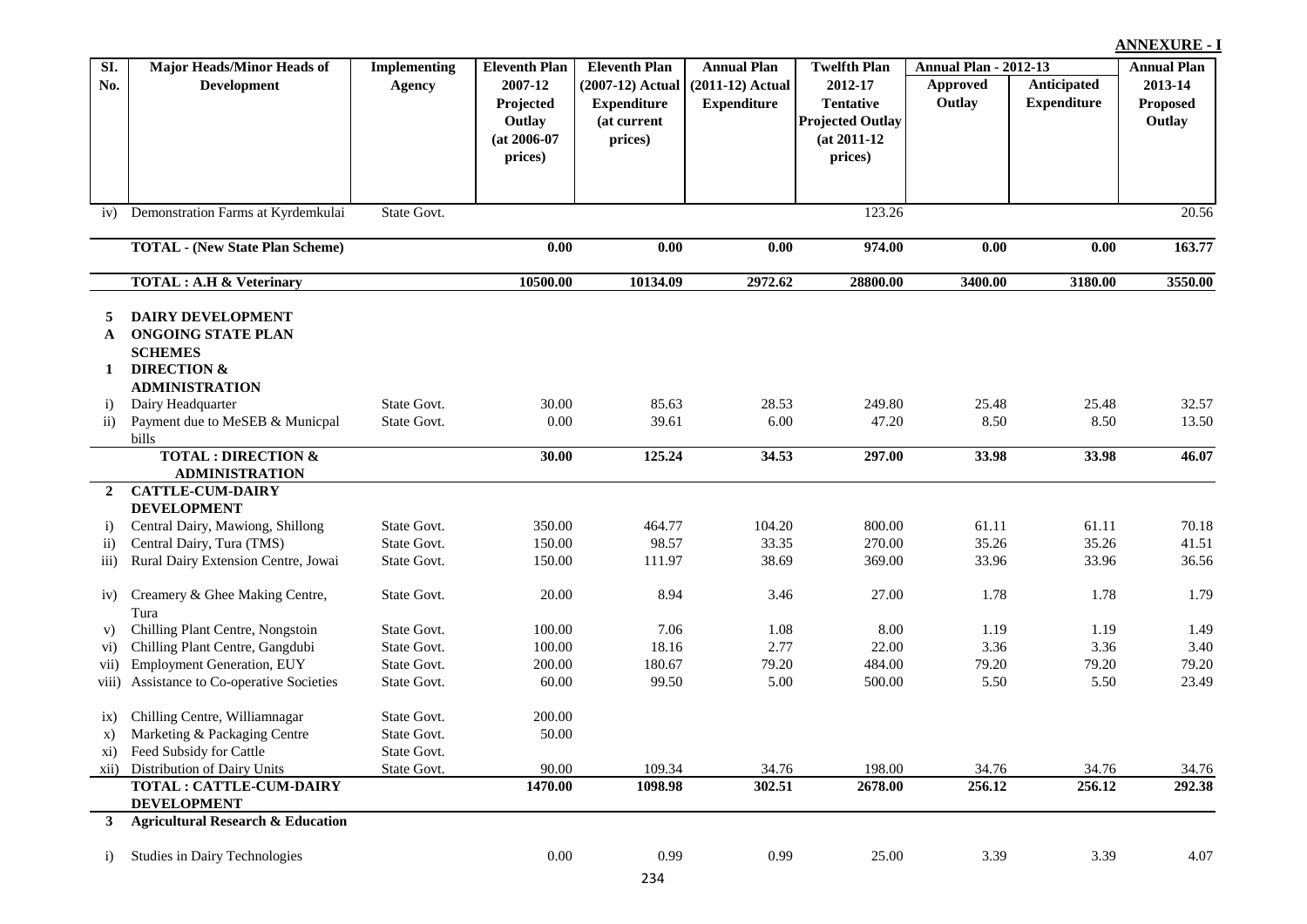| 2007-12<br>2012-17<br>Anticipated<br>No.<br><b>Development</b><br>(2007-12) Actual<br>$(2011-12)$ Actual<br>Approved<br>Agency<br>Outlay<br><b>Expenditure</b><br><b>Expenditure</b><br><b>Tentative</b><br>Projected<br><b>Expenditure</b><br><b>Projected Outlay</b><br>Outlay<br>(at current<br>$(at 2006-07)$<br>prices)<br>$(at 2011-12)$<br>prices)<br>prices)<br>0.99<br>25.00<br><b>TOTAL: Agricultural Research &amp;</b><br>0.00<br>0.99<br>3.39<br>3.39<br><b>Education</b><br><b>INFRASTRUCTURE</b><br>$\overline{4}$<br><b>DEVELOPMENT</b><br>State Govt.<br>500.00<br>384.72<br>28.27<br>200.00<br>81.82<br>81.82<br>Non - Residential Buildings etc.<br>$\ddot{1}$<br>200.00<br>56.96<br>60.00<br>60.00<br>Other Housing<br>State Govt.<br>150.00<br>$\overline{ii}$<br><b>TOTAL: INFRASTRUCTURE</b><br>441.68<br>700.00<br>28.27<br>350.00<br>141.82<br>141.82<br><b>DEVELOPMENT</b><br>NEW STATE PLAN SCHEMES<br>B<br><b>CATTLE-CUM-DAIRY</b><br>1<br><b>DEVELOPMENT</b><br>State Govt.<br>75.00<br><b>Establishment of Milk Collection</b><br>i)<br>Centre &Bottling Plant<br>Revival of the Existing Chilling<br>State Govt.<br>$\mathbf{ii}$<br>Centre, Gangdubi<br><b>TOTAL: CATTLE-CUM-DAIRY</b><br>0.00<br>75.00<br>0.00<br>0.00<br>0.00<br>0.00<br><b>DEVELOPMENT</b><br><b>INFRASTRUCTURE</b><br>$\mathbf{2}$<br><b>DEVELOPMENT</b><br>Upgradation of the Existing Chilling<br>State Govt.<br>1500.00<br>14.69<br>14.69<br>Plant, Gangdubi<br><b>TOTAL: NFRASTRUCTURE</b><br>0.00<br>0.00<br>0.00<br>1500.00<br>14.69<br>14.69<br><b>DEVELOPMENT</b><br><b>TOTAL: DAIRY</b><br>2200.00<br>1666.89<br>366.30<br>4850.00<br>450.00<br>525.00<br><b>DEVELOPMENT</b><br><b>FISHERIES</b><br>6<br>Direction & Administration<br>370.00<br>251.81<br>70.67<br>985.00<br>7.00<br>7.00<br>А<br>Inland Fisheries :- Fish seed<br>100.00<br>177.49<br>17.12<br>165.00<br>56.00<br>56.00<br>B<br>production & Demonstration Centre<br>Assistance to Pisciculturist.<br>0.00<br>0.00<br>$\mathsf{C}$<br>100.00<br>132.67<br>28.92<br>250.00<br>2.00<br>2.00<br>Development of Reservoirs & Lakes<br>D<br>100.00<br>50.00<br>0.00<br>0.00<br>0.00<br>Conservation & Legislation for<br>E<br>protection of Fisheries<br>4.00<br>$0.00\,$<br>0.00<br>Extension & Training<br>75.00<br>57.63<br>0.00<br>F | SI. | <b>Major Heads/Minor Heads of</b> | <b>Implementing</b> | <b>Eleventh Plan</b> | <b>Eleventh Plan</b> | <b>Annual Plan</b> | <b>Twelfth Plan</b> | <b>Annual Plan - 2012-13</b> | <b>Annual Plan</b> |
|--------------------------------------------------------------------------------------------------------------------------------------------------------------------------------------------------------------------------------------------------------------------------------------------------------------------------------------------------------------------------------------------------------------------------------------------------------------------------------------------------------------------------------------------------------------------------------------------------------------------------------------------------------------------------------------------------------------------------------------------------------------------------------------------------------------------------------------------------------------------------------------------------------------------------------------------------------------------------------------------------------------------------------------------------------------------------------------------------------------------------------------------------------------------------------------------------------------------------------------------------------------------------------------------------------------------------------------------------------------------------------------------------------------------------------------------------------------------------------------------------------------------------------------------------------------------------------------------------------------------------------------------------------------------------------------------------------------------------------------------------------------------------------------------------------------------------------------------------------------------------------------------------------------------------------------------------------------------------------------------------------------------------------------------------------------------------------------------------------------------------------------------------------------------------------------------------------------------------------------------------------------------------------------------------------------------|-----|-----------------------------------|---------------------|----------------------|----------------------|--------------------|---------------------|------------------------------|--------------------|
|                                                                                                                                                                                                                                                                                                                                                                                                                                                                                                                                                                                                                                                                                                                                                                                                                                                                                                                                                                                                                                                                                                                                                                                                                                                                                                                                                                                                                                                                                                                                                                                                                                                                                                                                                                                                                                                                                                                                                                                                                                                                                                                                                                                                                                                                                                                    |     |                                   |                     |                      |                      |                    |                     |                              | 2013-14            |
|                                                                                                                                                                                                                                                                                                                                                                                                                                                                                                                                                                                                                                                                                                                                                                                                                                                                                                                                                                                                                                                                                                                                                                                                                                                                                                                                                                                                                                                                                                                                                                                                                                                                                                                                                                                                                                                                                                                                                                                                                                                                                                                                                                                                                                                                                                                    |     |                                   |                     |                      |                      |                    |                     |                              | Proposed           |
|                                                                                                                                                                                                                                                                                                                                                                                                                                                                                                                                                                                                                                                                                                                                                                                                                                                                                                                                                                                                                                                                                                                                                                                                                                                                                                                                                                                                                                                                                                                                                                                                                                                                                                                                                                                                                                                                                                                                                                                                                                                                                                                                                                                                                                                                                                                    |     |                                   |                     |                      |                      |                    |                     |                              | Outlay             |
|                                                                                                                                                                                                                                                                                                                                                                                                                                                                                                                                                                                                                                                                                                                                                                                                                                                                                                                                                                                                                                                                                                                                                                                                                                                                                                                                                                                                                                                                                                                                                                                                                                                                                                                                                                                                                                                                                                                                                                                                                                                                                                                                                                                                                                                                                                                    |     |                                   |                     |                      |                      |                    |                     |                              |                    |
|                                                                                                                                                                                                                                                                                                                                                                                                                                                                                                                                                                                                                                                                                                                                                                                                                                                                                                                                                                                                                                                                                                                                                                                                                                                                                                                                                                                                                                                                                                                                                                                                                                                                                                                                                                                                                                                                                                                                                                                                                                                                                                                                                                                                                                                                                                                    |     |                                   |                     |                      |                      |                    |                     |                              |                    |
|                                                                                                                                                                                                                                                                                                                                                                                                                                                                                                                                                                                                                                                                                                                                                                                                                                                                                                                                                                                                                                                                                                                                                                                                                                                                                                                                                                                                                                                                                                                                                                                                                                                                                                                                                                                                                                                                                                                                                                                                                                                                                                                                                                                                                                                                                                                    |     |                                   |                     |                      |                      |                    |                     |                              |                    |
|                                                                                                                                                                                                                                                                                                                                                                                                                                                                                                                                                                                                                                                                                                                                                                                                                                                                                                                                                                                                                                                                                                                                                                                                                                                                                                                                                                                                                                                                                                                                                                                                                                                                                                                                                                                                                                                                                                                                                                                                                                                                                                                                                                                                                                                                                                                    |     |                                   |                     |                      |                      |                    |                     |                              |                    |
|                                                                                                                                                                                                                                                                                                                                                                                                                                                                                                                                                                                                                                                                                                                                                                                                                                                                                                                                                                                                                                                                                                                                                                                                                                                                                                                                                                                                                                                                                                                                                                                                                                                                                                                                                                                                                                                                                                                                                                                                                                                                                                                                                                                                                                                                                                                    |     |                                   |                     |                      |                      |                    |                     |                              | 4.07               |
|                                                                                                                                                                                                                                                                                                                                                                                                                                                                                                                                                                                                                                                                                                                                                                                                                                                                                                                                                                                                                                                                                                                                                                                                                                                                                                                                                                                                                                                                                                                                                                                                                                                                                                                                                                                                                                                                                                                                                                                                                                                                                                                                                                                                                                                                                                                    |     |                                   |                     |                      |                      |                    |                     |                              |                    |
|                                                                                                                                                                                                                                                                                                                                                                                                                                                                                                                                                                                                                                                                                                                                                                                                                                                                                                                                                                                                                                                                                                                                                                                                                                                                                                                                                                                                                                                                                                                                                                                                                                                                                                                                                                                                                                                                                                                                                                                                                                                                                                                                                                                                                                                                                                                    |     |                                   |                     |                      |                      |                    |                     |                              |                    |
|                                                                                                                                                                                                                                                                                                                                                                                                                                                                                                                                                                                                                                                                                                                                                                                                                                                                                                                                                                                                                                                                                                                                                                                                                                                                                                                                                                                                                                                                                                                                                                                                                                                                                                                                                                                                                                                                                                                                                                                                                                                                                                                                                                                                                                                                                                                    |     |                                   |                     |                      |                      |                    |                     |                              |                    |
|                                                                                                                                                                                                                                                                                                                                                                                                                                                                                                                                                                                                                                                                                                                                                                                                                                                                                                                                                                                                                                                                                                                                                                                                                                                                                                                                                                                                                                                                                                                                                                                                                                                                                                                                                                                                                                                                                                                                                                                                                                                                                                                                                                                                                                                                                                                    |     |                                   |                     |                      |                      |                    |                     |                              | 51.37              |
|                                                                                                                                                                                                                                                                                                                                                                                                                                                                                                                                                                                                                                                                                                                                                                                                                                                                                                                                                                                                                                                                                                                                                                                                                                                                                                                                                                                                                                                                                                                                                                                                                                                                                                                                                                                                                                                                                                                                                                                                                                                                                                                                                                                                                                                                                                                    |     |                                   |                     |                      |                      |                    |                     |                              | 35.88              |
|                                                                                                                                                                                                                                                                                                                                                                                                                                                                                                                                                                                                                                                                                                                                                                                                                                                                                                                                                                                                                                                                                                                                                                                                                                                                                                                                                                                                                                                                                                                                                                                                                                                                                                                                                                                                                                                                                                                                                                                                                                                                                                                                                                                                                                                                                                                    |     |                                   |                     |                      |                      |                    |                     |                              | 87.25              |
|                                                                                                                                                                                                                                                                                                                                                                                                                                                                                                                                                                                                                                                                                                                                                                                                                                                                                                                                                                                                                                                                                                                                                                                                                                                                                                                                                                                                                                                                                                                                                                                                                                                                                                                                                                                                                                                                                                                                                                                                                                                                                                                                                                                                                                                                                                                    |     |                                   |                     |                      |                      |                    |                     |                              |                    |
|                                                                                                                                                                                                                                                                                                                                                                                                                                                                                                                                                                                                                                                                                                                                                                                                                                                                                                                                                                                                                                                                                                                                                                                                                                                                                                                                                                                                                                                                                                                                                                                                                                                                                                                                                                                                                                                                                                                                                                                                                                                                                                                                                                                                                                                                                                                    |     |                                   |                     |                      |                      |                    |                     |                              |                    |
|                                                                                                                                                                                                                                                                                                                                                                                                                                                                                                                                                                                                                                                                                                                                                                                                                                                                                                                                                                                                                                                                                                                                                                                                                                                                                                                                                                                                                                                                                                                                                                                                                                                                                                                                                                                                                                                                                                                                                                                                                                                                                                                                                                                                                                                                                                                    |     |                                   |                     |                      |                      |                    |                     |                              |                    |
|                                                                                                                                                                                                                                                                                                                                                                                                                                                                                                                                                                                                                                                                                                                                                                                                                                                                                                                                                                                                                                                                                                                                                                                                                                                                                                                                                                                                                                                                                                                                                                                                                                                                                                                                                                                                                                                                                                                                                                                                                                                                                                                                                                                                                                                                                                                    |     |                                   |                     |                      |                      |                    |                     |                              |                    |
|                                                                                                                                                                                                                                                                                                                                                                                                                                                                                                                                                                                                                                                                                                                                                                                                                                                                                                                                                                                                                                                                                                                                                                                                                                                                                                                                                                                                                                                                                                                                                                                                                                                                                                                                                                                                                                                                                                                                                                                                                                                                                                                                                                                                                                                                                                                    |     |                                   |                     |                      |                      |                    |                     |                              |                    |
|                                                                                                                                                                                                                                                                                                                                                                                                                                                                                                                                                                                                                                                                                                                                                                                                                                                                                                                                                                                                                                                                                                                                                                                                                                                                                                                                                                                                                                                                                                                                                                                                                                                                                                                                                                                                                                                                                                                                                                                                                                                                                                                                                                                                                                                                                                                    |     |                                   |                     |                      |                      |                    |                     |                              |                    |
|                                                                                                                                                                                                                                                                                                                                                                                                                                                                                                                                                                                                                                                                                                                                                                                                                                                                                                                                                                                                                                                                                                                                                                                                                                                                                                                                                                                                                                                                                                                                                                                                                                                                                                                                                                                                                                                                                                                                                                                                                                                                                                                                                                                                                                                                                                                    |     |                                   |                     |                      |                      |                    |                     |                              | 50.23              |
|                                                                                                                                                                                                                                                                                                                                                                                                                                                                                                                                                                                                                                                                                                                                                                                                                                                                                                                                                                                                                                                                                                                                                                                                                                                                                                                                                                                                                                                                                                                                                                                                                                                                                                                                                                                                                                                                                                                                                                                                                                                                                                                                                                                                                                                                                                                    |     |                                   |                     |                      |                      |                    |                     |                              |                    |
|                                                                                                                                                                                                                                                                                                                                                                                                                                                                                                                                                                                                                                                                                                                                                                                                                                                                                                                                                                                                                                                                                                                                                                                                                                                                                                                                                                                                                                                                                                                                                                                                                                                                                                                                                                                                                                                                                                                                                                                                                                                                                                                                                                                                                                                                                                                    |     |                                   |                     |                      |                      |                    |                     |                              | 50.23              |
|                                                                                                                                                                                                                                                                                                                                                                                                                                                                                                                                                                                                                                                                                                                                                                                                                                                                                                                                                                                                                                                                                                                                                                                                                                                                                                                                                                                                                                                                                                                                                                                                                                                                                                                                                                                                                                                                                                                                                                                                                                                                                                                                                                                                                                                                                                                    |     |                                   |                     |                      |                      |                    |                     |                              |                    |
|                                                                                                                                                                                                                                                                                                                                                                                                                                                                                                                                                                                                                                                                                                                                                                                                                                                                                                                                                                                                                                                                                                                                                                                                                                                                                                                                                                                                                                                                                                                                                                                                                                                                                                                                                                                                                                                                                                                                                                                                                                                                                                                                                                                                                                                                                                                    |     |                                   |                     |                      |                      |                    |                     |                              |                    |
|                                                                                                                                                                                                                                                                                                                                                                                                                                                                                                                                                                                                                                                                                                                                                                                                                                                                                                                                                                                                                                                                                                                                                                                                                                                                                                                                                                                                                                                                                                                                                                                                                                                                                                                                                                                                                                                                                                                                                                                                                                                                                                                                                                                                                                                                                                                    |     |                                   |                     |                      |                      |                    |                     |                              |                    |
|                                                                                                                                                                                                                                                                                                                                                                                                                                                                                                                                                                                                                                                                                                                                                                                                                                                                                                                                                                                                                                                                                                                                                                                                                                                                                                                                                                                                                                                                                                                                                                                                                                                                                                                                                                                                                                                                                                                                                                                                                                                                                                                                                                                                                                                                                                                    |     |                                   |                     |                      |                      |                    |                     |                              |                    |
|                                                                                                                                                                                                                                                                                                                                                                                                                                                                                                                                                                                                                                                                                                                                                                                                                                                                                                                                                                                                                                                                                                                                                                                                                                                                                                                                                                                                                                                                                                                                                                                                                                                                                                                                                                                                                                                                                                                                                                                                                                                                                                                                                                                                                                                                                                                    |     |                                   |                     |                      |                      |                    |                     |                              |                    |
|                                                                                                                                                                                                                                                                                                                                                                                                                                                                                                                                                                                                                                                                                                                                                                                                                                                                                                                                                                                                                                                                                                                                                                                                                                                                                                                                                                                                                                                                                                                                                                                                                                                                                                                                                                                                                                                                                                                                                                                                                                                                                                                                                                                                                                                                                                                    |     |                                   |                     |                      |                      |                    |                     |                              | 0.00               |
|                                                                                                                                                                                                                                                                                                                                                                                                                                                                                                                                                                                                                                                                                                                                                                                                                                                                                                                                                                                                                                                                                                                                                                                                                                                                                                                                                                                                                                                                                                                                                                                                                                                                                                                                                                                                                                                                                                                                                                                                                                                                                                                                                                                                                                                                                                                    |     |                                   |                     |                      |                      |                    |                     |                              |                    |
|                                                                                                                                                                                                                                                                                                                                                                                                                                                                                                                                                                                                                                                                                                                                                                                                                                                                                                                                                                                                                                                                                                                                                                                                                                                                                                                                                                                                                                                                                                                                                                                                                                                                                                                                                                                                                                                                                                                                                                                                                                                                                                                                                                                                                                                                                                                    |     |                                   |                     |                      |                      |                    |                     |                              | 480.00             |
|                                                                                                                                                                                                                                                                                                                                                                                                                                                                                                                                                                                                                                                                                                                                                                                                                                                                                                                                                                                                                                                                                                                                                                                                                                                                                                                                                                                                                                                                                                                                                                                                                                                                                                                                                                                                                                                                                                                                                                                                                                                                                                                                                                                                                                                                                                                    |     |                                   |                     |                      |                      |                    |                     |                              |                    |
|                                                                                                                                                                                                                                                                                                                                                                                                                                                                                                                                                                                                                                                                                                                                                                                                                                                                                                                                                                                                                                                                                                                                                                                                                                                                                                                                                                                                                                                                                                                                                                                                                                                                                                                                                                                                                                                                                                                                                                                                                                                                                                                                                                                                                                                                                                                    |     |                                   |                     |                      |                      |                    |                     |                              |                    |
|                                                                                                                                                                                                                                                                                                                                                                                                                                                                                                                                                                                                                                                                                                                                                                                                                                                                                                                                                                                                                                                                                                                                                                                                                                                                                                                                                                                                                                                                                                                                                                                                                                                                                                                                                                                                                                                                                                                                                                                                                                                                                                                                                                                                                                                                                                                    |     |                                   |                     |                      |                      |                    |                     |                              | 8.80               |
|                                                                                                                                                                                                                                                                                                                                                                                                                                                                                                                                                                                                                                                                                                                                                                                                                                                                                                                                                                                                                                                                                                                                                                                                                                                                                                                                                                                                                                                                                                                                                                                                                                                                                                                                                                                                                                                                                                                                                                                                                                                                                                                                                                                                                                                                                                                    |     |                                   |                     |                      |                      |                    |                     |                              | 56.00              |
|                                                                                                                                                                                                                                                                                                                                                                                                                                                                                                                                                                                                                                                                                                                                                                                                                                                                                                                                                                                                                                                                                                                                                                                                                                                                                                                                                                                                                                                                                                                                                                                                                                                                                                                                                                                                                                                                                                                                                                                                                                                                                                                                                                                                                                                                                                                    |     |                                   |                     |                      |                      |                    |                     |                              |                    |
|                                                                                                                                                                                                                                                                                                                                                                                                                                                                                                                                                                                                                                                                                                                                                                                                                                                                                                                                                                                                                                                                                                                                                                                                                                                                                                                                                                                                                                                                                                                                                                                                                                                                                                                                                                                                                                                                                                                                                                                                                                                                                                                                                                                                                                                                                                                    |     |                                   |                     |                      |                      |                    |                     |                              |                    |
|                                                                                                                                                                                                                                                                                                                                                                                                                                                                                                                                                                                                                                                                                                                                                                                                                                                                                                                                                                                                                                                                                                                                                                                                                                                                                                                                                                                                                                                                                                                                                                                                                                                                                                                                                                                                                                                                                                                                                                                                                                                                                                                                                                                                                                                                                                                    |     |                                   |                     |                      |                      |                    |                     |                              |                    |
|                                                                                                                                                                                                                                                                                                                                                                                                                                                                                                                                                                                                                                                                                                                                                                                                                                                                                                                                                                                                                                                                                                                                                                                                                                                                                                                                                                                                                                                                                                                                                                                                                                                                                                                                                                                                                                                                                                                                                                                                                                                                                                                                                                                                                                                                                                                    |     |                                   |                     |                      |                      |                    |                     |                              |                    |
|                                                                                                                                                                                                                                                                                                                                                                                                                                                                                                                                                                                                                                                                                                                                                                                                                                                                                                                                                                                                                                                                                                                                                                                                                                                                                                                                                                                                                                                                                                                                                                                                                                                                                                                                                                                                                                                                                                                                                                                                                                                                                                                                                                                                                                                                                                                    |     |                                   |                     |                      |                      |                    |                     |                              |                    |
|                                                                                                                                                                                                                                                                                                                                                                                                                                                                                                                                                                                                                                                                                                                                                                                                                                                                                                                                                                                                                                                                                                                                                                                                                                                                                                                                                                                                                                                                                                                                                                                                                                                                                                                                                                                                                                                                                                                                                                                                                                                                                                                                                                                                                                                                                                                    |     |                                   |                     |                      |                      |                    |                     |                              |                    |
|                                                                                                                                                                                                                                                                                                                                                                                                                                                                                                                                                                                                                                                                                                                                                                                                                                                                                                                                                                                                                                                                                                                                                                                                                                                                                                                                                                                                                                                                                                                                                                                                                                                                                                                                                                                                                                                                                                                                                                                                                                                                                                                                                                                                                                                                                                                    |     |                                   |                     |                      |                      |                    |                     |                              |                    |
| 25.00<br>2.29<br>0.00<br>Research & Education- Fishseed<br>15.78<br>0.00<br>G                                                                                                                                                                                                                                                                                                                                                                                                                                                                                                                                                                                                                                                                                                                                                                                                                                                                                                                                                                                                                                                                                                                                                                                                                                                                                                                                                                                                                                                                                                                                                                                                                                                                                                                                                                                                                                                                                                                                                                                                                                                                                                                                                                                                                                      |     |                                   |                     |                      |                      |                    |                     |                              | 27.20              |

Production cum Research centre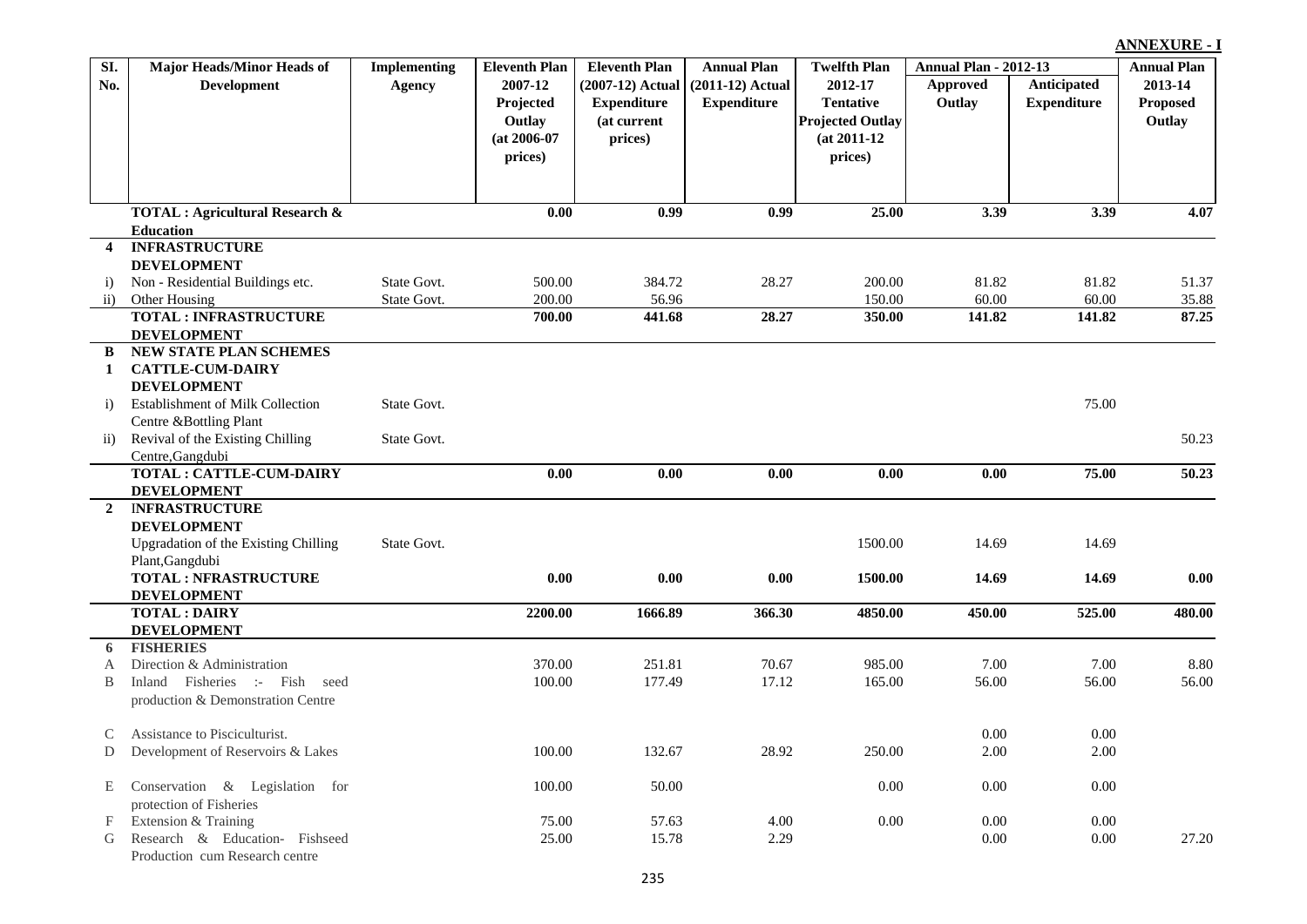| No.           |                                                                    |               | <b>Eleventh Plan</b>     | <b>Eleventh Plan</b>   | <b>Annual Plan</b> | <b>Twelfth Plan</b>                         | <b>Annual Plan - 2012-13</b> |                    | <b>Annual Plan</b>        |
|---------------|--------------------------------------------------------------------|---------------|--------------------------|------------------------|--------------------|---------------------------------------------|------------------------------|--------------------|---------------------------|
|               | <b>Development</b>                                                 | <b>Agency</b> | 2007-12                  | (2007-12) Actual       | $(2011-12)$ Actual | 2012-17                                     | <b>Approved</b>              | <b>Anticipated</b> | 2013-14                   |
|               |                                                                    |               | Projected                | <b>Expenditure</b>     | <b>Expenditure</b> | <b>Tentative</b><br><b>Projected Outlay</b> | Outlay                       | <b>Expenditure</b> | <b>Proposed</b><br>Outlay |
|               |                                                                    |               | Outlay<br>$(at 2006-07)$ | (at current<br>prices) |                    | $(at 2011-12)$                              |                              |                    |                           |
|               |                                                                    |               | prices)                  |                        |                    | prices)                                     |                              |                    |                           |
|               |                                                                    |               |                          |                        |                    |                                             |                              |                    |                           |
|               |                                                                    |               |                          |                        |                    |                                             |                              |                    |                           |
| H             | Fish Farmer Development Agency<br>(State Share)                    |               | 160.00                   | 0.00                   |                    | 0.00                                        | 0.00                         | 0.00               |                           |
| $\bf{I}$      | Community Fishery Development                                      |               | 100.00                   | 105.42                 |                    | 0.00                                        | 0.00                         | 0.00               |                           |
| J             | Project<br>Aquaculture Development for 1000                        |               | 2700.00                  | 867.75                 |                    | 0.00                                        | 0.00                         | 0.00               |                           |
| $K_{\perp}$   | Ponds<br>Culture & Development of Mahaseer                         |               | 170.00                   | 8.00                   |                    | 0.00                                        | 0.00                         | 0.00               |                           |
|               | Fisheries                                                          |               |                          |                        |                    |                                             |                              |                    |                           |
| L             | Culture & Breeding of Ornamental<br>fishes                         |               | 200.00                   | 36.25                  |                    | 0.00                                        | 0.00                         | 0.00               |                           |
|               | M Establishment of fish seed production                            |               |                          | 12.00                  |                    | 0.00                                        | 0.00                         | 0.00               |                           |
|               | centre for private pisciculturist.                                 |               |                          |                        |                    |                                             |                              |                    |                           |
| N             | Welfare of fishermen (state Share)                                 |               | 200.00                   | 5.89                   |                    |                                             |                              |                    |                           |
| $\mathcal{O}$ | Marketing & Transport of fish and                                  |               | 100.00                   | 57.02                  | 10.00              | 0.00                                        | 0.00                         | 0.00               |                           |
| P             | fish seed<br>National fisheries fishseed Dev.                      |               |                          |                        |                    |                                             | 0.00                         | 0.00               |                           |
|               | Board (state share)                                                |               |                          |                        |                    |                                             |                              |                    |                           |
| Q             | Construction & Maintenance of<br>Departmental Residential Building |               | 50.00                    | 19.12                  |                    | 100.00                                      | 10.00                        | 10.00              | 98.00                     |
| R             | Construction & Maintenance of                                      |               | 50.00                    | 57.58                  |                    | 1400.00                                     | 200.00                       | 200.00             | 110.00                    |
|               | Departmental Non - Residential                                     |               |                          |                        |                    |                                             |                              |                    |                           |
| S.            | Building<br>Upgradation & modernization of                         |               |                          | 99.00                  |                    |                                             | 0.00                         | 0.00               |                           |
|               | Umsning & Gasuapara fishseed                                       |               |                          |                        |                    |                                             |                              |                    |                           |
|               | Farm(RKVY)<br>Plan<br>Assistance<br>Special<br>of                  |               |                          | 0.00                   |                    |                                             | 5000.00                      | 5000.00            |                           |
| T             | infrastructure for Pisciculture- Fish                              |               |                          |                        |                    |                                             |                              |                    |                           |
|               | ponds for aquaculture                                              |               |                          |                        |                    |                                             |                              |                    |                           |
| U             | Value Chain Management under                                       |               |                          | 500.00                 | 0.00               |                                             | 0.00                         | 0.00               |                           |
| V             | Special Plan Assistance<br><b>State Aquaculture Mission</b>        |               |                          | 500.00                 | 500.00             | 50000.00                                    | 1000.00                      | 1000.00            | 3000.00                   |
| W             | SCA for PG College for Fisheries                                   |               |                          |                        |                    |                                             | 0.00                         | 30.00              |                           |
|               | <b>TOTAL: FISHERIES</b>                                            |               | 4500.00                  | 2953.41                | 671.66             | 52900.00                                    | 6275.00                      | 6305.00            | 3300.00                   |

**7 FOOD, STORAGE & WAREHOUSING**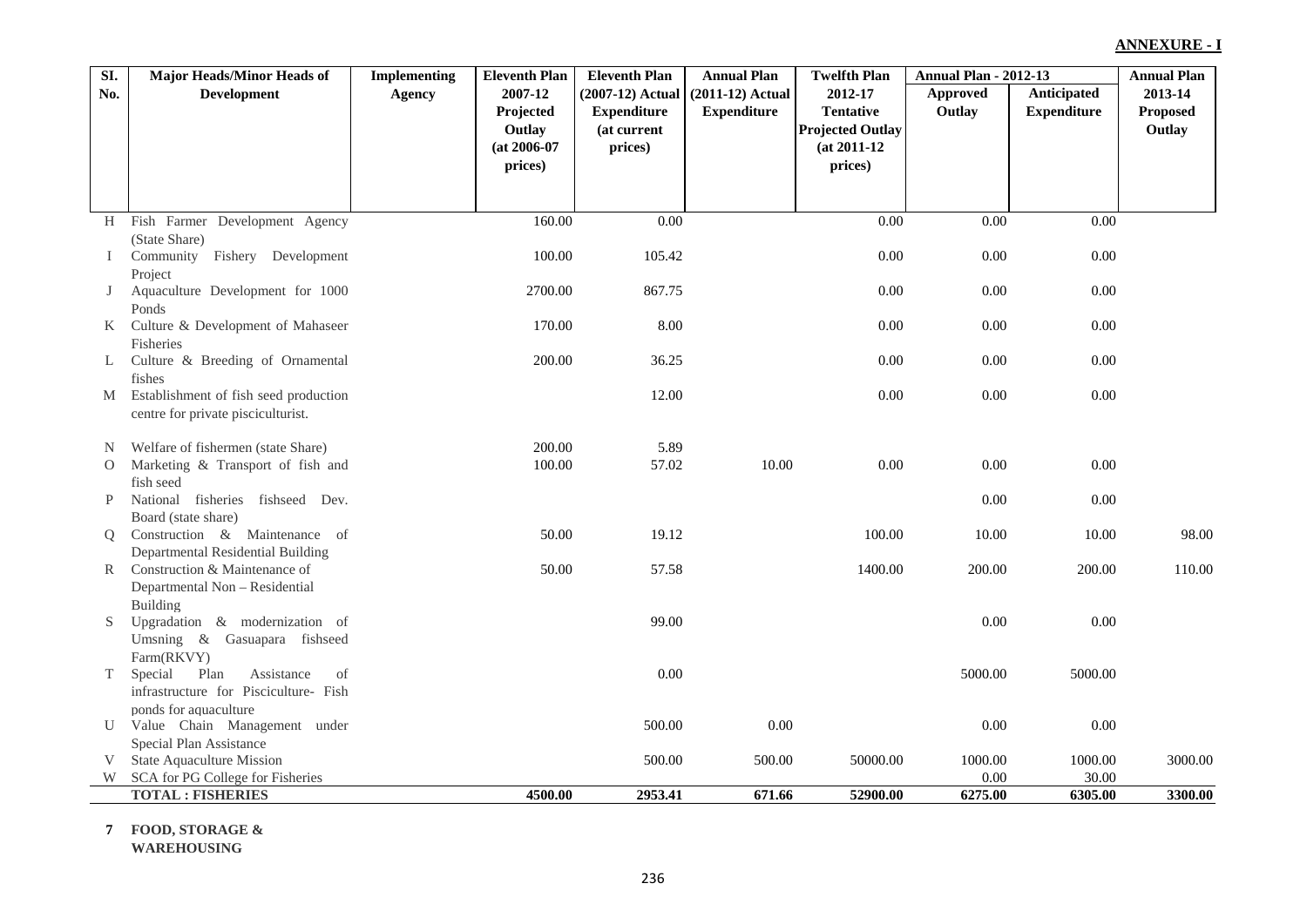| SI.             | <b>Major Heads/Minor Heads of</b>        | <b>Implementing</b>  | <b>Eleventh Plan</b> | <b>Eleventh Plan</b> | <b>Annual Plan</b> | <b>Twelfth Plan</b>     | <b>Annual Plan - 2012-13</b> |                    | <b>Annual Plan</b> |
|-----------------|------------------------------------------|----------------------|----------------------|----------------------|--------------------|-------------------------|------------------------------|--------------------|--------------------|
| No.             | <b>Development</b>                       | Agency               | 2007-12              | (2007-12) Actual     | $(2011-12)$ Actual | 2012-17                 | <b>Approved</b>              | Anticipated        | 2013-14            |
|                 |                                          |                      | Projected            | <b>Expenditure</b>   | <b>Expenditure</b> | <b>Tentative</b>        | Outlay                       | <b>Expenditure</b> | <b>Proposed</b>    |
|                 |                                          |                      | Outlay               | (at current          |                    | <b>Projected Outlay</b> |                              |                    | Outlay             |
|                 |                                          |                      | $(at 2006-07)$       | prices)              |                    | $(at 2011-12)$          |                              |                    |                    |
|                 |                                          |                      | prices)              |                      |                    | prices)                 |                              |                    |                    |
|                 |                                          |                      |                      |                      |                    |                         |                              |                    |                    |
|                 |                                          |                      |                      |                      |                    |                         |                              |                    |                    |
|                 | <b>Capital Outlay on other</b>           |                      |                      |                      |                    |                         |                              |                    |                    |
|                 | <b>Agriculture Programmes</b>            |                      |                      |                      |                    |                         |                              |                    |                    |
|                 | <b>Investment in Public Sector and</b>   |                      |                      |                      |                    |                         |                              |                    |                    |
|                 | other undertaking                        |                      |                      |                      |                    |                         |                              |                    |                    |
| a               | Share Capital Contribution to            | <b>Public Sector</b> | 450.00               | 70.00                |                    |                         |                              |                    |                    |
|                 | Meghalaya State Warehousing              |                      |                      |                      |                    |                         |                              |                    |                    |
|                 | Corporation                              |                      |                      |                      |                    |                         |                              |                    |                    |
| b               | <b>Construction of Warehouses of the</b> |                      |                      |                      |                    |                         |                              |                    |                    |
|                 | <b>Meghalaya State Warehousing</b>       |                      |                      |                      |                    |                         |                              |                    |                    |
|                 | <b>Corporation</b>                       |                      |                      |                      |                    |                         |                              |                    |                    |
| $\mathbf{i}$    | <b>Minor Works</b>                       | <b>Public Sector</b> |                      | 5.00                 | 5.00               | 130.00                  | 20.00                        | 20.00              | 45.00              |
| $\mathbf{ii}$   | Major Works                              | <b>Public Sector</b> |                      | 110.00               | 110.00             | 880.00                  | 65.00                        | 65.00              | 35.00              |
| $\mathbf{c}$    | Financial assistance to Meghalaya        | <b>Public Sector</b> |                      | 5.00                 | 5.00               | 190.00                  | 45.00                        | 120.00             | 50.00              |
|                 | State Warehousing Corporation.           |                      |                      |                      |                    |                         |                              |                    |                    |
|                 | Total : FOOD, STORAGE &                  |                      | 450.00               | 190.00               | 120.00             | 1200.00                 | 130.00                       | 205.00             | 130.00             |
|                 | <b>WAREHOUSING</b>                       |                      |                      |                      |                    |                         |                              |                    |                    |
|                 |                                          |                      |                      |                      |                    |                         |                              |                    |                    |
| 8               | <b>AGRICULTURAL RESEARCH &amp;</b>       |                      | 500.00               | 337.16               | 87.12              | 1500.00                 | 115.00                       | 115.00             | 120.00             |
|                 | <b>EDUCATION</b>                         |                      |                      |                      |                    |                         |                              |                    |                    |
| 9               | <b>AGRICULTURAL FINANCIAL</b>            |                      | 100.00               | 73.00                | 25.00              | 200.00                  | 30.00                        | 30.00              | 30.00              |
|                 | <b>INSTITUTIONS</b>                      |                      |                      |                      |                    |                         |                              |                    |                    |
|                 |                                          |                      |                      |                      |                    |                         |                              |                    |                    |
| 10              | <b>MARKETING &amp; QUALITY</b>           |                      |                      |                      |                    |                         |                              |                    |                    |
|                 | <b>CONTROL.</b>                          |                      |                      |                      |                    |                         |                              |                    |                    |
| $\mathbf{A}$    | Other Agril Programme (Marketing)        |                      | 1250.00              | 1202.34              | 695.78             | 6000.00                 | 800.00                       | 800.00             | 850.00             |
|                 | etc                                      |                      |                      |                      |                    |                         |                              |                    |                    |
|                 | <b>TOTAL: MARKETING &amp;</b>            |                      | 1250.00              | 1202.34              | 695.78             | 6000.00                 | 800.00                       | 800.00             | 850.00             |
|                 | <b>QUALITY CONTROL</b>                   |                      |                      |                      |                    |                         |                              |                    |                    |
|                 |                                          |                      |                      |                      |                    |                         |                              |                    |                    |
| 11              | <b>CO-OPERATION</b>                      |                      |                      |                      |                    |                         |                              |                    |                    |
| $\mathbf{A}$    | <b>On-going State Plan Schemes</b>       |                      |                      |                      |                    |                         |                              |                    |                    |
| 1               | Direction & Administration:              |                      |                      |                      |                    |                         |                              |                    |                    |
| $\ddot{i}$      | District Organization.                   | State Govt.          | 450.00               | 877.97               | 252.74             | 1260.00                 | 251.80                       | 251.80             | 167.00             |
| $\overline{ii}$ | Head Quarter Organization.               |                      | 70.00                | 107.06               | 38.22              | 190.00                  | 37.60                        | 37.60              | 23.00              |
| iii)            | Technical & Promotional Cell in the      | Co-operative         | 10.00                | 0.00                 | 0.00               | 30.00                   | 0.00                         | 0.00               | 0.00               |
|                 | Head Ouarter.                            | Societies.           |                      |                      |                    |                         |                              |                    |                    |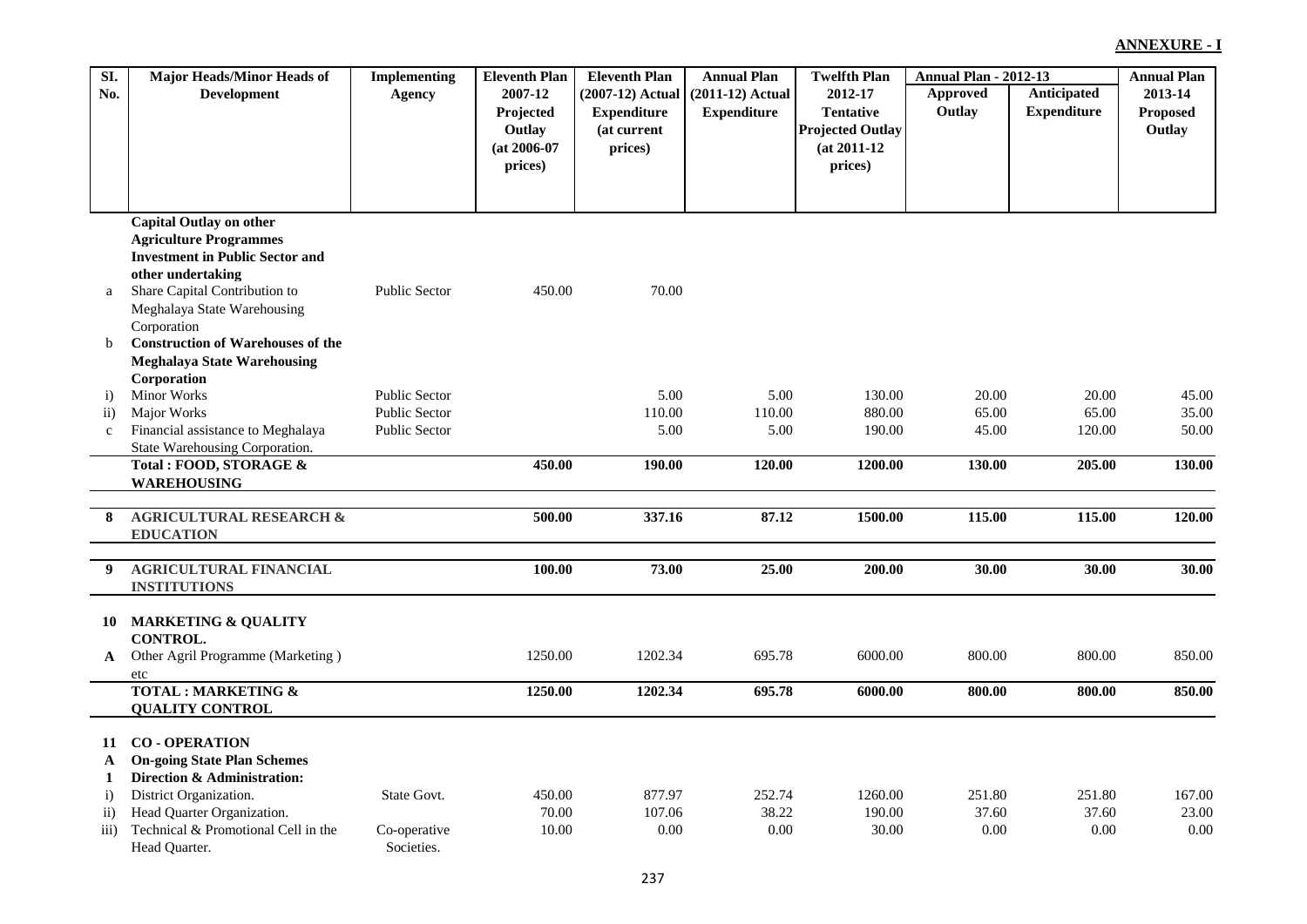| $\overline{SI}$ .       | <b>Major Heads/Minor Heads of</b>                                  | <b>Implementing</b>        | <b>Eleventh Plan</b> | <b>Eleventh Plan</b> | <b>Annual Plan</b> | <b>Twelfth Plan</b>     | <b>Annual Plan - 2012-13</b> |                    | <b>Annual Plan</b> |
|-------------------------|--------------------------------------------------------------------|----------------------------|----------------------|----------------------|--------------------|-------------------------|------------------------------|--------------------|--------------------|
| No.                     | <b>Development</b>                                                 | <b>Agency</b>              | 2007-12              | (2007-12) Actual     | $(2011-12)$ Actual | 2012-17                 | <b>Approved</b>              | Anticipated        | 2013-14            |
|                         |                                                                    |                            | Projected            | <b>Expenditure</b>   | <b>Expenditure</b> | <b>Tentative</b>        | Outlay                       | <b>Expenditure</b> | <b>Proposed</b>    |
|                         |                                                                    |                            | Outlay               | (at current          |                    | <b>Projected Outlay</b> |                              |                    | Outlay             |
|                         |                                                                    |                            | $(at 2006-07)$       | prices)              |                    | $(at 2011-12)$          |                              |                    |                    |
|                         |                                                                    |                            | prices)              |                      |                    | prices)                 |                              |                    |                    |
|                         |                                                                    |                            |                      |                      |                    |                         |                              |                    |                    |
|                         |                                                                    |                            |                      |                      |                    |                         |                              |                    |                    |
| iv)                     | Setting up of Monitoring Cell in the                               |                            | 0.00                 | 0.00                 | 0.00               | 0.00                    | 0.00                         | 0.00               | 0.00               |
|                         | Head Quarter.                                                      |                            |                      |                      |                    |                         |                              |                    |                    |
| V)                      | Purchase of Departmental Vehicle.                                  | State Govt.                | 20.00                | 24.80                | 6.00               | 70.00                   | 13.50                        | 13.50              | 10.00              |
| $\rm vi)$               | Computerization / Information                                      |                            | 15.00                | 34.89                | 5.23               | 30.00                   | 6.00                         | 6.00               | 5.00               |
|                         | Technology.<br><b>Total: Direction &amp; Administration</b>        |                            | 565.00               | 1044.71              | 302.19             | 1580.00                 | 308.90                       | 308.90             | 205.00             |
|                         |                                                                    |                            |                      |                      |                    |                         |                              |                    |                    |
| 2                       | <b>Training</b>                                                    |                            |                      |                      |                    |                         |                              |                    |                    |
| $\mathbf{i}$            | Training of Departmental Officers.                                 | State Govt.                | 70.00                | 16.95                | 3.00               | 100.00                  | 3.00                         | 3.00               | 8.00               |
| $\overline{11}$ )       | Establishment of Cooperative                                       |                            | 0.00                 | 6.73                 | 1.99               | 25.00                   | 2.00                         | 2.00               | 5.00               |
|                         | Training Institute office.                                         |                            |                      |                      |                    |                         |                              |                    |                    |
|                         | <b>Total: Training</b>                                             |                            | 70.00                | 23.68                | 4.99               | 125.00                  | 5.00                         | 5.00               | 13.00              |
| $\mathbf{3}$            | <b>Research &amp; Evaluation:</b><br>Payment of consultancy fees / |                            | 11.50                | $0.00\,$             | 0.00               | 20.00                   |                              | 5.00               | 5.00               |
| $\ddot{\mathbf{i}}$     | professional charges for taking up of                              | Co-operative<br>Societies. |                      |                      |                    |                         | 5.00                         |                    |                    |
|                         | study of functioning of Cooperatives.                              |                            |                      |                      |                    |                         |                              |                    |                    |
|                         |                                                                    |                            |                      |                      |                    |                         |                              |                    |                    |
|                         | <b>Total: Research &amp; Evaluation</b>                            |                            | 11.50                | 0.00                 | 0.00               | 20.00                   | 5.00                         | 5.00               | $\overline{5.00}$  |
| $\overline{\mathbf{4}}$ | <b>Information &amp; Publicity</b>                                 |                            |                      |                      |                    |                         |                              |                    |                    |
| $\mathbf{i}$            | Propagation about utility of                                       | State Govt.                | 25.00                | 16.62                | 3.00               | 50.00                   | 3.00                         | 3.00               | 6.00               |
|                         | Cooperative Movement througth                                      |                            |                      |                      |                    |                         |                              |                    |                    |
|                         | Media Publicity and Advertisement.                                 |                            |                      |                      |                    |                         |                              |                    |                    |
| $\overline{11}$         | Motivational Programme.                                            |                            | 15.00                | 10.50                | 3.00               | 30.00                   | 5.60                         | 5.60               | 6.00               |
|                         | <b>Total: Information &amp; Publicity</b>                          |                            | 40.00                | 27.12                | 6.00               | 80.00                   | 8.60                         | 8.60               | $\overline{12.00}$ |
| 5 <sup>5</sup>          | <b>Assistance to Multipurpose Rural</b>                            |                            |                      |                      |                    |                         |                              |                    |                    |
|                         | Cooperatives                                                       |                            |                      |                      |                    |                         |                              |                    |                    |
| $\bf i)$                | <b>Assistance to Primary Agricultural</b>                          |                            |                      |                      |                    |                         |                              |                    |                    |
|                         | <b>Cooperative Societies:</b>                                      |                            |                      |                      |                    |                         |                              |                    |                    |
| a                       | Share Capital Contribution.                                        | Co-operative               | 50.00                | 125.00               | 40.00              | 250.00                  | 40.00                        | 40.00              | 45.00              |
|                         |                                                                    | Societies.                 |                      |                      |                    |                         |                              |                    |                    |
| b                       | Assistance for staff.                                              |                            | 20.00                | 33.97                | 5.00               | 75.00                   | 5.00                         | 5.00               | 10.00              |
| ii)                     | <b>Assistance to Multipurpose Village</b>                          |                            |                      |                      |                    |                         |                              |                    |                    |
|                         | <b>Cooperatives:</b>                                               |                            |                      |                      |                    |                         |                              |                    |                    |
| a                       | Subsidy.                                                           | Co-operative               | 8.00                 | 25.00                | 5.00               | 50.00                   | 5.00                         | 5.00               | $6.00\,$           |
|                         |                                                                    | Societies.                 |                      |                      |                    |                         |                              |                    |                    |
| b                       | Share Capital.                                                     |                            | 65.00                | 235.00               | 75.00              | 500.00                  | 150.00                       | 150.00             | 170.00             |
|                         |                                                                    |                            |                      | 238                  |                    |                         |                              |                    |                    |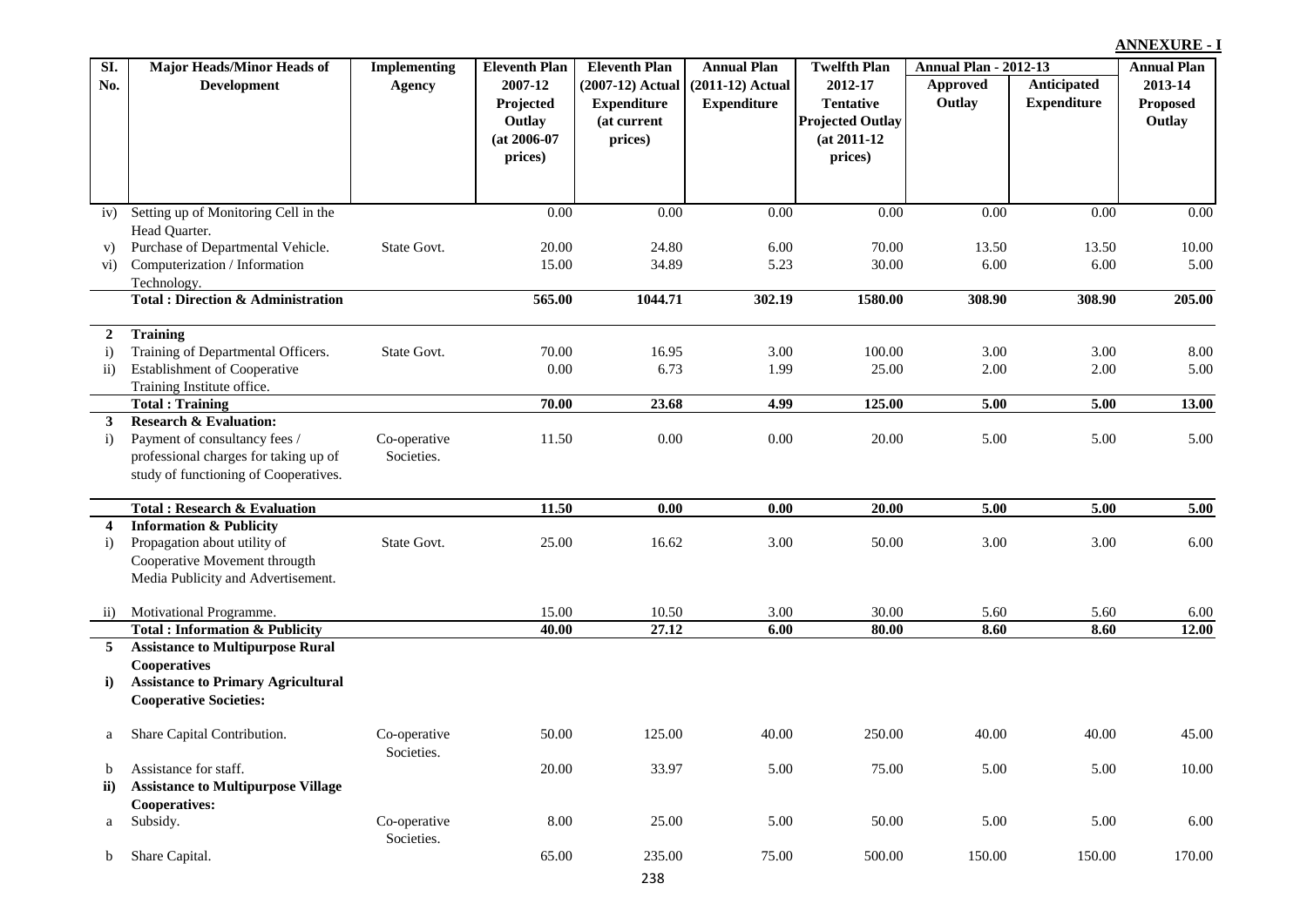| SI.          | <b>Major Heads/Minor Heads of</b>                      | <b>Implementing</b> | <b>Eleventh Plan</b> | <b>Eleventh Plan</b> | <b>Annual Plan</b> | <b>Twelfth Plan</b>     | <b>Annual Plan - 2012-13</b> |                    | <b>Annual Plan</b> |
|--------------|--------------------------------------------------------|---------------------|----------------------|----------------------|--------------------|-------------------------|------------------------------|--------------------|--------------------|
| No.          | <b>Development</b>                                     | <b>Agency</b>       | 2007-12              | (2007-12) Actual     | $(2011-12)$ Actual | 2012-17                 | Approved                     | <b>Anticipated</b> | 2013-14            |
|              |                                                        |                     | Projected            | <b>Expenditure</b>   | <b>Expenditure</b> | <b>Tentative</b>        | Outlay                       | <b>Expenditure</b> | Proposed           |
|              |                                                        |                     | Outlay               | (at current          |                    | <b>Projected Outlay</b> |                              |                    | Outlay             |
|              |                                                        |                     | $(at 2006-07)$       | prices)              |                    | $(at 2011-12)$          |                              |                    |                    |
|              |                                                        |                     | prices)              |                      |                    | prices)                 |                              |                    |                    |
|              |                                                        |                     |                      |                      |                    |                         |                              |                    |                    |
|              | <b>Total: Asistance to Multipurpose</b>                |                     | 143.00               | 418.97               | 125.00             | 875.00                  | 200.00                       | 200.00             | 231.00             |
|              | <b>Rural Cooperatives</b>                              |                     |                      |                      |                    |                         |                              |                    |                    |
| 6            | <b>Assistance to Credit Cooperatives</b>               |                     |                      |                      |                    |                         |                              |                    |                    |
| i)           | <b>Assistance to State Cooperative</b><br><b>Bank:</b> |                     |                      |                      |                    |                         |                              |                    |                    |
| a            | Share Capital Contribution.                            |                     | 40.00                | 0.00                 | 0.00               | 0.00                    | 0.00                         | 0.00               | 0.00               |
| b            | Assistance for staff of new branches.                  |                     | 40.00                | 15.00                | 0.00               | 45.00                   | 0.00                         | 0.00               | 15.00              |
|              |                                                        |                     |                      |                      |                    |                         |                              |                    |                    |
| $\mathbf{C}$ | Interest subsidy for financing                         | Cooperative         | 15.00                | 0.00                 | 0.00               | 0.00                    | 0.00                         | 0.00               | 0.00               |
|              | agricultural operations of small /                     | Societies           |                      |                      |                    |                         |                              |                    |                    |
|              | marginal farmers at lower rate of                      |                     |                      |                      |                    |                         |                              |                    |                    |
|              | interest.                                              |                     |                      |                      |                    |                         |                              |                    |                    |
| d            | Non-overdue cover assistance.                          |                     | 25.00                | 0.00                 | 0.00               | 0.00                    | 0.00                         | 0.00               | 0.00               |
| e            | Assistance for training and                            |                     | 5.00                 | 0.00                 | 0.00               | 0.00                    | 0.00                         | 0.00               | $0.00\,$           |
|              | promotional works.                                     |                     |                      |                      |                    |                         |                              |                    |                    |
| $\mathbf{f}$ | Assistance for cleansing of balance<br>sheet.          |                     | 10.00                | 0.00                 | 0.00               | 0.00                    | 0.00                         | 0.00               | 0.00               |
| ii)          | <b>Assistance to Cooperative Urban</b>                 |                     |                      |                      |                    |                         |                              |                    |                    |
|              | <b>Bank:</b>                                           |                     |                      |                      |                    |                         |                              |                    |                    |
| a            | Share Capital Contribution.                            |                     | 125.00               | 94.37                | 15.00              | 150.00                  | 3.00                         | 3.00               | 4.00               |
| $\mathbf b$  | Assistance for staff.                                  | Cooperative         | 25.00                | 16.00                | 2.00               | 50.00                   | 2.00                         | 2.00               | 3.00               |
|              |                                                        | Societies.          |                      |                      |                    |                         |                              |                    |                    |
| $\mathbf{c}$ | Assistance for cleansing of balance                    |                     | 10.00                | 0.00                 | 0.00               | 15.00                   | 0.00                         | 0.00               | 0.00               |
|              | sheet.                                                 |                     |                      |                      |                    |                         |                              |                    |                    |
| iii)         | <b>Contribution towards maintenance</b>                |                     |                      |                      |                    |                         |                              |                    |                    |
|              | of Cadre Secretaries:                                  |                     |                      |                      |                    |                         |                              |                    |                    |
| $\rm{a}$     | Salary.                                                |                     | 30.00                | 0.00                 | 0.00               | 0.00                    | 0.00                         | 0.00               | 0.00               |
| iv)          | Assistance to Thrift & Mutual Benefit                  | Cooperative         | 0.00                 | 5.00                 | 5.00               | 30.00                   | 5.00                         | 5.00               | 6.00               |
|              | Fund Cooperatives.                                     | Societies.          |                      |                      |                    |                         |                              |                    |                    |
| V)           | Assistance for revival and                             |                     | 2230.00              | 118.83               | 118.83             | 0.00                    | 0.00                         | 0.00               | 0.00               |
|              | restructuring of credit structure in the               |                     |                      |                      |                    |                         |                              |                    |                    |
|              | State.                                                 |                     |                      |                      |                    |                         |                              |                    |                    |
| vi)          | Subsidy towards maintenance of                         |                     | 0.00                 | 0.00                 | 0.00               | 25.00                   | 3.00                         | 3.00               | 4.00               |
|              | Secretaries of PACS under Revival                      |                     |                      |                      |                    |                         |                              |                    |                    |
|              | Package.                                               |                     |                      |                      |                    |                         |                              |                    |                    |
|              | <b>Total: Assistance to Credit</b>                     |                     | 2555.00              | $\overline{249.20}$  | 140.83             | 315.00                  | 13.00                        | 13.00              | 32.00              |
|              | <b>Cooperatives</b>                                    |                     |                      |                      |                    |                         |                              |                    |                    |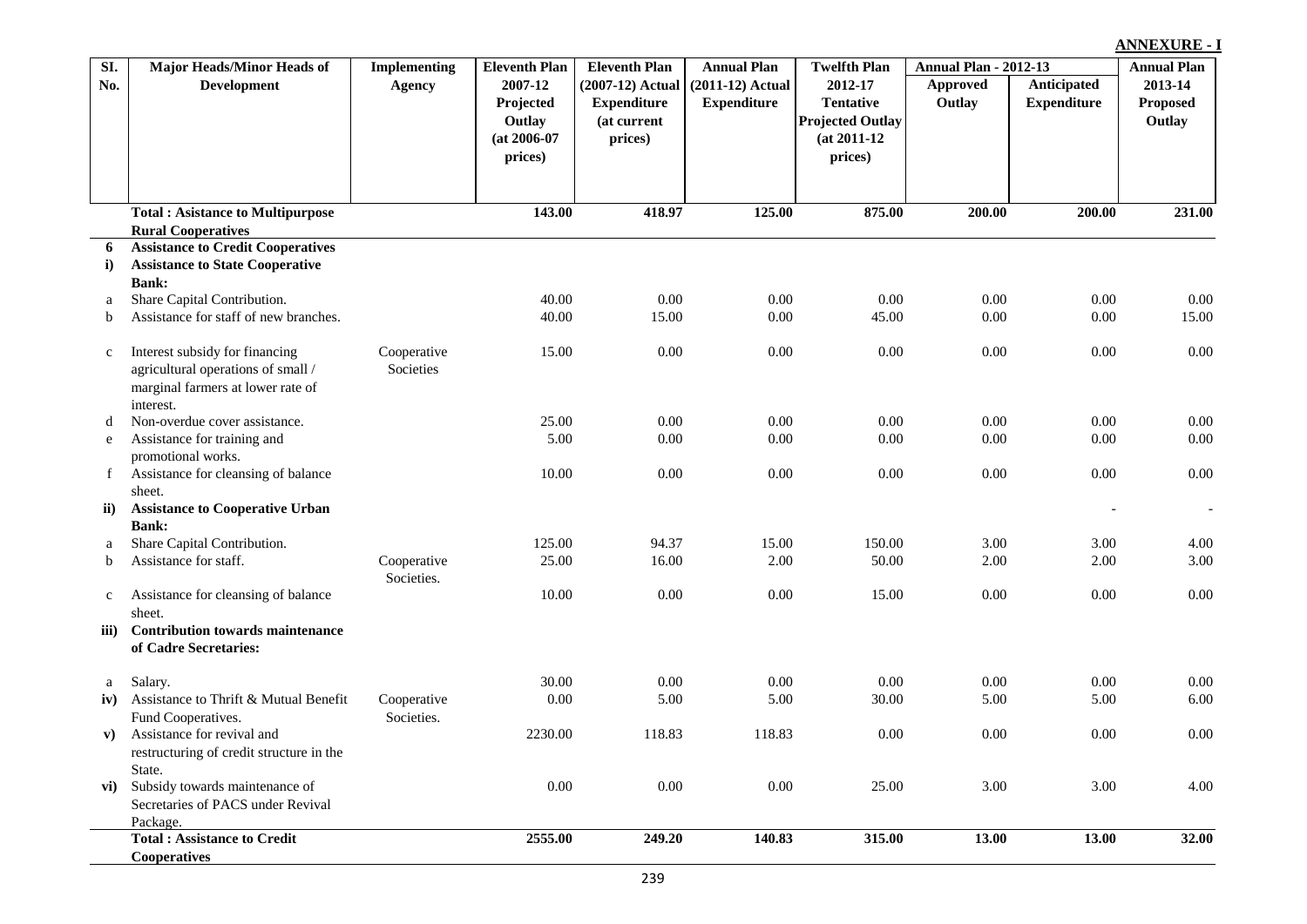| SI.           | <b>Major Heads/Minor Heads of</b>             | <b>Implementing</b> | <b>Eleventh Plan</b> | <b>Eleventh Plan</b> | <b>Annual Plan</b> | <b>Twelfth Plan</b>     | <b>Annual Plan - 2012-13</b> |                    | <b>Annual Plan</b> |
|---------------|-----------------------------------------------|---------------------|----------------------|----------------------|--------------------|-------------------------|------------------------------|--------------------|--------------------|
| No.           | <b>Development</b>                            | Agency              | 2007-12              | (2007-12) Actual     | $(2011-12)$ Actual | 2012-17                 | Approved                     | Anticipated        | 2013-14            |
|               |                                               |                     | Projected            | <b>Expenditure</b>   | <b>Expenditure</b> | <b>Tentative</b>        | Outlay                       | <b>Expenditure</b> | Proposed           |
|               |                                               |                     | Outlay               | (at current          |                    | <b>Projected Outlay</b> |                              |                    | Outlay             |
|               |                                               |                     | $(at 2006-07)$       | prices)              |                    | $(at 2011-12)$          |                              |                    |                    |
|               |                                               |                     | prices)              |                      |                    | prices)                 |                              |                    |                    |
|               |                                               |                     |                      |                      |                    |                         |                              |                    |                    |
|               |                                               |                     |                      |                      |                    |                         |                              |                    |                    |
| 7             | <b>Assistance to other Cooperatives</b>       |                     |                      |                      |                    |                         |                              |                    |                    |
| $\mathbf{i}$  | <b>Assistance to State Cooperative</b>        |                     |                      |                      |                    |                         |                              |                    |                    |
|               | <b>Marketing &amp; Consumers'</b>             |                     |                      |                      |                    |                         |                              |                    |                    |
|               | <b>Federation:</b>                            |                     |                      |                      |                    |                         |                              |                    |                    |
| a             | Managerial Subsidy.                           |                     | 130.00               | 60.00                | 10.00              | 175.00                  | 10.00                        | 10.00              | 12.00              |
| b             | Share Capital Contribution.                   |                     | 175.00               | 311.63               | 95.00              | 350.00                  | 30.00                        | 30.00              | 40.00              |
| $\mathbf c$   | Rehabilitation package to MECOFED             | Cooperative         | 50.00                | $0.00\,$             | 0.00               | 0.00                    | 0.00                         | 0.00               | 0.00               |
|               | including Voluntary Retirement                | Societies.          |                      |                      |                    |                         |                              |                    |                    |
|               | Scheme.                                       |                     |                      |                      |                    |                         |                              |                    |                    |
| d             | Working Capital Loan for marketing            |                     | 0.00                 | 0.00                 | 0.00               | 0.00                    | 0.00                         | 0.00               | 0.00               |
|               | and consumer business.                        |                     |                      |                      |                    |                         |                              |                    |                    |
| e             | Assistance for debt servicing.                |                     | 130.00               | 61.00                | 23.00              | 165.00                  | 20.00                        | 20.00              | 20.00              |
| f             | Special assistance for strengthening          |                     | 5.00                 | 0.00                 | 0.00               | 0.00                    | 0.00                         | 0.00               | 0.00               |
|               | forward and backward linkages for             |                     |                      |                      |                    |                         |                              |                    |                    |
|               | marketing.                                    |                     |                      |                      |                    |                         |                              |                    |                    |
| g             | Training.                                     |                     | 5.00                 | 0.00                 | $0.00\,$           | 10.00                   | 0.00                         | 0.00               | 0.00               |
| $\mathbf{ii}$ | <b>Assistance to Primary Marketing</b>        |                     |                      |                      |                    |                         |                              |                    |                    |
|               | <b>Cooperative (Sub-Area Marketing</b>        |                     |                      |                      |                    |                         |                              |                    |                    |
|               | Cooperatives):<br>Share Capital Contribution. | Cooperative         | 80.00                | 89.00                | 30.00              | 250.00                  | 50.00                        | 50.00              | 50.00              |
| a             |                                               | Societies           |                      |                      |                    |                         |                              |                    |                    |
| $\mathbf b$   | Special assistance for making tie-up          |                     | 5.00                 | 0.00                 | 0.00               | 0.00                    | 0.00                         | 0.00               | 0.00               |
|               | with State Marketing Federation.              |                     |                      |                      |                    |                         |                              |                    |                    |
|               |                                               |                     |                      |                      |                    |                         |                              |                    |                    |
| iii)          | <b>Assistance to Consumer</b>                 |                     |                      |                      |                    |                         |                              |                    |                    |
|               | <b>Cooperatives:</b>                          |                     |                      |                      |                    |                         |                              |                    |                    |
| a             | Share Capital Contribution to Primary         |                     | 75.00                | 75.00                | 15.00              | 250.00                  | 15.00                        | 15.00              | 20.00              |
|               | Cooperatives.                                 |                     |                      |                      |                    |                         |                              |                    |                    |
| b             | Assistance for staff.                         |                     | 15.00                | 9.00                 | 1.50               | 30.00                   | 1.50                         | 1.50               | 2.00               |
| $\mathbf{c}$  | Grant as incentive for incremental            | Cooperative         | 5.00                 | $0.00\,$             | $0.00\,$           | 15.00                   | $0.00\,$                     | $0.00\,$           | 0.00               |
|               | business and improve profitability to         | Societies           |                      |                      |                    |                         |                              |                    |                    |
|               | Primary Consumer.                             |                     |                      |                      |                    |                         |                              |                    |                    |
| d             | Share Capital Contribution to                 |                     | 30.00                | 9.00                 | 1.00               | 50.00                   | 2.00                         | 2.00               | 3.00               |
|               | <b>Wholesale Consumer Store.</b>              |                     |                      |                      |                    |                         |                              |                    |                    |
| e             | Assistance for staff to Wholesale             |                     | 15.00                | 3.50                 | 0.25               | 20.00                   | 1.00                         | 1.00               | 2.00               |
|               | Consumer Stores.                              |                     |                      |                      |                    |                         |                              |                    |                    |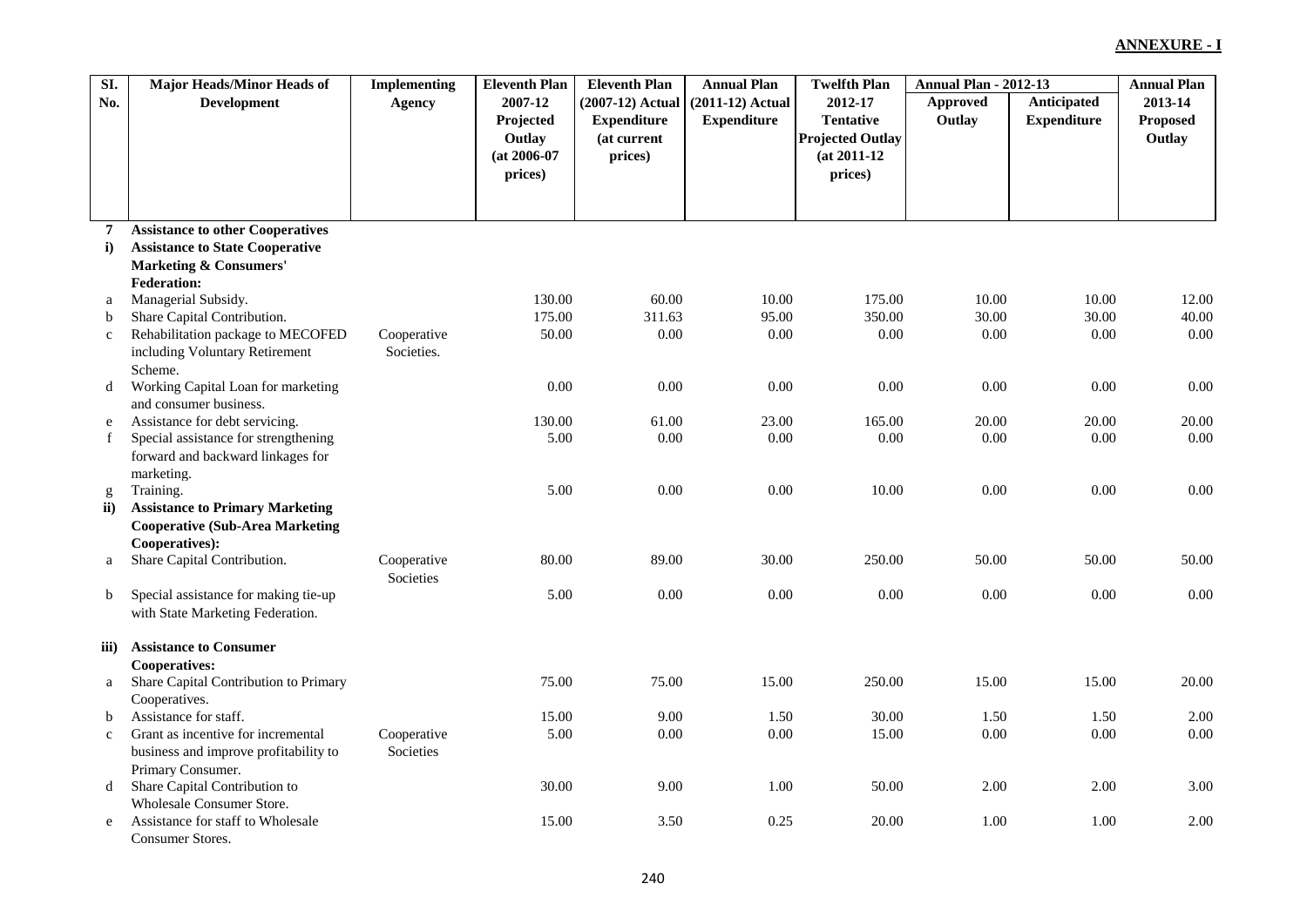| SI.         | <b>Major Heads/Minor Heads of</b>                                  | <b>Implementing</b>      | <b>Eleventh Plan</b> | <b>Eleventh Plan</b> | <b>Annual Plan</b> | <b>Twelfth Plan</b>     | <b>Annual Plan - 2012-13</b> |                    | <b>Annual Plan</b> |
|-------------|--------------------------------------------------------------------|--------------------------|----------------------|----------------------|--------------------|-------------------------|------------------------------|--------------------|--------------------|
| No.         | <b>Development</b>                                                 | Agency                   | 2007-12              | (2007-12) Actual     | $(2011-12)$ Actual | 2012-17                 | <b>Approved</b>              | Anticipated        | 2013-14            |
|             |                                                                    |                          | Projected            | <b>Expenditure</b>   | <b>Expenditure</b> | <b>Tentative</b>        | Outlay                       | <b>Expenditure</b> | <b>Proposed</b>    |
|             |                                                                    |                          | Outlay               | (at current          |                    | <b>Projected Outlay</b> |                              |                    | Outlay             |
|             |                                                                    |                          | $(at 2006-07)$       | prices)              |                    | $(at 2011-12)$          |                              |                    |                    |
|             |                                                                    |                          | prices)              |                      |                    | prices)                 |                              |                    |                    |
|             |                                                                    |                          |                      |                      |                    |                         |                              |                    |                    |
|             |                                                                    |                          |                      |                      |                    |                         |                              |                    |                    |
| iv)         | <b>Assistance to Garo Hills</b>                                    |                          |                      |                      |                    |                         |                              |                    |                    |
|             | <b>Cooperative Cotton Ginning &amp; Oil</b>                        |                          |                      |                      |                    |                         |                              |                    |                    |
|             | Mills:                                                             |                          |                      |                      |                    |                         |                              |                    |                    |
| a           | Share Capital for development of                                   |                          | 120.00               | 50.00                | 10.00              | 200.00                  | 12.00                        | 12.00              | 20.00              |
|             | infrastructure of Ginning Mill.                                    |                          |                      |                      |                    |                         |                              |                    |                    |
| $\mathbf b$ | Managerial Subsidy.                                                |                          | 30.00                | 10.00                | 2.00               | 50.00                   | 2.00                         | 2.00               | 3.00               |
| $\mathbf c$ | Margin Money Assistance.                                           |                          | 10.00                | 0.00                 | 0.00               | 0.00                    | 0.00                         | 0.00               | 0.00               |
| ${\bf v})$  | <b>Share Capital Contribution to</b>                               | Cooperative              | 30.00                | 27.00                | 25.00              | 250.00                  | 25.00                        | 25.00              | 25.00              |
|             | Processing Cooperatives for Tea /                                  | Societies                |                      |                      |                    |                         |                              |                    |                    |
|             | Cashew-nut etc.                                                    |                          |                      |                      |                    |                         |                              |                    | 60.00              |
| vi)         | <b>Share Capital Contribution to</b>                               |                          | 50.00                | 87.60                | 33.60              | 250.00                  | 50.00                        | 50.00              |                    |
|             | <b>Livestock Cooperatives.</b><br><b>Managerial Subsidy to the</b> |                          | 0.00                 | 16.01                | 0.00               | 0.00                    | 0.00                         | 0.00               | 0.00               |
| vii)        | <b>Meghalaya State Warehousing</b>                                 |                          |                      |                      |                    |                         |                              |                    |                    |
|             | <b>Corporation Ltd.</b>                                            |                          |                      |                      |                    |                         |                              |                    |                    |
|             | <b>Total: Assistance to other</b>                                  |                          | 960.00               | 808.74               | 246.35             | 2065.00                 | 218.50                       | 218.50             | 257.00             |
|             | Cooperatives                                                       |                          |                      |                      |                    |                         |                              |                    |                    |
| 8           | <b>Other Expenditures</b>                                          |                          |                      |                      |                    |                         |                              |                    |                    |
| i)          | <b>Financial assistance to Apex</b>                                |                          |                      |                      |                    |                         |                              |                    |                    |
|             | <b>Housing for Cooperative Society</b>                             |                          |                      |                      |                    |                         |                              |                    |                    |
|             | Ltd.                                                               |                          |                      |                      |                    |                         |                              |                    |                    |
| a           | Share Capital.                                                     | Cooperative<br>Societies | 50.00                | 580.63               | 385.00             | 400.00                  | 10.00                        | 10.00              | 20.00              |
| b           | Managerial Subsidy.                                                |                          | 20.00                | 75.50                | 44.00              | 50.00                   | 5.00                         | 5.00               | 5.00               |
| $\mathbf c$ | Share Capital Contribution to Primary                              |                          | 0.00                 | 2.00                 | 0.00               | 20.00                   | 0.00                         | 0.00               | 0.00               |
|             | Housing Coop. Societies.                                           |                          |                      |                      |                    |                         |                              |                    |                    |
| ii)         | <b>Assistance to Industrial</b>                                    |                          |                      |                      |                    |                         |                              |                    |                    |
|             | <b>Cooperatives:</b>                                               |                          |                      |                      |                    |                         |                              |                    |                    |
| a           | Share Capital Contribution.                                        | Cooperative<br>Societies | 40.00                | 57.50                | 15.00              | 200.00                  | 15.00                        | 15.00              | 20.00              |
| b           | Grant for raw materials.                                           |                          | 20.00                | 8.00                 | 1.50               | 50.00                   | 1.50                         | 1.50               | 2.00               |
| iii)        | <b>Financial assistance to Meghalaya</b>                           |                          |                      |                      |                    |                         |                              |                    |                    |
|             | <b>Apex Handloom Weavers &amp;</b>                                 |                          |                      |                      |                    |                         |                              |                    |                    |
|             | <b>Handicraft Cooperative</b>                                      |                          |                      |                      |                    |                         |                              |                    |                    |
|             | <b>Federations:</b>                                                |                          |                      |                      |                    |                         |                              |                    |                    |
| a           | Share Capital Contribution.                                        | Cooperative<br>Societies | 30.00                | 67.00                | 15.00              | 150.00                  | 30.00                        | 30.00              | 40.00              |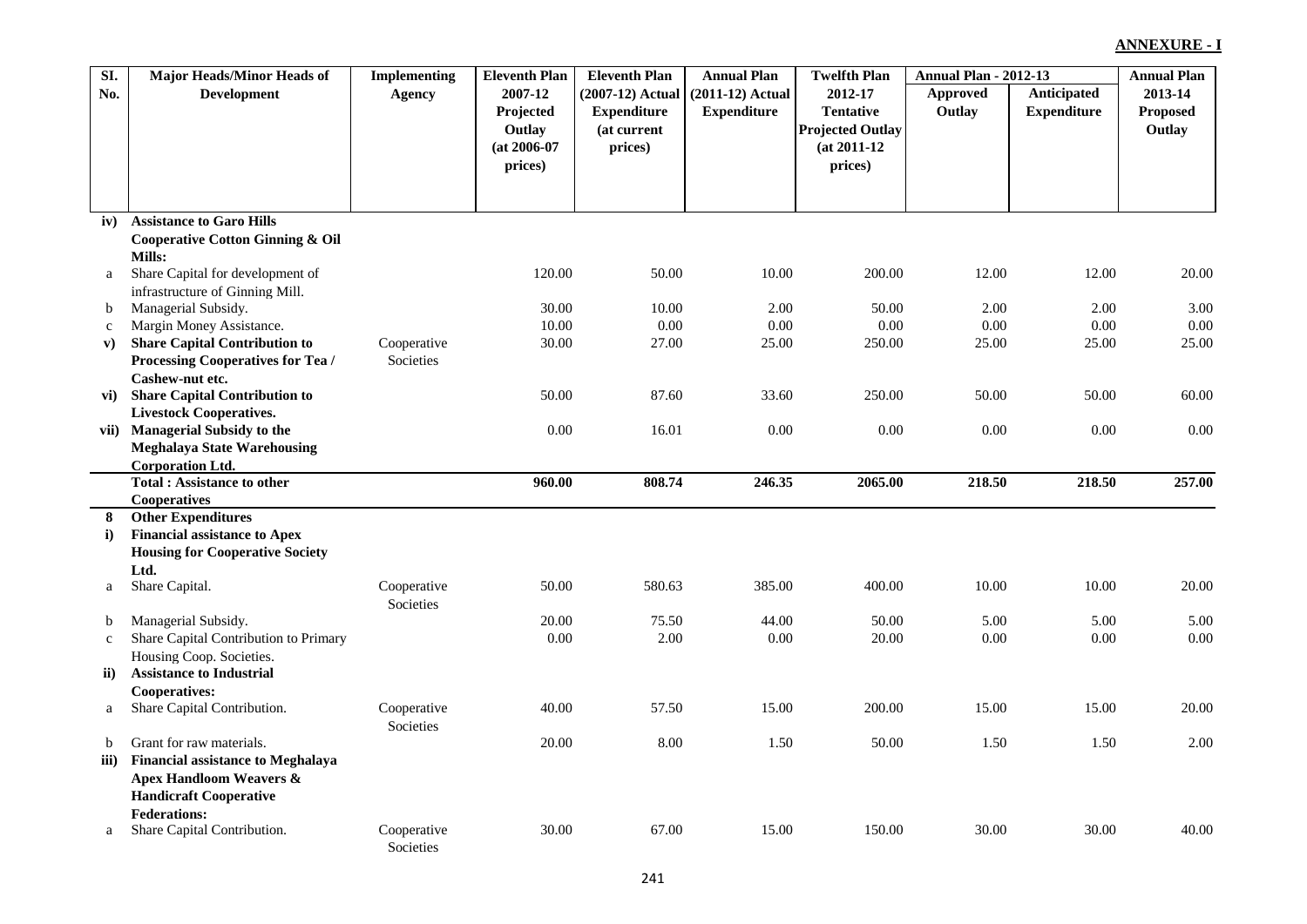| SI.         | <b>Major Heads/Minor Heads of</b>                                         | <b>Implementing</b>      | <b>Eleventh Plan</b> | <b>Eleventh Plan</b> | <b>Annual Plan</b> | <b>Twelfth Plan</b>     | <b>Annual Plan - 2012-13</b> |                    | <b>Annual Plan</b> |
|-------------|---------------------------------------------------------------------------|--------------------------|----------------------|----------------------|--------------------|-------------------------|------------------------------|--------------------|--------------------|
| No.         | <b>Development</b>                                                        | Agency                   | 2007-12              | (2007-12) Actual     | $(2011-12)$ Actual | 2012-17                 | <b>Approved</b>              | Anticipated        | 2013-14            |
|             |                                                                           |                          | Projected            | <b>Expenditure</b>   | <b>Expenditure</b> | <b>Tentative</b>        | Outlay                       | <b>Expenditure</b> | Proposed           |
|             |                                                                           |                          | Outlay               | (at current          |                    | <b>Projected Outlay</b> |                              |                    | Outlay             |
|             |                                                                           |                          | $(at 2006-07)$       | prices)              |                    | $(at 2011-12)$          |                              |                    |                    |
|             |                                                                           |                          | prices)              |                      |                    | prices)                 |                              |                    |                    |
|             |                                                                           |                          |                      |                      |                    |                         |                              |                    |                    |
| $\mathbf b$ | Assistance for setting up Weavers                                         |                          | 20.00                | 0.00                 | $0.00\,$           | 10.00                   | 5.00                         | 5.00               | 5.00               |
|             | Service Centers.                                                          |                          |                      |                      |                    |                         |                              |                    |                    |
| $\mathbf c$ | Managerial Subsidy to                                                     |                          | 10.00                | 22.50                | 3.00               | 40.00                   | 5.00                         | 5.00               | 5.00               |
|             | MEGHALOOM.                                                                |                          |                      |                      |                    |                         |                              |                    |                    |
| iv)         | <b>Primary Handloom Weavers</b>                                           |                          |                      |                      |                    |                         |                              |                    |                    |
|             | Cooperatives                                                              |                          |                      |                      |                    |                         |                              |                    |                    |
| a           | Share Capital Contribution to Primary                                     | Cooperative              | 40.00                | 80.00                | 15.00              | 150.00                  | 25.00                        | 25.00              | 30.00              |
|             | Handloom Weavers Cooperative<br>Societies.                                | Societies                |                      |                      |                    |                         |                              |                    |                    |
| $\mathbf b$ | Assistance to Primary Handloom                                            |                          | 0.00                 | 15.00                | 15.00              | 0.00                    | 0.00                         | 0.00               | 0.00               |
|             | Weavers Cooperative Societies.                                            |                          |                      |                      |                    |                         |                              |                    |                    |
| V)          | <b>Assistance to Women Cooperatives:</b>                                  |                          |                      |                      |                    |                         |                              |                    |                    |
|             |                                                                           |                          |                      |                      |                    |                         |                              |                    |                    |
| a           | Share Capital for strengthening share                                     | Cooperative              | 40.00                | 78.00                | 15.00              | 150.00                  | 20.00                        | 20.00              | 25.00              |
|             | capital base.                                                             | Societies                |                      |                      |                    |                         |                              |                    |                    |
| b           | Managerial Subsidy.                                                       |                          | 20.00                | 10.00                | 2.00               | 40.00                   | 2.00                         | 2.00               | 3.00               |
| vi)         | <b>Assistance to Milk Producers</b><br><b>Cooperative Union / Primary</b> |                          |                      |                      |                    |                         |                              |                    |                    |
|             | <b>Societies:</b>                                                         |                          |                      |                      |                    |                         |                              |                    |                    |
| a           | Share Capital Contribution.                                               | Cooperative              | 40.00                | 100.00               | 46.00              | 250.00                  | 30.00                        | 30.00              | 40.00              |
|             |                                                                           | Societies                |                      |                      |                    |                         |                              |                    |                    |
| b           | Subsidy for cattle feed and medicines.                                    |                          | 20.00                | 8.50                 | 1.50               | 50.00                   | 1.50                         | 1.50               | 5.00               |
|             |                                                                           |                          |                      |                      |                    |                         |                              |                    |                    |
| vii)        | <b>Share Capital Contribution to:-</b>                                    |                          |                      |                      |                    |                         |                              |                    |                    |
| a           | <b>Transport Cooperatives.</b>                                            | Cooperative<br>Societies | 50.00                | 70.00                | 30.00              | 200.00                  | 30.00                        | 30.00              | 30.00              |
| b           | Fishery Cooperatives.                                                     |                          | 40.00                | 75.00                | 35.00              | 350.00                  | 50.00                        | 50.00              | 50.00              |
| $\mathbf c$ | Tourism Cooperative Societies.                                            |                          | 0.00                 | 0.00                 | 0.00               | 0.00                    | 0.00                         | 0.00               | 30.00              |
| viii)       | <b>Construction and maintenance of</b>                                    |                          |                      |                      |                    |                         |                              |                    |                    |
|             | <b>Departmental Buildings:</b>                                            |                          |                      |                      |                    |                         |                              |                    |                    |
| a           | 13-Major Works                                                            |                          | 45.00                | 5.37                 | 0.00               | 300.00                  | 36.00                        | 36.00              | 40.00              |
| b           | 14 - Minor Works.                                                         |                          | 0.00                 | 0.00                 | $0.00\,$           | 0.00                    | 0.00                         | 0.00               | 0.00               |
| ix)         | Assistance for construction of                                            |                          | 10.00                | 0.00                 | 0.00               | 0.00                    | 0.00                         | 0.00               | 0.00               |
|             | workshed by Apex / Primary Weavers                                        |                          |                      |                      |                    |                         |                              |                    |                    |
|             | Cooperative Societies.<br>Assistance for staff of Fishery                 | State Govt.              | 10.00                | 0.00                 | 0.00               | 75.00                   | 0.00                         | 0.00               | 0.00               |
| <b>x</b> )  | Cooperative Societies.                                                    |                          |                      |                      |                    |                         |                              |                    |                    |
|             |                                                                           |                          |                      |                      |                    |                         |                              |                    |                    |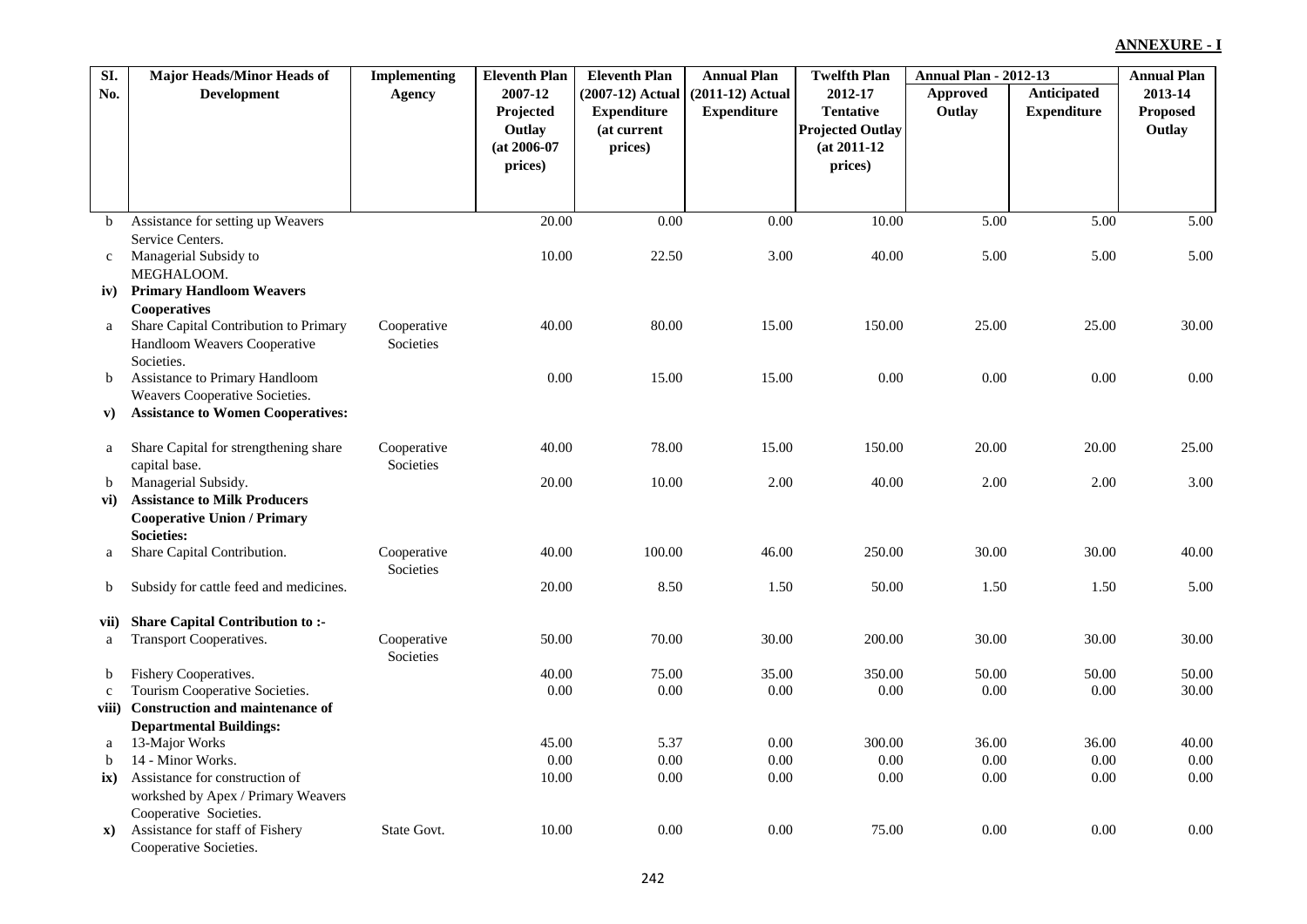| SI.          | <b>Major Heads/Minor Heads of</b>         | <b>Implementing</b> | <b>Eleventh Plan</b> | <b>Eleventh Plan</b> | <b>Annual Plan</b> | <b>Twelfth Plan</b>     | <b>Annual Plan - 2012-13</b> |                    | <b>Annual Plan</b> |
|--------------|-------------------------------------------|---------------------|----------------------|----------------------|--------------------|-------------------------|------------------------------|--------------------|--------------------|
| No.          | <b>Development</b>                        | <b>Agency</b>       | 2007-12              | $(2007-12)$ Actual   | $(2011-12)$ Actual | 2012-17                 | <b>Approved</b>              | Anticipated        | 2013-14            |
|              |                                           |                     | Projected            | <b>Expenditure</b>   | <b>Expenditure</b> | <b>Tentative</b>        | Outlay                       | <b>Expenditure</b> | <b>Proposed</b>    |
|              |                                           |                     | Outlay               | (at current          |                    | <b>Projected Outlay</b> |                              |                    | Outlay             |
|              |                                           |                     | $(at 2006-07)$       | prices)              |                    | $(at 2011-12)$          |                              |                    |                    |
|              |                                           |                     | prices)              |                      |                    | prices)                 |                              |                    |                    |
|              |                                           |                     |                      |                      |                    |                         |                              |                    |                    |
|              |                                           |                     |                      |                      |                    |                         |                              |                    |                    |
| xi)          | Assistance for staff to Tourism           |                     | 0.00                 | 0.00                 | 0.00               | 0.00                    | 0.00                         | 0.00               | 5.00               |
|              | Cooperative Societies.                    |                     |                      |                      |                    |                         |                              |                    |                    |
| xii)         | Up-gradation of standard of               |                     | 0.00                 | 50.00                | 50.00              | 0.00                    | 50.00                        | 50.00              | 50.00              |
|              | Administrative recommended by 13th        |                     |                      |                      |                    |                         |                              |                    |                    |
|              | Finance Commission Award for              |                     |                      |                      |                    |                         |                              |                    |                    |
|              | construction of Warehouses at Tura        |                     |                      |                      |                    |                         |                              |                    |                    |
|              | and Baghmara.                             |                     |                      |                      |                    |                         |                              |                    |                    |
|              | <b>Total: Other Expenditures</b>          |                     | 505.00               | 1305.00              | 673.00             | 2485.00                 | 316.00                       | 316.00             | 405.00             |
| 9            | <b>Agricultural Credit Stabilization</b>  |                     |                      |                      |                    |                         |                              |                    |                    |
|              | <b>Fund</b>                               |                     |                      |                      |                    |                         |                              |                    |                    |
| $\mathbf{i}$ | Contribution to Credit Stabilization      | State Govt.         | 20.50                | 0.00                 | 0.00               | 25.00                   | 0.00                         | $0.00\,$           | 0.00               |
|              | Fund.                                     |                     |                      |                      |                    |                         |                              |                    |                    |
|              | <b>Total: Agricultural Credit</b>         |                     | 20.50                | 0.00                 | 0.00               | 25.00                   | 0.00                         | 0.00               | 0.00               |
|              | <b>Stabilization Fund</b>                 |                     |                      |                      |                    |                         |                              |                    |                    |
| 10           | <b>Education:</b>                         |                     |                      |                      |                    |                         |                              |                    |                    |
| $\mathbf{i}$ | Assistance to State Cooperative           |                     | 100.00               | 126.12               | 49.00              | 250.00                  | 35.00                        | 35.00              | 40.00              |
|              | Union for undertaking Cooperative         |                     |                      |                      |                    |                         |                              |                    |                    |
|              | Education.                                |                     |                      |                      |                    |                         |                              |                    |                    |
| ii.          | Scheme for education of farmers           | Co-operative        | 10.00                | 0.00                 | 0.00               | 30.00                   | 5.00                         | 5.00               | 5.00               |
|              | members of Cooperative Societies          | Societies.          |                      |                      |                    |                         |                              |                    |                    |
|              | through exposure trips.                   |                     |                      |                      |                    |                         |                              |                    |                    |
| 111          | Contribution to Cooperative               |                     | 40.00                | 40.37                | 14.37              | 150.00                  | 10.00                        | 10.00              | 20.00              |
|              | Development Fund.                         |                     |                      |                      |                    |                         |                              |                    |                    |
| 1V           | Rehabilitation package to Meghalaya       |                     | 40.00                | 0.00                 | $0.00\,$           | 0.00                    | 0.00                         | $0.00\,$           | 0.00               |
|              | State Cooperative Union Ltd.,             |                     |                      |                      |                    |                         |                              |                    |                    |
|              | including Voluntary Retirement<br>Scheme. |                     |                      |                      |                    |                         |                              |                    |                    |
| $\mathbf V$  | Contribution to the building fund of      |                     | 40.00                | 0.00                 | 0.00               | 0.00                    | 0.00                         | $0.00\,$           | $0.00\,$           |
|              | Cooperative Training Institute.           |                     |                      |                      |                    |                         |                              |                    |                    |
|              | <b>Total: Education</b>                   |                     | 230.00               | 166.49               | 63.37              | 430.00                  | 50.00                        | 50.00              | 65.00              |
|              | <b>TOTAL: CO - OPERATION</b>              |                     | 5100.00              | 4043.91              | 1561.73            | 8000.00                 | 1125.00                      | 1125.00            | 1225.00            |
|              | 12 R.K.V.Y.                               |                     | $\overline{0.00}$    | 9124.00              | 2044.00            | 30000.00                | 8445.00                      | 8445.00            | 8445.00            |
|              | <b>GRAND TOTAL:</b>                       |                     | 73522.00             | 83950.40             | 25405.73           | 290400.00               | 42750.00                     | 42140.00           | 38880.00           |
|              | <b>AGRICULTURE &amp; ALLIED</b>           |                     |                      |                      |                    |                         |                              |                    |                    |
|              | <b>SERVICES</b>                           |                     |                      |                      |                    |                         |                              |                    |                    |
|              | <b>CHAPTER II</b>                         |                     |                      |                      |                    |                         |                              |                    |                    |
|              | <b>RURAL DEVELOPMENT</b>                  |                     |                      |                      |                    |                         |                              |                    |                    |
|              | 1 SGSY                                    | <b>State Govt</b>   | 5500.00              | 831.59               | 54.20              | 8200.00                 | 200.00                       | 200.00             | 150.00             |
|              |                                           |                     |                      | 243                  |                    |                         |                              |                    |                    |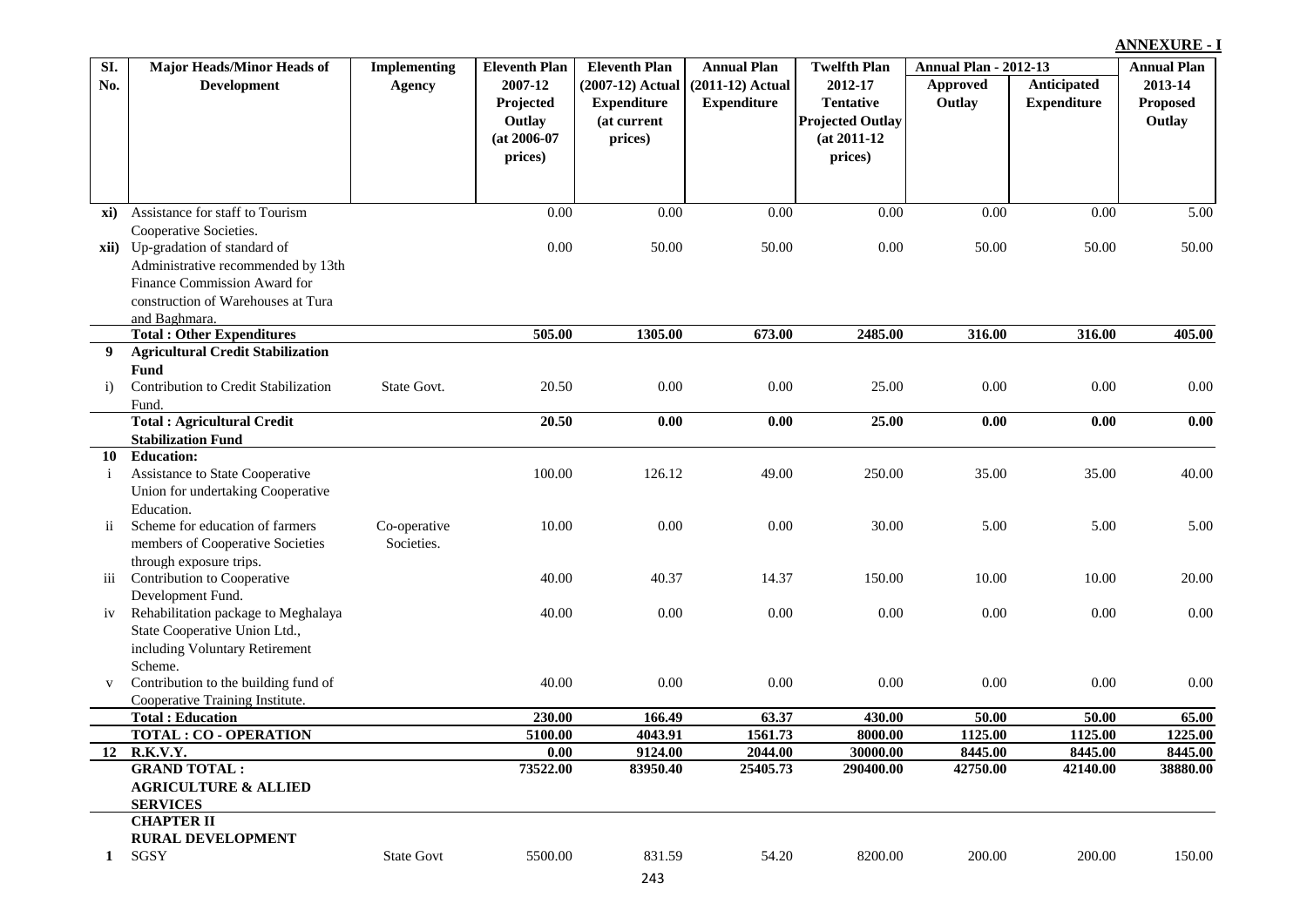| SI.                     | <b>Major Heads/Minor Heads of</b>            | <b>Implementing</b> | <b>Eleventh Plan</b> | <b>Eleventh Plan</b> | <b>Annual Plan</b> | <b>Twelfth Plan</b>     | <b>Annual Plan - 2012-13</b> |                    | <b>Annual Plan</b> |
|-------------------------|----------------------------------------------|---------------------|----------------------|----------------------|--------------------|-------------------------|------------------------------|--------------------|--------------------|
| No.                     | <b>Development</b>                           | Agency              | 2007-12              | (2007-12) Actual     | $(2011-12)$ Actual | 2012-17                 | Approved                     | Anticipated        | 2013-14            |
|                         |                                              |                     | Projected            | <b>Expenditure</b>   | <b>Expenditure</b> | <b>Tentative</b>        | Outlay                       | <b>Expenditure</b> | Proposed           |
|                         |                                              |                     | Outlay               | (at current          |                    | <b>Projected Outlay</b> |                              |                    | Outlay             |
|                         |                                              |                     | $(at 2006-07)$       | prices)              |                    | $(at 2011-12)$          |                              |                    |                    |
|                         |                                              |                     | prices)              |                      |                    | prices)                 |                              |                    |                    |
|                         |                                              |                     |                      |                      |                    |                         |                              |                    |                    |
|                         |                                              |                     |                      |                      |                    |                         |                              |                    |                    |
| $\overline{2}$          | Integrated Wastelands Dev. Project           | <b>State Govt</b>   | 500.00               | 740.84               | 120.13             | 1000.00                 | 200.00                       | 200.00             | 10.00              |
|                         |                                              |                     |                      |                      |                    |                         |                              |                    |                    |
| $3^{\circ}$             | IAY<br>Total: $(1-3)$                        | <b>State Govt</b>   | 5400.00<br>11400.00  | 2378.85<br>3951.28   | 603.78<br>778.11   | 7000.00                 | 800.00<br>1200.00            | 672.00             | 750.00             |
| $\overline{\mathbf{4}}$ | <b>LAND REFORMS</b>                          |                     |                      |                      |                    | 16200.00                |                              | 1072.00            | 910.00             |
|                         | ON GOING STATE PLAN SCHEMES                  |                     |                      |                      |                    |                         |                              |                    |                    |
| 1                       | <b>Cadastral Survey</b>                      | <b>State Govt</b>   | 676.27               | 667.07               | 182.88             | 1410.00                 | 40.00                        | 40.00              | 230.00             |
| 2                       | <b>Enforcement Branch</b>                    | <b>State Govt</b>   | 576.14               | 796.81               | 226.16             | 1738.00                 | 7.00                         | 7.00               | 30.00              |
| 3                       | Metric Cell                                  | <b>State Govt</b>   | 44.25                | 54.06                | 12.14              | 100.00                  | 1.00                         | 1.00               | 40.00              |
| 4                       | Land Tenure Research Cell                    | <b>State Govt</b>   | 22.10                | 11.47                | 3.09               | 28.00                   |                              | 0.00               | 0.00               |
| 5                       | Grant in Aid to the District Councils        | <b>State Govt</b>   | 81.24                | 66.00                | 16.00              | 104.00                  | 30.00                        | 20.00              | 30.00              |
|                         |                                              |                     |                      |                      |                    |                         |                              |                    |                    |
| 6                       | Procurement of Survey Equipment              | <b>State Govt</b>   | 200.00               | 53.31                | 23.31              | 120.00                  | 206.00                       | 3.54               | 60.00              |
| $\tau$                  | Computerisation of Land Records &            | <b>State Govt</b>   |                      | 0.00                 | $0.00\,$           |                         | 12.00                        | 9.98               | 30.00              |
|                         | Cadastral Map                                |                     |                      |                      |                    |                         |                              |                    |                    |
| 8                       | <b>Construction of EOCs Disaster</b>         | <b>State Govt</b>   |                      | 0.00                 | $\boldsymbol{0}$   |                         | 169                          | 18.48              | 60.00              |
|                         | Management                                   |                     |                      |                      |                    |                         |                              |                    |                    |
|                         | <b>Total: Land Reforms</b>                   |                     | 1600.00              | 1648.72              | 463.58             | 3500.00                 | 465.00                       | 100.00             | 480.00             |
| 5                       | (i) Community Dev. & Panchayat               | <b>State Govt</b>   | 12000.00             | 7412.14              | 2391.05            | 17000.00                | 1300.00                      | 1600.00            | 750.00             |
|                         | (ii) State Rural Infrastructure Dev.         | <b>State Govt</b>   | $0.00\,$             | $0.00\,$             | $0.00\,$           | 0.00                    | 0.00                         | 0.00               | 2100.00            |
|                         | Initiative                                   |                     |                      |                      |                    |                         |                              |                    |                    |
|                         | (iii) Re-organization of C&RD                | <b>State Govt</b>   | 0.00                 | 0.00                 | 0.00               | 0.00                    | 0.00                         | 0.00               | 750.00             |
|                         | <b>Blocks</b><br>(iv) Knowledge & Technology | <b>State Govt</b>   | 0.00                 | 0.00                 | 0.00               | 0.00                    | 0.00                         | 0.00               | 100.00             |
|                         | Initiative in C&RD Blocks                    |                     |                      |                      |                    |                         |                              |                    |                    |
|                         | Total: (5)                                   |                     | 12000.00             | 7412.14              | 2391.05            | 17000.00                | 1300.00                      | 1600.00            | 3700.00            |
| 6                       | Research & Training in RD (SIRD)             | <b>State Govt</b>   | 450.00               | 308.57               | 109.16             | 400.00                  | 100.00                       | 100.00             | 100.00             |
| $\overline{7}$          | National Social Assistance                   | <b>State Govt</b>   | 6780.00              | 7322.18              | 1700.19            | 25000.00                | 2000.00                      | 2000.00            | 2000.00            |
|                         | Programme (NSAP)                             |                     |                      |                      |                    |                         |                              |                    |                    |
| 8                       | SRWP/CMSRDF                                  | <b>State Govt</b>   | 28500.00             | 29250.00             | 8030.00            | 29250.00                | 6250.00                      | 6250.00            | 6250.00            |
| 9                       | RSVY/BRGF                                    | <b>State Govt</b>   | 7780.00              | 15885.79             | 3504.00            | 20000.00                | 4144.00                      | 4144.00            | 4144.00            |
| 10                      | <b>MGNREGA</b>                               | <b>State Govt</b>   | 8000.00              | 11694.24             | 5553.45            | 30000.00                | 4000.00                      | 4000.00            | 4000.00            |
| 11                      | State Employment Guarantee Fund              | <b>State Govt</b>   | 0.00                 | $0.00\,$             | $0.00\,$           | 0.00                    | $0.00\,$                     | 0.00               | 1000.00            |
| 12                      | <b>Construction of Rural Roads</b>           | <b>State Govt</b>   | 1200.00              | 1290.00              | 280.00             | 1400.00                 | 280.00                       | 280.00             | 280.00             |
|                         | Programme (CRRP)                             |                     |                      |                      |                    |                         |                              |                    |                    |
| 13                      | <b>ETC</b>                                   | <b>State Govt</b>   | 0.00                 | 0.00                 | 0.00               | 0.00                    | 0.00                         | 0.00               | 0.00               |
| 14                      | Other programmes                             |                     |                      |                      |                    |                         |                              |                    |                    |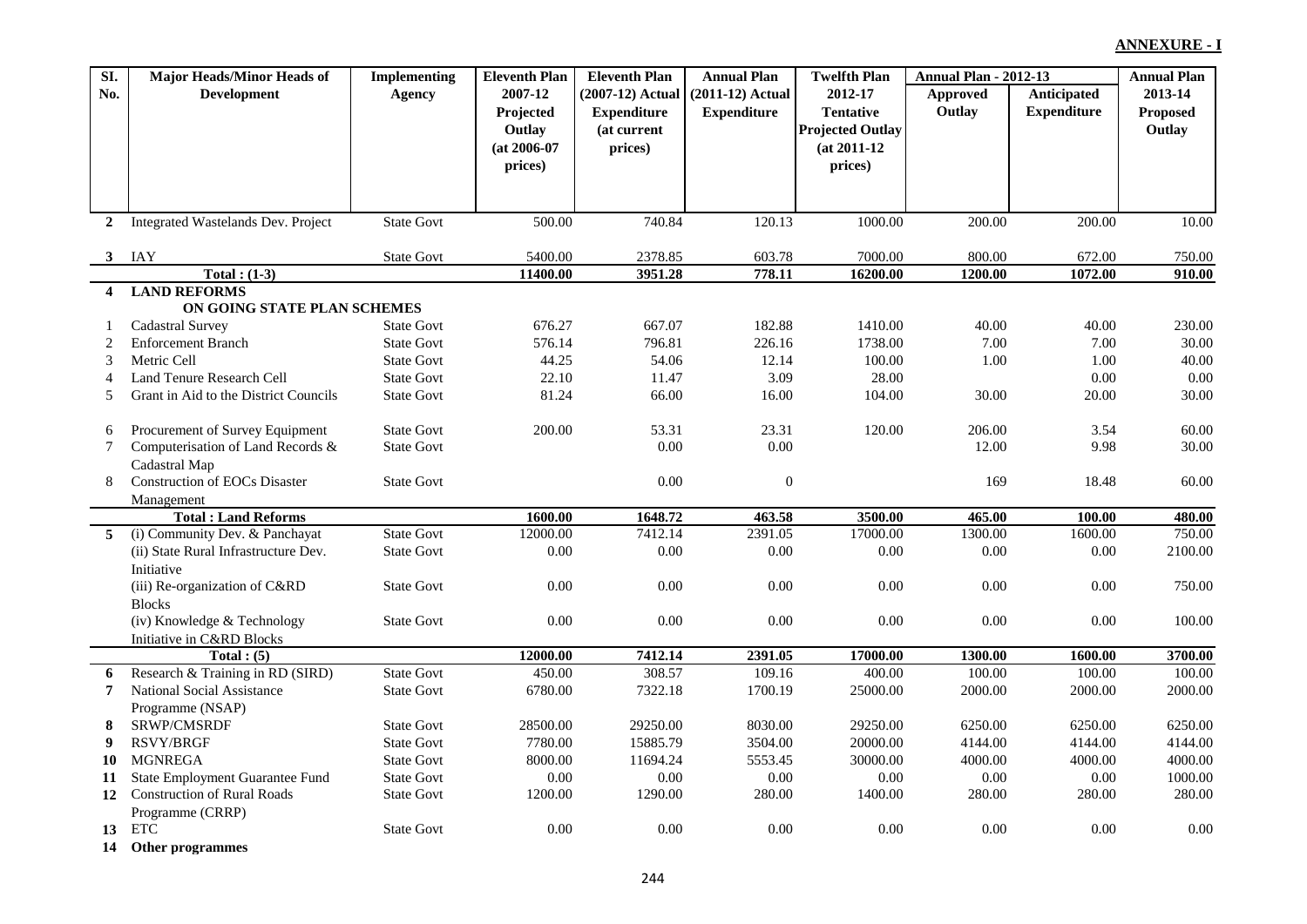| SI. | <b>Major Heads/Minor Heads of</b>    | Implementing      | <b>Eleventh Plan</b> | <b>Eleventh Plan</b> | <b>Annual Plan</b> | <b>Twelfth Plan</b>     | <b>Annual Plan - 2012-13</b> |                      | <b>Annual Plan</b>   |
|-----|--------------------------------------|-------------------|----------------------|----------------------|--------------------|-------------------------|------------------------------|----------------------|----------------------|
| No. | <b>Development</b>                   | <b>Agency</b>     | 2007-12              | (2007-12) Actual     | $(2011-12)$ Actual | 2012-17                 | Approved                     | <b>Anticipated</b>   | 2013-14              |
|     |                                      |                   | Projected            | <b>Expenditure</b>   | <b>Expenditure</b> | <b>Tentative</b>        | Outlay                       | <b>Expenditure</b>   | <b>Proposed</b>      |
|     |                                      |                   | Outlay               | (at current          |                    | <b>Projected Outlay</b> |                              |                      | Outlay               |
|     |                                      |                   | $(at 2006-07)$       | prices)              |                    | $(at 2011-12)$          |                              |                      |                      |
|     |                                      |                   | prices)              |                      |                    | prices)                 |                              |                      |                      |
|     |                                      |                   |                      |                      |                    |                         |                              |                      |                      |
|     |                                      |                   |                      |                      |                    |                         |                              |                      |                      |
|     | (a) Meghalaya Plantation Crop/Spices | <b>State Govt</b> | 0.00                 | 0.00                 | 0.00               | 6600.00                 | 1000.00                      | 1000.00              | 1.00                 |
|     | Dev. Project                         |                   |                      |                      |                    |                         |                              |                      |                      |
| (b) | <b>Bio Fuel Plantation</b>           | <b>State Govt</b> | 0.00                 | 0.00                 | 0.00               | 3400.00                 | 5.00                         | 5.00                 | 300.00               |
| (c) | Pine Needle Briquetting              | <b>State Govt</b> | 0.00                 | 0.00                 | 0.00               | 650.00                  | 1.00                         | 1.00                 | 1.00                 |
| 15  | Sampoorna Gram Rozgar Yojana         | <b>State Govt</b> | 10500.00             | 386.36               | 0.00               | 0.00                    | 0.00                         | 0.00                 | $0.00\,$             |
| 16  | Annapurna                            | <b>State Govt</b> |                      | 342.38               | 75.00<br>19251.80  | 0.00                    | 0.00                         | 0.00                 | 0.00                 |
|     | Total: $(6-16)$<br><b>TOTAL: II</b>  |                   | 63210.00<br>88210.00 | 66479.52<br>79491.66 | 22884.54           | 116700.00<br>153400.00  | 17780.00<br>20745.00         | 17780.00<br>20552.00 | 18076.00<br>23166.00 |
|     |                                      |                   |                      |                      |                    |                         |                              |                      |                      |
|     | <b>CHAPTER III</b>                   |                   |                      |                      |                    |                         |                              |                      |                      |
|     | SPECIAL AREA PROGRAMME               |                   |                      |                      |                    |                         |                              |                      |                      |
|     | <b>Border Area Dev. Programme</b>    |                   |                      |                      |                    |                         |                              |                      |                      |
| 1   | <b>EDUCATION:</b>                    | State Govt.       | 210.00               | 187.70               | 46.91              | 225.00                  | 50.00                        | 50.00                | 50.00                |
|     | Border Areas Programmes under        |                   |                      |                      |                    |                         |                              |                      |                      |
|     | Education-34- Scholarship and        |                   |                      |                      |                    |                         |                              |                      |                      |
|     | Stipend General Plan.                |                   |                      |                      |                    |                         |                              |                      |                      |
| 2   | <b>ROAD PROGRAMME:</b>               | State Govt.       | 2300.00              | 872.62               | 125.00             | 637.50                  | 130.00                       | 130.00               | 150.00               |
|     | Border Areas Programme under PWD-    |                   |                      |                      |                    |                         |                              |                      |                      |
|     | 01-Rural Road General Plan.          |                   |                      |                      |                    |                         |                              |                      |                      |
|     |                                      |                   |                      |                      |                    |                         |                              |                      |                      |
|     |                                      |                   |                      |                      |                    |                         |                              |                      |                      |
| 3   | BORDER AREAS DEVELOPMENT State Govt. |                   |                      |                      |                    |                         |                              |                      |                      |
|     | (DIRECTORATE).                       |                   |                      |                      |                    |                         |                              |                      |                      |
|     | Direction and Administration         |                   |                      |                      |                    |                         |                              |                      |                      |
|     | Establishment                        | State Govt.       | 253.50               | 339.57               | 105.11             | 357.50                  | 50.00                        | 50.00                | 50.00                |
| 4   | Agro Custom Hiring in the Border     | State Govt.       | 16.50                | 20.52                | 5.63               | 33.00                   | 7.00                         | 7.00                 | 5.00                 |
|     | Areas                                |                   |                      |                      |                    |                         |                              |                      |                      |
| 5   | Land Acquisition & Construction of   | State Govt.       | 220.00               | 220.58               | 18.35              | 445.00                  | 0.00                         | 0.00                 | 0.00                 |
|     | office building of BADOs             |                   |                      |                      |                    |                         |                              |                      |                      |
| 6   | Special Central Assistance under     | State Govt.       | 14409.00             | 9285.19              | 3140.00            | 11000.00                | 2100.00                      | 2100.00              | 2100.00              |
|     | <b>Border Areas Programme</b>        |                   |                      |                      |                    |                         |                              |                      |                      |
| 7   | C.A.under Art $275(1)$               | State Govt.       | 1500.00              | 34.83                |                    | 520.00                  | 115.00                       | 115.00               | 115.00               |
| 8   | One time ACA for Construction of     | State Govt.       |                      | 300.00               |                    |                         |                              |                      |                      |
|     | Dawki Bholaganj Road                 |                   |                      |                      |                    |                         |                              |                      |                      |
| 9   | Ideak fish Production Farm and       | State Govt.       |                      | 5.02                 |                    |                         |                              |                      |                      |
|     | Multipurpose Development project     |                   |                      |                      |                    |                         |                              |                      |                      |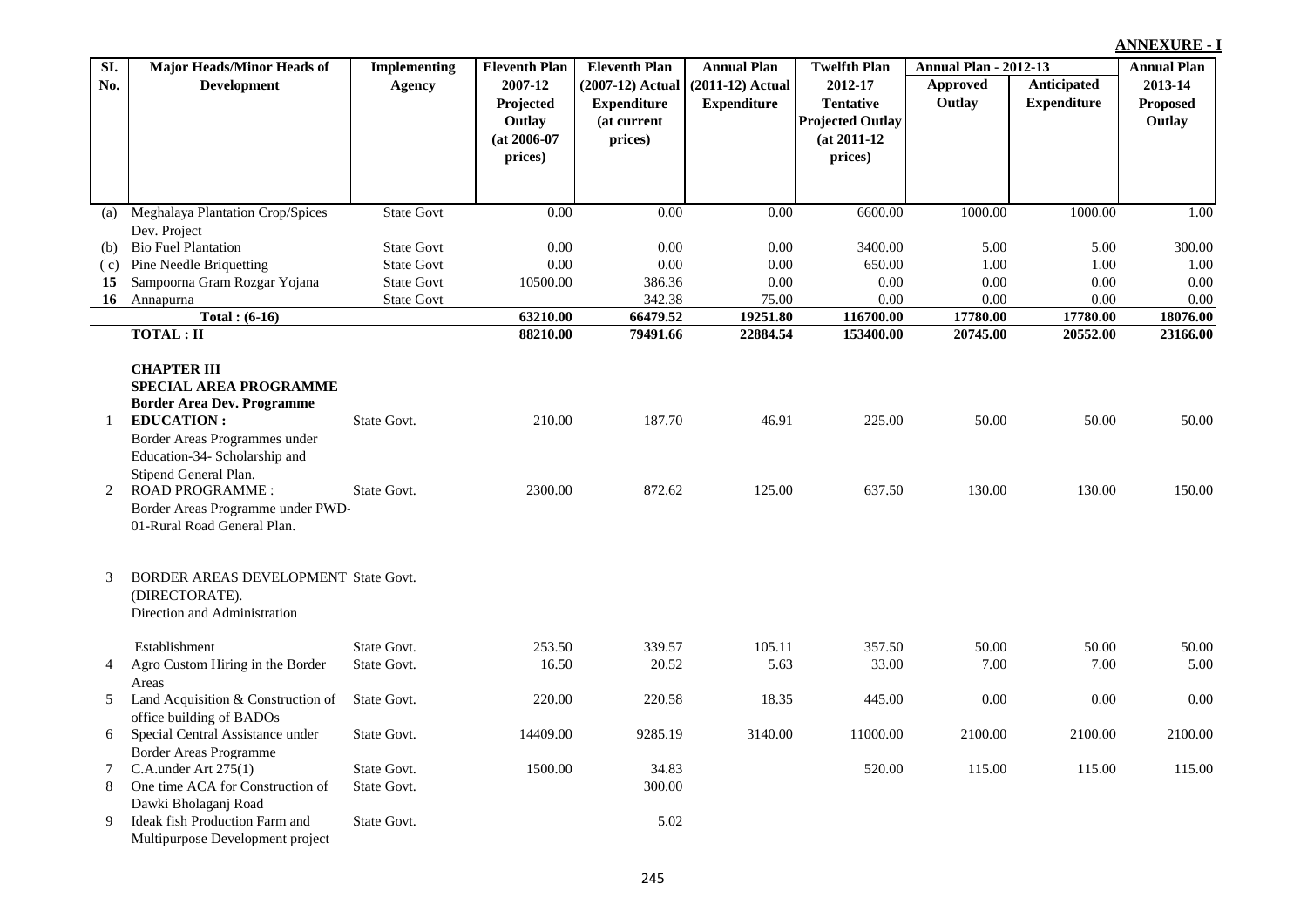| SI.          | <b>Major Heads/Minor Heads of</b>                   | <b>Implementing</b> | <b>Eleventh Plan</b> | <b>Eleventh Plan</b> | <b>Annual Plan</b> | <b>Twelfth Plan</b>     | <b>Annual Plan - 2012-13</b> |                    | <b>Annual Plan</b> |
|--------------|-----------------------------------------------------|---------------------|----------------------|----------------------|--------------------|-------------------------|------------------------------|--------------------|--------------------|
| No.          | <b>Development</b>                                  | Agency              | 2007-12              | $(2007-12)$ Actual   | $(2011-12)$ Actual | 2012-17                 | Approved                     | Anticipated        | 2013-14            |
|              |                                                     |                     | Projected            | <b>Expenditure</b>   | <b>Expenditure</b> | <b>Tentative</b>        | Outlay                       | <b>Expenditure</b> | <b>Proposed</b>    |
|              |                                                     |                     | Outlay               | (at current          |                    | <b>Projected Outlay</b> |                              |                    | Outlay             |
|              |                                                     |                     | $(at 2006-07)$       | prices)              |                    | $(at 2011-12)$          |                              |                    |                    |
|              |                                                     |                     | prices)              |                      |                    | prices)                 |                              |                    |                    |
|              |                                                     |                     |                      |                      |                    |                         |                              |                    |                    |
|              |                                                     |                     |                      |                      |                    |                         |                              |                    |                    |
| 10           | <b>Construction of Ropeways</b>                     | State Govt.         |                      | 96.85                | 96.85              | 520.00                  | 115.00                       | 115.00             | 300.00             |
| 11           | Special Plan Assistance                             | State Govt.         |                      | 768.00               |                    |                         | 792.00                       | 792.00             |                    |
|              | i) Multi facility Centre                            |                     |                      |                      |                    |                         |                              |                    |                    |
|              | ii)Roads in Border Areas                            | State Govt.         |                      | 447.00               | 147.00             |                         | 300.00                       | 300.00             | 0.00               |
| 12           | Interstate Border Areas Development State Govt.     |                     |                      | 53.00                | 53.00              | 262.00                  | 60.00                        | 60.00              | 1000.00            |
|              | Programme                                           |                     |                      |                      |                    |                         |                              |                    |                    |
| 13           | <b>Special Central Assistance under</b>             |                     |                      |                      |                    |                         |                              |                    |                    |
|              | <b>Border Areas Development</b>                     |                     |                      |                      |                    |                         |                              |                    |                    |
|              | a) Last Mile Connectivity                           | State Govt.         |                      |                      |                    |                         | 300.00                       | 300.00             | 0.00               |
|              | b) Internal Village Conectivity                     | State Govt.         |                      |                      |                    |                         | 600.00                       | 600.00             | $0.00\,$           |
|              | including Construction of Missing                   |                     |                      |                      |                    |                         |                              |                    |                    |
|              | Culverts                                            |                     |                      |                      |                    |                         |                              |                    |                    |
|              | c)Development of Areas bordering                    | State Govt.         |                      |                      |                    |                         |                              | 500.00             |                    |
|              | Assam                                               |                     |                      |                      |                    |                         |                              |                    |                    |
| 14           | Other Programmes                                    | State Govt.         |                      |                      |                    |                         |                              |                    | 180.00             |
|              | <b>TOTAL: III</b>                                   |                     | 18909.00             | 12630.88             | 3737.85            | 14000.00                | 4619.00                      | 5119.00            | 3950.00            |
|              | <b>CHAPTER IV</b>                                   |                     |                      |                      |                    |                         |                              |                    |                    |
|              | <b>WATER RESOURCES,</b>                             |                     |                      |                      |                    |                         |                              |                    |                    |
|              | <b>IRRIGATION &amp; FLOOD</b>                       |                     |                      |                      |                    |                         |                              |                    |                    |
| $\mathbf{I}$ | <b>CONTROL:</b><br><b>Integrated Water Resource</b> | <b>State Govt.</b>  | 0.00                 | 2300.00              | 2300.00            | 13000.00                | 9000.00                      | 3600.00            | 9600.00            |
|              | <b>Management</b>                                   |                     |                      |                      |                    |                         |                              |                    |                    |
| $\mathbf{I}$ | Major & Medium Irrigation                           | <b>State Govt.</b>  | 1000.00              | 55.00                | 55.00              | 350.00                  | 55.00                        | 55.00              | 60.00              |
| iii.         | <b>Minor Irrigation</b>                             |                     |                      |                      |                    |                         |                              |                    |                    |
| 1            | Flow Irrigation Works                               | State Govt.         | 1500.00              | 938.49               | 169.94             | 1500.00                 | 250.00                       | 250.00             | 210.00             |
| 2            | Drip & Sprinkler Irrigation                         | State Govt.         | 148.00               | 68.44                | 1.17               | 150.00                  | 25.00                        | 25.00              | 5.00               |
| 3            | Accelerated Irrigation Benefit                      | State Govt.         | 4940.00              | 19125.62             | 6500.00            | 50000.00                | 7500.00                      | 7500.00            | 8500.00            |
|              | Programme                                           |                     |                      |                      |                    |                         |                              |                    |                    |
| 4            | Micro Irrigation                                    | State Govt.         | 177.00               | 35.90                |                    | 30.00                   | 5.00                         | 5.00               | 2.00               |
| 5            | <b>NABARD</b> Loan                                  | State Govt.         |                      | 1108.94              | 365.00             | 2800.00                 | 200.00                       | 200.00             | 200.00             |
| 6            | Machinery & Equipment                               | State Govt.         | 363.00               | 0.00                 |                    | $\mathbf{0}$            |                              |                    |                    |
| 7            | <b>Construction of Departmental</b>                 | State Govt.         |                      | 506.00               | 506.00             | 3300.00                 | 350.00                       | 350.00             | 250.00             |
|              | <b>Buildings</b>                                    |                     |                      |                      |                    |                         |                              |                    |                    |
| 8            | Investigation & Dev of Ground                       | State Govt.         | 1000.00              |                      |                    | 150.00                  |                              |                    | 10.00              |
|              | <b>Water Resources</b>                              |                     |                      |                      |                    |                         |                              |                    |                    |
| 9            | Construction of Tube Wells                          | State Govt.         |                      |                      |                    | 610.00                  | 16.00                        | 16.00              | 60.00              |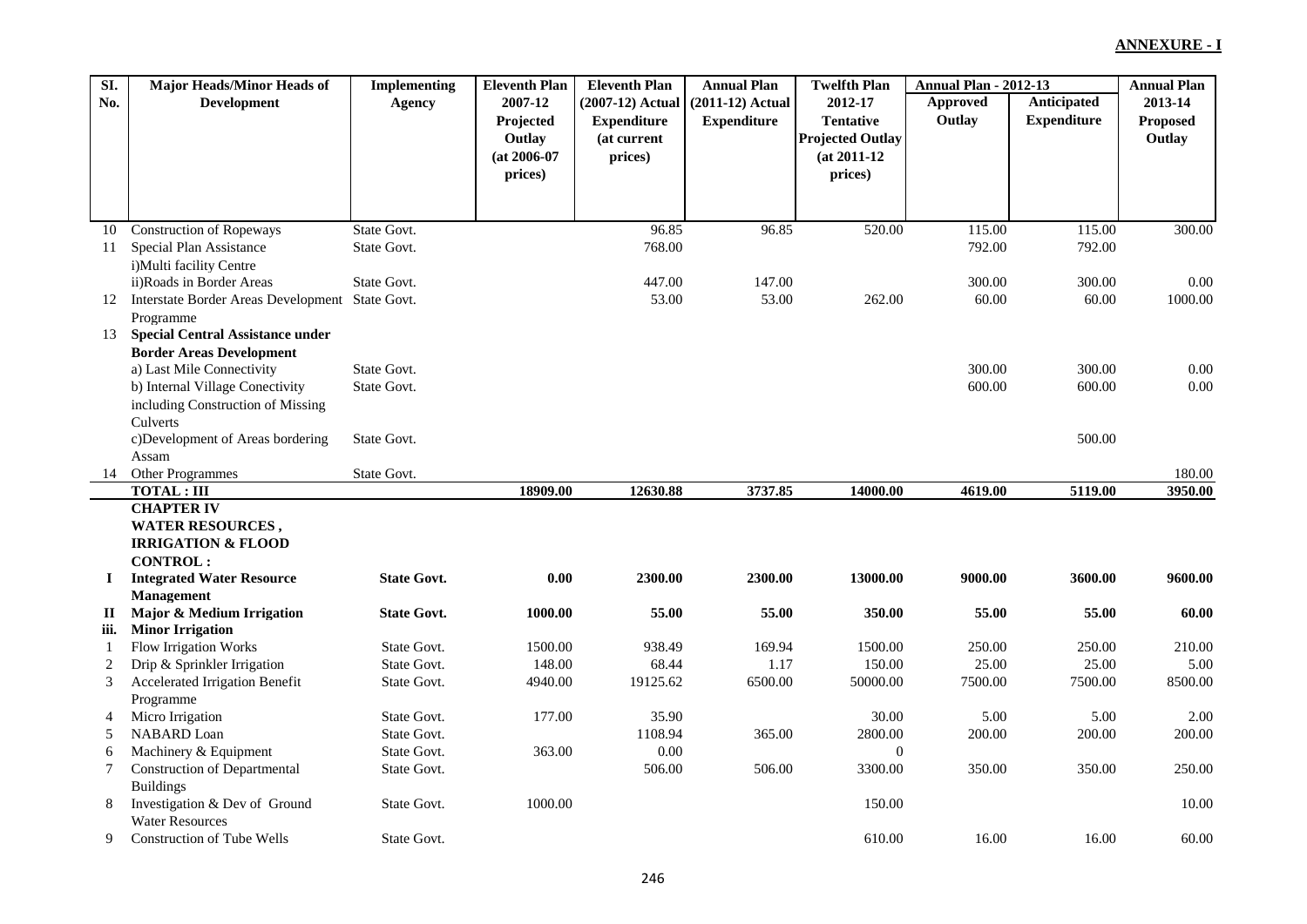| $\overline{SL}$ | <b>Major Heads/Minor Heads of</b>                         | <b>Implementing</b> | <b>Eleventh Plan</b> | <b>Eleventh Plan</b> | <b>Annual Plan</b> | <b>Twelfth Plan</b>     | <b>Annual Plan - 2012-13</b> |                    | <b>Annual Plan</b> |
|-----------------|-----------------------------------------------------------|---------------------|----------------------|----------------------|--------------------|-------------------------|------------------------------|--------------------|--------------------|
| No.             | <b>Development</b>                                        | Agency              | 2007-12              | (2007-12) Actual     | $(2011-12)$ Actual | 2012-17                 | Approved                     | <b>Anticipated</b> | 2013-14            |
|                 |                                                           |                     | Projected            | <b>Expenditure</b>   | <b>Expenditure</b> | <b>Tentative</b>        | Outlay                       | <b>Expenditure</b> | Proposed           |
|                 |                                                           |                     | Outlay               | (at current          |                    | <b>Projected Outlay</b> |                              |                    | Outlay             |
|                 |                                                           |                     | $(at 2006-07)$       | prices)              |                    | $(at 2011-12)$          |                              |                    |                    |
|                 |                                                           |                     | prices)              |                      |                    | prices)                 |                              |                    |                    |
|                 |                                                           |                     |                      |                      |                    |                         |                              |                    |                    |
| 10              | Strengthening of Surface Water                            | State Govt.         |                      | 724.09               | 257.64             | 2930.00                 | 272.00                       | 272.00             | 257.00             |
|                 | - Minor Irrigation Organisatin                            |                     |                      |                      |                    |                         |                              |                    |                    |
|                 | (Investigation Division)                                  |                     |                      |                      |                    |                         |                              |                    |                    |
| 11              | Payment due to MESEB/Municipal                            | State Govt.         | 700.00               | 1.13                 | 0.56               | 90.00                   |                              |                    | 5.00               |
|                 | Board/Telephone Bills (BSNL)                              |                     |                      |                      |                    |                         |                              |                    |                    |
|                 |                                                           | State Govt.         |                      |                      |                    | 60.00                   |                              |                    | 9.00               |
| 12              | Setting up of ground water<br>establishment and related   |                     |                      |                      |                    |                         |                              |                    |                    |
|                 | infrastructures                                           |                     |                      |                      |                    |                         |                              |                    |                    |
| 13              | Survey & Investigation                                    | State Govt.         | 175.00               | 243.82               | 104.99             | 671.00                  | 85.00                        | 85.00              | 80.00              |
| 14              | Purchase of Machinery & Equipment                         | State Govt.         | 110.00               | 40.85                | 29.70              | 67.00                   |                              |                    | 15.00              |
|                 | for Irrigation                                            |                     |                      |                      |                    |                         |                              |                    |                    |
| 15              | Impt & Modernisation of Existng                           | State Govt.         | 1378.00              | 933.10               | 210.89             | 1830.00                 | 200.00                       | 200.00             | 220.00             |
|                 | <b>Irrigation Projects</b><br>Establishment & Maintenance | State Govt.         | 884.00               | 520.82               | 220.00             | 1311.00                 | 110.00                       | 110.00             | 140.00             |
| 17              | NABARD Loan for construction of                           | State Govt.         | 1528.00              | 2251.86              | 385.00             | 3540.00                 | 650.00                       | 650.00             | 650.00             |
|                 | MIP's                                                     |                     |                      |                      |                    |                         |                              |                    |                    |
| 18              | Flood Damage Restoration of MIPs                          | State Govt.         | 1097.00              | 667.68               | 149.99             | 770.00                  | 50.00                        | 50.00              | 100.00             |
|                 |                                                           |                     |                      |                      |                    |                         |                              |                    |                    |
| 19              | Water Harvesting                                          | State govt          | 2172.00<br>1000.00   | 500.00<br>11.00      | 11.00              | 3358.00<br>610.00       | 1.00<br>100.00               | 1.00<br>100.00     | 50.00              |
| 20              | Flood management & River Training<br>works                | State govt          |                      |                      |                    |                         |                              |                    | 100.00             |
| 21              | MiscellaneousTraining Programme                           | State govt          |                      | 0.00                 |                    | 210.00                  |                              |                    | 9.00               |
|                 |                                                           |                     |                      |                      |                    |                         |                              |                    |                    |
| 22              | Construction & Maintenance of Deptt                       | State govt          |                      | 20.00                | 20.00              | 120.00                  | 40.00                        | 40.00              | 50.00              |
|                 | <b>Building</b>                                           |                     |                      |                      |                    |                         |                              |                    |                    |
| 23              | Provision for Awareness Education &                       | State govt          |                      | 2.00                 | 2.00               | 13.00                   | 1.00                         | 1.00               | 5.00               |
|                 | knowledge in Water Resources                              |                     |                      |                      |                    |                         |                              |                    |                    |
| 24              | Monitoring & Evaluation of Minor                          | State govt          |                      | 0.00                 |                    | 270.00                  | 1.00                         | 1.00               | 5.00               |
|                 | <b>Irrigation Schemes</b>                                 |                     |                      |                      |                    |                         |                              |                    |                    |
| 25              | Research Development & Manage-                            | State govt          |                      | 0.00                 |                    | 170.00                  |                              |                    | 8.00               |
|                 | ment of Water Resources                                   |                     |                      |                      |                    |                         |                              |                    |                    |
| 26              | Promotion of Water User Efficiency                        | State govt          |                      | 30.00                | 30.00              | 45.00                   | 5.00                         | 5.00               | 20.00              |
| 27              | Water Quality Management in Water                         | State govt          |                      | 11.00                | 11.00              | 67.00                   |                              |                    | 15.00              |
|                 | Resources                                                 |                     |                      |                      |                    |                         |                              |                    |                    |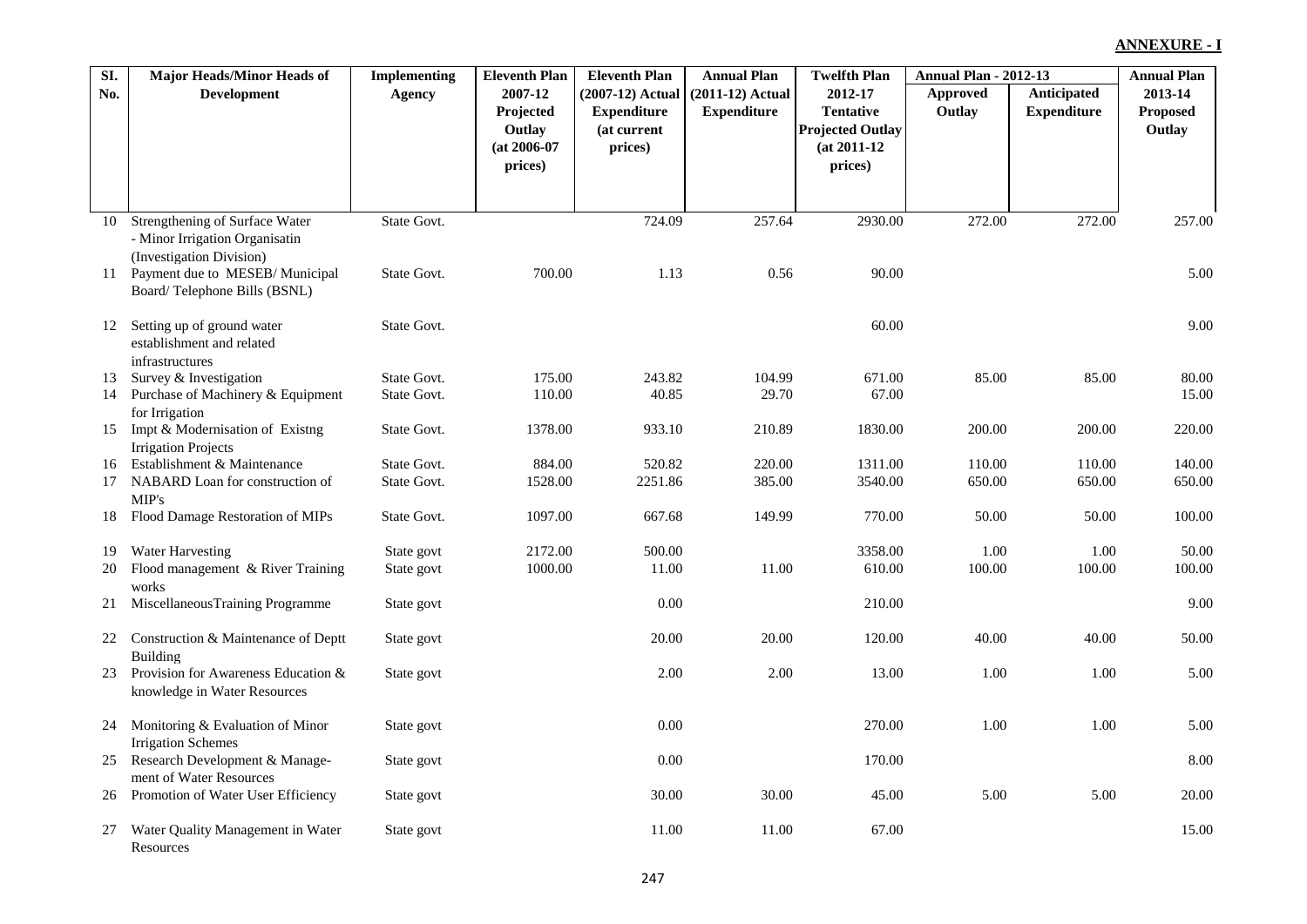|            |                                                                                                                                                       |                                      |                                                                                     |                                                                                          |                                                                |                                                                                                            |                                                    |                                   | <b>ANNEXURE - I</b>                                        |
|------------|-------------------------------------------------------------------------------------------------------------------------------------------------------|--------------------------------------|-------------------------------------------------------------------------------------|------------------------------------------------------------------------------------------|----------------------------------------------------------------|------------------------------------------------------------------------------------------------------------|----------------------------------------------------|-----------------------------------|------------------------------------------------------------|
| SI.<br>No. | <b>Major Heads/Minor Heads of</b><br><b>Development</b>                                                                                               | <b>Implementing</b><br><b>Agency</b> | <b>Eleventh Plan</b><br>2007-12<br>Projected<br>Outlay<br>$(at 2006-07)$<br>prices) | <b>Eleventh Plan</b><br>(2007-12) Actual<br><b>Expenditure</b><br>(at current<br>prices) | <b>Annual Plan</b><br>$(2011-12)$ Actual<br><b>Expenditure</b> | <b>Twelfth Plan</b><br>2012-17<br><b>Tentative</b><br><b>Projected Outlay</b><br>$(at 2011-12)$<br>prices) | <b>Annual Plan - 2012-13</b><br>Approved<br>Outlay | Anticipated<br><b>Expenditure</b> | <b>Annual Plan</b><br>2013-14<br><b>Proposed</b><br>Outlay |
|            |                                                                                                                                                       |                                      |                                                                                     |                                                                                          |                                                                |                                                                                                            |                                                    |                                   |                                                            |
| 28         | Climate change study and adaptation<br>for the Integrated Development of<br>Water<br>Resources sector including<br>infrastructures and procurement of |                                      |                                                                                     | 0.00                                                                                     |                                                                | 114.00                                                                                                     | 20.00                                              | 20.00                             | 25.00                                                      |
|            | equiptment.<br>Viability gap funding for convergence                                                                                                  | State govt                           |                                                                                     | 20.00                                                                                    | 20.00                                                          | 124.00                                                                                                     | 100.00                                             | 100.00                            | 80.00                                                      |
| 30         | Water Resources Development                                                                                                                           | State govt                           |                                                                                     | 10.00                                                                                    | 10.00                                                          | 90.00                                                                                                      | 20.00                                              | 20.00                             | 50.00                                                      |
| 31         | Agency<br><b>Command Areas Development</b><br>Activities                                                                                              | State govt                           |                                                                                     | 150.00                                                                                   | 150.00                                                         | 1000.00                                                                                                    |                                                    |                                   | 220.00                                                     |
| 32         | Article $275(1)$<br><b>Construction of Jalkunds</b>                                                                                                   | State Govt.                          |                                                                                     | 16.93<br>1000.00                                                                         | 0.50                                                           | 0.00                                                                                                       |                                                    |                                   |                                                            |
|            | <b>Total Minor Irrigation (3)</b>                                                                                                                     |                                      | 17172.00                                                                            | 28937.67                                                                                 | 9155.38                                                        | 76000.00                                                                                                   | 10150.00                                           | 10150.00                          | 11350.00                                                   |
| 4          | <b>Command Area Development</b>                                                                                                                       | State govt                           | 500.00                                                                              | 69.37                                                                                    | 55.00                                                          | 350.00                                                                                                     | 100.00                                             | 38.00                             | 110.00                                                     |
| 5          | <b>Flood Control</b>                                                                                                                                  | State govt                           | 3300.00                                                                             | 1252.15                                                                                  | 266.00                                                         | 2100.00                                                                                                    | 310.00                                             | 310.00                            | 2300.00                                                    |
| 6          | Repair, Renovation & Restoration/                                                                                                                     | <b>State govt</b>                    |                                                                                     | 500.00                                                                                   | 500.00                                                         | 7000.00                                                                                                    | 3400.00                                            | 3400.00                           | 3400.00                                                    |
|            | <b>Small Water Reservoirs</b>                                                                                                                         |                                      |                                                                                     |                                                                                          |                                                                |                                                                                                            |                                                    |                                   |                                                            |
| 7          | <b>Water Harvesting</b>                                                                                                                               | State govt.                          |                                                                                     | 0.00                                                                                     | 500.00                                                         | 5000.00                                                                                                    |                                                    |                                   |                                                            |
|            | <b>TOTAL: IV</b>                                                                                                                                      |                                      | 21972.00                                                                            | 33114.19                                                                                 | 12831.38                                                       | 103800.00                                                                                                  | 23015.00                                           | 17553.00                          | 26820.00                                                   |
|            | <b>CHAPTER V</b><br><b>ENERGY</b>                                                                                                                     |                                      |                                                                                     |                                                                                          |                                                                |                                                                                                            |                                                    |                                   |                                                            |
| 1          | <b>POWER</b>                                                                                                                                          |                                      |                                                                                     |                                                                                          |                                                                |                                                                                                            |                                                    |                                   |                                                            |
| 1          | <b>Generation Projects:</b>                                                                                                                           |                                      |                                                                                     |                                                                                          |                                                                |                                                                                                            |                                                    |                                   |                                                            |
| (a)        | <b>Construction of HEPs:</b>                                                                                                                          |                                      |                                                                                     |                                                                                          |                                                                |                                                                                                            |                                                    |                                   |                                                            |
| -1         | Construction of the Myntdu Leshka<br>Stage I HEP (3 x 42) MW                                                                                          | MeECL                                | 31886.00                                                                            | 80376.24                                                                                 | 7155.56                                                        | 5833.00                                                                                                    | 3200.00                                            | 3200.00                           | 0.00                                                       |
|            | New Umtru HEP $(2 \times 20 \text{ MW})$                                                                                                              | MeECL                                |                                                                                     | 369.00                                                                                   |                                                                |                                                                                                            |                                                    |                                   |                                                            |
| 3          | Ganol HEP (2 x 7.50 MW)                                                                                                                               | MeECL                                |                                                                                     |                                                                                          |                                                                |                                                                                                            |                                                    |                                   |                                                            |
| 4          | Lakroh HEP (1.50 MW)                                                                                                                                  | ${\sf MeECL}$                        |                                                                                     |                                                                                          |                                                                |                                                                                                            |                                                    |                                   |                                                            |
| <b>(b)</b> | Survey & Investigation Works of:                                                                                                                      |                                      |                                                                                     |                                                                                          |                                                                |                                                                                                            |                                                    |                                   |                                                            |
|            | Sonapani HEP (1.50MW)                                                                                                                                 | MeECL                                | 350.00                                                                              |                                                                                          |                                                                |                                                                                                            |                                                    |                                   |                                                            |
| 2          | Lakroh HEP (1.50 MW) (State<br>Share)                                                                                                                 | MeECL                                | 600.00                                                                              |                                                                                          |                                                                |                                                                                                            |                                                    |                                   |                                                            |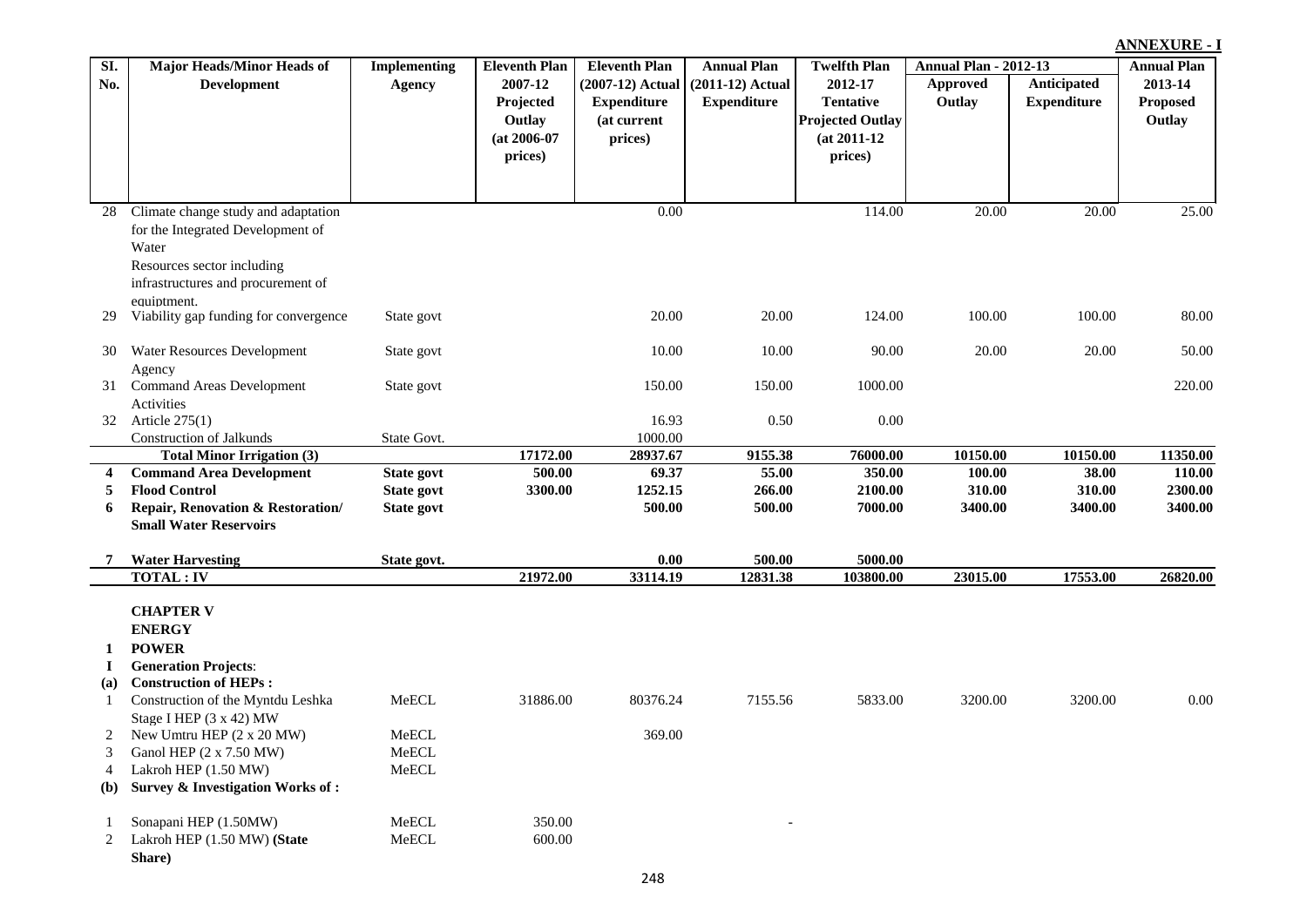| SI.                      | <b>Major Heads/Minor Heads of</b>     | <b>Implementing</b> | <b>Eleventh Plan</b> | <b>Eleventh Plan</b> | <b>Annual Plan</b> | <b>Twelfth Plan</b>     | <b>Annual Plan - 2012-13</b> |                    | <b>Annual Plan</b> |
|--------------------------|---------------------------------------|---------------------|----------------------|----------------------|--------------------|-------------------------|------------------------------|--------------------|--------------------|
| No.                      | <b>Development</b>                    | <b>Agency</b>       | 2007-12              | (2007-12) Actual     | $(2011-12)$ Actual | 2012-17                 | <b>Approved</b>              | Anticipated        | 2013-14            |
|                          |                                       |                     | Projected            | <b>Expenditure</b>   | <b>Expenditure</b> | <b>Tentative</b>        | Outlay                       | <b>Expenditure</b> | Proposed           |
|                          |                                       |                     | Outlay               | (at current          |                    | <b>Projected Outlay</b> |                              |                    | Outlay             |
|                          |                                       |                     | $(at 2006-07)$       | prices)              |                    | $(at 2011-12)$          |                              |                    |                    |
|                          |                                       |                     | prices)              |                      |                    | prices)                 |                              |                    |                    |
|                          |                                       |                     |                      |                      |                    |                         |                              |                    |                    |
|                          |                                       |                     |                      |                      |                    |                         |                              |                    |                    |
| 3                        | Umran HEP (0.20 MW)                   | MeECL               | 177.00               |                      |                    |                         |                              |                    |                    |
| $\overline{\mathcal{L}}$ | Tyrsaw HEP (0.50 MW)                  | MeECL               | 499.00               |                      |                    |                         |                              |                    |                    |
| 5                        | Risaw HEP (0.10 MW)                   | MeECL               | 166.00               |                      |                    |                         |                              |                    |                    |
| 6                        | Umngot $(2 \times 130 \text{ MW})$    | MeECL               |                      | 550.65               | 519.00             | 1814.00                 | 622.00                       | 622.00             | 600.00             |
| 7                        | MLHEP St-II (280 MW)                  | MeECL               |                      |                      |                    |                         |                              |                    |                    |
| 8                        | Selim HEP (2 x 85 MW)                 | MeECL               |                      |                      |                    |                         |                              |                    |                    |
| 9                        | Mawblei (2 x 70 MW)                   | MeECL               |                      |                      |                    |                         |                              |                    |                    |
| 10                       | Ganol Stage II HEP (3 x 5 MW)         | MeECL               |                      |                      |                    |                         |                              |                    |                    |
| 11                       | Upper Khri HEP                        | MeECL               |                      |                      |                    |                         |                              |                    |                    |
| 12                       | Umngi Stage-I (54 MW)                 | MeECL               |                      |                      |                    |                         |                              |                    |                    |
| 13                       | Nongkohlait                           | MeECL               |                      |                      |                    |                         |                              |                    |                    |
| 14                       | Rongdi SHP (10MW)                     | MeECL               |                      |                      |                    |                         |                              |                    |                    |
| 15                       | Sidugiri SHP (7 MW)                   | MeECL               |                      |                      |                    |                         |                              |                    |                    |
| 16                       | Rilang MHP (3 MW)                     | MeECL               |                      |                      |                    |                         |                              |                    |                    |
| 17                       | Umlaphang HEP (2 x 14 MW)             | MeECL               |                      |                      |                    |                         |                              |                    |                    |
|                          | New S&I Schemes for 12th Plan         |                     |                      |                      |                    |                         |                              |                    |                    |
| 1                        | Um Mynrat MHP (2 MW)                  | MeECL               |                      |                      |                    | 330.00                  | $0.00\,$                     | $0.00\,$           | 0.00               |
| 2                        | Um Sohra MHP (5 MW)                   | MeECL               |                      |                      |                    |                         |                              |                    |                    |
| 3                        | Um Niangsiang MHP (2 MW)              | MeECL               |                      |                      |                    |                         |                              |                    |                    |
| $\overline{4}$           | Um Rina Stage - 1 MHP (5 MW)          | MeECL               |                      |                      |                    |                         |                              |                    |                    |
| 5                        | Um Siang MHP (2 MW)                   | MeECL               |                      |                      |                    |                         |                              |                    |                    |
| 6                        | Um Sangot MHP (3 MW)                  | MeECL               |                      |                      |                    |                         |                              |                    |                    |
| 7                        | Um Rilang Stage-I MHP (15 MW)         | MeECL               |                      |                      |                    |                         |                              |                    |                    |
|                          | <b>Sub Total: Generation Projects</b> |                     | 33678.00             | 81295.89             | 7674.56            | 7977.00                 | 3822.00                      | 3822.00            | 600.00             |
| $\mathbf{I}$             | <b>Renovation &amp; Modernisation</b> |                     |                      |                      |                    |                         |                              |                    |                    |
|                          | Scheme (EAP) (incl. State Share)      |                     |                      |                      |                    |                         |                              |                    |                    |
| -1                       | Renovation & Modernisation of the     | MeECL               | 8530.00              | 9130.80              | 5738.00            | 0.00                    | $0.00\,$                     | $0.00\,$           | $0.00\,$           |
|                          | Umiam Stage II HEP: (2 x 9 MW)        |                     |                      |                      |                    |                         |                              |                    |                    |
| 2                        | Renovation & Modernisation of the     | MeECL               | 13438.00             | 0.00                 | 0.00               | 37668.00                | 100.00                       | 2150.00            | 2000.00            |
|                          | Umiam Stage III HEP: (2 x 30 MW)      |                     |                      |                      |                    |                         |                              |                    |                    |
|                          |                                       |                     |                      |                      |                    |                         |                              |                    |                    |
|                          | Sub Total: Renovation &               |                     | 21968.00             | 9130.80              | 5738.00            | 37668.00                | 100.00                       | 2150.00            | 2000.00            |
|                          | <b>Modernisation Scheme</b>           |                     |                      |                      |                    |                         |                              |                    |                    |
|                          | <b>III</b> Reengineering Works:       |                     |                      |                      |                    |                         |                              |                    |                    |

**(a) On-going/completed**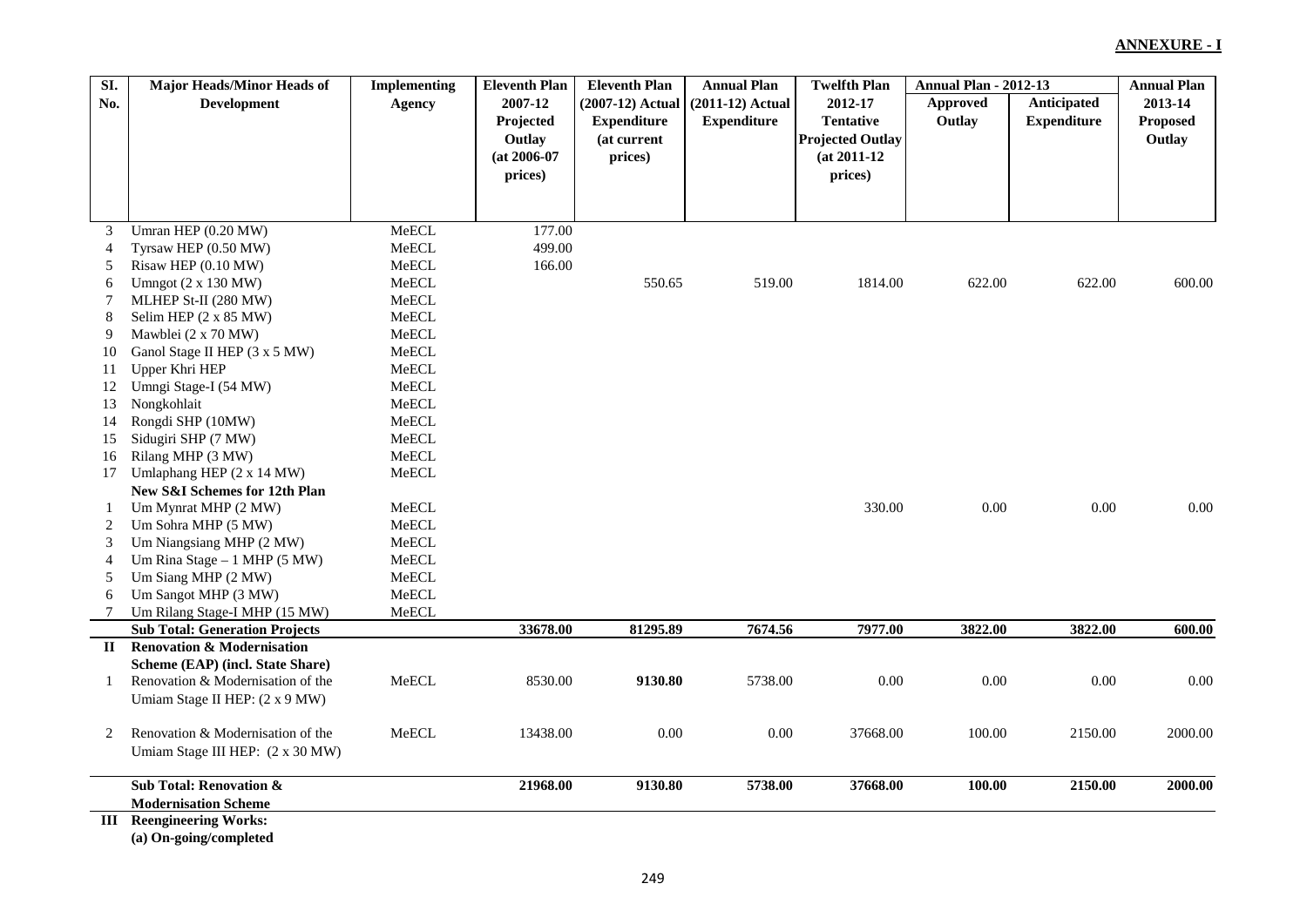| SI.           | <b>Major Heads/Minor Heads of</b>                                                                                                    | <b>Implementing</b> | <b>Eleventh Plan</b>                                        | <b>Eleventh Plan</b>                                             | <b>Annual Plan</b>                       | <b>Twelfth Plan</b>                                                                 | <b>Annual Plan - 2012-13</b> |                                   | <b>Annual Plan</b>                   |
|---------------|--------------------------------------------------------------------------------------------------------------------------------------|---------------------|-------------------------------------------------------------|------------------------------------------------------------------|------------------------------------------|-------------------------------------------------------------------------------------|------------------------------|-----------------------------------|--------------------------------------|
| No.           | <b>Development</b>                                                                                                                   | <b>Agency</b>       | 2007-12<br>Projected<br>Outlay<br>$(at 2006-07)$<br>prices) | (2007-12) Actual<br><b>Expenditure</b><br>(at current<br>prices) | $(2011-12)$ Actual<br><b>Expenditure</b> | 2012-17<br><b>Tentative</b><br><b>Projected Outlay</b><br>$(at 2011-12)$<br>prices) | <b>Approved</b><br>Outlay    | Anticipated<br><b>Expenditure</b> | 2013-14<br><b>Proposed</b><br>Outlay |
|               |                                                                                                                                      |                     |                                                             |                                                                  |                                          |                                                                                     |                              |                                   |                                      |
| 1             | Replacement of Governor System<br>with the latest technology at the<br>Umiam Umtru Stage IV Power<br>Station                         | MeECL               |                                                             | 200.00                                                           |                                          |                                                                                     |                              |                                   |                                      |
| 2             | Reengineering of the Switchyard of<br>the Umiam Stage I Power Station                                                                | MeECL               |                                                             | 100.00                                                           |                                          |                                                                                     |                              |                                   |                                      |
| 3             | Renovation & Re-engineering Works<br>of Umiam Stage-I Power Station,<br>Sumer.                                                       | MeECL               |                                                             |                                                                  |                                          | 730.00                                                                              | 340.00                       | 340.00                            |                                      |
| 4             | Renovation & Re-engineering Works<br>of Stage-IV Power Station,<br>Nongkhyllem.<br>(b) New Schemes                                   | MeECL               |                                                             |                                                                  |                                          | 1425.00                                                                             | 500.00                       | 500.00                            | 925.00                               |
| 5             | Renovation & Modernisation of Stage-<br>III Power Station, Kyrdemkulai.                                                              | MeECL               |                                                             |                                                                  |                                          | 430.00                                                                              |                              |                                   |                                      |
| 6             | Renovation, Modernisation &<br><b>Upgradation of Umtru Power Station</b><br>$(2.8$ MW $x$ 4).                                        | MeECL               |                                                             |                                                                  |                                          | 10000.00                                                                            |                              |                                   |                                      |
|               | <b>Sub Total: Reengineering Works</b>                                                                                                |                     | 0.00                                                        | 300.00                                                           | 0.00                                     | 12585.00                                                                            | 840.00                       | 840.00                            | 925.00                               |
| $\mathbf{IV}$ | Wind Energy (Generation Scheme<br>(SCA)                                                                                              | MeECL               | $0.00\,$                                                    | 700.00                                                           | 700.00                                   |                                                                                     | 0.00                         | 0.00                              | 0.00                                 |
|               | <b>Sub Total: Generation Scheme</b><br>(SCA)                                                                                         |                     | $0.00\,$                                                    | 700.00                                                           | 700.00                                   | 0.00                                                                                | 0.00                         | 0.00                              | 0.00                                 |
| $\bf{V}$      | <b>Transmission Schemes</b>                                                                                                          |                     |                                                             |                                                                  |                                          |                                                                                     |                              |                                   |                                      |
| 1             | (a) State Plan<br>Construction of 132 kV D/C line from<br>Myntdu Leshka Stage I HEP to the<br>132/33 kV Sub - station at Khliehriat. | MeECL               | 1000.00                                                     | 515.00                                                           | 0.00                                     | $0.00\,$                                                                            | 0.00                         | 0.00                              | 0.00                                 |
| 2             | Equity participation in Pallatana-<br>Bongaigaon Transmission Line                                                                   | MeECL               |                                                             | 750.00                                                           | $0.00\,$                                 | $0.00\,$                                                                            | 0.00                         | $0.00\,$                          | 0.00                                 |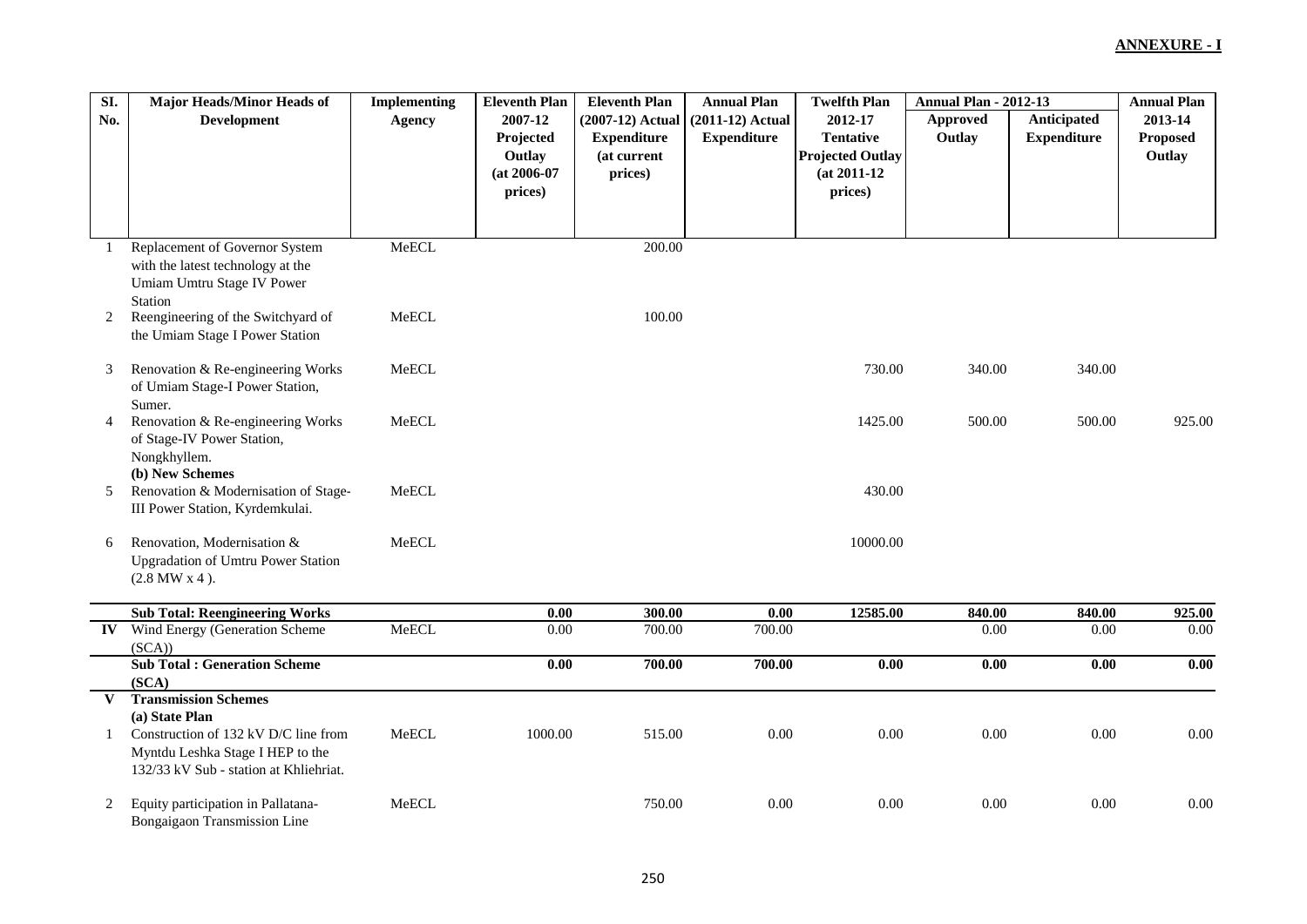| Anticipated<br><b>Development</b><br>2007-12<br>(2007-12) Actual<br>$(2011-12)$ Actual<br>2012-17<br><b>Approved</b><br>No.<br>Agency<br><b>Tentative</b><br>Outlay<br><b>Expenditure</b><br>Projected<br><b>Expenditure</b><br><b>Expenditure</b><br>(at current<br><b>Projected Outlay</b><br>Outlay<br>$(at 2011-12)$<br>$(at 2006-07)$<br>prices) | 2013-14<br>Proposed<br>Outlay |
|-------------------------------------------------------------------------------------------------------------------------------------------------------------------------------------------------------------------------------------------------------------------------------------------------------------------------------------------------------|-------------------------------|
|                                                                                                                                                                                                                                                                                                                                                       |                               |
|                                                                                                                                                                                                                                                                                                                                                       |                               |
|                                                                                                                                                                                                                                                                                                                                                       |                               |
| prices)<br>prices)                                                                                                                                                                                                                                                                                                                                    |                               |
|                                                                                                                                                                                                                                                                                                                                                       |                               |
|                                                                                                                                                                                                                                                                                                                                                       |                               |
| MeECL<br>Construction of 132 kV 3 circuits on<br>250.00<br>0.00<br>$0.00\,$<br>0.00<br>3                                                                                                                                                                                                                                                              | 0.00<br>0.00                  |
| 4 circuit tower from Killing                                                                                                                                                                                                                                                                                                                          |                               |
| (Byrnihat) 220/132 KV Sub-station to<br>EPIP I $&$ 132 kV D/C Line from                                                                                                                                                                                                                                                                               |                               |
| Killing Sub - station to EPIP II.                                                                                                                                                                                                                                                                                                                     |                               |
| 228.00<br>MeECL<br>Construction of 132 KV/33 KIV 2x20<br>$\overline{4}$                                                                                                                                                                                                                                                                               |                               |
| MVA S/S at Umiam along with the                                                                                                                                                                                                                                                                                                                       |                               |
| construction of the LILO at the S/S.                                                                                                                                                                                                                                                                                                                  |                               |
| (b) Under Special Plan Assistance                                                                                                                                                                                                                                                                                                                     |                               |
| (SPA)                                                                                                                                                                                                                                                                                                                                                 |                               |
| Construction of the 220 KV Double<br>${\sf MeECL}$<br>9728.00<br>5<br>Circuit transmission line from Misa to                                                                                                                                                                                                                                          |                               |
| Byrnihat, along with the construction                                                                                                                                                                                                                                                                                                                 |                               |
| of the 220 KV/ 132 KV, 2 x 160                                                                                                                                                                                                                                                                                                                        |                               |
| MVA Sub Station at Byrnihat & the                                                                                                                                                                                                                                                                                                                     |                               |
| 220 KV bay extensions at Misa.                                                                                                                                                                                                                                                                                                                        |                               |
| MeECL<br>Construction of the 132 KV Double<br>1994.00<br>6                                                                                                                                                                                                                                                                                            |                               |
| Circuit line from the Umiam Stage I                                                                                                                                                                                                                                                                                                                   |                               |
| Power Station to Mawngap, along                                                                                                                                                                                                                                                                                                                       |                               |
| with the construction of the 132 KV/<br>33 KV, 2 x 20 MVA Sub Station at                                                                                                                                                                                                                                                                              |                               |
| Mawngap.                                                                                                                                                                                                                                                                                                                                              |                               |
|                                                                                                                                                                                                                                                                                                                                                       |                               |
| Construction of 132 kV 3 circuits on<br>${\sf MeECL}$<br>2424.00<br>7<br>4 circuit tower from Killing                                                                                                                                                                                                                                                 |                               |
| (Byrnihat) 220/132 KV Sub-station to                                                                                                                                                                                                                                                                                                                  |                               |
| EPIP I & 132 kV D/C Line from                                                                                                                                                                                                                                                                                                                         |                               |
| Killing $Sub$ – station to EPIP II.                                                                                                                                                                                                                                                                                                                   |                               |
| MeECL<br>500.00<br>Garo Hills Thermal Project (2 x 60<br>8<br>MW) equity participation                                                                                                                                                                                                                                                                | 500.00                        |
| Stringing of second circuit of 132kV<br>MeECL<br>2500.00<br>1000.00<br>5                                                                                                                                                                                                                                                                              | 1000.00<br>950.00             |
| Nangalbibra- Agia line                                                                                                                                                                                                                                                                                                                                |                               |
| ${\sf MeECL}$<br>600.00<br>132kV S/C line interconnecting New<br>595.00<br>6                                                                                                                                                                                                                                                                          | 600.00<br>0.00                |
| Umtru power station with EPIP -II &<br>Old Umtru power station.                                                                                                                                                                                                                                                                                       |                               |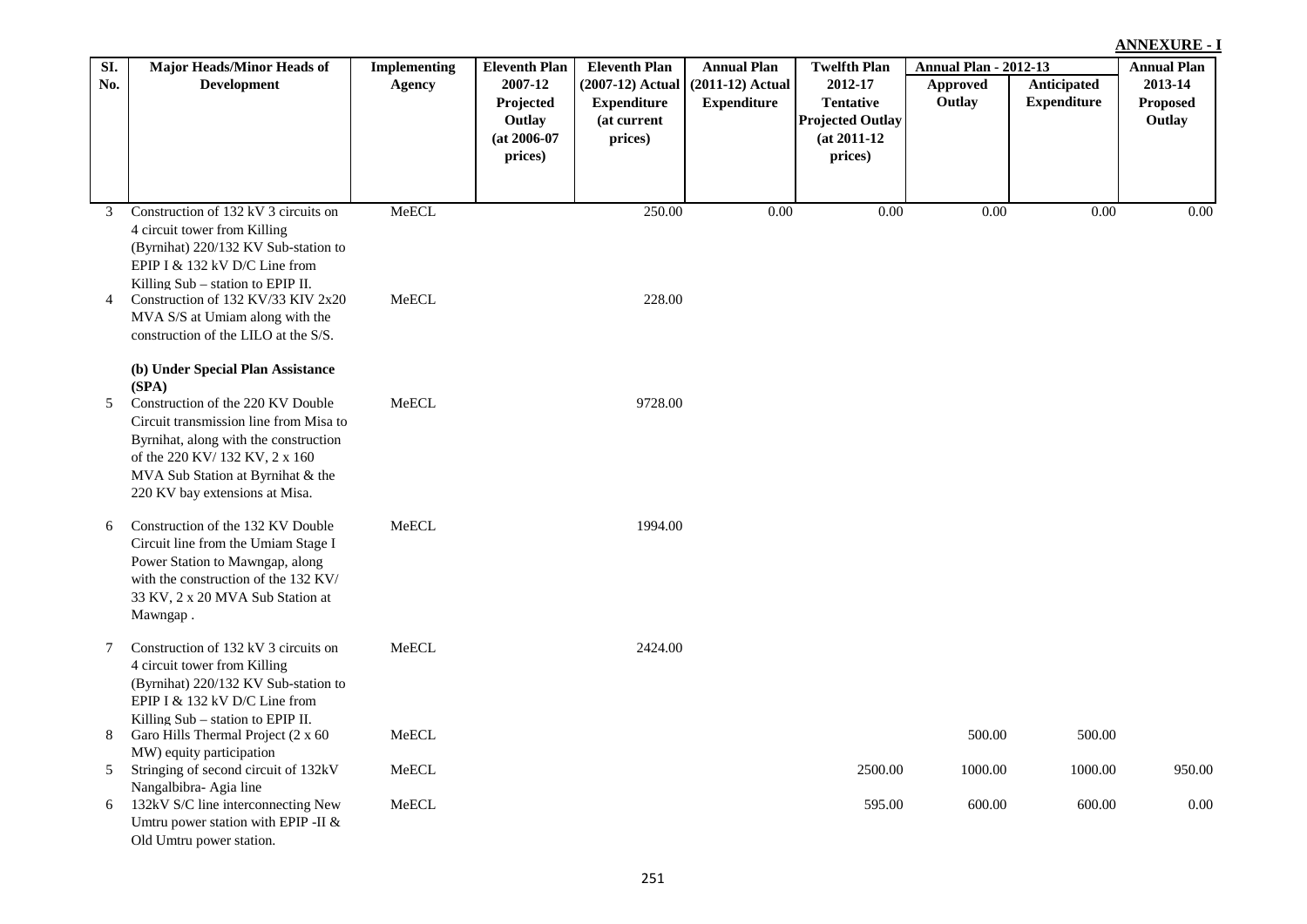| SI.         | <b>Major Heads/Minor Heads of</b>                            | <b>Implementing</b> | <b>Eleventh Plan</b> | <b>Eleventh Plan</b> | <b>Annual Plan</b> | <b>Twelfth Plan</b>     | <b>Annual Plan - 2012-13</b> |                    | <b>Annual Plan</b> |
|-------------|--------------------------------------------------------------|---------------------|----------------------|----------------------|--------------------|-------------------------|------------------------------|--------------------|--------------------|
| No.         | <b>Development</b>                                           | <b>Agency</b>       | 2007-12              | (2007-12) Actual     | $(2011-12)$ Actual | 2012-17                 | Approved                     | Anticipated        | 2013-14            |
|             |                                                              |                     | Projected            | <b>Expenditure</b>   | <b>Expenditure</b> | <b>Tentative</b>        | Outlay                       | <b>Expenditure</b> | Proposed           |
|             |                                                              |                     | Outlay               | (at current          |                    | <b>Projected Outlay</b> |                              |                    | Outlay             |
|             |                                                              |                     | $(at 2006-07)$       | prices)              |                    | $(at 2011-12)$          |                              |                    |                    |
|             |                                                              |                     | prices)              |                      |                    | prices)                 |                              |                    |                    |
|             |                                                              |                     |                      |                      |                    |                         |                              |                    |                    |
| $7^{\circ}$ | Construction of 132kV D/C LILO of                            | MeECL               |                      |                      |                    | 2513.00                 | 1200.00                      | 1200.00            | 1450.00            |
|             | NEHU-Khliehriat line at Jowai                                |                     |                      |                      |                    |                         |                              |                    |                    |
|             | (Mustem) along with 2 x 20MVA,                               |                     |                      |                      |                    |                         |                              |                    |                    |
|             | 132/33kV substation at Mustem                                |                     |                      |                      |                    |                         |                              |                    |                    |
| 8           | Construction of 132kV D/C LILO of                            | MeECL               |                      |                      |                    | 2500.00                 | 1000.00                      | 1000.00            | 800.00             |
|             | NEIGRIHMS-Khliehriat line at Lad                             |                     |                      |                      |                    |                         |                              |                    |                    |
|             | Nongkrem along with 2 x 20MVA,<br>132/33kV substation at Lad |                     |                      |                      |                    |                         |                              |                    |                    |
|             | Nongkrem                                                     |                     |                      |                      |                    |                         |                              |                    |                    |
|             | (c) Under SCA                                                |                     |                      |                      |                    |                         |                              |                    |                    |
| 9           | Modification of 132/33 kV Substation                         | MeECL               |                      | 500.00               | 500.00             |                         |                              |                    |                    |
|             | at Mawngap from Single Bus to Main                           |                     |                      |                      |                    |                         |                              |                    |                    |
|             | & Transfer Bus for flexibility and                           |                     |                      |                      |                    |                         |                              |                    |                    |
|             | reliability of operation                                     |                     |                      |                      |                    |                         |                              |                    |                    |
| 10          | Construction of 400 kV D/C Line (7)                          | MeECL               |                      | 1020.00              | 1020.00            | 300.00                  | 300.00                       | 300.00             |                    |
|             | Kms) in Meghalaya which is a part of                         |                     |                      |                      |                    |                         |                              |                    |                    |
|             | the Power Evacuation from Pallatana                          |                     |                      |                      |                    |                         |                              |                    |                    |
|             | GBPP (Tripura).                                              |                     |                      |                      |                    |                         |                              |                    |                    |
| 11          | (d) Under NLCPR<br>Construction of 132KV D/C line from       | MeECL               |                      |                      |                    |                         |                              |                    |                    |
|             | Rongkhon to Ampati alongwith 2 x                             |                     |                      |                      |                    |                         |                              |                    |                    |
|             | 25 MVA, 132/33 kV sub-station at                             |                     |                      |                      |                    |                         |                              |                    |                    |
|             | Ampati.                                                      |                     |                      |                      |                    |                         |                              |                    |                    |
|             | 12 LILO of 400kV Pallatana -                                 | MeECL               |                      |                      |                    |                         |                              |                    |                    |
|             | Bongaigaon line along with a                                 |                     |                      |                      |                    |                         |                              |                    |                    |
|             | 400/220kV, 2x 315 MVA GIS Sub<br>Station at Killing.         |                     |                      |                      |                    |                         |                              |                    |                    |
|             | (e) New Schemes                                              |                     |                      |                      |                    |                         |                              |                    |                    |
| 13          | 220kV D/C line from Mawphlang to                             | MeECL               |                      |                      |                    | 11250.00                |                              |                    |                    |
|             | Mustem(GIS)                                                  |                     |                      |                      |                    |                         |                              |                    |                    |
| 14          | 220kV D/C line from Umngot HEP to                            | MeECL               |                      |                      |                    | 12750.00                |                              |                    |                    |
|             | Mawphlang(GIS)                                               |                     |                      |                      |                    |                         |                              |                    |                    |
| 15          | 220kV D/C line from Mawphlang to<br>Weiloi(GIS)              | MeECL               |                      |                      |                    | 6000.00                 |                              |                    |                    |
|             |                                                              |                     |                      |                      |                    |                         |                              |                    |                    |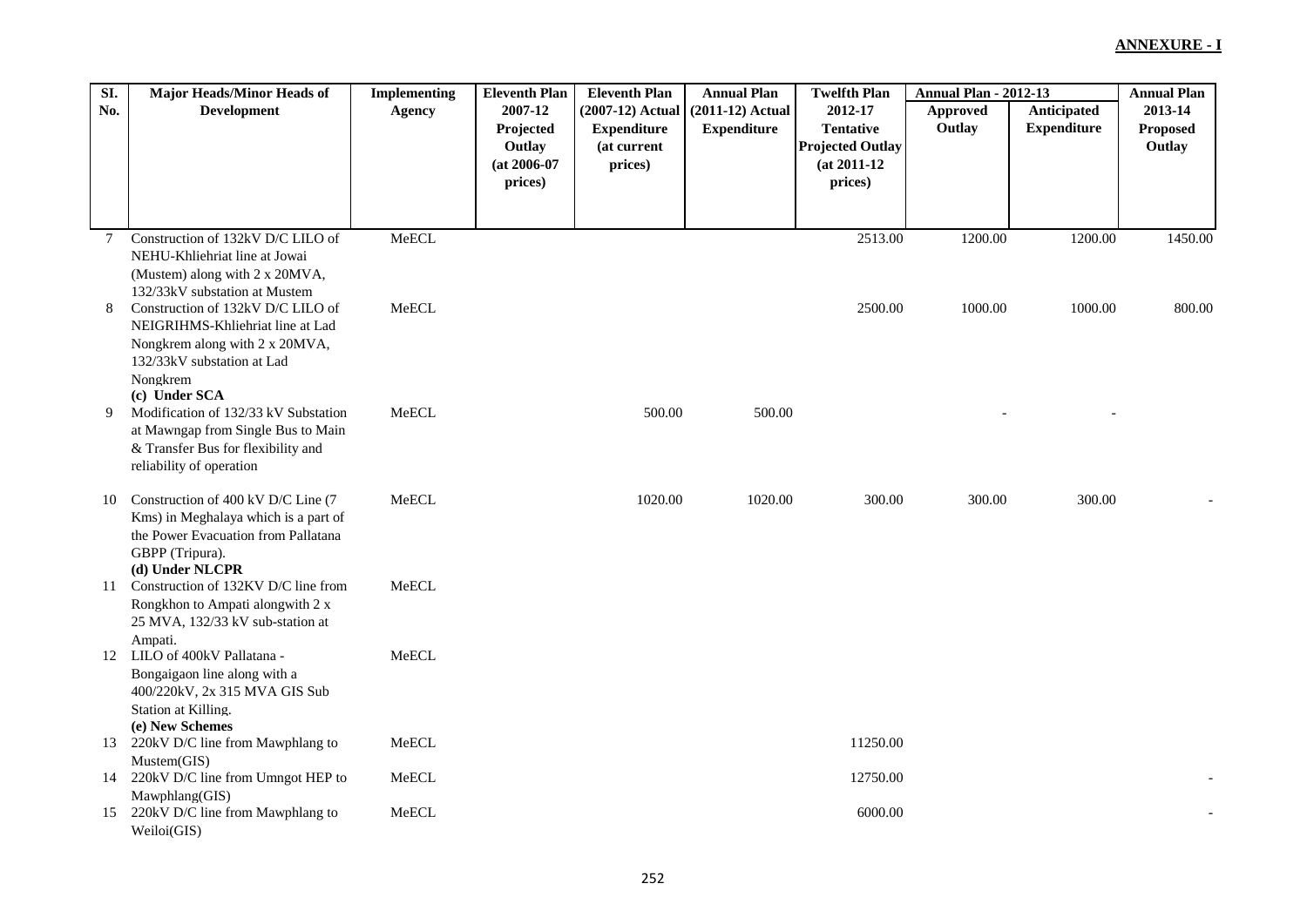| SI. | Major Heads/Minor Heads of                      | <b>Implementing</b> | <b>Eleventh Plan</b> | <b>Eleventh Plan</b> | <b>Annual Plan</b> | <b>Twelfth Plan</b>     | <b>Annual Plan - 2012-13</b> |                    | <b>Annual Plan</b> |
|-----|-------------------------------------------------|---------------------|----------------------|----------------------|--------------------|-------------------------|------------------------------|--------------------|--------------------|
| No. | <b>Development</b>                              | <b>Agency</b>       | 2007-12              | (2007-12) Actual     | $(2011-12)$ Actual | 2012-17                 | <b>Approved</b>              | Anticipated        | 2013-14            |
|     |                                                 |                     | Projected            | <b>Expenditure</b>   | <b>Expenditure</b> | <b>Tentative</b>        | Outlay                       | <b>Expenditure</b> | <b>Proposed</b>    |
|     |                                                 |                     | Outlay               | (at current          |                    | <b>Projected Outlay</b> |                              |                    | Outlay             |
|     |                                                 |                     | $(at 2006-07)$       | prices)              |                    | $(at 2011-12)$          |                              |                    |                    |
|     |                                                 |                     | prices)              |                      |                    | prices)                 |                              |                    |                    |
|     |                                                 |                     |                      |                      |                    |                         |                              |                    |                    |
|     |                                                 |                     |                      |                      |                    |                         |                              |                    |                    |
| 16  | Construction of 132kV D/C LILO of               | MeECL               |                      |                      |                    | 2760.00                 | 988.00                       | 988.00             | 1500.00            |
|     | Rongkhon - Ampati line at                       |                     |                      |                      |                    |                         |                              |                    |                    |
|     | Praharinagar along with 1 x 25 MVA              |                     |                      |                      |                    |                         |                              |                    |                    |
|     | (with an additional transformer bay)            |                     |                      |                      |                    |                         |                              |                    |                    |
|     | 132/33kV substation at Praharinagar.            |                     |                      |                      |                    |                         |                              |                    |                    |
|     | 17 132kV S/C line on D/C towers from            | MeECL               |                      |                      |                    | 6000.00                 |                              |                    |                    |
|     | Praharinagar to Baghmara                        |                     |                      |                      |                    |                         |                              |                    |                    |
| 18  | 132kV D/C LILO of UPS-KSS line                  | MeECL               |                      |                      |                    | 1000.00                 |                              |                    |                    |
|     | at Killing substation including bay             |                     |                      |                      |                    |                         |                              |                    |                    |
|     | extension                                       |                     |                      |                      |                    |                         |                              |                    |                    |
| 19  | Construction of 132kV D/C LILO of               | ${\sf MeECL}$       |                      |                      |                    | 3400.00                 |                              |                    |                    |
|     | Nongstoin - Nangalbibra line at                 |                     |                      |                      |                    |                         |                              |                    |                    |
|     | Riangdo along with 2 x 20MVA,                   |                     |                      |                      |                    |                         |                              |                    |                    |
|     | 132/33kV substation at Riangdo                  |                     |                      |                      |                    |                         |                              |                    |                    |
|     | 20 2 x 160 MVA, 220/132kV substation            | ${\sf MeECL}$       |                      |                      |                    | 8000.00                 |                              |                    |                    |
|     | at Mustem(GIS)                                  |                     |                      |                      |                    |                         |                              |                    |                    |
| 21  | 2 x 160MVA, 220/132kV substation                | MeECL               |                      |                      |                    | 8000.00                 |                              |                    |                    |
|     | at Umngot(GIS)                                  |                     |                      |                      |                    |                         |                              |                    |                    |
|     | 22 2 x 160 MVA, 220/132kV substation            | MeECL               |                      |                      |                    | 8000.00                 |                              |                    |                    |
|     | at Weiloi(GIS)                                  |                     |                      |                      |                    |                         |                              |                    |                    |
|     | 23 2 x 160MVA, 220/132kV (GIS) at               | MeECL               |                      |                      |                    | 3797.00                 |                              |                    |                    |
|     | Mawngap (Mawphlang) substation                  |                     |                      |                      |                    |                         |                              |                    |                    |
|     | (Upgradation)                                   |                     |                      |                      |                    |                         |                              |                    |                    |
|     | 24 1 x 10MVA, 132/33kV substation at            | ${\sf MeECL}$       |                      |                      |                    | 1500.00                 |                              |                    |                    |
|     | Killing                                         |                     |                      |                      |                    |                         |                              |                    |                    |
|     | 25 2 x 20MVA, 132/33kV substation at            | MeECL               |                      |                      |                    | 2500.00                 |                              |                    |                    |
|     | Weloi                                           |                     |                      |                      |                    |                         |                              |                    |                    |
| 26  | Augmentation of Mawlai substation               | MeECL               |                      |                      |                    | 5000.00                 |                              |                    |                    |
|     | from 3 x 20MVA to 2 x                           |                     |                      |                      |                    |                         |                              |                    |                    |
| 27  | 50MVA(GIS)<br>Construction of 132/33kV S/C Line | MeECL               |                      |                      |                    | 1538.00                 |                              |                    |                    |
|     | on D/C Towers from Nangalbibra to               |                     |                      |                      |                    |                         |                              |                    |                    |
|     | Baghmara (80Km) along with 1 x 25               |                     |                      |                      |                    |                         |                              |                    |                    |
|     | MVA, (additional transformer                    |                     |                      |                      |                    |                         |                              |                    |                    |
|     | bay)132/33kV substation at                      |                     |                      |                      |                    |                         |                              |                    |                    |
|     | Baghmara.                                       |                     |                      |                      |                    |                         |                              |                    |                    |
|     |                                                 |                     |                      |                      |                    |                         |                              |                    |                    |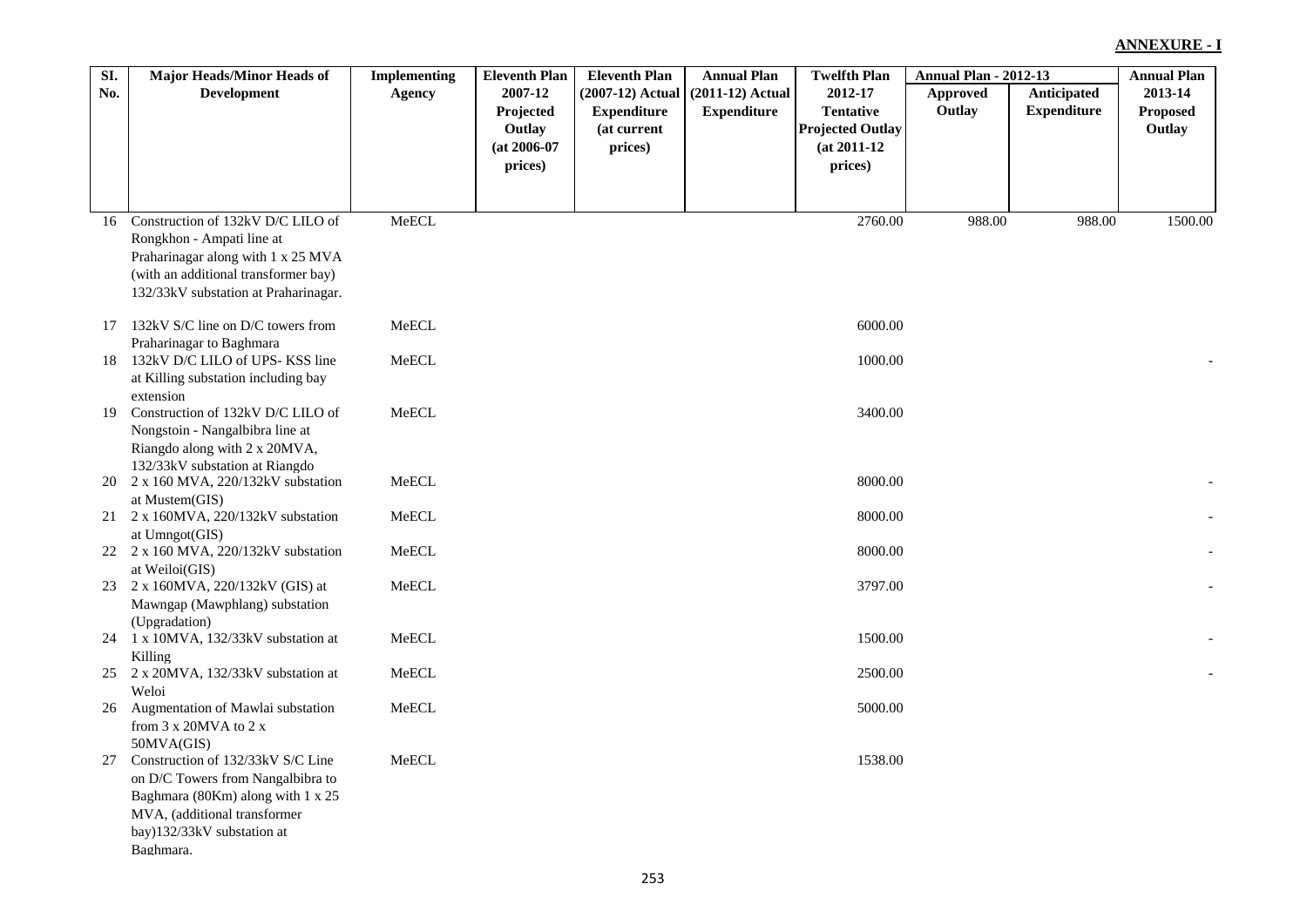| SI.            | <b>Major Heads/Minor Heads of</b>      | <b>Implementing</b> | <b>Eleventh Plan</b> | <b>Eleventh Plan</b> | <b>Annual Plan</b> | <b>Twelfth Plan</b>     | <b>Annual Plan - 2012-13</b> |                    | <b>Annual Plan</b> |
|----------------|----------------------------------------|---------------------|----------------------|----------------------|--------------------|-------------------------|------------------------------|--------------------|--------------------|
| No.            | <b>Development</b>                     | <b>Agency</b>       | 2007-12              | $(2007-12)$ Actual   | $(2011-12)$ Actual | 2012-17                 | <b>Approved</b>              | <b>Anticipated</b> | 2013-14            |
|                |                                        |                     | Projected            | <b>Expenditure</b>   | <b>Expenditure</b> | <b>Tentative</b>        | Outlay                       | <b>Expenditure</b> | <b>Proposed</b>    |
|                |                                        |                     | Outlay               | (at current          |                    | <b>Projected Outlay</b> |                              |                    | Outlay             |
|                |                                        |                     | $(at 2006-07)$       | prices)              |                    | $(at 2011-12)$          |                              |                    |                    |
|                |                                        |                     | prices)              |                      |                    | prices)                 |                              |                    |                    |
|                |                                        |                     |                      |                      |                    |                         |                              |                    |                    |
|                |                                        |                     |                      |                      |                    |                         |                              |                    |                    |
| 28             | Renovation and upgradation of          | MeECL               |                      |                      |                    | 700.00                  |                              |                    |                    |
|                | 132kV Sumer - Mawlai Line & 132        |                     |                      |                      |                    |                         |                              |                    |                    |
|                | kV Mawlai Substation.                  |                     |                      |                      |                    |                         |                              |                    |                    |
| 29             | 2 x 20MVA, 132/33kV substation at      | MeECL               |                      |                      |                    | 1000.00                 |                              |                    |                    |
|                | Mawdiangdiang (RGIIM campus)           |                     |                      |                      |                    |                         |                              |                    |                    |
|                |                                        |                     |                      |                      |                    |                         |                              |                    |                    |
| 30             | Installation of SCADA Phase-II in      | MeECL               |                      |                      |                    | 2500.00                 |                              |                    |                    |
|                | MeECL along with laying of OPGW        |                     |                      |                      |                    |                         |                              |                    |                    |
|                | between NEHU substation and            |                     |                      |                      |                    |                         |                              |                    |                    |
|                | Rongkhon substation                    |                     |                      |                      |                    |                         |                              |                    |                    |
| 31             | Replacing the meters $&$ the metering  | MeECL               |                      |                      |                    | 367.00                  |                              |                    | 390.00             |
|                | system at interface/ boundary with the |                     |                      |                      |                    |                         |                              |                    |                    |
|                | Generators and Distributors along      |                     |                      |                      |                    |                         |                              |                    |                    |
|                | with establishment of a Central Data   |                     |                      |                      |                    |                         |                              |                    |                    |
|                | Centre at NEHU substation              |                     |                      |                      |                    |                         |                              |                    |                    |
|                |                                        |                     |                      |                      |                    |                         |                              |                    |                    |
|                | <b>Sub Total: Transmission Schemes</b> |                     | 1000.00              | 17409.00             | 1520.00            | 94470.00                | 5588.00                      | 5588.00            | 5090.00            |
|                |                                        |                     |                      |                      |                    |                         |                              |                    |                    |
| VI             | <b>Distribution Schemes</b>            |                     |                      |                      |                    |                         |                              |                    |                    |
|                | (a) On-going/completed                 |                     |                      |                      |                    |                         |                              |                    |                    |
| 1              | Accelerated Power Development &        | MeECL               | 22688.00             | 11572.20             | 0.00               | 0.00                    | 0.00                         | 0.00               | 0.00               |
|                | Reforms Program (APDRP).               |                     |                      |                      |                    |                         |                              |                    |                    |
| 2              | Green City Project                     | MeECL               |                      | 500.00               | 500.00             | 500.00                  |                              |                    |                    |
| 3              | <b>Consumer Metering</b>               | MeECL               |                      | 700.00               | 700.00             | 700.00                  |                              |                    |                    |
| $\overline{4}$ | Construction of new 33KV line on       | MeECL               |                      |                      |                    | 287.57                  | 120.00                       | 120.00             | $0.00\,$           |
|                | Wolf Conductor from Dakopgre to        |                     |                      |                      |                    |                         |                              |                    |                    |
|                | Praharinagar and construction of       |                     |                      |                      |                    |                         |                              |                    |                    |
|                | 33/11KV, 2.5MVA substation at          |                     |                      |                      |                    |                         |                              |                    |                    |
|                | Praharinagar with Control Room.        |                     |                      |                      |                    |                         |                              |                    |                    |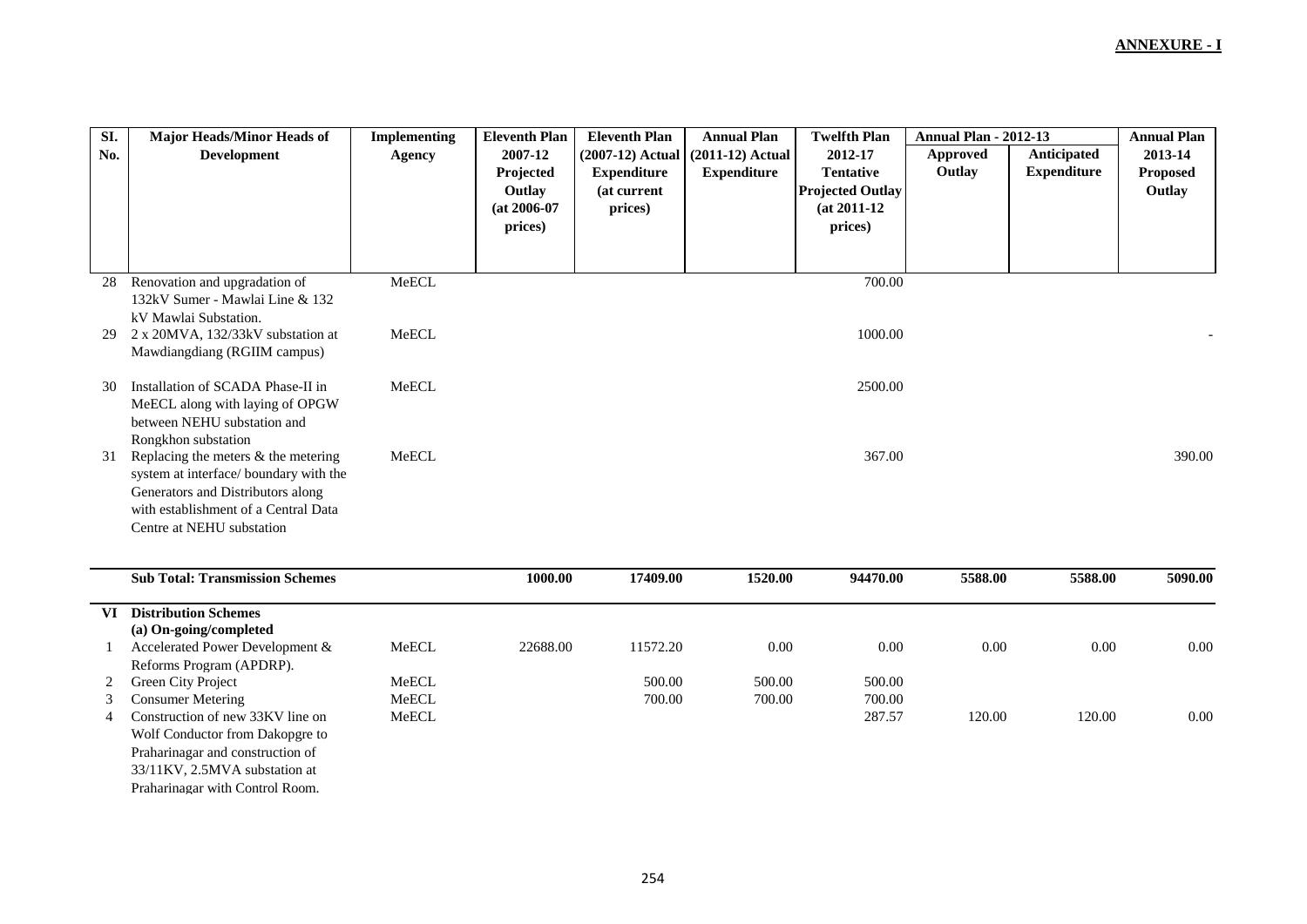| SI. | Major Heads/Minor Heads of                                                                                                                                                                                                                              | <b>Implementing</b> | <b>Eleventh Plan</b>                             | <b>Eleventh Plan</b>                                             | <b>Annual Plan</b>                       | <b>Twelfth Plan</b>                                                      | <b>Annual Plan - 2012-13</b> |                                   | <b>Annual Plan</b>                   |
|-----|---------------------------------------------------------------------------------------------------------------------------------------------------------------------------------------------------------------------------------------------------------|---------------------|--------------------------------------------------|------------------------------------------------------------------|------------------------------------------|--------------------------------------------------------------------------|------------------------------|-----------------------------------|--------------------------------------|
| No. | <b>Development</b>                                                                                                                                                                                                                                      | Agency              | 2007-12<br>Projected<br>Outlay<br>$(at 2006-07)$ | (2007-12) Actual<br><b>Expenditure</b><br>(at current<br>prices) | $(2011-12)$ Actual<br><b>Expenditure</b> | 2012-17<br><b>Tentative</b><br><b>Projected Outlay</b><br>$(at 2011-12)$ | Approved<br>Outlay           | Anticipated<br><b>Expenditure</b> | 2013-14<br><b>Proposed</b><br>Outlay |
|     |                                                                                                                                                                                                                                                         |                     | prices)                                          |                                                                  |                                          | prices)                                                                  |                              |                                   |                                      |
|     |                                                                                                                                                                                                                                                         |                     |                                                  |                                                                  |                                          |                                                                          |                              |                                   |                                      |
| 5   | Construction of new 33KV D/C line<br>on Wolf Conductor from 132/33KV<br>Mawphlang Substation to 33/11KV<br>Airforce Substation via 33/11 kV<br>PHE GSWS Substation, Mawphlang<br>with terminal equipments at PHE<br>Mawphlang and Airforce Substations. | MeECL               |                                                  |                                                                  |                                          | 640.00                                                                   | 320.00                       | 320.00                            | 380.00                               |
| 6   | Construction of new 33KV line<br>alongwith 33/11KV, 2.5MVA at                                                                                                                                                                                           | MeECL               |                                                  |                                                                  |                                          | 209.00                                                                   | 220.00                       | 220.00                            | 0.00                                 |
| 7   | Bajengdoba Substation No. 2<br><b>Smart Metering</b>                                                                                                                                                                                                    | MeECL               |                                                  |                                                                  |                                          | 688.00                                                                   |                              |                                   | 0.00                                 |
| 8   | Insulated Rubber Matting for                                                                                                                                                                                                                            | MeECL               |                                                  |                                                                  |                                          | 300.00                                                                   |                              |                                   | 0.00                                 |
| 9   | substations<br>Re-engineering and re-conductoring<br>of 33KV single circuit Happy Valley<br>line from A.C.S.R. Raccoon to<br>A.C.S.R. Wolf from Belfonte 4 Poles<br>structure upto the 3 Pole structure at<br>Power Grid, Lapalang in Shillong.         | MeECL               |                                                  |                                                                  |                                          | 45.00                                                                    |                              | 45.00                             | 0.00                                 |
| 10  | Shifting of 33 KV line from Lailad to<br>Nongladew in Ri-Bhoi.                                                                                                                                                                                          | MeECL               |                                                  |                                                                  |                                          | 63.00                                                                    |                              | 63.00                             | 0.00                                 |
| 11  | Renovation, Re-engineering and re-<br>conductoring of 33 KV Nangalbibra-<br>Baghmara line in East Garo Hills(D)<br>Division.                                                                                                                            | MeECL               |                                                  |                                                                  |                                          | 45.00                                                                    |                              | 45.00                             | 0.00                                 |
| 12  | Construction of 33 KV line to<br>Evacuate power from 132/33 KV<br>Ampati Substation to different<br>locations in West Garo Hills(D)<br>Division.<br>(b) New Schemes                                                                                     | MeECL               |                                                  |                                                                  |                                          | 147.00                                                                   |                              | 147.00                            | 0.00                                 |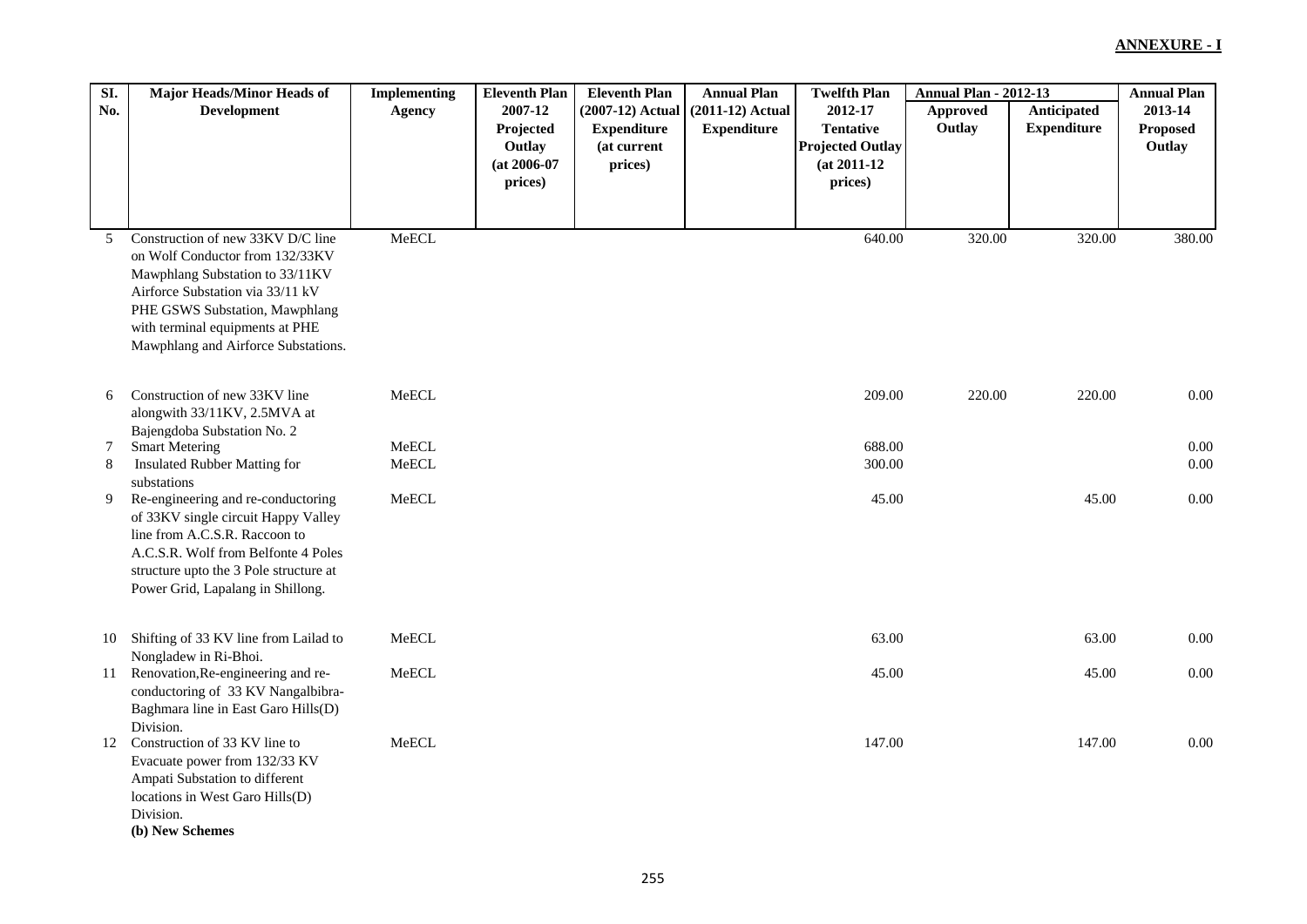| SI.          | <b>Major Heads/Minor Heads of</b>                                  | <b>Implementing</b> | <b>Eleventh Plan</b> | <b>Eleventh Plan</b> | <b>Annual Plan</b> | <b>Twelfth Plan</b>     | <b>Annual Plan - 2012-13</b> |                    | <b>Annual Plan</b> |
|--------------|--------------------------------------------------------------------|---------------------|----------------------|----------------------|--------------------|-------------------------|------------------------------|--------------------|--------------------|
| No.          | <b>Development</b>                                                 | <b>Agency</b>       | 2007-12              | (2007-12) Actual     | $(2011-12)$ Actual | 2012-17                 | Approved                     | Anticipated        | 2013-14            |
|              |                                                                    |                     | Projected            | <b>Expenditure</b>   | <b>Expenditure</b> | <b>Tentative</b>        | Outlay                       | <b>Expenditure</b> | Proposed           |
|              |                                                                    |                     | Outlay               | (at current          |                    | <b>Projected Outlay</b> |                              |                    | Outlay             |
|              |                                                                    |                     | $(at 2006-07)$       | prices)              |                    | $(at 2011-12)$          |                              |                    |                    |
|              |                                                                    |                     | prices)              |                      |                    | prices)                 |                              |                    |                    |
|              |                                                                    |                     |                      |                      |                    |                         |                              |                    |                    |
|              |                                                                    |                     |                      |                      |                    |                         |                              |                    |                    |
| $\mathbf{1}$ | Construction of new 33KV D/C line                                  | MeECL               |                      |                      |                    | 250.00                  |                              |                    |                    |
|              | on Wolf Conductor from Belfonte 4P                                 |                     |                      |                      |                    |                         |                              |                    |                    |
|              | structure to GTC Happy Valley 4                                    |                     |                      |                      |                    |                         |                              |                    |                    |
|              | Pole structure.                                                    |                     |                      |                      |                    |                         |                              |                    |                    |
| 2            | Construction of new 33 KV line on                                  | MeECL               |                      |                      |                    | 218.56                  |                              |                    |                    |
|              | Raccoon Conductor alongwith                                        |                     |                      |                      |                    |                         |                              |                    |                    |
|              | 33/11KV, 1.6MVA substation at                                      |                     |                      |                      |                    |                         |                              |                    |                    |
|              | Nagalpara                                                          |                     |                      |                      |                    |                         |                              |                    |                    |
| 3            | Construction of new 33KV line on ST                                | MeECL               |                      |                      |                    | 209.62                  |                              |                    |                    |
|              | pole with Raccoon Conductor from                                   |                     |                      |                      |                    |                         |                              |                    |                    |
|              | Mookaiaw to 33/11KV, 1.6MVA                                        |                     |                      |                      |                    |                         |                              |                    |                    |
|              | substation at Sahsniang without                                    |                     |                      |                      |                    |                         |                              |                    |                    |
|              | Control Room.                                                      |                     |                      |                      |                    |                         |                              |                    |                    |
| 4            | Construction of new 33KV D/C line                                  | MeECL               |                      |                      |                    | 340.00                  |                              |                    |                    |
|              | on Raccoon Conductor from Nongpoh                                  |                     |                      |                      |                    |                         |                              |                    |                    |
| 5            | to Byrnihat.<br>Reconductoring of 33KV Lines in                    | MeECL               |                      |                      |                    | 350.00                  |                              |                    |                    |
|              | Shillong City.                                                     |                     |                      |                      |                    |                         |                              |                    |                    |
| 6            | Construction of new 33KV D/C line                                  | MeECL               |                      |                      |                    | 260.00                  |                              |                    |                    |
|              | on Wolf Conductor from GTC Happy                                   |                     |                      |                      |                    |                         |                              |                    |                    |
|              | Valley to Lad Nongkrem 33/11 KV                                    |                     |                      |                      |                    |                         |                              |                    |                    |
|              | Substation with terminal equipments.                               |                     |                      |                      |                    |                         |                              |                    |                    |
|              |                                                                    |                     |                      |                      |                    |                         |                              |                    |                    |
| $\tau$       | Construction of new 33KV line on                                   | MeECL               |                      |                      |                    | 370.00                  |                              |                    |                    |
|              | Raccoon from Dalu to Belabhor                                      |                     |                      |                      |                    |                         |                              |                    |                    |
|              | alongwith 33/11KV, 2.5MVA                                          |                     |                      |                      |                    |                         |                              |                    |                    |
|              | substation at Belabhor with Control                                |                     |                      |                      |                    |                         |                              |                    |                    |
|              | Room.                                                              |                     |                      |                      |                    |                         |                              |                    |                    |
| 8            | Construction of new 33KV line on                                   | MeECL               |                      |                      |                    | 255.67                  |                              |                    |                    |
|              | Wolf Conductor from Rongkhon                                       |                     |                      |                      |                    |                         |                              |                    |                    |
|              | substation to Chasingre alongwith<br>33/11KV, 2.5MVA substation at |                     |                      |                      |                    |                         |                              |                    |                    |
|              | Chasingre with Control Room.                                       |                     |                      |                      |                    |                         |                              |                    |                    |
| 9            | Construction of new 33/11KV,                                       | MeECL               |                      |                      |                    | 204.00                  |                              |                    |                    |
|              | 2.5MVA substation with Control                                     |                     |                      |                      |                    |                         |                              |                    |                    |
|              | Room at Tuber Sohshrieh.                                           |                     |                      |                      |                    |                         |                              |                    |                    |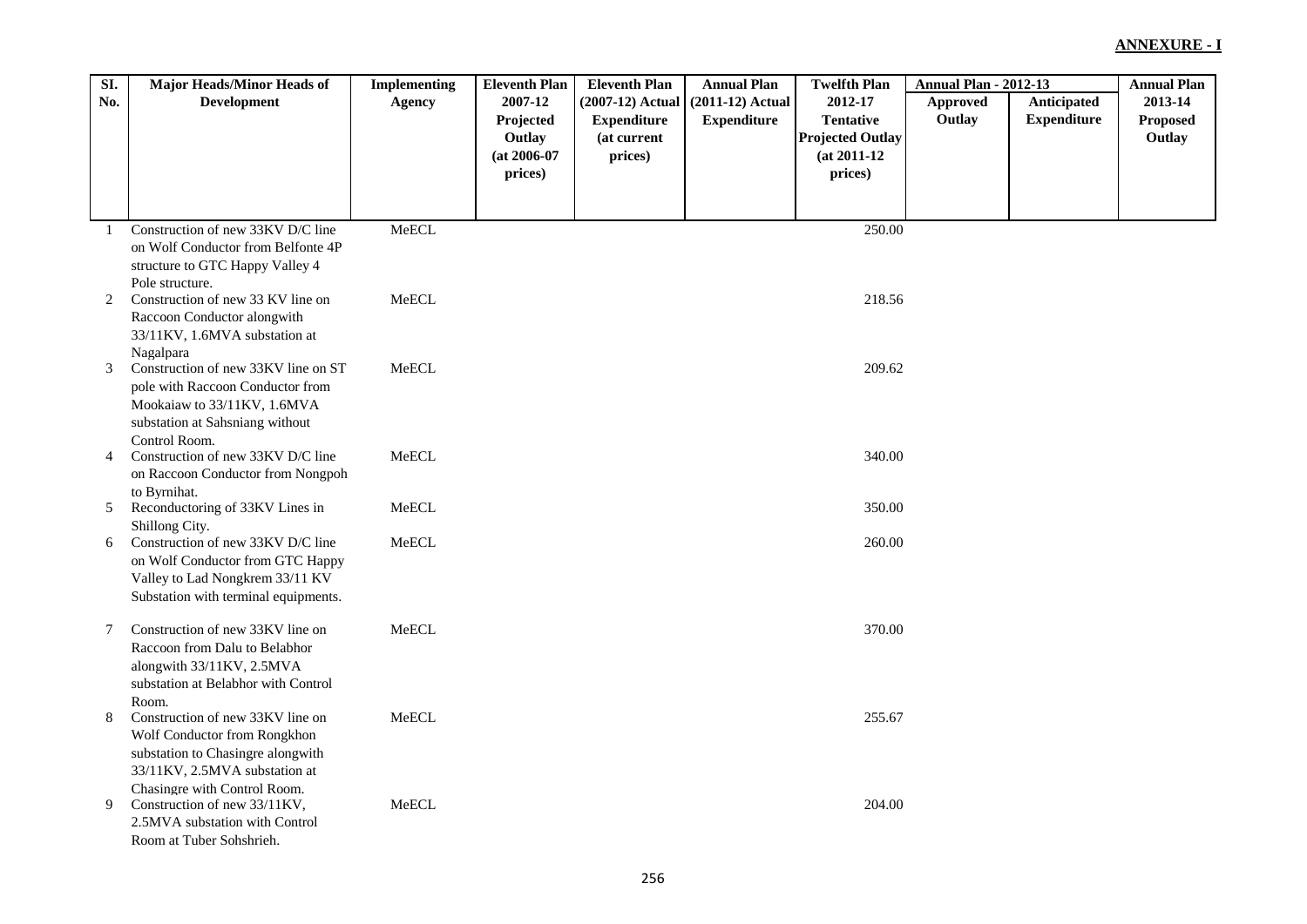| SI. | <b>Major Heads/Minor Heads of</b>                                                                                                                                                             | <b>Implementing</b> | <b>Eleventh Plan</b>                                        | <b>Eleventh Plan</b>                                             | <b>Annual Plan</b>                       | <b>Twelfth Plan</b>                                                                 | <b>Annual Plan - 2012-13</b> |                                   | <b>Annual Plan</b>                   |
|-----|-----------------------------------------------------------------------------------------------------------------------------------------------------------------------------------------------|---------------------|-------------------------------------------------------------|------------------------------------------------------------------|------------------------------------------|-------------------------------------------------------------------------------------|------------------------------|-----------------------------------|--------------------------------------|
| No. | <b>Development</b>                                                                                                                                                                            | <b>Agency</b>       | 2007-12<br>Projected<br>Outlay<br>$(at 2006-07)$<br>prices) | (2007-12) Actual<br><b>Expenditure</b><br>(at current<br>prices) | $(2011-12)$ Actual<br><b>Expenditure</b> | 2012-17<br><b>Tentative</b><br><b>Projected Outlay</b><br>$(at 2011-12)$<br>prices) | Approved<br>Outlay           | Anticipated<br><b>Expenditure</b> | 2013-14<br><b>Proposed</b><br>Outlay |
|     |                                                                                                                                                                                               |                     |                                                             |                                                                  |                                          |                                                                                     |                              |                                   |                                      |
| 10  | Construction of 33/11kV, 2 x 5 MVA<br>substation with Control Room at<br>Nangalbibra including re-alignment<br>of the existing 11kV feeders to shift<br>them to new substation.               | MeECL               |                                                             |                                                                  |                                          | 480.00                                                                              |                              |                                   | 321.00                               |
| 11  | Construction of 33KV line on<br>Raccoon Conductor from Assanang to<br>Oragitok alongwith 33/11KV,<br>1.6MVA Substation at Oragitok.                                                           | MeECL               |                                                             |                                                                  |                                          | 283.40                                                                              |                              |                                   |                                      |
| 12  | Construction of new 33KV D/C line<br>on Wolf Conductor from Mawlai<br>132/33 KV Substation upto Umshyrpi<br>on 66KV Towers                                                                    | MeECL               |                                                             |                                                                  |                                          | 220.00                                                                              |                              |                                   |                                      |
| 13  | Construction of new 33KV S/C line<br>on Wolf Conductor from 132/33 KV<br>NEHU Substation upto 132/33 kV<br>Mawlai Substation via Umshyngiar<br>with terminal equipments at NEHU<br>Substation | MeECL               |                                                             |                                                                  |                                          | 280.00                                                                              |                              |                                   |                                      |
| 14  | Construction of new 33 KV line on<br>Raccoon Conductor alongwith<br>33/11KV, 1.6MVA substation at<br>Damalgre.                                                                                | MeECL               |                                                             |                                                                  |                                          | 212.64                                                                              |                              |                                   |                                      |
| 15  | Construction of new 33KV S/C line<br>on Wolf Conductor from Norbong to<br>Khanapara with provision for 2nd<br>circuit.                                                                        | MeECL               |                                                             |                                                                  |                                          | 440.00                                                                              |                              |                                   |                                      |
| 16  | Construction of new 33 KV line from<br>Killing to Khanapara and installation<br>of 33/11 KV,5 MVA substation at<br>Khanapara in Ri-Bhoi.                                                      | MeECL               |                                                             |                                                                  |                                          | 284.00                                                                              |                              |                                   | 284.00                               |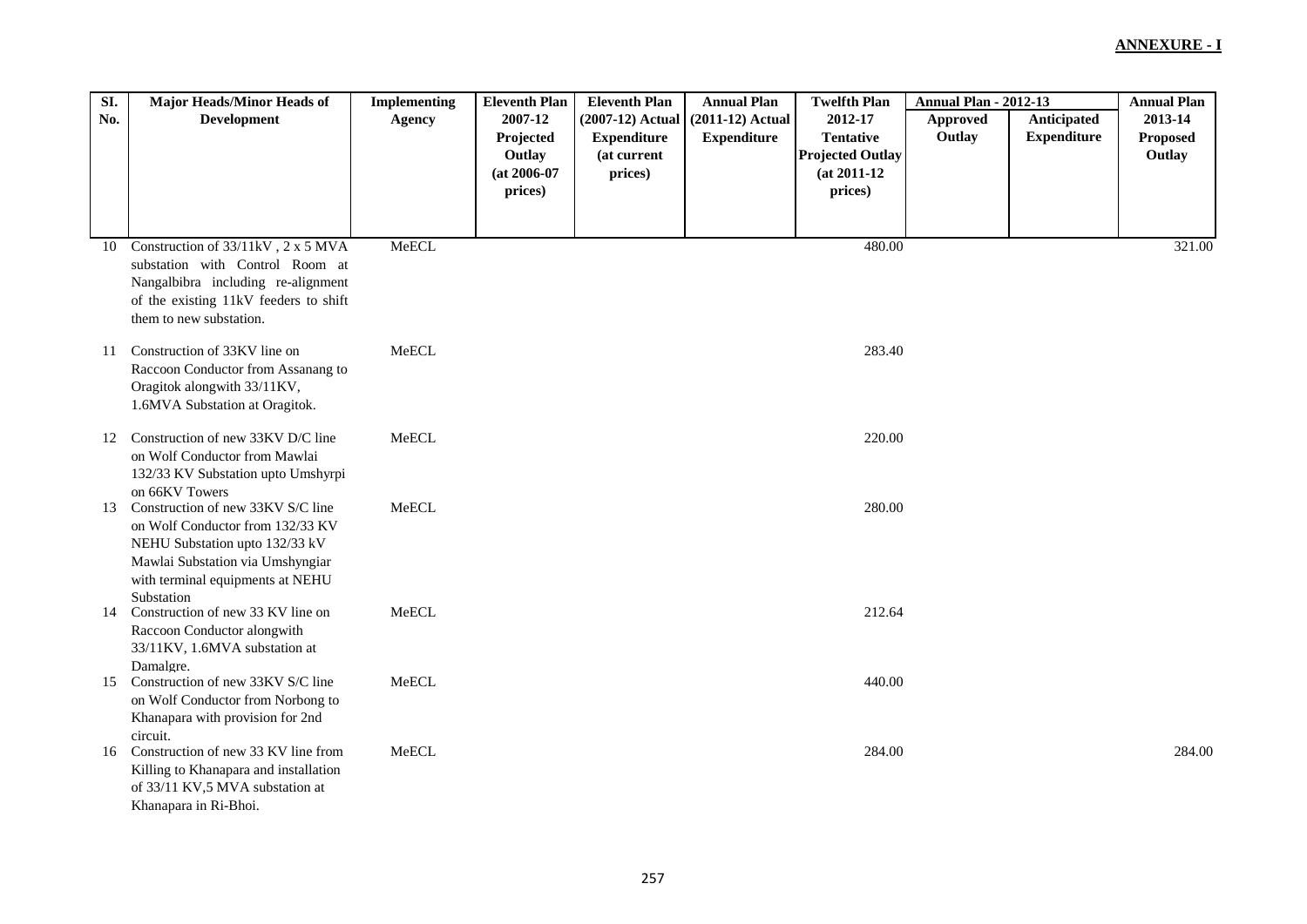| SI. | Major Heads/Minor Heads of                                                                                                                 | <b>Implementing</b> | <b>Eleventh Plan</b> | <b>Eleventh Plan</b> | <b>Annual Plan</b> | <b>Twelfth Plan</b>     | <b>Annual Plan - 2012-13</b> |                    | <b>Annual Plan</b> |
|-----|--------------------------------------------------------------------------------------------------------------------------------------------|---------------------|----------------------|----------------------|--------------------|-------------------------|------------------------------|--------------------|--------------------|
| No. | <b>Development</b>                                                                                                                         | <b>Agency</b>       | 2007-12              | (2007-12) Actual     | $(2011-12)$ Actual | 2012-17                 | Approved                     | Anticipated        | 2013-14            |
|     |                                                                                                                                            |                     | Projected            | <b>Expenditure</b>   | <b>Expenditure</b> | <b>Tentative</b>        | Outlay                       | <b>Expenditure</b> | <b>Proposed</b>    |
|     |                                                                                                                                            |                     | Outlay               | (at current          |                    | <b>Projected Outlay</b> |                              |                    | Outlay             |
|     |                                                                                                                                            |                     | $(at 2006-07)$       | prices)              |                    | $(at 2011-12)$          |                              |                    |                    |
|     |                                                                                                                                            |                     | prices)              |                      |                    | prices)                 |                              |                    |                    |
|     |                                                                                                                                            |                     |                      |                      |                    |                         |                              |                    |                    |
|     | 17 Construction of new 33KV S/C line                                                                                                       | MeECL               |                      |                      |                    | 200.00                  |                              |                    |                    |
|     | on Wolf Conductor from Mawroh 4<br>Pole structure to 33/11 kV Mawlai<br>Substation via Mawlai Pata.                                        |                     |                      |                      |                    |                         |                              |                    |                    |
|     |                                                                                                                                            |                     |                      |                      |                    |                         |                              |                    |                    |
| 18  | Construction of new 33 KV lines on<br>Raccoon Conductor from Ampati to<br>Kalaichar alongwith 33/11 KV,<br>1.6MVA substation at Kalaichar. | MeECL               |                      |                      |                    | 284.12                  |                              |                    |                    |
| 19  | Installation of Capacitor Bank in 4<br>Nos. of 33/11 kV Substations in Ri<br>Bhoi District.                                                | MeECL               |                      |                      |                    | 450.00                  |                              |                    |                    |
| 20  | Shifting of 33kV S/C Line from<br>Umsohma to New Tasku (Phase-II)                                                                          | MeECL               |                      |                      |                    | 1583.42                 |                              |                    |                    |
| 21  | 11 KV line extension in different<br>parts of Jaintia Hills                                                                                | MeECL               |                      |                      |                    |                         |                              |                    |                    |
|     | 22 L.T. line extension including<br>conversion of single phase 2 wire to 3                                                                 | MeECL               |                      |                      |                    |                         |                              |                    |                    |
|     | phase 4 wire in Jaintia Hills<br>23 Construction of new DTs including<br>augmentation of existing DTs in<br>Jaintia Hills.                 | MeECL               |                      |                      |                    |                         |                              |                    |                    |
| 24  | Renovation of 33 KV single circuit<br>Umsning to Umiam line.                                                                               | ${\sf MeECL}$       |                      |                      |                    |                         |                              |                    |                    |
|     | 25 11 KV line extension in different<br>parts of East & West Khasi Hills.                                                                  | MeECL               |                      |                      |                    |                         |                              |                    |                    |
|     | 26 LT line extension in different parts of<br>East & West Khasi Hills.                                                                     | MeECL               |                      |                      |                    |                         |                              |                    |                    |
| 27  | Construction of new DTs in East &<br>Khasi<br>West<br>Hills<br>including<br>augmentation of existing DTs                                   | MeECL               |                      |                      |                    |                         |                              |                    |                    |
| 28  | Renovation, Re-engineering and re-<br>conductoring of 33 KV Baghmara -<br>Dalu line in East Garo Hills(D)<br>Division.                     | MeECL               |                      |                      |                    |                         |                              |                    |                    |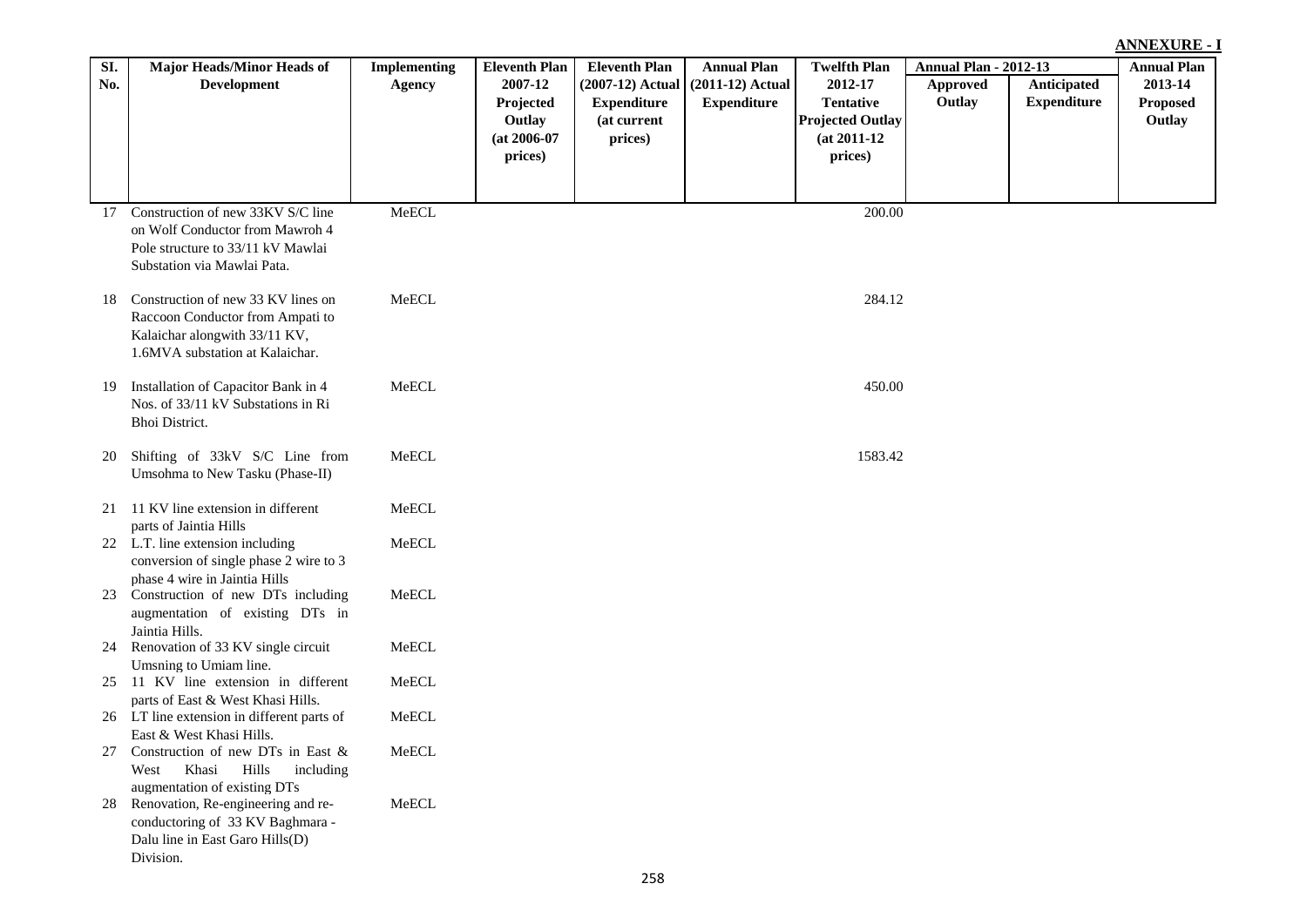| SI.          | <b>Major Heads/Minor Heads of</b>       | <b>Implementing</b> | <b>Eleventh Plan</b> | <b>Eleventh Plan</b>  | <b>Annual Plan</b> | <b>Twelfth Plan</b>     | <b>Annual Plan - 2012-13</b> |                    | <b>Annual Plan</b>   |
|--------------|-----------------------------------------|---------------------|----------------------|-----------------------|--------------------|-------------------------|------------------------------|--------------------|----------------------|
| No.          | <b>Development</b>                      | Agency              | 2007-12              | (2007-12) Actual      | $(2011-12)$ Actual | 2012-17                 | Approved                     | Anticipated        | 2013-14              |
|              |                                         |                     | Projected            | <b>Expenditure</b>    | <b>Expenditure</b> | <b>Tentative</b>        | Outlay                       | <b>Expenditure</b> | <b>Proposed</b>      |
|              |                                         |                     | Outlay               | (at current           |                    | <b>Projected Outlay</b> |                              |                    | Outlay               |
|              |                                         |                     | $(at 2006-07)$       | prices)               |                    | $(at 2011-12)$          |                              |                    |                      |
|              |                                         |                     | prices)              |                       |                    | prices)                 |                              |                    |                      |
|              |                                         |                     |                      |                       |                    |                         |                              |                    |                      |
|              |                                         |                     |                      |                       |                    |                         |                              |                    |                      |
| 29           | <b>Smart Grid Solutions</b>             | MeECL               |                      |                       |                    |                         |                              |                    |                      |
|              | <b>Sub Total: Distribution Scheme</b>   |                     | 22688.00             | 12772.20              | 1200.00            | 10800.00                | 660.00                       | 960.00             | 985.00               |
|              | VII Rural Electrification Scheme (To    |                     |                      |                       |                    |                         |                              |                    |                      |
|              | be funded by MOP/REC):                  |                     |                      |                       |                    |                         |                              |                    |                      |
| -1           | Rajiv Gandhi Grameen Vidyutikaran       | MeECL               | 26454.00             |                       |                    |                         |                              |                    |                      |
|              | Yojana (RGGVY)                          |                     |                      |                       |                    |                         |                              |                    |                      |
|              | <b>Sub Total: Rural Electrification</b> |                     | 26454.00             | 0.00                  | 0.00               | 0.00                    | 0.00                         | 0.00               | 0.00                 |
|              | <b>Scheme</b>                           |                     |                      |                       |                    |                         |                              |                    |                      |
|              | VIII Loans from REC/PFC and others      |                     |                      |                       |                    |                         |                              |                    |                      |
|              | as MeECL's own resource                 |                     |                      |                       |                    |                         |                              |                    |                      |
| 1            | Myntdu Leshka HEP                       | MeECL               |                      | 66459.00              | 27531.00           | 200000.00               | 40000.00                     | 40000.00           | 72000.00             |
| 2            | New Umtru                               | MeECL               |                      |                       |                    |                         |                              |                    |                      |
| 3            | Ganol                                   | MeECL               |                      |                       |                    |                         |                              |                    |                      |
| 4            | Construction of new SHPs                | MeECL               |                      |                       |                    |                         |                              |                    |                      |
| 5            | <b>Distribution Lines</b>               | MeECL               |                      |                       |                    |                         |                              |                    |                      |
| 6            | Substations                             | MeECL               |                      |                       |                    |                         |                              |                    |                      |
| 7            | Metering                                | MeECL               |                      |                       |                    |                         |                              |                    |                      |
| 8            | <b>Renovation Works</b>                 | MeECL               |                      |                       |                    |                         |                              |                    |                      |
|              | <b>Sub Total: Loans</b>                 |                     | 0.00                 | 66459.00<br>188066.89 | 27531.00           | 200000.00<br>363500.00  | 40000.00                     | 40000.00           | 72000.00<br>81600.00 |
|              | <b>Total: POWER</b>                     |                     | 105788.00            |                       | 44363.56           |                         | 51010.00                     | 53360.00           |                      |
| $\mathbf{2}$ | NEW & RENEWABLE SOURCES OF ENERGY :     |                     |                      |                       |                    |                         |                              |                    |                      |
| $\bf{I}$     | Direction & Administration              |                     | 240.00               | 461.13                | 130.00             | 950.00                  | 140.00                       | 140.00             | 150.00               |
| $\mathbf{I}$ | <b>National Project for Biogas</b>      |                     |                      |                       |                    |                         |                              |                    |                      |
|              | Development:                            |                     |                      |                       |                    |                         |                              |                    |                      |
|              | a)Cooking & lighting purpose            | <b>MNREDA</b>       | 140.00               | 80.00                 | 24.00              | 125.00                  | 35.00                        | 35.00              | 10.00                |
|              | b)Community & Institutional             | <b>MNREDA</b>       | 50.00                | 6.00                  |                    |                         |                              |                    |                      |
|              | <b>Biogas:Cooking Energy</b>            |                     |                      |                       |                    |                         |                              |                    |                      |
|              | c)Energy from waste                     | <b>MNREDA</b>       | 30.00                |                       |                    |                         |                              |                    |                      |
| Ш            | <b>Solar Photovoltaic Programme:</b>    |                     |                      |                       |                    |                         |                              |                    |                      |
|              | a) Solar Lantern                        | <b>MNREDA</b>       | 50.00                | 0.00                  |                    |                         | 10.00                        | 10.00              |                      |
|              | b)Domestic Home Lighting System         | <b>MNREDA</b>       | 50.00                | 15.00                 | 15.00              | 325.00                  | 20.00                        | 20.00              |                      |
|              |                                         |                     |                      |                       |                    |                         |                              |                    |                      |
|              | c) Urban Areas SPV Demonstration        | <b>MNREDA</b>       | 50.00                | 40.34                 | 40.34              |                         |                              |                    |                      |
|              | d) Street Lighting System               | <b>MNREDA</b>       | 50.00                | 28.00                 |                    |                         | 10.00                        | 10.00              |                      |
|              | e) SPV Power Plant                      | <b>MNREDA</b>       | 200.00               | 30.00                 | 30.00              | 500.00                  | 20.00                        | 50.00              |                      |
|              |                                         |                     |                      |                       |                    |                         |                              |                    |                      |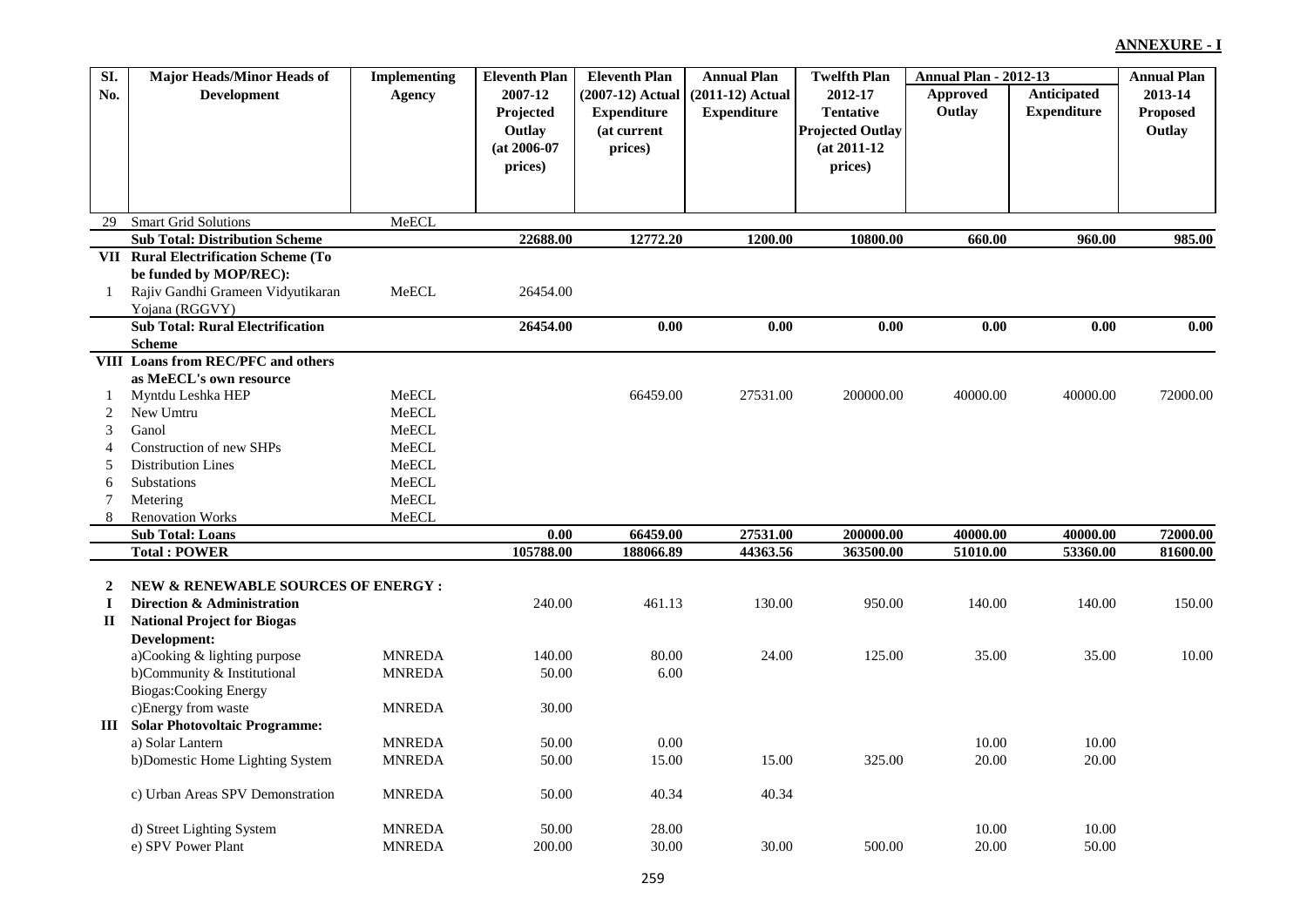| SI.                     | <b>Major Heads/Minor Heads of</b>     | <b>Implementing</b> | <b>Eleventh Plan</b> | <b>Eleventh Plan</b> | <b>Annual Plan</b> | <b>Twelfth Plan</b>     | <b>Annual Plan - 2012-13</b> |                    | <b>Annual Plan</b> |
|-------------------------|---------------------------------------|---------------------|----------------------|----------------------|--------------------|-------------------------|------------------------------|--------------------|--------------------|
| No.                     | Development                           | <b>Agency</b>       | 2007-12              | (2007-12) Actual     | $(2011-12)$ Actual | 2012-17                 | Approved                     | Anticipated        | 2013-14            |
|                         |                                       |                     | Projected            | <b>Expenditure</b>   | <b>Expenditure</b> | <b>Tentative</b>        | Outlay                       | <b>Expenditure</b> | <b>Proposed</b>    |
|                         |                                       |                     | Outlay               | (at current          |                    | <b>Projected Outlay</b> |                              |                    | Outlay             |
|                         |                                       |                     | $(at 2006-07)$       | prices)              |                    | $(at 2011-12)$          |                              |                    |                    |
|                         |                                       |                     | prices)              |                      |                    | prices)                 |                              |                    |                    |
|                         |                                       |                     |                      |                      |                    |                         |                              |                    |                    |
|                         |                                       |                     |                      |                      |                    |                         |                              |                    |                    |
|                         | IV Energy for commercial application. |                     |                      |                      |                    |                         | 5.00                         | 5.00               | 25.00              |
|                         |                                       |                     |                      |                      |                    |                         |                              |                    |                    |
| V                       | Micro Hydel Project.                  |                     |                      |                      |                    |                         |                              |                    |                    |
|                         | a)Survey & Investigation              | <b>MNREDA</b>       | 140.00               | 15.50                |                    |                         |                              |                    |                    |
|                         | b)Construction & Implementation       | <b>MNREDA</b>       | 100.00               |                      |                    |                         |                              |                    |                    |
|                         | VI Wind Mill Programme                | <b>MNREDA</b>       | 30.00                | 5.00                 | 5.00               | 500.00                  | 10.00                        | 10.00              | 5.00               |
|                         | VII Water Mill Programme              | <b>MNREDA</b>       | 40.00                |                      |                    |                         |                              |                    |                    |
|                         | <b>VIII</b> New Technology            | <b>MNREDA</b>       | 30.00                |                      |                    |                         |                              |                    |                    |
|                         | IX Promotion of Renewable Energy&     | <b>MNREDA</b>       |                      |                      |                    |                         | 210.00                       | 210.00             | 210.00             |
|                         | <b>Energy Conservation Measures</b>   |                     |                      |                      |                    |                         |                              |                    |                    |
|                         | <b>Total.: NRSE</b>                   |                     | 1200.00              | 680.97               | 244.34             | 2400.00                 | 460.00                       | 490.00             | 400.00             |
| 3                       | <b>INTEGRATED RURAL ENERGY</b>        |                     |                      |                      |                    |                         |                              |                    |                    |
|                         | <b>PROGRAMME</b>                      |                     |                      |                      |                    |                         |                              |                    |                    |
| Ι.                      | Establishment of a Regional IREP      | <b>MNREDA</b>       | 40.00                | 55.00                | 30.00              |                         | 25.00                        | 30.00              |                    |
|                         | Traning Centre.                       |                     |                      |                      |                    |                         |                              |                    |                    |
| П                       | Development of Design and             | <b>MNREDA</b>       |                      |                      |                    |                         |                              |                    |                    |
|                         | Approach for area Bound Block Level   |                     |                      |                      |                    |                         |                              |                    |                    |
|                         | IREP Project: Preparation of DPR for  |                     |                      |                      |                    |                         |                              |                    |                    |
|                         | Cluster of villages                   |                     |                      |                      |                    |                         |                              |                    |                    |
| Ш                       | Direction & Administration            | <b>MNREDA</b>       | 400.00               | 519.88               | 130.00             | 850.00                  | 130.00                       | 150.00             | 160.00             |
| IV                      | Solar Thermal                         | <b>MNREDA</b>       | 100.00               | 18.22                | 18.22              | 350.00                  | 50.00                        | 60.00              | 40.00              |
| V                       | <b>Biomass Gassification</b>          | <b>MNREDA</b>       | 100.00               | 10.31                |                    | 200.00                  | 20.00                        | 20.00              | 10.00              |
| VI                      | Field projects                        | <b>MNREDA</b>       | 240.00               | 59.44                | 42.70              | 600.00                  | 25.00                        | 25.00              | 140.00             |
| VII                     | Preparation of DPR for cluster of     | <b>MNREDA</b>       | 20.00                | 8.00                 |                    |                         |                              |                    |                    |
|                         | villages                              |                     |                      |                      |                    |                         |                              |                    |                    |
|                         | <b>Total: IREP</b>                    |                     | 900.00               | 670.85               | 220.92             | 2000.00                 | 250.00                       | 285.00             | 350.00             |
| $\overline{\mathbf{4}}$ | <b>VILLAGE ELECTRIFICATION</b>        |                     |                      |                      |                    |                         |                              |                    |                    |
|                         | Electrification of remote tribal      | <b>MNREDA</b>       | 600.00               | 120.68               |                    | 100.00                  | 60.00                        | 60.00              | 65.00              |
|                         | villages (MNRE Special Scheme)        |                     |                      |                      |                    |                         |                              |                    |                    |
|                         | <b>Total Village Electrification:</b> |                     | 600.00               | 120.68               | $0.00\,$           | 100.00                  | 60.00                        | 60.00              | 65.00              |
|                         | <b>TOTAL: ENERGY</b>                  |                     | 108488.00            | 189539.39            | 44828.82           | 368000.00               | 51780.00                     | 54195.00           | 82415.00           |
|                         | <b>CHAPTER VI</b>                     |                     |                      |                      |                    |                         |                              |                    |                    |
|                         | <b>INDUSTRY &amp; MINERALS</b>        |                     |                      |                      |                    |                         |                              |                    |                    |
| -1                      | <b>VILLAGE &amp; SMALL</b>            |                     |                      |                      |                    |                         |                              |                    |                    |
|                         | <b>INDUSTRIES</b>                     |                     |                      |                      |                    |                         |                              |                    |                    |
|                         | Head Quarter Organisation             | State Govt.         | 100.00               | 114.68               | 40.52              |                         |                              |                    |                    |
|                         | <b>District Organisation</b>          | State Govt.         | 35.00                | 30.70                | 15.94              |                         |                              |                    |                    |
| 3                       | <b>DIC</b>                            | State Govt.         | 1500.00              | 1604.49              | 440.01             |                         |                              |                    |                    |
|                         |                                       |                     |                      | 260                  |                    |                         |                              |                    |                    |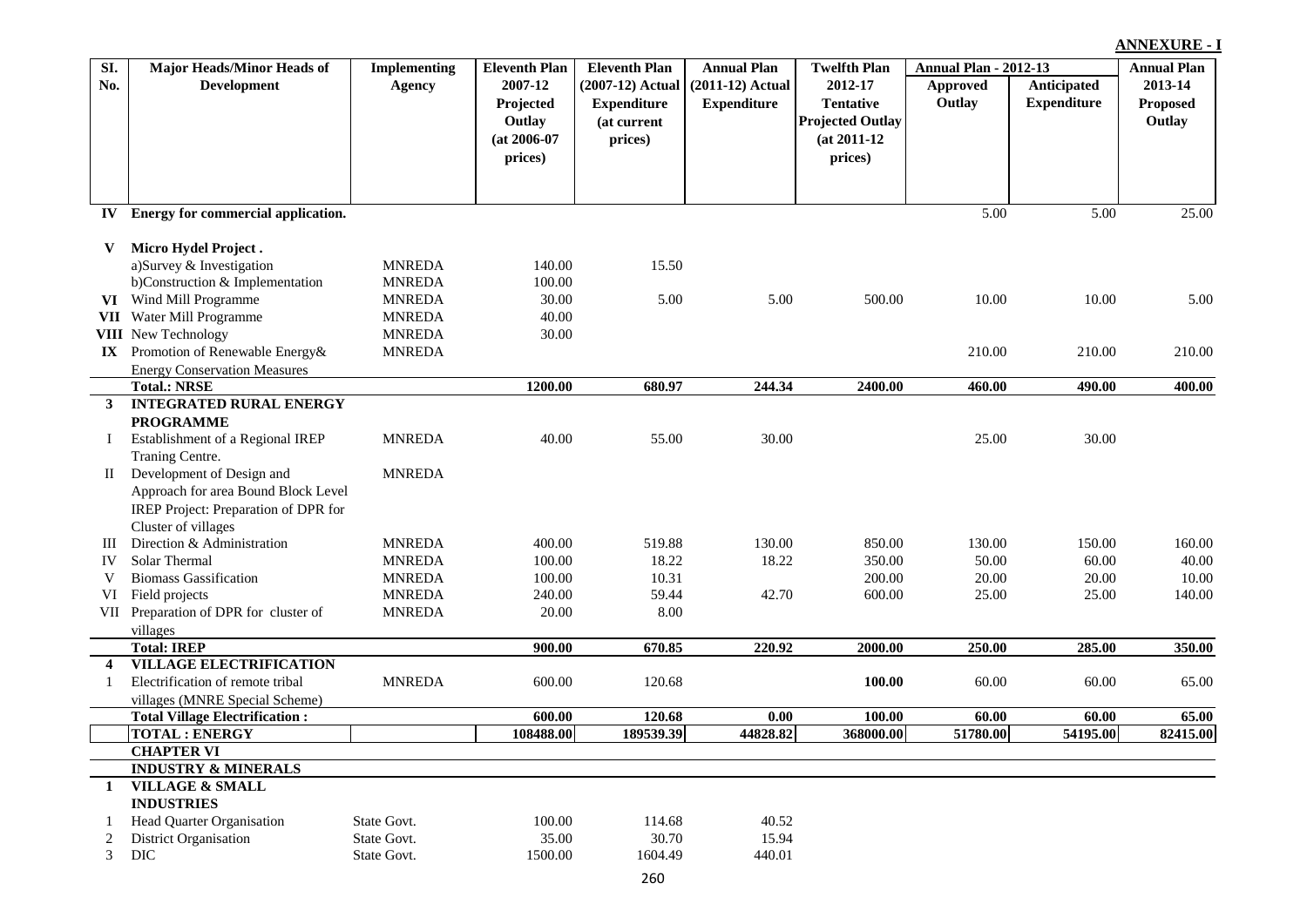| SI.            | <b>Major Heads/Minor Heads of</b>              | <b>Implementing</b> | <b>Eleventh Plan</b> | <b>Eleventh Plan</b> | <b>Annual Plan</b> | <b>Twelfth Plan</b>     | <b>Annual Plan - 2012-13</b> |                    | <b>Annual Plan</b> |
|----------------|------------------------------------------------|---------------------|----------------------|----------------------|--------------------|-------------------------|------------------------------|--------------------|--------------------|
| No.            | <b>Development</b>                             | <b>Agency</b>       | 2007-12              | (2007-12) Actual     | $(2011-12)$ Actual | 2012-17                 | <b>Approved</b>              | Anticipated        | 2013-14            |
|                |                                                |                     | Projected            | <b>Expenditure</b>   | <b>Expenditure</b> | <b>Tentative</b>        | Outlay                       | <b>Expenditure</b> | <b>Proposed</b>    |
|                |                                                |                     | Outlay               | (at current          |                    | <b>Projected Outlay</b> |                              |                    | Outlay             |
|                |                                                |                     | $(at 2006-07)$       | prices)              |                    | $(at 2011-12)$          |                              |                    |                    |
|                |                                                |                     | prices)              |                      |                    | prices)                 |                              |                    |                    |
|                |                                                |                     |                      |                      |                    |                         |                              |                    |                    |
|                |                                                |                     |                      |                      |                    |                         |                              |                    |                    |
| $\overline{4}$ | <b>Industrial Estate</b>                       | State Govt.         | 60.00                | 41.02                | 11.37              |                         |                              |                    |                    |
| 5              | <b>MPSW</b>                                    | State Govt.         | 35.00                | 32.15                | 8.70               |                         |                              |                    |                    |
| 6              | <b>TKE</b>                                     | State Govt.         | 35.00                | 49.47                | 11.34              |                         |                              |                    |                    |
| 7              | <b>KTC</b>                                     | State Govt.         | 35.00                | 35.57                | 8.37               |                         |                              |                    |                    |
| $\,8$          | Training Inside & Outside                      | State Govt.         | 50.00                | 118.18               | 69.99              | 137.00                  | 25.00                        | 25.00              | 130.00             |
| 9              | <b>Awareness Programme</b>                     | State Govt.         | 50.00                | 34.72                | 10.00              | 89.00                   | 16.00                        | 16.00              | 20.00              |
| 10             | Mastercraftsman Training                       | State Govt.         | 50.00                | 69.18                | 21.54              | 135.00                  | 25.00                        | 25.00              | 30.00              |
| 11             | Exhibition                                     | State Govt.         | 60.00                | 48.35                | 13.00              | 131.00                  | 24.00                        | 24.00              | 30.00              |
| 12             | Grants-in-Aid                                  | State Govt.         | 70.00                | 53.40                | 12.00              | 87.00                   | 15.00                        | 15.00              | 20.00              |
| 13             | <b>MHHDC</b>                                   | State Govt.         | 500.00               | 149.00               | 40.00              | 232.00                  | 45.00                        | 45.00              | 50.00              |
| 14             | <b>MKVIB</b>                                   | State Govt.         | 600.00               | 526.50               | 177.46             | 925.00                  | 180.00                       | 180.00             | 200.00             |
| 15             | <b>Industrial Estates (Works)</b>              | State Govt.         | 1670.00              | 29.80                | 10.00              | 171.00                  | 100.00                       | 100.00             | 50.00              |
| 16             | Joint Director of Industries                   | State Govt.         | 50.00                | 50.65                | 12.44              |                         |                              |                    |                    |
| 17             | Bee Keeping                                    | State Govt.         |                      |                      |                    | 164.00                  | 30.00                        | 30.00              | 50.00              |
| 18             | Upgradation                                    | State Govt.         |                      |                      |                    | 1300.00                 | 365.00                       | 329.00             | 500.00             |
| 19             | Capacity Building                              | State Govt.         |                      |                      |                    | 67.00                   | 10.00                        | 10.00              | 70.00              |
| 20             | Handicrafts Promotion                          | State Govt.         |                      |                      |                    | 342.00                  | 65.00                        | 65.00              | 50.00              |
| 21             | Apiculture Mission under IBDLP                 | State Govt.         |                      |                      |                    | 1320.00                 | 300.00                       | 300.00             | 100.00             |
| 22             | <b>Integrated Craft Complex</b>                | State Govt.         |                      |                      |                    |                         |                              |                    |                    |
|                | New Scheme                                     | State Govt.         |                      |                      |                    |                         |                              |                    |                    |
| 23             | Training Programme for Skill                   | State Govt.         |                      |                      |                    |                         |                              |                    | 500.00             |
|                | <b>Upgradation for Women And</b>               |                     |                      |                      |                    |                         |                              |                    |                    |
|                | YouthInside & Outside                          |                     |                      |                      |                    |                         |                              |                    |                    |
| 24             | Enterprise Promotion for Women and State Govt. |                     |                      |                      |                    |                         |                              |                    | 500.00             |
|                | Youth                                          |                     |                      |                      |                    |                         |                              |                    |                    |
|                | <b>TOTAL: VILLAGE &amp; SMALL</b>              |                     | 4900.00              | 2987.86              | 902.68             | 5100.00                 | 1200.00                      | 1164.00            | 2300.00            |
|                | <b>INDUSTRIES</b>                              |                     |                      |                      |                    |                         |                              |                    |                    |
| $\overline{2}$ | <b>SERICULTURE &amp; WEAVING</b>               |                     |                      |                      |                    |                         |                              |                    |                    |
|                | A. Handloom                                    |                     |                      |                      |                    |                         |                              |                    |                    |
| 1              | <b>On-going State Plan Schemes</b>             |                     |                      |                      |                    |                         |                              |                    |                    |
| a.             | Handloom Training & Research                   | State Govt.         | 160.00               | 85.854               | 22.84              | 30.50                   | 4.50                         | 4.50               | 5.25               |
| $\mathbf b$ .  | Intensive Production of Handloom               | State Govt.         | 410.00               | 245.748              | 69.55              | 210.50                  | 37.00                        | 37.00              | 40.00              |
|                | Fabrics                                        |                     |                      |                      |                    |                         |                              |                    |                    |
| c.             | <b>Integrated Development of Silk</b>          | State Govt.         | 350.00               | 159.024              | 39.25              | 184.00                  |                              |                    |                    |
|                | <b>Weaving Technology Programme</b>            |                     |                      |                      |                    |                         |                              |                    |                    |
| d.             | Establishment of Mini Yarn Bank                | State Govt.         | 80.00                | 83.049               | 26.43              | 259.45                  | 35.77                        | 35.77              | 30.11              |
| e.             | Promotion and Upgradation of                   | State Govt.         | 190.00               | 66.204               | 18.50              | 213.41                  | 18.68                        | 18.68              | 13.74              |
|                | Handloom Training Programme                    |                     |                      |                      |                    |                         |                              |                    |                    |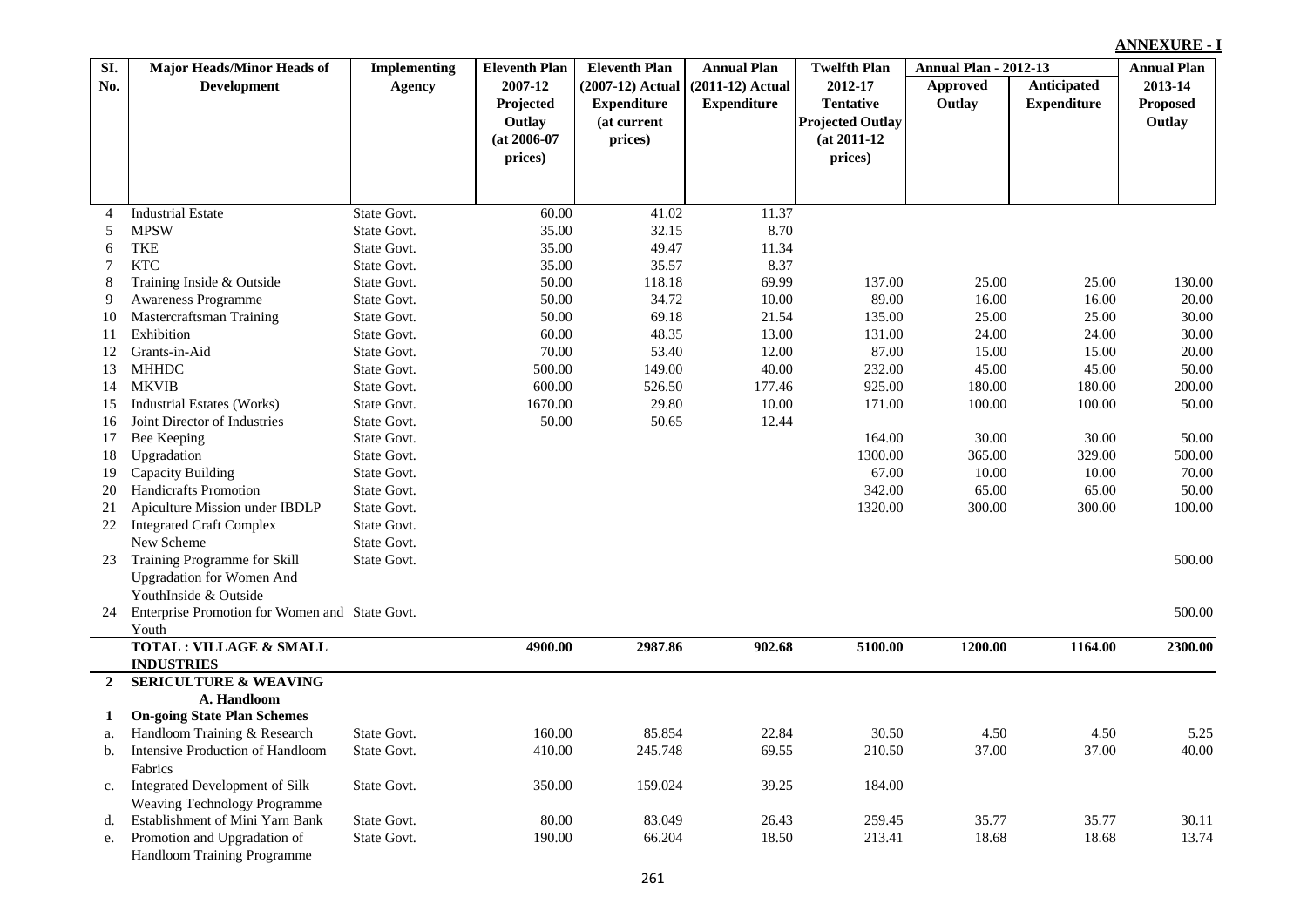| SI. | <b>Major Heads/Minor Heads of</b>                                  | <b>Implementing</b> | <b>Eleventh Plan</b>     | <b>Eleventh Plan</b>   | <b>Annual Plan</b> | <b>Twelfth Plan</b>                       | <b>Annual Plan - 2012-13</b> |                    | <b>Annual Plan</b> |
|-----|--------------------------------------------------------------------|---------------------|--------------------------|------------------------|--------------------|-------------------------------------------|------------------------------|--------------------|--------------------|
| No. | <b>Development</b>                                                 | <b>Agency</b>       | 2007-12                  | (2007-12) Actual       | $(2011-12)$ Actual | 2012-17                                   | Approved                     | Anticipated        | 2013-14            |
|     |                                                                    |                     | Projected                | <b>Expenditure</b>     | <b>Expenditure</b> | <b>Tentative</b>                          | Outlay                       | <b>Expenditure</b> | Proposed           |
|     |                                                                    |                     | Outlay<br>$(at 2006-07)$ | (at current<br>prices) |                    | <b>Projected Outlay</b><br>$(at 2011-12)$ |                              |                    | Outlay             |
|     |                                                                    |                     | prices)                  |                        |                    | prices)                                   |                              |                    |                    |
|     |                                                                    |                     |                          |                        |                    |                                           |                              |                    |                    |
|     |                                                                    |                     |                          |                        |                    |                                           |                              |                    |                    |
| f.  | Establishment of Handloom Weaving State Govt.                      |                     | 88.00                    | 55.895                 | 19.64              | 400.00                                    | 12.90                        | 12.90              | 10.00              |
|     | Training at different Centres                                      |                     |                          |                        |                    |                                           |                              |                    |                    |
| g.  | Promotion of Departmental                                          | State Govt.         | 400.00                   | 239.666                | 78.05              |                                           |                              |                    |                    |
|     | Handloom Production Centres on                                     |                     |                          |                        |                    |                                           |                              |                    |                    |
|     | <b>Commercial Lines</b>                                            |                     |                          |                        |                    |                                           |                              |                    |                    |
| h.  | Supply of Handloom Fabrics to Govt. State Govt.<br>Institution     |                     | 160.00                   | 164.37                 | 12.35              |                                           |                              |                    |                    |
| i.  | Mahatma Gandhi Bunker Bima                                         | State Govt.         |                          | 14.375                 | 11.20              | 25.00                                     | 3.50                         | 3.50               | 12.80              |
|     | Yojana (State Share)<br>Health Insurance Scheme (State             | State Govt.         |                          | 62.592                 | 26.94              | 100.00                                    | 7.00                         | 7.00               | 41.94              |
| j.  | share)                                                             |                     |                          |                        |                    |                                           |                              |                    |                    |
| k.  | <b>Integrated Handloom Development</b>                             | State Govt.         |                          | 34.306                 | 8.78               | 50.00                                     | 10.00                        | 10.00              | 15.00              |
|     | Scheme (State share)                                               |                     |                          |                        |                    |                                           |                              |                    |                    |
| 1.  | Support to Weavers for Upgradation                                 | State Govt.         | 250.00                   | 69.55                  |                    |                                           |                              |                    |                    |
|     | of looms/ accessories and Weaving                                  |                     |                          |                        |                    |                                           |                              |                    |                    |
| m.  | shed<br>Construction of R.C.C. office                              | State Govt.         |                          | 40.27                  |                    | 400.00                                    |                              |                    |                    |
|     | building /Irrigation /Fencing /                                    |                     |                          |                        |                    |                                           |                              |                    |                    |
|     | Renovation/Improvement of                                          |                     |                          |                        |                    |                                           |                              |                    |                    |
|     | Building/Electrification/Approach                                  |                     |                          |                        |                    |                                           |                              |                    |                    |
|     | Road Acquisition of Land/Repair of<br>Quarter/Rest House/Technical |                     |                          |                        |                    |                                           |                              |                    |                    |
|     | Building etc.                                                      |                     |                          |                        |                    |                                           |                              |                    |                    |
| n.  | Infrastructural Development Support State Govt.                    |                     | 75.00                    |                        |                    |                                           |                              |                    |                    |
|     | for Handloom Industries<br>Common Mini Weavers Handloom            | State Govt.         | 180.00                   |                        |                    |                                           |                              |                    |                    |
| О.  | Showroom-cum -- Marketing Support                                  |                     |                          |                        |                    |                                           |                              |                    |                    |
|     | System                                                             |                     |                          |                        |                    |                                           |                              |                    |                    |
| p.  | Creation of Additional infrastructure State Govt.                  |                     | 174.00                   |                        |                    |                                           |                              |                    |                    |
| q.  | Handloom Product and Design                                        | State Govt.         | 40.00                    |                        |                    |                                           |                              |                    |                    |
|     | Development including engagement                                   |                     |                          |                        |                    |                                           |                              |                    |                    |
|     | of Master Designer/ Weaver.                                        |                     |                          |                        |                    |                                           |                              |                    |                    |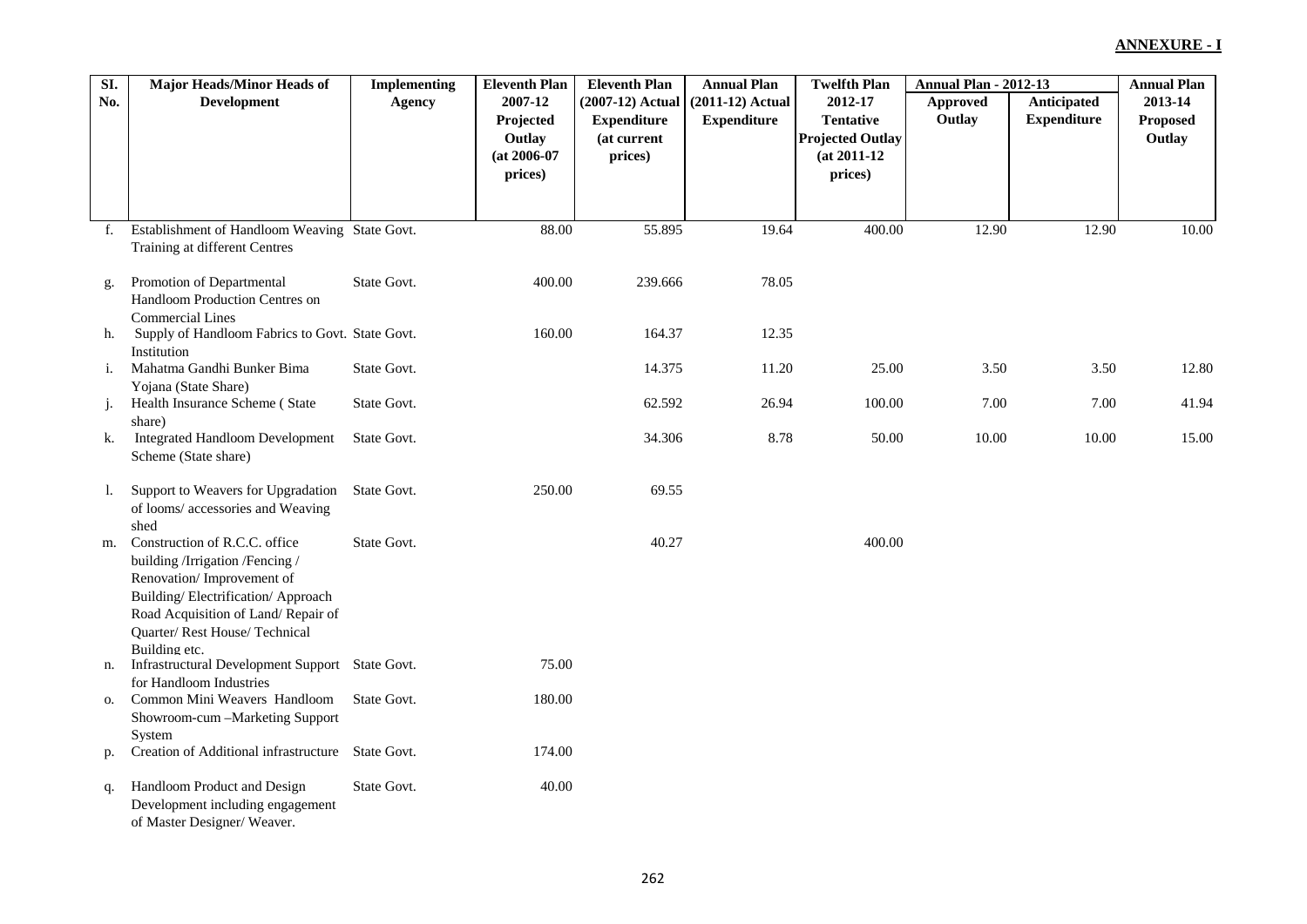| SI.            | <b>Major Heads/Minor Heads of</b>                 | <b>Implementing</b> | <b>Eleventh Plan</b> | <b>Eleventh Plan</b> | <b>Annual Plan</b> | <b>Twelfth Plan</b>     | <b>Annual Plan - 2012-13</b> |                    | <b>Annual Plan</b> |
|----------------|---------------------------------------------------|---------------------|----------------------|----------------------|--------------------|-------------------------|------------------------------|--------------------|--------------------|
| No.            | <b>Development</b>                                | Agency              | 2007-12              | (2007-12) Actual     | $(2011-12)$ Actual | 2012-17                 | Approved                     | Anticipated        | 2013-14            |
|                |                                                   |                     | Projected            | <b>Expenditure</b>   | <b>Expenditure</b> | <b>Tentative</b>        | Outlay                       | <b>Expenditure</b> | <b>Proposed</b>    |
|                |                                                   |                     | Outlay               | (at current          |                    | <b>Projected Outlay</b> |                              |                    | Outlay             |
|                |                                                   |                     | $(at 2006-07)$       | prices)              |                    | $(at 2011-12)$          |                              |                    |                    |
|                |                                                   |                     | prices)              |                      |                    | prices)                 |                              |                    |                    |
|                |                                                   |                     |                      |                      |                    |                         |                              |                    |                    |
|                |                                                   |                     |                      |                      |                    |                         |                              |                    |                    |
| r.             | Development & Promotion of eco-                   | State Govt.         | 70.00                |                      |                    |                         |                              |                    |                    |
|                | friendly Dyes including creation of               |                     |                      |                      |                    |                         |                              |                    |                    |
|                | infrastructure                                    |                     |                      |                      |                    |                         |                              |                    |                    |
| S.             | In-house Training of Existing                     | State Govt.         |                      | 200.00               | 200.00             |                         | 208.06                       | 208.06             | 167.15             |
|                | Weavers including support for their               |                     |                      |                      |                    |                         |                              |                    |                    |
|                | units                                             |                     |                      |                      |                    |                         |                              |                    |                    |
| t.             | Support to 3300 Silk weavers                      | State Govt.         |                      |                      |                    | 500.00                  | 4.95                         | 4.95               | 18.15              |
|                | including up-gradation of skill                   |                     |                      |                      |                    |                         |                              |                    |                    |
| u.             | NIFT (National Institute of Fashion               | State Govt.         |                      | 950.40               |                    |                         |                              |                    |                    |
|                | Technology)                                       |                     |                      |                      |                    |                         |                              |                    |                    |
| V              | Value Chain                                       | State Govt.         |                      | 1000.00              |                    |                         |                              |                    |                    |
| w.             | Weaver Credit Card & Financial                    | State Govt.         |                      |                      |                    | 100.00                  | 15.00                        | 15.00              | 25.00              |
|                | Package                                           |                     |                      |                      |                    |                         |                              |                    |                    |
| х.             | Rehabilitation Package for affected               | State Govt.         |                      |                      |                    | 50.00                   | 6.50                         | 6.50               |                    |
|                | weavers of Garo-Rabha Ethnic                      |                     |                      |                      |                    |                         |                              |                    |                    |
|                |                                                   |                     |                      |                      |                    |                         |                              |                    |                    |
|                | <b>Total: on-going State Plan scheme</b>          |                     | 2627.00              | 3471.30              | 533.53             | 2522.86                 | 363.86                       | 363.86             | 379.14             |
|                |                                                   |                     |                      |                      |                    |                         |                              |                    |                    |
| $\overline{2}$ | <b>New State Plan Scheme</b>                      |                     |                      |                      |                    |                         |                              |                    |                    |
| a)             | Intensive development of 100                      | State Govt.         |                      |                      |                    | 1000.00                 |                              |                    |                    |
|                | handloom model village                            |                     |                      |                      |                    |                         |                              |                    |                    |
| b)             | Intensive organisation of 6,500                   | State Govt.         |                      |                      |                    | 500.00                  |                              |                    |                    |
|                | unorganised handloom weavers for                  |                     |                      |                      |                    |                         |                              |                    |                    |
|                | self employment                                   |                     |                      |                      |                    |                         |                              |                    |                    |
| c)             | Establishment of Handloom apparel                 | State Govt.         |                      |                      |                    | 363.40                  | 4.00                         | 4.00               |                    |
|                | manufacturing unit cum training                   |                     |                      |                      |                    |                         |                              |                    |                    |
|                | centres Shillong & Tura                           |                     |                      |                      |                    |                         |                              |                    |                    |
| d)             | Assistance to 1000 expert weavers for State Govt. |                     |                      |                      |                    | 412.00                  |                              |                    |                    |
|                | diversification of handloom fabrics               |                     |                      |                      |                    |                         |                              |                    |                    |
|                |                                                   |                     |                      |                      |                    |                         |                              |                    |                    |
| e)             | Establishment of power-loom training State Govt.  |                     |                      |                      |                    | 393.20                  |                              |                    | 32.20              |
|                | centres at Shillong & Mendipathar                 |                     |                      |                      |                    |                         |                              |                    |                    |
|                | Employment programme to 500 loom State Govt.      |                     |                      |                      |                    | 500.00                  | 42.00                        | 42.00              |                    |
| f)             | less expert weavers engaged in the                |                     |                      |                      |                    |                         |                              |                    |                    |
|                | <b>Departmental Centres</b>                       |                     |                      |                      |                    |                         |                              |                    |                    |
|                |                                                   |                     |                      |                      |                    |                         |                              |                    |                    |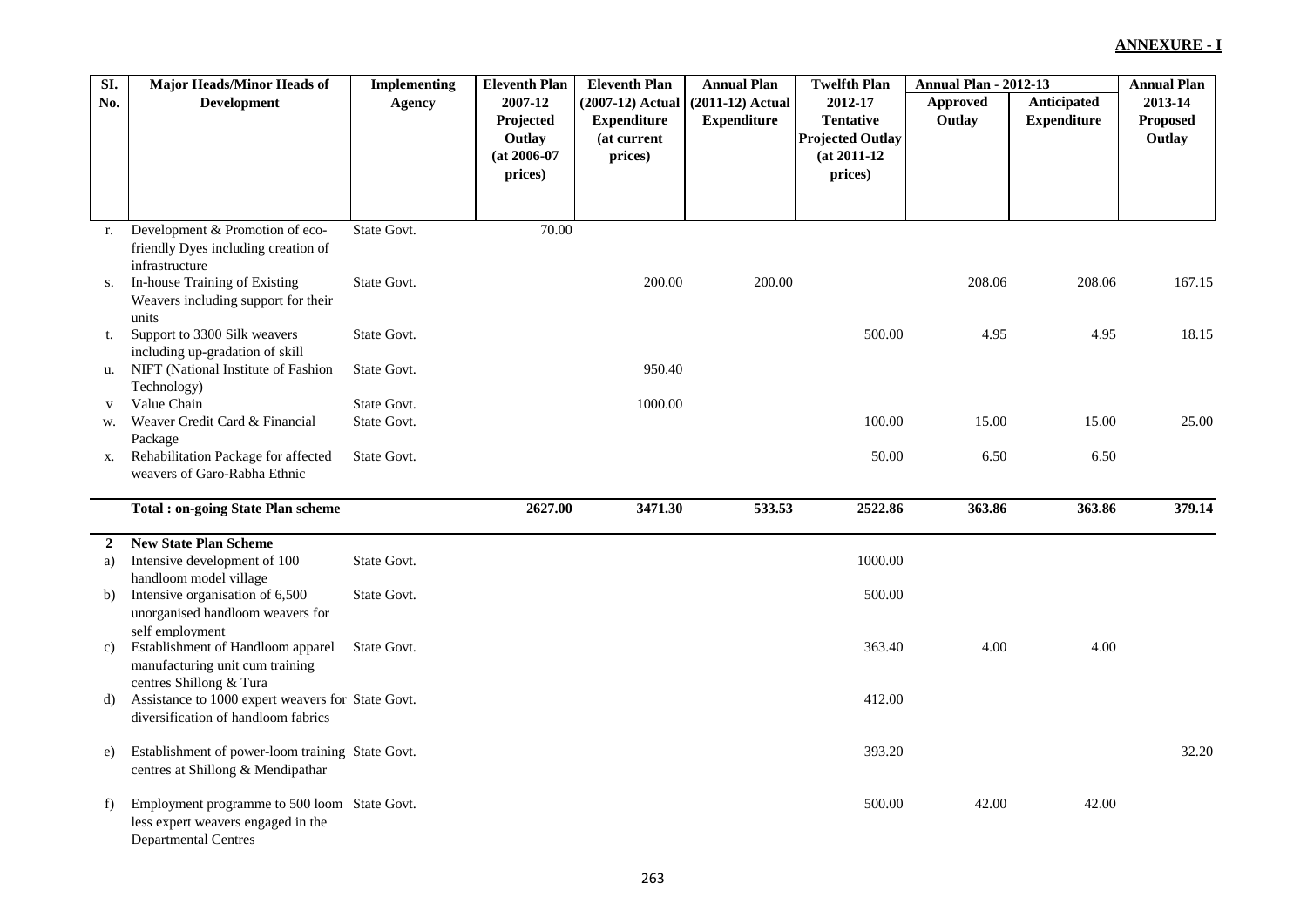| SI.            | <b>Major Heads/Minor Heads of</b>                                 | <b>Implementing</b> | <b>Eleventh Plan</b> | <b>Eleventh Plan</b> | <b>Annual Plan</b> | <b>Twelfth Plan</b>     | <b>Annual Plan - 2012-13</b> |                    | <b>Annual Plan</b> |
|----------------|-------------------------------------------------------------------|---------------------|----------------------|----------------------|--------------------|-------------------------|------------------------------|--------------------|--------------------|
| No.            | <b>Development</b>                                                | Agency              | 2007-12              | (2007-12) Actual     | $(2011-12)$ Actual | 2012-17                 | <b>Approved</b>              | <b>Anticipated</b> | 2013-14            |
|                |                                                                   |                     | Projected            | <b>Expenditure</b>   | <b>Expenditure</b> | <b>Tentative</b>        | Outlay                       | <b>Expenditure</b> | <b>Proposed</b>    |
|                |                                                                   |                     | Outlay               | (at current          |                    | <b>Projected Outlay</b> |                              |                    | Outlay             |
|                |                                                                   |                     | $(at 2006-07)$       | prices)              |                    | $(at 2011-12)$          |                              |                    |                    |
|                |                                                                   |                     | prices)              |                      |                    | prices)                 |                              |                    |                    |
|                |                                                                   |                     |                      |                      |                    |                         |                              |                    |                    |
|                |                                                                   |                     |                      |                      |                    |                         |                              |                    |                    |
| $\mathbf{g}$ ) | Establishment of new district offices, State Govt.                |                     |                      |                      |                    | 175.00                  |                              |                    |                    |
|                | District Handloom Offices and                                     |                     |                      |                      |                    |                         |                              |                    |                    |
|                |                                                                   |                     |                      |                      |                    |                         |                              |                    |                    |
| h)             | <b>District Sericulture Offices</b>                               | State Govt.         |                      |                      |                    |                         |                              |                    |                    |
|                | Baghmara, South Garo Hills double                                 |                     |                      |                      |                    |                         |                              |                    |                    |
| $\mathbf{i}$   | storeys<br>Renovation for Research and                            | State Govt.         |                      |                      |                    | 100.00                  |                              |                    |                    |
|                | Development Support for handloom                                  |                     |                      |                      |                    |                         |                              |                    |                    |
|                | at Mendipathar & Shillong                                         |                     |                      |                      |                    |                         |                              |                    |                    |
|                |                                                                   |                     |                      |                      |                    |                         |                              |                    |                    |
| $\ddot{1}$     | Market Development a) State &                                     | State Govt.         |                      |                      |                    | 63.00                   |                              |                    |                    |
|                | District Level exhibition,                                        |                     |                      |                      |                    |                         |                              |                    |                    |
|                | b) National & International Kolkatta,                             |                     |                      |                      |                    |                         |                              |                    |                    |
|                | Delhi, Bangalore, Bangkok &                                       |                     |                      |                      |                    |                         |                              |                    |                    |
|                | Hongkong                                                          |                     |                      |                      |                    |                         |                              |                    |                    |
| $\bf k$        | Establishment of Handloom                                         | State Govt.         |                      |                      |                    | 100.00                  |                              |                    |                    |
|                | Marketing Haat at Shillong and Tura                               |                     |                      |                      |                    |                         |                              |                    |                    |
|                |                                                                   |                     |                      |                      |                    |                         |                              |                    |                    |
| $\vert$        | Handloom Entrepreneurship                                         | State Govt.         |                      |                      |                    | 200.00                  |                              |                    |                    |
|                | <b>Development Programmes</b><br>Special Income Generation Scheme | State Govt.         |                      |                      |                    |                         | 450.00                       | 450.00             |                    |
| m)             |                                                                   |                     |                      |                      |                    |                         |                              |                    |                    |
| n)             | Infrastructural Support for Yarn Bank State Govt.                 |                     |                      |                      |                    |                         | 100.00                       | 100.00             |                    |
|                | cum Textile Gallery                                               |                     |                      |                      |                    |                         |                              |                    |                    |
| $\Omega$       | Skill Upgradation for 1000 weavers                                | State Govt.         |                      |                      |                    |                         | 200.00                       | 200.00             |                    |
| p)             | Common Facility Centre cum                                        | State Govt.         |                      |                      |                    |                         | 400.00                       | 400.00             |                    |
|                | Production Unit                                                   |                     |                      |                      |                    |                         |                              |                    |                    |
| q)             | Promotion event for handloom                                      | State Govt.         |                      |                      |                    |                         | 75.00                        | 75.00              |                    |
|                | products & ethnic design                                          |                     |                      |                      |                    |                         |                              |                    |                    |
|                | <b>Total: New State Plan scheme</b>                               |                     |                      |                      |                    | 3806.60                 | 1271.00                      | 1271.00            | 32.20              |
|                | Total: A. Handloom                                                |                     | 2627.00              | 3471.30              | 533.53             | 6329.46                 | 1634.86                      | 1634.86            | 411.34             |
|                | <b>B.</b> Sericulture                                             |                     |                      |                      |                    |                         |                              |                    |                    |
| 1              | <b>On-going State Plan schemes:</b>                               |                     |                      |                      |                    |                         |                              |                    |                    |
| a)             | Intensive Development of Mulberry                                 | State Govt.         | 500.00               | 340.67               | 95.28              |                         |                              |                    |                    |
| b)             | Silk Industry<br>Intensive Development of Eri Silk                | State Govt.         | 358.00               | 222.48               | 60.26              |                         |                              |                    |                    |
|                | Industry                                                          |                     |                      |                      |                    |                         |                              |                    |                    |
|                |                                                                   |                     |                      |                      |                    |                         |                              |                    |                    |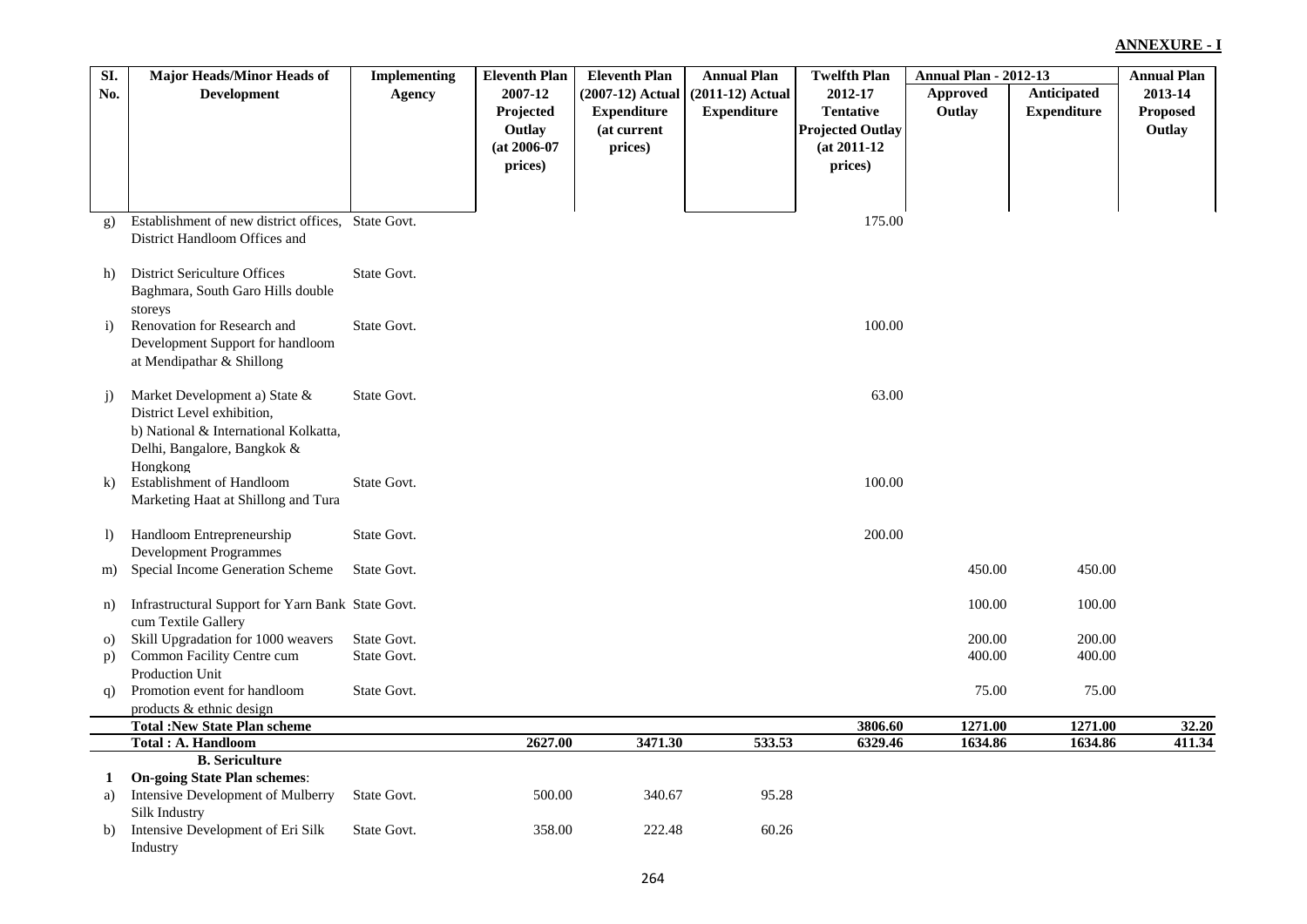| SI.                    | <b>Major Heads/Minor Heads of</b>                            | Implementing | <b>Eleventh Plan</b>                                        | <b>Eleventh Plan</b>                                             | <b>Annual Plan</b>                       | <b>Twelfth Plan</b>                                                                 | <b>Annual Plan - 2012-13</b> |                                   | <b>Annual Plan</b>            |
|------------------------|--------------------------------------------------------------|--------------|-------------------------------------------------------------|------------------------------------------------------------------|------------------------------------------|-------------------------------------------------------------------------------------|------------------------------|-----------------------------------|-------------------------------|
| No.                    | <b>Development</b>                                           | Agency       | 2007-12<br>Projected<br>Outlay<br>$(at 2006-07)$<br>prices) | (2007-12) Actual<br><b>Expenditure</b><br>(at current<br>prices) | $(2011-12)$ Actual<br><b>Expenditure</b> | 2012-17<br><b>Tentative</b><br><b>Projected Outlay</b><br>$(at 2011-12)$<br>prices) | Approved<br>Outlay           | Anticipated<br><b>Expenditure</b> | 2013-14<br>Proposed<br>Outlay |
|                        |                                                              |              |                                                             |                                                                  |                                          |                                                                                     |                              |                                   |                               |
| c)                     | Intensive Organisation of Muga Silk                          | State Govt.  | 280.00                                                      | 157.31                                                           | 43.72                                    |                                                                                     |                              |                                   |                               |
|                        | Industry                                                     |              |                                                             |                                                                  |                                          |                                                                                     |                              |                                   |                               |
| d)                     | Strengthening of Silk Reeling Unit                           | State Govt.  | 100.00                                                      | 123.94                                                           | 37.45                                    | 130.00                                                                              | 22.00                        | 22.00                             | 22.50                         |
| e)                     | Strengthening of Headquarter                                 | State Govt.  | 175.00                                                      | 112.08                                                           | 36.13                                    | 118.00                                                                              | 19.20                        | 19.20                             | 12.75                         |
|                        | Organisation                                                 |              |                                                             |                                                                  |                                          |                                                                                     |                              |                                   |                               |
| f)                     | Promotion & Upgradation of<br>Sericulture Training Programme | State Govt.  | 150.00                                                      | 69.61                                                            | 21.20                                    | 101.00                                                                              | 4.07                         | 4.07                              | 8.08                          |
|                        | 10% State share on scheme of                                 | State Govt.  | 225.00                                                      | 224.90                                                           | 74.26                                    | 830.00                                                                              | 120.00                       | 120.00                            | 100.00                        |
| g)                     | Catalytic DevelopmentProgramme of                            |              |                                                             |                                                                  |                                          |                                                                                     |                              |                                   |                               |
|                        | Central Silk Board                                           |              |                                                             |                                                                  |                                          |                                                                                     |                              |                                   |                               |
| h)                     | Expansion Programme of Host Plant State Govt.                |              | 250.00                                                      | 56.66                                                            |                                          |                                                                                     |                              |                                   |                               |
|                        | Development for Cluster Approach                             |              |                                                             |                                                                  |                                          |                                                                                     |                              |                                   |                               |
|                        | cum Infrastructure/ Equipment                                |              |                                                             |                                                                  |                                          |                                                                                     |                              |                                   |                               |
|                        | Support.                                                     |              |                                                             |                                                                  |                                          |                                                                                     |                              |                                   |                               |
| $\left( i\right)$      | Establishment of Cocoon Reeling &                            | State Govt.  | 125.00                                                      | 27.37                                                            |                                          |                                                                                     |                              |                                   |                               |
|                        | Spinning at Pvt. Level                                       |              |                                                             |                                                                  |                                          |                                                                                     |                              |                                   |                               |
| j)                     | Augmentation of Silkworm Seed                                | State Govt.  | 500.00                                                      | 477.46                                                           | 129.63                                   |                                                                                     |                              |                                   |                               |
|                        | Production including Modernisation                           |              |                                                             |                                                                  |                                          |                                                                                     |                              |                                   |                               |
|                        | of Infrastructure/Equipment/Re-                              |              |                                                             |                                                                  |                                          |                                                                                     |                              |                                   |                               |
|                        | Plantation at Departmental Farms/                            |              |                                                             |                                                                  |                                          |                                                                                     |                              |                                   |                               |
|                        | Centres.                                                     |              |                                                             |                                                                  |                                          |                                                                                     |                              |                                   |                               |
| $\bf k$                | Research & Development Support                               | State Govt.  | 80.00                                                       | 12.72                                                            | 1.20                                     | 28.00                                                                               | 4.40                         | 4.40                              | 11.90                         |
|                        | for Sericulture<br>Technical Back-up Support of              | State Govt.  | 150.00                                                      | 38.32                                                            | 16.14                                    |                                                                                     |                              |                                   |                               |
| $\left  \right\rangle$ | Extension Services in the fields.                            |              |                                                             |                                                                  |                                          |                                                                                     |                              |                                   |                               |
| m)                     | General scheme on Smart                                      | State Govt.  | 95.00                                                       | 13.14                                                            |                                          |                                                                                     |                              |                                   |                               |
|                        | Card/Workshop/MELA/DATA Base                                 |              |                                                             |                                                                  |                                          |                                                                                     |                              |                                   |                               |
|                        | Computerization/Computer Aided                               |              |                                                             |                                                                  |                                          |                                                                                     |                              |                                   |                               |
|                        | Design/Trade & Fairs & E-                                    |              |                                                             |                                                                  |                                          |                                                                                     |                              |                                   |                               |
|                        | commerce/ Consultancy services                               |              |                                                             |                                                                  |                                          |                                                                                     |                              |                                   |                               |
| n)                     | Construction of R.C.C. office                                | State Govt.  |                                                             | 202.16                                                           | 109.22                                   | 400.00                                                                              |                              |                                   | 97.03                         |
|                        | building /Irrigation /Fencing /                              |              |                                                             |                                                                  |                                          |                                                                                     |                              |                                   |                               |
|                        | Renovation /Improvement of                                   |              |                                                             |                                                                  |                                          |                                                                                     |                              |                                   |                               |
|                        | Building/Electrification/Approach                            |              |                                                             |                                                                  |                                          |                                                                                     |                              |                                   |                               |
|                        | road/ Acquisition of land/ Repairs of                        |              |                                                             |                                                                  |                                          |                                                                                     |                              |                                   |                               |
|                        | Quarters/Rest House/Techinal                                 |              |                                                             |                                                                  |                                          |                                                                                     |                              |                                   |                               |
|                        | Building                                                     |              |                                                             |                                                                  |                                          |                                                                                     |                              |                                   |                               |
| O                      | Mini Cocoon Market (State share)                             | State Govt.  | 160.00                                                      |                                                                  |                                          |                                                                                     |                              |                                   |                               |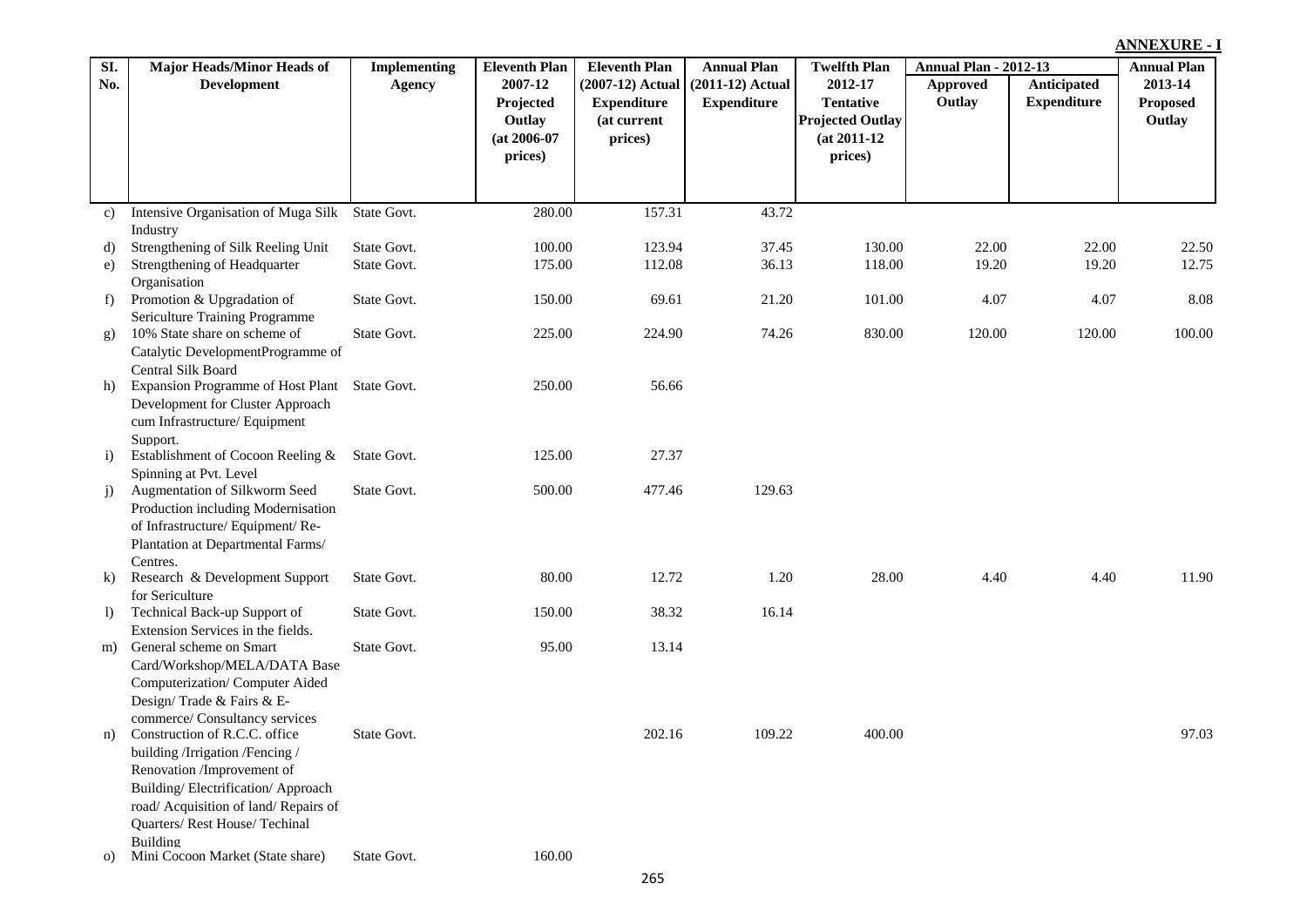| SI.            | <b>Major Heads/Minor Heads of</b>                                        | <b>Implementing</b> | <b>Eleventh Plan</b> | <b>Eleventh Plan</b> | <b>Annual Plan</b> | <b>Twelfth Plan</b>     | <b>Annual Plan - 2012-13</b> |                    | <b>Annual Plan</b> |
|----------------|--------------------------------------------------------------------------|---------------------|----------------------|----------------------|--------------------|-------------------------|------------------------------|--------------------|--------------------|
| No.            | <b>Development</b>                                                       | Agency              | 2007-12              | (2007-12) Actual     | $(2011-12)$ Actual | 2012-17                 | Approved                     | Anticipated        | 2013-14            |
|                |                                                                          |                     | Projected            | <b>Expenditure</b>   | <b>Expenditure</b> | <b>Tentative</b>        | Outlay                       | <b>Expenditure</b> | Proposed           |
|                |                                                                          |                     | Outlay               | (at current          |                    | <b>Projected Outlay</b> |                              |                    | Outlay             |
|                |                                                                          |                     | $(at 2006-07)$       | prices)              |                    | $(at 2011-12)$          |                              |                    |                    |
|                |                                                                          |                     | prices)              |                      |                    | prices)                 |                              |                    |                    |
|                |                                                                          |                     |                      |                      |                    |                         |                              |                    |                    |
| p)             | <b>Infrastructure Development Support</b><br>for Sericulture Industries  | State Govt.         | 100.00               |                      |                    |                         |                              |                    |                    |
| q)             | Creation of Additional Infrastructure State Govt.                        |                     | 250.00               |                      |                    |                         |                              |                    |                    |
| r)             | State share on Integrated                                                | State Govt.         | 225.00               |                      |                    |                         |                              |                    |                    |
|                | Development of Silk Industries in                                        |                     |                      |                      |                    |                         |                              |                    |                    |
|                | Meghalaya                                                                |                     |                      |                      |                    |                         |                              |                    |                    |
| s)             | Construction of additional                                               | State Govt.         | 50.00                |                      |                    |                         |                              |                    |                    |
|                | Infrastructure for Sericulture Training<br>Institute & Handloom Training |                     |                      |                      |                    |                         |                              |                    |                    |
|                | Institute                                                                |                     |                      |                      |                    |                         |                              |                    |                    |
| t)             | <b>Upgradation of the Existing</b>                                       | State Govt.         |                      |                      |                    | 500.00                  | 186.75                       | 186.75             | 186.40             |
|                | (Mulberry, Eri & Muga),                                                  |                     |                      |                      |                    |                         |                              |                    |                    |
|                | Departmental Seed Farms incld.                                           |                     |                      |                      |                    |                         |                              |                    |                    |
|                | Mechanisation, re-plantation                                             |                     |                      |                      |                    |                         |                              |                    |                    |
|                | programme, Irrigation, Modernisation                                     |                     |                      |                      |                    |                         |                              |                    |                    |
|                | of Equipment, Seed Testing                                               |                     |                      |                      |                    |                         |                              |                    |                    |
|                | equipments, Modern<br>rearingappliances incld. Creation of               |                     |                      |                      |                    |                         |                              |                    |                    |
|                | addl.production infrastructure                                           |                     |                      |                      |                    |                         |                              |                    |                    |
|                |                                                                          |                     |                      |                      |                    |                         |                              |                    |                    |
| u)             | Assistance for Calamities Relief Fund State Govt.                        |                     |                      |                      |                    | 77.02                   | 8.00                         | 8.00               |                    |
|                | for the people affected in the Garo-                                     |                     |                      |                      |                    |                         |                              |                    |                    |
|                | Rabhaetnic conflict (Sericulture)                                        |                     |                      |                      |                    |                         |                              |                    |                    |
| V)             | Integrated Basin & Livelihood                                            | State Govt.         |                      |                      |                    |                         | 300.00                       | 300.00             | 150.00             |
|                | Development Programme                                                    |                     |                      |                      |                    |                         |                              |                    |                    |
|                | <b>Total: On-going State Plan</b>                                        |                     | 3773.00              | 2078.82              | 624.49             | 2184.02                 | 664.42                       | 664.42             | 588.66             |
|                | schemes                                                                  |                     |                      |                      |                    |                         |                              |                    |                    |
| $\overline{2}$ | <b>New State Plan Schemes:</b>                                           |                     |                      |                      |                    |                         |                              |                    |                    |
| a)             | Intensive Nursery Development of                                         | State Govt.         |                      |                      |                    | 532.78                  |                              |                    |                    |
|                | quality planting materials Mulbery,<br>Eri & Muga                        |                     |                      |                      |                    |                         |                              |                    |                    |
| b)             | Promotion & Development of Host                                          | State Govt.         |                      |                      |                    | 1000.00                 | 16.05                        | 16.05              |                    |
|                | Plant of Mulberry, Eri & Muga in the                                     |                     |                      |                      |                    |                         |                              |                    |                    |
|                | new areas including support for                                          |                     |                      |                      |                    |                         |                              |                    |                    |
|                | rearing appliances                                                       |                     |                      |                      |                    |                         |                              |                    |                    |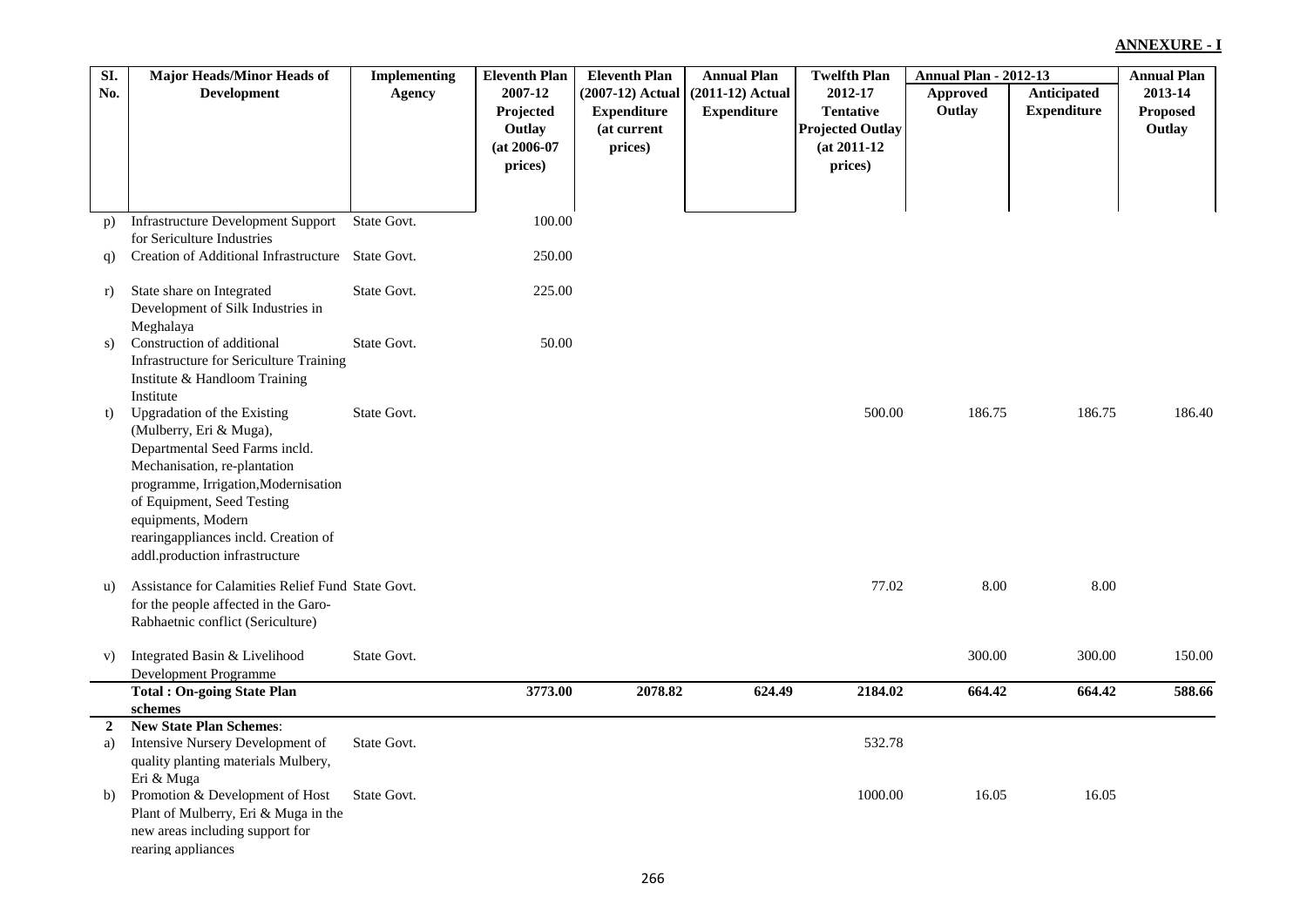| SI. | <b>Major Heads/Minor Heads of</b>                               | <b>Implementing</b> | <b>Eleventh Plan</b> | <b>Eleventh Plan</b> | <b>Annual Plan</b> | <b>Twelfth Plan</b>     | <b>Annual Plan - 2012-13</b> |                    | <b>Annual Plan</b> |
|-----|-----------------------------------------------------------------|---------------------|----------------------|----------------------|--------------------|-------------------------|------------------------------|--------------------|--------------------|
| No. | <b>Development</b>                                              | <b>Agency</b>       | 2007-12              | (2007-12) Actual     | $(2011-12)$ Actual | 2012-17                 | Approved                     | Anticipated        | 2013-14            |
|     |                                                                 |                     | Projected            | <b>Expenditure</b>   | <b>Expenditure</b> | <b>Tentative</b>        | Outlay                       | <b>Expenditure</b> | <b>Proposed</b>    |
|     |                                                                 |                     | Outlay               | (at current          |                    | <b>Projected Outlay</b> |                              |                    | Outlay             |
|     |                                                                 |                     | $(at 2006-07)$       | prices)              |                    | $(at 2011-12)$          |                              |                    |                    |
|     |                                                                 |                     | prices)              |                      |                    | prices)                 |                              |                    |                    |
|     |                                                                 |                     |                      |                      |                    |                         |                              |                    |                    |
|     |                                                                 |                     |                      |                      |                    |                         |                              |                    |                    |
| C)  | Support to the Mulberry Silk Cocoon State Govt.                 |                     |                      |                      |                    | 1000.00                 | 8.34                         | 8.34               |                    |
|     | producers in the new areas & existing                           |                     |                      |                      |                    |                         |                              |                    |                    |
|     | Mulberry farmers incld. Creation of                             |                     |                      |                      |                    |                         |                              |                    |                    |
|     | Silkworm rearing infrastructure.                                |                     |                      |                      |                    |                         |                              |                    |                    |
|     |                                                                 |                     |                      |                      |                    |                         |                              |                    |                    |
| d)  | Technlogy upgradation of the existing State Govt.               |                     |                      |                      |                    | 700.00                  | 13.00                        | 13.00              |                    |
|     | (Mulberry, Eri & Muga) Extension                                |                     |                      |                      |                    |                         |                              |                    |                    |
|     | Service Centres through Result                                  |                     |                      |                      |                    |                         |                              |                    |                    |
|     | Demonstration cum Training incld.                               |                     |                      |                      |                    |                         |                              |                    |                    |
|     | <b>Upgradation of existing Technical</b>                        |                     |                      |                      |                    |                         |                              |                    |                    |
|     | Infrastructure, Re-plantation                                   |                     |                      |                      |                    |                         |                              |                    |                    |
|     | programme & Intensive Silkworm                                  |                     |                      |                      |                    |                         |                              |                    |                    |
|     | rearing operation at the Stake holders                          |                     |                      |                      |                    |                         |                              |                    |                    |
|     | with strict Technical back up support.                          |                     |                      |                      |                    |                         |                              |                    |                    |
|     |                                                                 |                     |                      |                      |                    |                         |                              |                    |                    |
| e)  | Support for stake holders in Post                               | State Govt.         |                      |                      |                    | 793.09                  |                              |                    |                    |
|     | Cocoon Value Addition Technology                                |                     |                      |                      |                    |                         |                              |                    |                    |
|     |                                                                 |                     |                      |                      |                    |                         |                              |                    |                    |
| f)  | Capacity building for skill                                     | State Govt.         |                      |                      |                    | 60.65                   |                              |                    |                    |
|     | development, study tour, workshop,                              |                     |                      |                      |                    |                         |                              |                    |                    |
|     | brainstorming session, Exhibition,                              |                     |                      |                      |                    |                         |                              |                    |                    |
|     | Technical session, Meeting for                                  |                     |                      |                      |                    |                         |                              |                    |                    |
|     | problem solving Mela, Fairs,                                    |                     |                      |                      |                    |                         |                              |                    |                    |
|     | Festivals, In-service training, IITF,                           |                     |                      |                      |                    |                         |                              |                    |                    |
|     | Road show and overseas study tour of                            |                     |                      |                      |                    |                         |                              |                    |                    |
|     | Officers.                                                       |                     |                      |                      |                    |                         |                              |                    |                    |
| g)  | Setting up of Eri Spinning Centre                               | State Govt.         |                      |                      |                    | 400.00                  | 38.33                        | 38.33              |                    |
| h)  | <b>Special Central Assistance</b>                               |                     |                      |                      |                    |                         | 1225.00                      | 1225.00            | 500.00             |
|     | (Package Scheme)                                                |                     |                      |                      |                    |                         |                              |                    |                    |
|     | <b>Total: New State Plan schemes</b>                            |                     |                      |                      | 0.00               | 4486.52                 | 75.72                        | 75.72              | 500.00             |
|     | <b>Total: B. Sericulture</b><br><b>TOTAL: SERICULTURE &amp;</b> |                     | 3773.00<br>6400.00   | 2078.82<br>5550.12   | 624.49<br>1158.02  | 6670.54<br>13000.00     | 740.14<br>2375.00            | 740.14<br>2375.00  | 1088.66<br>1500.00 |
|     | <b>WEAVING</b>                                                  |                     |                      |                      |                    |                         |                              |                    |                    |
| 3   | <b>LARGE &amp; MEDIUM</b>                                       |                     |                      |                      |                    |                         |                              |                    |                    |
|     | <b>INDUSTRIES</b>                                               |                     |                      |                      |                    |                         |                              |                    |                    |
|     | Equity participation to M.I.D.C                                 | <b>MIDC</b>         | 25.00                | 14.00                | 10.00              | 53.00                   |                              |                    | 6.00               |
| 2   | <b>Financial Operation</b>                                      | <b>MIDC</b>         | 3650.00              | 810.00               | 160.00             | 230.00                  | 5.00                         | 5.00               | 50.00              |
|     |                                                                 |                     |                      |                      |                    |                         |                              |                    |                    |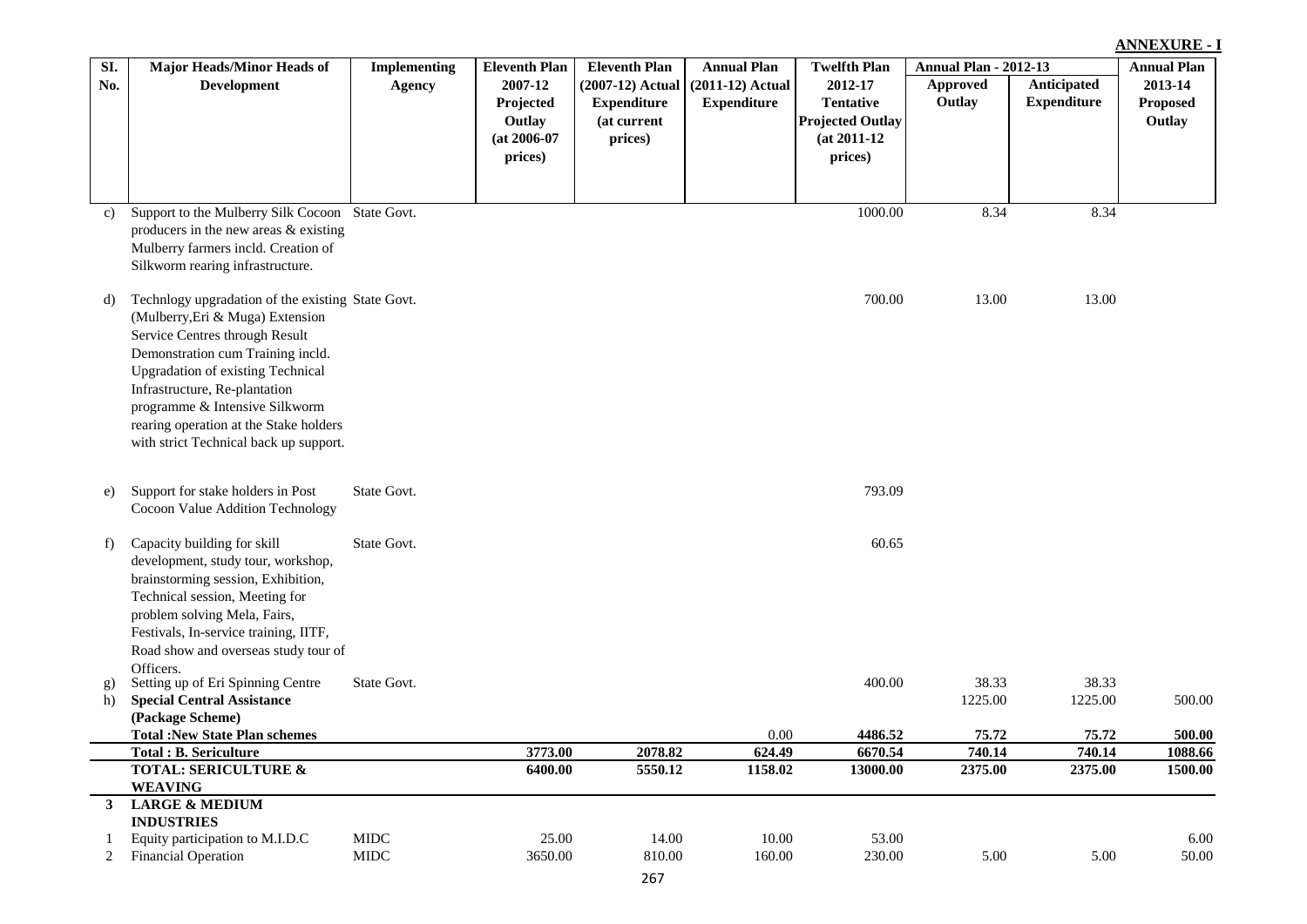| SI.                      | <b>Major Heads/Minor Heads of</b>                     | <b>Implementing</b>         | <b>Eleventh Plan</b> | <b>Eleventh Plan</b> | <b>Annual Plan</b> | <b>Twelfth Plan</b>     | <b>Annual Plan - 2012-13</b> |                    | <b>Annual Plan</b> |
|--------------------------|-------------------------------------------------------|-----------------------------|----------------------|----------------------|--------------------|-------------------------|------------------------------|--------------------|--------------------|
| No.                      | <b>Development</b>                                    | <b>Agency</b>               | 2007-12              | (2007-12) Actual     | $(2011-12)$ Actual | 2012-17                 | <b>Approved</b>              | Anticipated        | 2013-14            |
|                          |                                                       |                             | Projected            | <b>Expenditure</b>   | <b>Expenditure</b> | <b>Tentative</b>        | Outlay                       | <b>Expenditure</b> | <b>Proposed</b>    |
|                          |                                                       |                             | Outlay               | (at current          |                    | <b>Projected Outlay</b> |                              |                    | Outlay             |
|                          |                                                       |                             | $(at 2006-07)$       | prices)              |                    | $(at 2011-12)$          |                              |                    |                    |
|                          |                                                       |                             | prices)              |                      |                    | prices)                 |                              |                    |                    |
|                          |                                                       |                             |                      |                      |                    |                         |                              |                    |                    |
|                          |                                                       |                             |                      |                      |                    |                         |                              |                    |                    |
| 3                        | Devn of Industrial Area                               | <b>MIDC</b>                 | 3750.00              | 72.39                |                    | 50.00                   |                              |                    | 10.00              |
| $\overline{4}$           | E.D.P.                                                | <b>MIDC</b>                 | 30.00                | 10.00                | 5.00               | 44.00                   | 5.00                         | 5.00               | 6.00               |
| 5                        | Man power training                                    | <b>MIDC</b>                 | 40.00                | 8.00                 | 5.00               | 44.00                   | 5.00                         | 5.00               | 5.00               |
| 6                        | Feasibility studies                                   | <b>MIDC</b>                 | 80.00                | 34.00                | 10.00              | 51.00                   |                              |                    | 10.00              |
| 7                        | Package Scheme of Incentives                          | MIDC                        | 5000.00              | 3679.00              | 521.00             | 3630.00                 | 550.00                       | 1461.00            | 550.00             |
| 8                        | Growth Centre                                         | <b>MIDC</b>                 | 500.00               | 24.37                | 15.00              | 44.00                   | 5.00                         | 5.00               | 5.00               |
| 9                        | E.P.I.P                                               | <b>MIDC</b>                 | 300.00               | 20.38                |                    | 44.00                   | 205.00                       | 205.00             | 5.00               |
| 10                       | Publication and Publicity                             | <b>MIDC</b>                 | 250.00               | 296.00               | 106.00             | 430.00                  | 70.00                        | 70.00              | 60.00              |
| 11                       | Food Park                                             | <b>MIDC</b>                 | 50.00                | 15.00                |                    |                         |                              |                    |                    |
| 12                       | New Industrial Area                                   | <b>MIDC</b>                 |                      |                      |                    |                         |                              |                    |                    |
| 13                       | Equity participation to M.C.C.L.                      | <b>MCCL</b><br>${\rm MIDC}$ | 1725.00              | 6665.37              | 1000.00            | 3050.00                 | 100.00                       | 100.00             | 200.00             |
| 14                       | <b>Financial Assistance</b>                           |                             |                      |                      |                    |                         |                              |                    |                    |
| 15                       | Construction of DCIC's Office                         | <b>MIDC</b><br>$MIDC$       |                      | 50.00<br>13.13       | 50.00              | 640.00                  |                              |                    | 50.00              |
| 16                       | Mechalaya Bamboo Chips Ltd                            |                             |                      |                      | 13.13              |                         |                              |                    |                    |
| 17                       | Land & Customs at Khasi &                             | MIDC                        |                      |                      |                    | 51.00                   |                              |                    |                    |
|                          | <b>Garo Hills</b>                                     |                             |                      |                      |                    |                         |                              |                    |                    |
| 18                       | National Mission on Food Processing MIDC              |                             |                      |                      |                    | 300.00                  |                              | 19.00              | 30.00              |
|                          |                                                       |                             |                      |                      |                    |                         |                              |                    |                    |
| 19                       | Salary & Wages and other running                      | MIDC                        |                      |                      |                    |                         |                              |                    |                    |
|                          | expenses of subsidiary companies of                   |                             |                      |                      |                    |                         |                              |                    |                    |
|                          | <b>MIDC</b><br>Unsecured loan to M.C.C.L              | <b>MCCL</b>                 |                      |                      |                    | 79.00                   |                              |                    | 5.00               |
| 20                       |                                                       |                             |                      |                      |                    |                         |                              |                    | 8.00               |
| 21                       | Acquisition of land at Industrial                     | <b>MIDC</b>                 |                      |                      |                    | 60.00                   |                              | 200.00             |                    |
|                          | Park/Garo Hills<br><b>TOTAL: LARGE &amp; MEDIUM</b>   |                             | 15400.00             | 11711.64             | 1895.13            | 8800.00                 | 945.00                       | 2075.00            | 1000.00            |
|                          | <b>INDUSTRIES</b>                                     |                             |                      |                      |                    |                         |                              |                    |                    |
| 4                        | <b>MINING &amp; GEOLOGY</b>                           |                             |                      |                      |                    |                         |                              |                    |                    |
| 1                        | Direction & Administration                            | <b>State Government</b>     | 800.00               | 882.79               | 242.28             | 666.50                  | 127.00                       | 127.00             | 111.70             |
| $\overline{c}$           | Training                                              | <b>State Government</b>     | 50.00                | 0.12                 | $0.00\,$           | 40.00                   | 2.00                         | 2.00               | 1.00               |
| 3                        | Research & Development                                | <b>State Government</b>     | 160.00               | 285.97               | 202.38             | 245.00                  | 65.50                        | 65.50              | 166.50             |
| $\overline{\mathcal{L}}$ | Survey & Mapping                                      | <b>State Government</b>     | 160.00               | 124.36               | 29.27              | 156.00                  | 17.00                        | 17.00              | 46.00              |
| 5                        | Mineral Exploration                                   | <b>State Government</b>     | 600.00               | 822.42               | 524.51             | 237.00                  | 103.00                       | 123.50             | 124.80             |
| 6                        | Administration of Coal Mining                         | <b>State Government</b>     |                      |                      |                    | 150.00                  | 20.00                        |                    |                    |
|                          | Industries                                            |                             |                      |                      |                    |                         |                              |                    |                    |
| 7                        | Intensive Ground water Investigation State Government |                             |                      |                      |                    | 100.00                  | 0.40                         |                    |                    |
|                          |                                                       |                             |                      |                      |                    |                         |                              |                    |                    |
| 8                        | Geotechnical Study Cell                               | <b>State Government</b>     |                      |                      |                    | 100.00                  | 0.10                         |                    |                    |
| 9                        | Investment in public sectors                          | <b>State Government</b>     | 205.00               | 0.00                 | 0.00               | 350.00                  | 0.00                         | 0.00               |                    |
|                          |                                                       |                             |                      |                      |                    |                         |                              |                    |                    |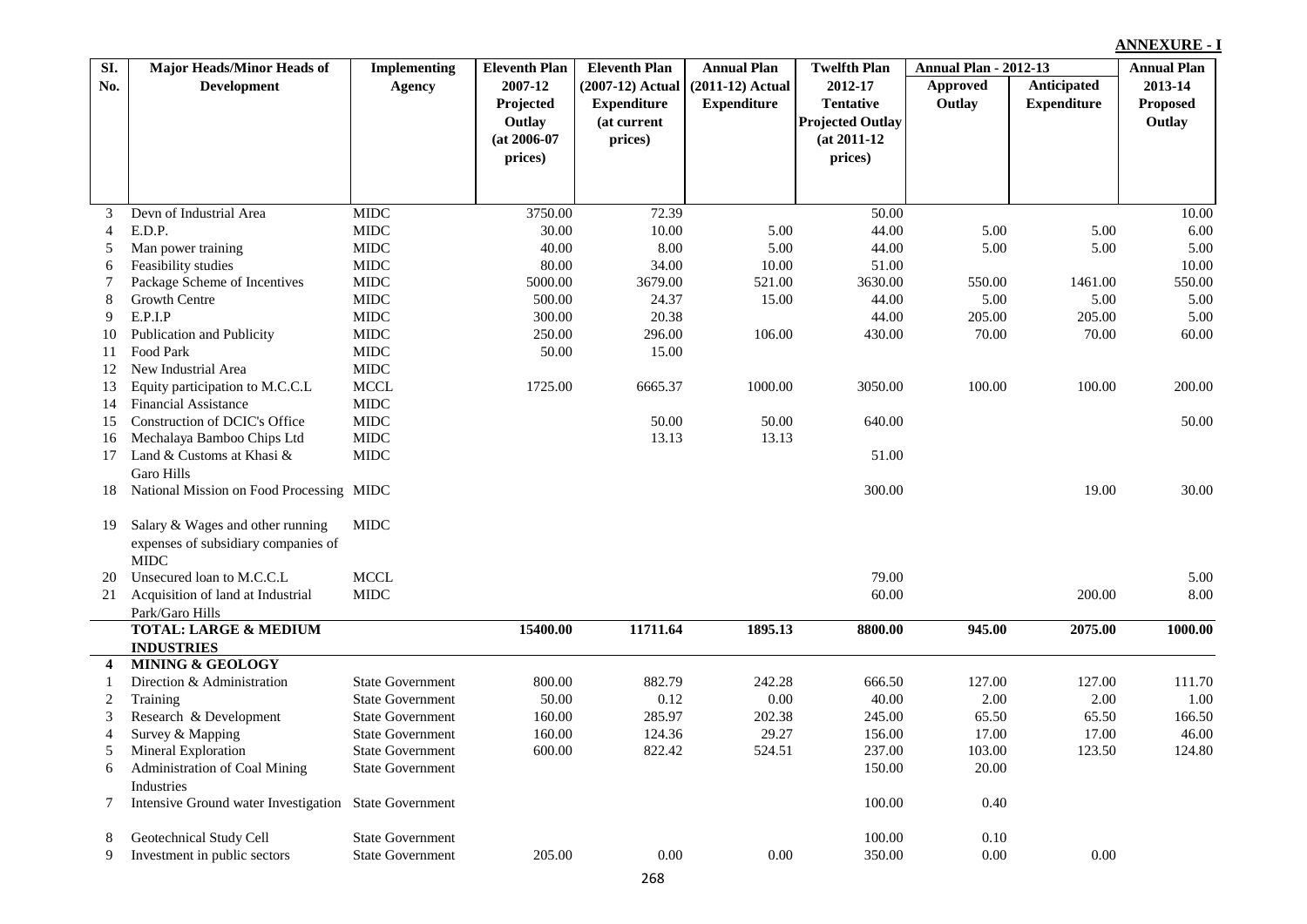| SI.            | Major Heads/Minor Heads of                                              | Implementing            | <b>Eleventh Plan</b> | <b>Eleventh Plan</b> | <b>Annual Plan</b> | <b>Twelfth Plan</b>     | <b>Annual Plan - 2012-13</b> |                    | <b>Annual Plan</b> |
|----------------|-------------------------------------------------------------------------|-------------------------|----------------------|----------------------|--------------------|-------------------------|------------------------------|--------------------|--------------------|
| No.            | <b>Development</b>                                                      | <b>Agency</b>           | 2007-12              | $(2007-12)$ Actual   | $(2011-12)$ Actual | 2012-17                 | <b>Approved</b>              | Anticipated        | 2013-14            |
|                |                                                                         |                         | Projected            | <b>Expenditure</b>   | <b>Expenditure</b> | <b>Tentative</b>        | Outlay                       | <b>Expenditure</b> | <b>Proposed</b>    |
|                |                                                                         |                         | Outlay               | (at current          |                    | <b>Projected Outlay</b> |                              |                    | Outlay             |
|                |                                                                         |                         | $(at 2006-07)$       | prices)              |                    | $(at 2011-12)$          |                              |                    |                    |
|                |                                                                         |                         | prices)              |                      |                    | prices)                 |                              |                    |                    |
|                |                                                                         |                         |                      |                      |                    |                         |                              |                    |                    |
| 10             | Other expenditure                                                       | <b>State Government</b> | 0.00                 | 0.00                 | 0.00               | 0.00                    | $0.00\,$                     | 0.00               |                    |
| 11             | <b>Construction of Residential Quarter</b>                              | <b>State Government</b> | 200.00               | 52.52                | 0.50               | 100.00                  | 1.00                         | 1.00               | 1.00               |
|                |                                                                         |                         |                      |                      |                    |                         |                              |                    |                    |
| 12             | Construction of Office Building etc.                                    | <b>State Government</b> | 175.00               | 26.72                | 4.72               | 255.50                  | 14.00                        | 14.00              | 49.00              |
|                | (PWD)                                                                   |                         |                      |                      |                    |                         |                              |                    |                    |
|                | TOTAL: MINING & GEOLOGY                                                 |                         | 2350.00              | 2194.90              | 1003.66            | 2400.00                 | 350.00                       | 350.00             | 500.00             |
|                | <b>TOTAL: VI</b>                                                        |                         | 29050.00             | 22444.52             | 4959.49            | 29300.00                | 4870.00                      | 5964.00            | 5300.00            |
|                | <b>CHAPTER VII</b>                                                      |                         |                      |                      |                    |                         |                              |                    |                    |
|                | <b>TRANSPORT</b>                                                        |                         |                      |                      |                    |                         |                              |                    |                    |
| 1              | Roads & Bridges                                                         | State Govt.             | 157462.00            | 96617.41             | 24378.37           | 190000.00               | 44062.00                     | 32462.00           | 40785.00           |
| $\overline{2}$ | <b>ROAD TRANSPORT</b>                                                   |                         |                      |                      |                    |                         |                              |                    |                    |
|                | Ongoing State Plan Schemes                                              | State Govt.             | 3200.00              | 1575.00              | 300.00             | 2400.00                 | 350.00                       | 350.00             | 380.00             |
| 3              | OTHER TRANSPORT SERVICES                                                |                         |                      |                      |                    |                         |                              |                    |                    |
|                | (OTS)                                                                   |                         |                      |                      |                    |                         |                              |                    |                    |
|                | <b>Ongoing State Plan Schemes</b>                                       |                         |                      |                      |                    |                         |                              |                    |                    |
|                | <b>Mass Transport System</b>                                            | State Govt.             | 20.00                | 0.00                 | 0.00               | 75.00                   | 0.00                         | 0.00               | 0.00               |
| 2              | Motor Driving School                                                    | State Govt.             | 30.00                | 24.00                | 5.00               | 90.00                   | 3.00                         | 3.00               | 3.00               |
| 3              | Computerisation of Office of the                                        | State Govt.             | 30.00                | 15.58                | 2.00               | 270.00                  | 2.00                         | 2.00               | 10.00              |
|                | Commissioner of Transport and All<br>District Offices of the Department |                         |                      |                      |                    |                         |                              |                    |                    |
|                |                                                                         |                         |                      |                      |                    |                         |                              |                    |                    |
| 4              | Financial Assistance to Un-                                             | State Govt.             | 40.00                | 23.00                | 0.00               | 150.00                  | 3.00                         | 3.00               | 4.00               |
|                | Employed Educated Youth to run                                          |                         |                      |                      |                    |                         |                              |                    |                    |
|                | <b>Transport Services</b>                                               |                         |                      |                      |                    |                         |                              |                    |                    |
| 5              | <b>Construction of Checkgates</b>                                       | State Govt.             | 30.00                | 0.00                 | 0.00               | 2260.00                 | 35.00                        | 35.00              | 40.00              |
| 6              | RC Construction of retaining walls                                      | State Govt.             | 20.00                | 71.54                | 15.00              | 730.00                  | 25.00                        | 25.00              | 52.00              |
|                | and renovation for District Offices                                     |                         |                      |                      |                    |                         |                              |                    |                    |
|                | and Head Quarters                                                       |                         |                      |                      |                    |                         |                              |                    |                    |
| 7              | <b>Purchase of Testing Equipments</b>                                   | State Govt.             | 30.00                | $0.00\,$             | 0.00               | 25.00                   | 1.00                         | 1.00               | 2.00               |
| 8              | Construction of Baljek Airport, Tura                                    | State Govt.             | 50.00                | 340.00               | 338.00             | 2400.00                 | 21.00                        | 21.00              | 4.00               |
|                |                                                                         |                         |                      |                      |                    |                         |                              |                    |                    |
| 9              | Subsidy to Private Airlines                                             | State Govt.             | 50.00                | 0.00                 | 0.00               | 540.00                  | 0.00                         | 0.00               | $0.00\,$           |
| 10             | Construction of Helipad at Shillong                                     | State Govt.             | 50.00                | 106.00               | 106.00             | 300.00                  | 60.00                        | 60.00              | 30.00              |
| 11             | Upgradation of Umroi Airport (SCA)                                      | State Govt.             | 150.00               | 5038.00              | $0.00\,$           | $0.00\,$                | 1144.00                      | 555.00             | 50.00              |
|                | <b>Upgradation of Umroi Airport (State</b>                              | State Govt.             | $0.00\,$             | 24.32                | $0.00\,$           | 290.00                  | 35.00                        | 35.00              |                    |
|                | Plan)                                                                   |                         |                      |                      |                    |                         |                              |                    |                    |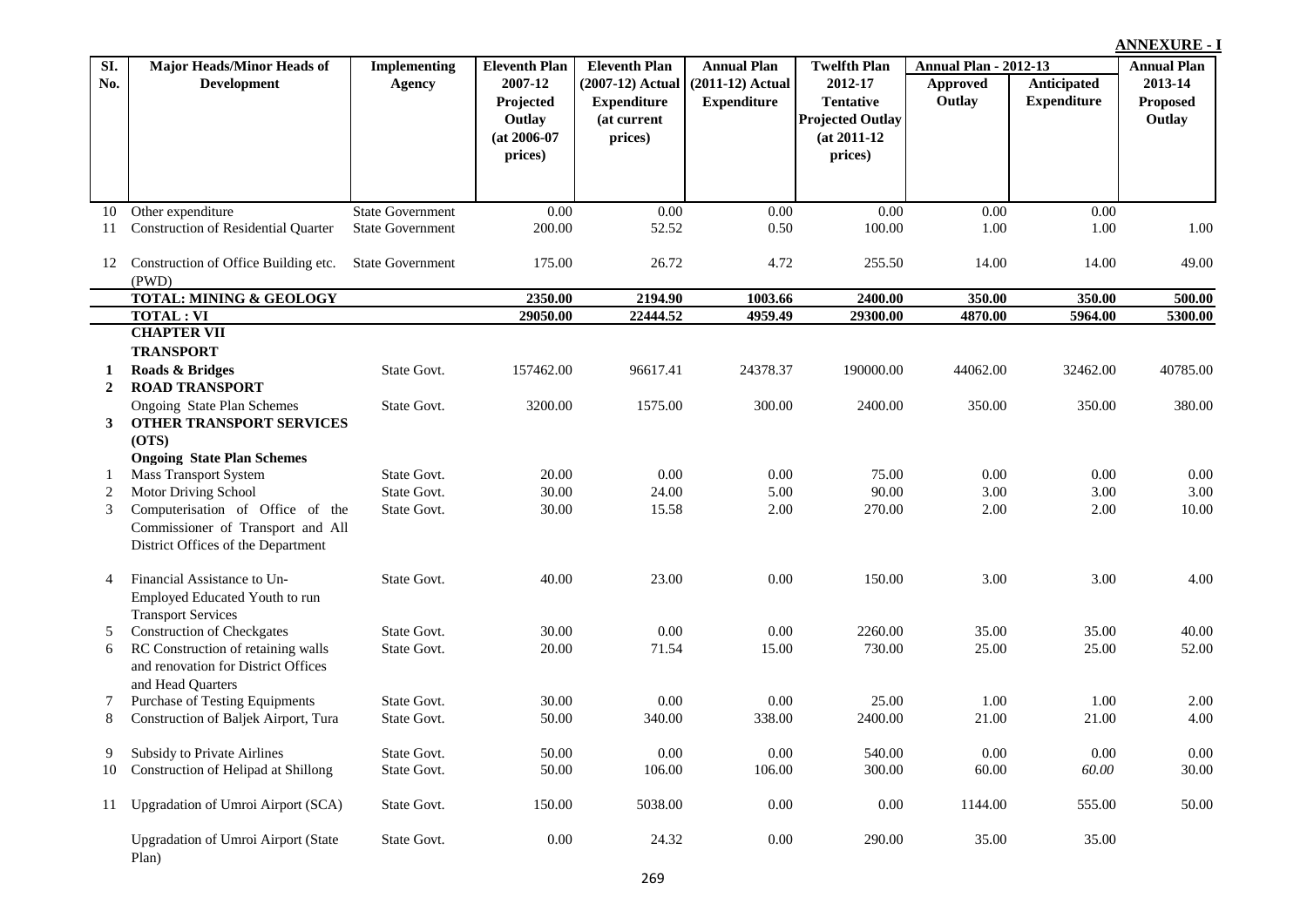**Approved Outlay Anticipated Expenditure Eleventh Plan | Annual Plan | Twelfth Plan | Annual Plan - 2012-13 (2007-12) Actual Expenditure (at current prices) Annual Plan (2011-12) Actual Expenditure Twelfth Plan 2012-17 Tentative Projected Outlay (at 2011-12 prices) Annual Plan 2013-14 Proposed Outlay SI. No. Major Heads/Minor Heads of Development Implementing Agency Eleventh Plan 2007-12 Projected Outlay (at 2006-07 prices)** 12 Construction of Inter State Bus /Truck Terminus (SCA) State Govt. 0.00 800.00 800.00 3500.00 800.00 800.00 700.00 13 Ropeways 2001 2001 State Govt. 2000 33.32 33.32 500.00 100.00 0.00 100.00 14 Inland Waterways 65.00 State Govt. 0.00 0.00 0.00 0.00 0.00 0.00 65.00 0.00 65.00 0.00 65.00 15 Cable Cars State Govt. **0.00** 0.00 0.00 50.00 50.00 0.00 50.00 **Total : Ongoing 500.00 6475.76 1299.32 11580.00 2344.00 1540.00 1110.00 New State Plan Scheme** 16 Shillong City Centre (SCA) State Govt. 0.00 0.00 0.00 0.00 1900.00 0.00 350.00 17 Public Transport System for Rural Connectivity (SCA) State Govt. 0.00 0.00 0.00 0.00 500.00 500.00 100.00 18 Motor Driving Institute (ACR) State Govt. 0.00 **0.00** 0.00 350.00 100.00 100.00 100.00 19 Insurance for Drivers State Govt. 0.00 0.00 0.00 0.00 0.00 0.00 0.00 100.00 4.00 20 Railway connectivity Central Govt. 0.00 0.00 0.00 170.00 0.00 0.00 0.00 **Total : New 520.00 2500.00 700.00 554.00 TOTAL : OTS 500.00 6475.76 1299.32 12100.00 4844.00 2240.00 1664.00 TOTAL : VII 161162.00 104668.17 25977.69 204500.00 49256.00 35052.00 42829.00 CHAPTER VIII SCIENCE, TECHNOLOGY & ENVIRONMENT 1 Scientific Research (incl. S & T)** 1 Popularisation of Science Programme (PSP) State Govt 300.00 216.00 50.00 300.00 60.00 60.00 100.00 2 Introduction of Appropriate Technology Programme (IATP) State Govt 500.00 356.25 110.00 400.00 100.00 100.00 125.00 3 Specific Projects Programme (SPP) State Govt 50.00 23.50 0.00 50.00 15.00 9.00 15.00 4 Students' Projects Programme (S,PP) PP) State Govt 20.00 Nil 0.00 20.00 0.00 0.00 0.00 5 S&T Entrepreneurship Development Programme (S&TEDP) State Govt 50.00 17.00 5.00 50.00 15.00 15.00 15.00 15.00 6 S&T Library & Documentation Programme (S&T L&DP) State Govt 30.00 7.40 0.00 30.00 5.00 0.00 5.00 7 Science Centres Programme (SCP) State Govt 150.00 105.00 24.00 150.00 35.00 50.00 100.00 8 Bio-Resources Development Programme (BRDP) State Govt 150.00 220.00 58.00 150.00 64.00 65.00 65.00 65.00 9 Remote Sensing Application Programme (RSAP) State Govt 50.00 8.60 0.00 50.00 5.00 0.00 5.00 10 State S&T Cell/Council (SSTC) State Govt 200.00 212.58 66.18 200.00 75.00 75.00 65.00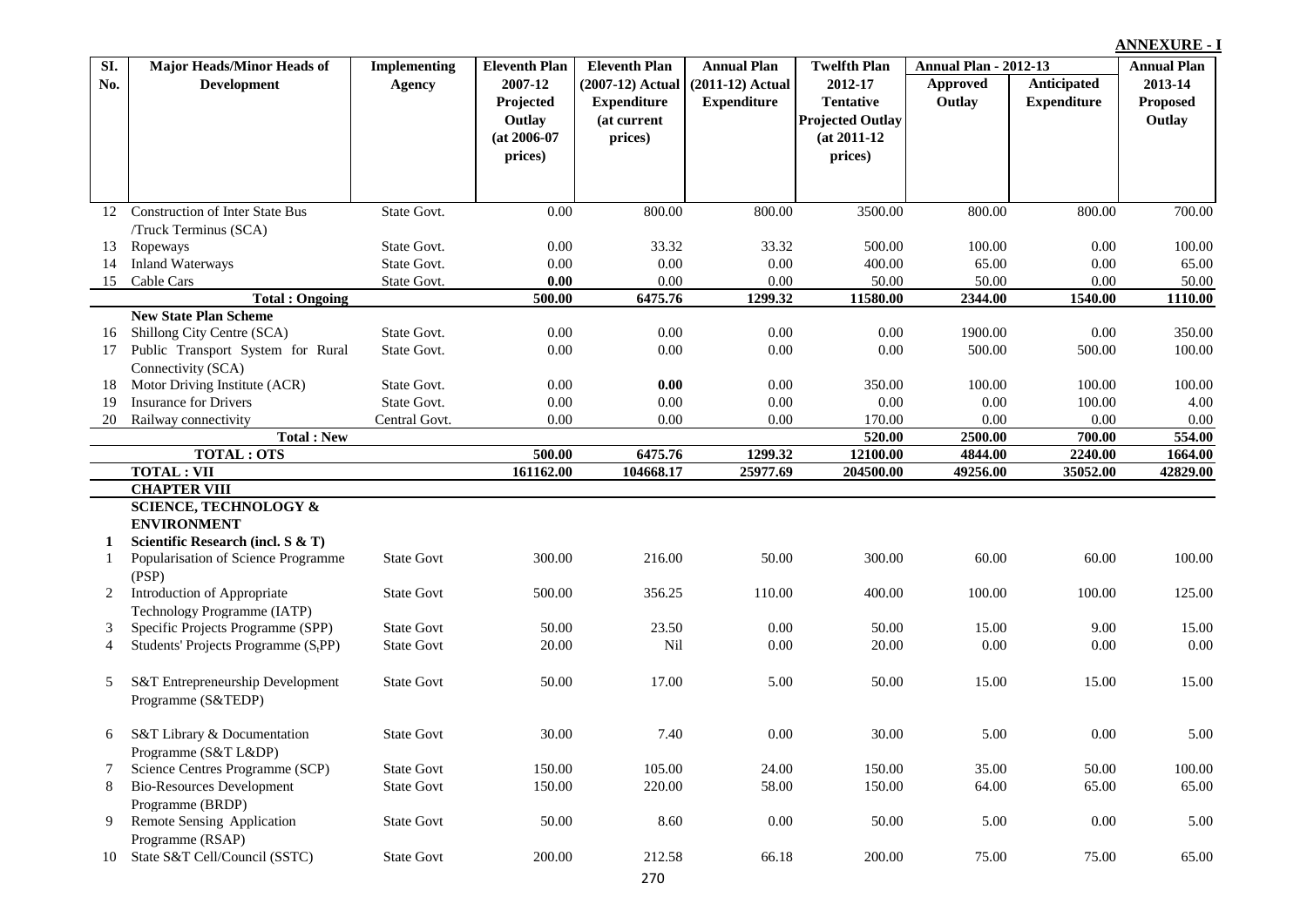| SI.            | Major Heads/Minor Heads of                   | <b>Implementing</b> | <b>Eleventh Plan</b> | <b>Eleventh Plan</b> | <b>Annual Plan</b> | <b>Twelfth Plan</b>     | <b>Annual Plan - 2012-13</b> |                    | <b>Annual Plan</b> |
|----------------|----------------------------------------------|---------------------|----------------------|----------------------|--------------------|-------------------------|------------------------------|--------------------|--------------------|
| No.            | <b>Development</b>                           | Agency              | 2007-12              | (2007-12) Actual     | (2011-12) Actual   | 2012-17                 | Approved                     | Anticipated        | 2013-14            |
|                |                                              |                     | Projected            | <b>Expenditure</b>   | <b>Expenditure</b> | <b>Tentative</b>        | Outlay                       | <b>Expenditure</b> | <b>Proposed</b>    |
|                |                                              |                     | Outlay               | (at current          |                    | <b>Projected Outlay</b> |                              |                    | Outlay             |
|                |                                              |                     | $(at 2006-07)$       | prices)              |                    | $(at 2011-12)$          |                              |                    |                    |
|                |                                              |                     | prices)              |                      |                    | prices)                 |                              |                    |                    |
|                |                                              |                     |                      |                      |                    |                         |                              |                    |                    |
|                |                                              |                     |                      |                      |                    |                         |                              |                    |                    |
| 11             | Regional Centre for Science &                | <b>State Govt</b>   |                      |                      |                    | 200.00                  | 50.00                        | 50.00              | 100.00             |
|                | Technology                                   |                     |                      |                      |                    |                         |                              |                    |                    |
| 12             | <b>District Innovation Fund</b>              | <b>State Govt</b>   |                      |                      |                    | 700.00                  | 350.00                       | 350.00             | 0.00               |
| 13             | <b>Sponsored Projects</b>                    | <b>State Govt</b>   |                      |                      |                    |                         |                              |                    | 5.00               |
|                | <b>TOTAL</b> : Scientific Research (incl.    |                     | 1500.00              | 1166.33              | 313.18             | 2300.00                 | 774.00                       | 774.00             | 600.00             |
|                | S & T                                        |                     |                      |                      |                    |                         |                              |                    |                    |
| $\overline{2}$ | Promotion of Bio-Technology                  | <b>State Govt</b>   |                      |                      |                    | 1350.00                 | 200.00                       | 20.00              | 200.00             |
| 3              | GIS/Geo Spatial Technology                   | <b>State Govt</b>   |                      |                      |                    | 1350.00                 | 200.00                       | 50.00              | 200.00             |
| 4              | <b>INFORMATION TECHNOLOGY</b>                |                     |                      |                      |                    |                         |                              |                    |                    |
| 1              | (TT)<br>Development of IT Infrastructure     | <b>State Govt</b>   | 500.00               | 683.00               | 268.70             | 870.00                  | 135.00                       | 135.00             | 150.00             |
| 2              | Development of e-Governance (Incl            | <b>State Govt</b>   | 100.00               | 305.50               | 130.00             | 850.00                  | 150.00                       | 150.00             | 150.00             |
|                | Process re-engineering)                      |                     |                      |                      |                    |                         |                              |                    |                    |
| 3              | <b>Other Promotional Activities</b>          | <b>State Govt</b>   | 125.00               | 170.08               | 50.16              | 440.00                  | 95.00                        | 95.00              | 100.00             |
| $\overline{4}$ | Contribution to ICT Institution & IT         | <b>State Govt</b>   | 175.00               | 57.00                | 15.00              | 140.00                  | 10.00                        | 10.00              | 10.00              |
|                | Society                                      |                     |                      |                      |                    |                         |                              |                    |                    |
| 5              | HRD/IT Advisory to IT Department,            | <b>State Govt</b>   | 500.00               | 975.00               | 500.00             | 2600.00                 | 200.00                       | 200.00             | 385.00             |
|                | Survey, R&D Training                         |                     |                      |                      |                    |                         |                              |                    |                    |
|                |                                              |                     |                      |                      |                    |                         |                              |                    |                    |
| 6              | <b>ACA</b> for NeGP Projects                 | <b>State Govt</b>   | 4907.00              | 861.00               | $0.00\,$           | 2600.00                 | 255.00                       | 255.00             | 255.00             |
| 7              | Special Central Assistance (SCA)             | <b>State Govt</b>   |                      |                      |                    |                         | 2700.00                      | 2700.00            | 1500.00            |
|                | <b>TOTAL: IT</b>                             |                     | 6307.00              | 3051.58              | 963.86             | 7500.00                 | 3545.00                      | 3545.00            | 2550.00            |
| 5              | <b>Ecology &amp; Environment</b>             | <b>State Govt</b>   | 700.00               | 418.89               | 108.15             | 1000.00                 | 120.00                       | 120.00             | 130.00             |
| 6              | <b>Forestry &amp; Wildlife</b>               | <b>State Govt</b>   |                      |                      |                    |                         |                              |                    |                    |
| $\overline{1}$ | Direction & Administration                   |                     | 1200.00              | 942.37               | 260.51             | 1500.00                 | 262.36                       | 262.36             | 282.00             |
| 2              | Training                                     |                     | 500.00               | 365.53               | 100.49             | 794.00                  | 71.00                        | 71.00              | 116.00             |
| 3              | Survey of Forest resources                   |                     | 270.00               | 197.48               | 44.61              | 400.00                  | 42.50                        | 42.50              | 43.00              |
| 4              | <b>Statistics</b>                            |                     | 150.00               | 87.15                | 21.21              | 200.00                  | 7.50                         | 7.50               | 7.00               |
| 5              | Communication & Building                     |                     | 300.00               | 523.66               | 69.40              | 700.00                  | 843.00                       | 843.00             | 240.00             |
| 6              | Forest Conservation & development            |                     | 1000.00              | 676.75               | 120.33             | 1000.00                 | 165.80                       | 165.80             | 141.00             |
| 7              | Social & Farm Forestry                       |                     | 3000.00              | 2140.19              | 545.88             | 6500.00                 | 551.12                       | 551.12             | 716.00             |
|                | (i) Forestry Mission under IBDP              |                     |                      |                      |                    |                         | 300.00                       | 100.00             |                    |
|                | (ii) Preservation of critical catchment      |                     |                      |                      |                    |                         | 100.00                       | 100.00             |                    |
|                | areas                                        |                     |                      |                      |                    |                         |                              |                    |                    |
| 8              | Assistance to public sector                  |                     | 300.00               | 206.75               | 33.05              | 900.00                  | 90.00                        | 90.00              | 415.00             |
|                | <b>Environmental Forestry &amp; Wildlife</b> |                     |                      |                      |                    |                         |                              |                    |                    |
|                |                                              |                     |                      |                      |                    |                         |                              |                    |                    |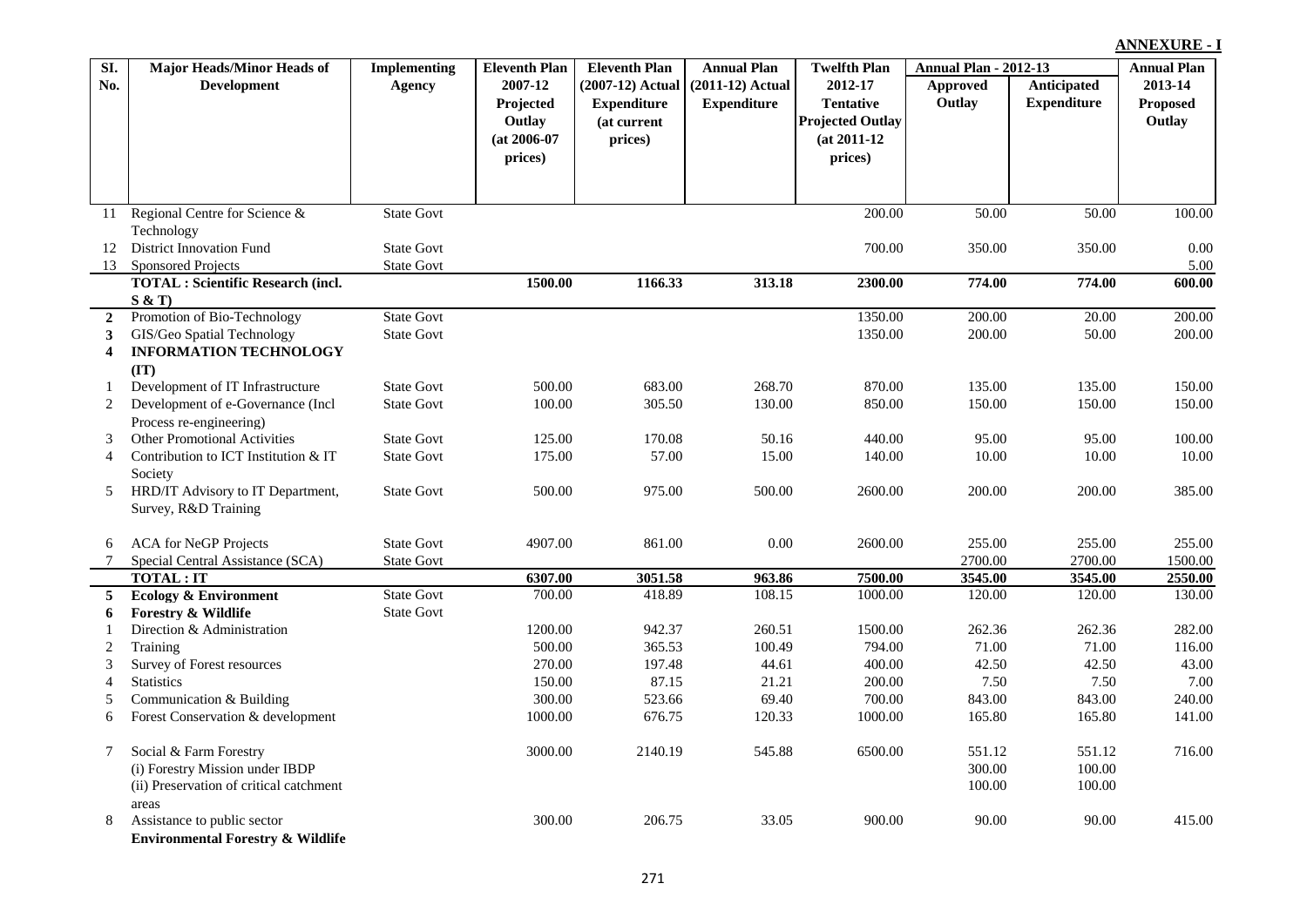| SI.          | <b>Major Heads/Minor Heads of</b>             | Implementing | <b>Eleventh Plan</b> | <b>Eleventh Plan</b> | <b>Annual Plan</b> | <b>Twelfth Plan</b>     | <b>Annual Plan - 2012-13</b> |                    | <b>Annual Plan</b> |
|--------------|-----------------------------------------------|--------------|----------------------|----------------------|--------------------|-------------------------|------------------------------|--------------------|--------------------|
| No.          | <b>Development</b>                            | Agency       | 2007-12              | $(2007-12)$ Actual   | (2011-12) Actual   | 2012-17                 | <b>Approved</b>              | Anticipated        | 2013-14            |
|              |                                               |              | Projected            | <b>Expenditure</b>   | <b>Expenditure</b> | <b>Tentative</b>        | Outlay                       | <b>Expenditure</b> | <b>Proposed</b>    |
|              |                                               |              | Outlay               | (at current          |                    | <b>Projected Outlay</b> |                              |                    | Outlay             |
|              |                                               |              | $(at 2006-07)$       | prices)              |                    | $(at 2011-12)$          |                              |                    |                    |
|              |                                               |              | prices)              |                      |                    | prices)                 |                              |                    |                    |
|              |                                               |              |                      |                      |                    |                         |                              |                    |                    |
|              |                                               |              |                      |                      |                    |                         |                              |                    |                    |
| 9            | Preservation of Wildlife                      |              | 2500.00              | 907.69               | 261.47             | 6000.00                 | 289.13                       | 289.13             | 340.00             |
| 10           | Setting up of Bird Sanctuary                  |              |                      |                      |                    |                         | 50.00                        | 50.00              |                    |
| 11           | Zoological Park                               |              | 200.00               | 104.70               | 37.46              | 300.00                  | 41.40                        | 41.40              | 42.00              |
| 12           | Public garden<br><b>Other Expenditure</b>     |              | 200.00               | 202.76               | 57.32              | 400.00                  | 61.69                        | 61.69              | 62.00              |
| 13           | Contribution to Eco development               |              | 200.00               | 264.44               | 66.51              | 750.00                  | 67.50                        | 67.50              | 67.00              |
|              | society                                       |              |                      |                      |                    |                         |                              |                    |                    |
| 14           | <b>Bamboo Mission</b>                         |              | 1500.00              |                      |                    |                         |                              |                    |                    |
| 15           | Agricultural Research & Education             |              | 100.00               | 76.14                | 23.03              | 500.00                  | 13.00                        | 13.00              | 14.00              |
|              |                                               |              |                      |                      |                    |                         |                              |                    |                    |
|              | <b>Capital Outlay Forestry &amp; Wildlife</b> |              |                      |                      |                    |                         |                              |                    |                    |
|              |                                               |              |                      |                      |                    |                         |                              |                    |                    |
| 16           | Communication & Building                      |              | 480.00               | 1573.66              | 1506.00            | 50.00                   | 17.00                        | 17.00              | 313.00             |
| 17           | 12th/13th FC Award for maintenance            |              | 4100.00              | 6851.00              | 631.61             | 12606.00                | 4202.00                      | 4202.00            | 4202.00            |
|              | of Forests                                    |              |                      |                      |                    |                         |                              |                    |                    |
| 18           | Forest Conservation Development &             |              |                      | 1000.00              |                    |                         |                              |                    |                    |
|              | Regeneration                                  |              |                      |                      |                    |                         |                              |                    |                    |
| 19           | Meghalaya Eco-Development Society             |              |                      |                      |                    |                         |                              |                    | 100.00             |
|              | <b>Total: Forestry &amp; Wildlife</b>         |              | 16000.00             | 16120.27             | 3778.88            | 32600.00                | 7175.00                      | 6975.00            | 7100.00            |
|              | <b>TOTAL: SCIENCE,</b>                        |              | 24507.00             | 20757.07             | 5164.07            | 46100.00                | 12014.00                     | 11484.00           | 10780.00           |
|              | <b>TECHNOLOGY &amp;</b>                       |              |                      |                      |                    |                         |                              |                    |                    |
|              | <b>ENVIRONMENT</b>                            |              |                      |                      |                    |                         |                              |                    |                    |
|              | <b>CHAPTER IX</b>                             |              |                      |                      |                    |                         |                              |                    |                    |
|              | <b>GENERAL ECONOMIC</b>                       |              |                      |                      |                    |                         |                              |                    |                    |
|              | <b>SERVICES</b>                               |              |                      |                      |                    |                         |                              |                    |                    |
| $\mathbf{1}$ | A. SECRETARIAT ECONOMIC                       |              |                      |                      |                    |                         |                              |                    |                    |
|              | <b>SERVICES</b>                               |              |                      |                      |                    |                         |                              |                    |                    |
|              | Planning Machinery at the State and           | State Govt.  | 1500.00              | 802.02               | 210.34             | 1000.00                 | 190.00                       | 190.00             | 300.00             |
|              | District Headquarter                          |              |                      |                      |                    |                         |                              |                    |                    |
|              | <b>State Planning Board</b>                   | State Govt.  | 400.00               | 248.92               | 40.93              | 200.00                  | 20.00                        | 20.00              | 40.00              |
|              | Programme Implementation &<br>Evaluation      | State Govt.  | 555.00               | 405.78               | 69.64              | 675.00                  | 90.00                        | 90.00              | 95.00              |
| 4            | Meghalaya Resource & Employment               | State Govt.  | 40.00                | 4.01                 |                    | 75.00                   | 10.00                        | 10.00              | 60.00              |
|              | Generation Council                            |              |                      |                      |                    |                         |                              |                    |                    |
| 5            | Meghalaya Economic Development                | State Govt.  | 65.00                | 7.17                 | 3.03               | 112.00                  | 15.00                        | 15.00              | 15.00              |
|              | Council                                       |              |                      |                      |                    |                         |                              |                    |                    |
| 6            | NEC/ Regional Meeting                         | State Govt.  | 65.00                | 17.84                | $0.00\,$           | 110.00                  | 15.00                        | 15.00              | 15.00              |
|              |                                               |              |                      |                      |                    |                         |                              |                    |                    |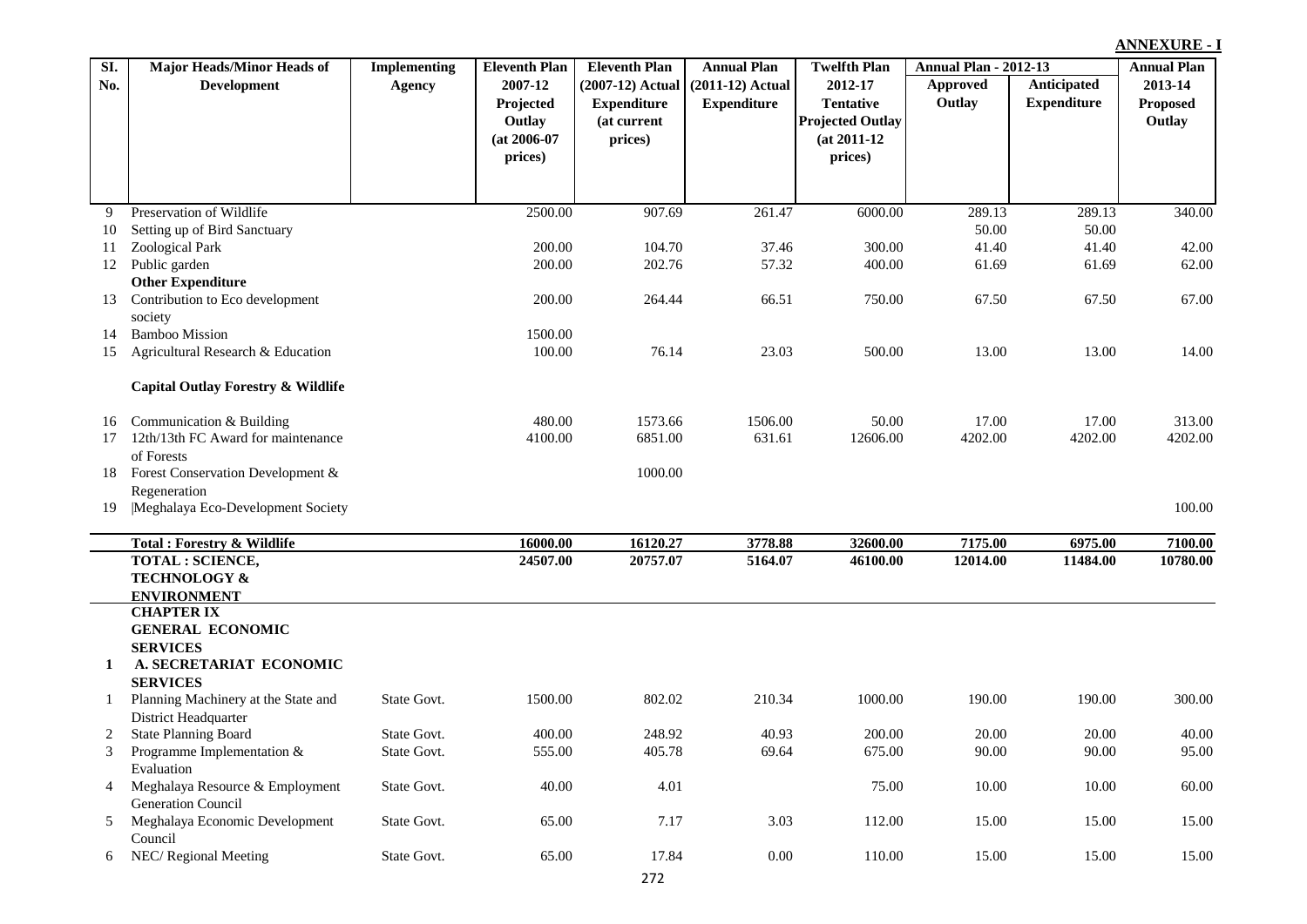| SI.            | <b>Major Heads/Minor Heads of</b>                                    | <b>Implementing</b>        | <b>Eleventh Plan</b> | <b>Eleventh Plan</b> | <b>Annual Plan</b> | <b>Twelfth Plan</b>     | <b>Annual Plan - 2012-13</b> |                    | <b>Annual Plan</b> |
|----------------|----------------------------------------------------------------------|----------------------------|----------------------|----------------------|--------------------|-------------------------|------------------------------|--------------------|--------------------|
| No.            | <b>Development</b>                                                   | <b>Agency</b>              | 2007-12              | (2007-12) Actual     | $(2011-12)$ Actual | 2012-17                 | Approved                     | Anticipated        | 2013-14            |
|                |                                                                      |                            | Projected            | <b>Expenditure</b>   | <b>Expenditure</b> | <b>Tentative</b>        | Outlay                       | <b>Expenditure</b> | <b>Proposed</b>    |
|                |                                                                      |                            | Outlay               | (at current          |                    | <b>Projected Outlay</b> |                              |                    | Outlay             |
|                |                                                                      |                            | $(at 2006-07)$       | prices)              |                    | $(at 2011-12)$          |                              |                    |                    |
|                |                                                                      |                            | prices)              |                      |                    | prices)                 |                              |                    |                    |
|                |                                                                      |                            |                      |                      |                    |                         |                              |                    |                    |
| 7              | Regional Planning & Development                                      | State Govt.                | 150.00               | 121.14               | 46.26              | 48.00                   | 5.00                         | 5.00               | 10.00              |
|                | Council                                                              |                            |                      |                      |                    |                         |                              |                    |                    |
| 8              | Core Board on Meghalaya                                              | State Govt.                | 25.00                | 57.23                | 0.00               | 105.00                  | 15.00                        | 15.00              | 0.00               |
|                | <b>Infrastructure Development</b>                                    |                            |                      |                      |                    |                         |                              |                    |                    |
| 9              | Incentive for issue of UIDs under                                    | State Govt.                |                      | 0.00                 | 0.00               | 675.00                  | 90.00                        | 90.00              | 90.00              |
|                | <b>TFC</b> Award                                                     |                            |                      |                      |                    |                         |                              |                    |                    |
| 10             | Studies/Consultancy Services                                         | State Govt.                | 100.00               | 1787.00              | 1787.00            | 7500.00                 | 100.00                       | 10.00              | 100.00             |
| 11             | Capacity Building                                                    | State Govt.                | 100.00               | 464.00               | 464.00             | 7500.00                 | 100.00                       | 70.00              | 100.00             |
| 12             | Climate Change Adaptation                                            | State Govt.                | 0.00                 | $0.00\,$             | 0.00               | 25000.00                | 4000.00                      | 0.00               | 4000.00            |
|                | Programme(EAP-KfW/GIZ)                                               |                            |                      |                      |                    |                         |                              |                    |                    |
| 13             | Climate Change Management                                            | State Govt.                | 100.00               | 1000.00              | 1000.00            | 9500.00                 | 200.00                       | 20.00              | 200.00             |
| 14             | <b>Viabilty Gap Funding</b>                                          | State Govt.                | $0.00\,$             | 330.00               | 330.00             | 7500.00                 | 200.00                       | 20.00              | 2500.00            |
| 15             | <b>Rainwater Harvesting Mission</b><br>Institute of Entreprenuership | State Govt.<br>State Govt. |                      | 50.00<br>500.00      | 0.00<br>$0.00\,$   |                         |                              |                    |                    |
| 16<br>17       | Institute of Governance                                              | State Govt.                |                      | 500.00               | 0.00               |                         |                              |                    |                    |
| 18             | MIS of Planning Department                                           | State Govt.                |                      | 0.00                 | $0.00\,$           |                         | 100.00                       | 0.00               | 200.00             |
| 19             | Intervention for Turn-around of Govt                                 | State Govt.                |                      |                      |                    |                         |                              |                    | 100.00             |
|                | <b>PSUs</b>                                                          |                            |                      |                      |                    |                         |                              |                    |                    |
| 20             | Special Training Programmes for                                      | State Govt.                |                      |                      |                    |                         |                              |                    | 50.00              |
|                | Tourism & Health Sectors (MSEPC)                                     |                            |                      |                      |                    |                         |                              |                    |                    |
|                |                                                                      |                            |                      |                      |                    |                         |                              |                    |                    |
|                | TOTAL: A. SECRETARIAT                                                |                            | 3100.00              | 6295.11              | 3951.20            | 60000.00                | 5150.00                      | 570.00             | 7875.00            |
|                | <b>ECONOMIC SERVICES</b>                                             |                            |                      |                      |                    |                         |                              |                    |                    |
| 21             | <b>B.</b> Institute of Natural Resources                             | State Govt.                | 0.00                 | 500.00               | 500.00             | 5000.00                 | 300.00                       | 50.00              | 500.00             |
|                | TOTAL (A+B) : SECRETARIAT                                            |                            | 3100.00              | 6795.11              | 4451.20            | 65000.00                | 5450.00                      | 620.00             | 8375.00            |
|                | <b>ECONOMIC SERVICES</b>                                             |                            |                      |                      |                    |                         |                              |                    |                    |
| $\overline{2}$ | <b>SURVEY AND STATISTICS</b>                                         |                            |                      |                      |                    |                         |                              |                    |                    |
| -1             | <b>State Statistics Organisation</b>                                 | State Govt.                | 435.00               | 415.56               | 101.45             | 382.00                  | 48.30                        | 40.00              | 50.27              |
| 2              | Annual Survey of Industries                                          | State Govt.                | 25.00                | 24.92                | 5.75               | 57.50                   | 11.50                        | 8.00               | 6.00               |
| 3              | National Income Estimation                                           | State Govt.                | 0.00                 | 0.00                 | 0.00               | 0.00                    | 0.00                         | 0.00               | 0.00               |
| $\overline{4}$ | Bulletin, Handbook, Abstract etc                                     | State Govt.                | 5.00                 | 4.05                 | 0.87               | 10.00                   | 2.00                         | 2.00               | 3.00               |
| 5              | <b>Training Unit</b>                                                 | State Govt.                | 5.00                 | 4.30                 | 0.84               | 25.00                   | 5.00                         | 5.00               | 5.00               |
| 6              | Strengthening of Price Section                                       | State Govt.                | 5.00                 | 3.10                 | 0.75               | 30.00                   | 6.00                         | 6.00               | 6.00               |
| 7              | Data Rank & Electronic Data                                          | State Govt.                | 510.00               | 404.05               | 94.64              | 300.00                  | 39.70                        | 25.00              | 40.74              |
| 8              | Processing<br><b>Agriculture Statistics Division</b>                 | State Govt.                | 55.00                | 38.07                | 10.66              | 85.50                   | 5.00                         | 5.00               | 5.00               |
| 9              | National Sample Survey Division                                      | State Govt.                | 70.00                | 56.79                | 12.29              | 20.00                   | 4.00                         | 4.00               | 13.50              |
|                |                                                                      |                            |                      |                      |                    |                         |                              |                    |                    |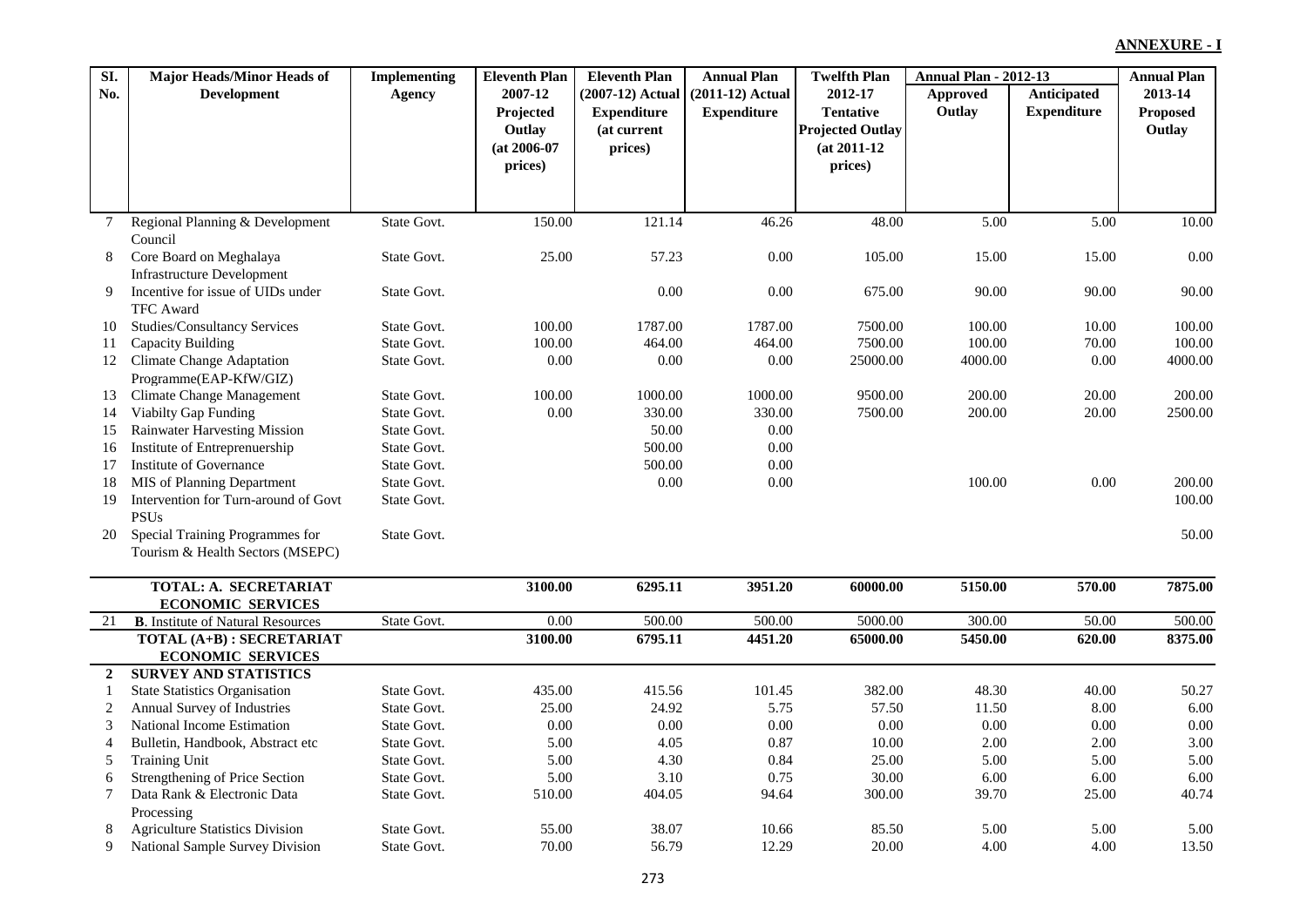| SI.                     | <b>Major Heads/Minor Heads of</b>      | <b>Implementing</b> | <b>Eleventh Plan</b> | <b>Eleventh Plan</b> | <b>Annual Plan</b> | <b>Twelfth Plan</b>     | <b>Annual Plan - 2012-13</b> |                    | <b>Annual Plan</b> |
|-------------------------|----------------------------------------|---------------------|----------------------|----------------------|--------------------|-------------------------|------------------------------|--------------------|--------------------|
| No.                     | <b>Development</b>                     | <b>Agency</b>       | 2007-12              | (2007-12) Actual     | $(2011-12)$ Actual | 2012-17                 | Approved                     | Anticipated        | 2013-14            |
|                         |                                        |                     | Projected            | <b>Expenditure</b>   | <b>Expenditure</b> | <b>Tentative</b>        | Outlay                       | <b>Expenditure</b> | Proposed           |
|                         |                                        |                     | Outlay               | (at current          |                    | <b>Projected Outlay</b> |                              |                    | Outlay             |
|                         |                                        |                     | (at 2006-07          | prices)              |                    | $(at 2011-12)$          |                              |                    |                    |
|                         |                                        |                     | prices)              |                      |                    | prices)                 |                              |                    |                    |
|                         |                                        |                     |                      |                      |                    |                         |                              |                    |                    |
|                         |                                        |                     |                      |                      |                    |                         |                              |                    |                    |
| 10                      | Establishment of Modern Data           | State Govt.         | 10.00                | 6.18                 | 0.97               | 10.00                   | 2.00                         | 2.00               | 2.00               |
|                         | <b>Processing Facilities</b>           |                     |                      |                      |                    |                         |                              |                    |                    |
| 12                      | Strengthening of Publication and       | State Govt.         | 10.00                | 26.89                | 4.41               | 80.00                   | 11.50                        | 8.00               | 8.50               |
|                         | <b>Reference Division</b>              |                     |                      |                      |                    |                         |                              |                    |                    |
| 13                      | <b>Construction of Building (Staff</b> | State Govt.         | 270.00               | 0.00                 | 0.00               | 500.00                  | $0.00\,$                     | 0.00               | 0.00               |
|                         | Quarter and Office Building for        |                     |                      |                      |                    |                         |                              |                    |                    |
|                         | Baghmara, Nongpoh & Jowai              |                     |                      |                      |                    |                         |                              |                    |                    |
|                         | <b>TOTAL: SURVEY AND</b>               |                     | 1400.00              | 983.91               | 232.63             | 1500.00                 | 135.00                       | 105.00             | 140.00             |
|                         | <b>STATISTICS</b>                      |                     |                      |                      |                    |                         |                              |                    |                    |
| 3                       | <b>VOLUNTARY ACTION FUND</b>           | State Govt.         | 600.00               | 730.00               | 500.00             | 2500.00                 | 500.00                       | 500.00             | 500.00             |
| $\overline{\mathbf{4}}$ | <b>INTEGRATED BASIN</b>                |                     |                      |                      |                    |                         |                              |                    |                    |
|                         | <b>DEVELOPMENT &amp;</b>               |                     |                      |                      |                    |                         |                              |                    |                    |
|                         | <b>LIVELIHOOD PROMOTION</b>            |                     |                      |                      |                    |                         |                              |                    |                    |
|                         | PROGRAMME(IBDLPP)                      |                     |                      |                      |                    |                         |                              |                    |                    |
|                         | Programme Management Unit              | State Govt.         | 0.00                 | 3678.00              | 2178.00            | 10000.00                | 1500.00                      | 1500.00            | 2500.00            |
|                         | (including District Units)             |                     |                      |                      |                    |                         |                              |                    |                    |
| 2                       | Missions under IBDLP/Enterprise        | State Govt.         | 0.00                 | 4010.00              | 4010.00            | 300000.00               | 3906.00                      | 3906.00            | 14950.00           |
|                         | Dev/Livelihood Mission                 |                     |                      |                      |                    |                         |                              |                    |                    |
| 3                       | Institute of Entrepreneurship          | State Govt.         | $0.00\,$             | 1500.00              | 1500.00            | 5000.00                 | 500.00                       | 50.00              | 1000.00            |
| 4                       | Institute of Governance                | State Govt.         | $0.00\,$             | 1500.00              | 1500.00            | 5000.00                 | 100.00                       | 50.00              | 500.00             |
| 5                       | <b>Trade Promotion</b>                 | State Govt.         | 0.00                 | 0.00                 | $0.00\,$           | 7000.00                 | 200.00                       | 50.00              | 350.00             |
| 6                       | <b>Financial Inclusion</b>             | State Govt.         | 0.00                 | 3000.00              | 1500.00            | 17000.00                | 1500.00                      | 1500.00            | 1500.00            |
| 7                       | Cross Cutting infrastructure for       | State Govt.         | 0.00                 | $0.00\,$             | 0.00               | 0.00                    | 0.00                         | 0.00               | 2100.00            |
|                         | missions                               |                     |                      |                      |                    |                         |                              |                    |                    |
|                         | <b>TOTAL: IBDLPP</b>                   |                     | 0.00                 | 13688.00             | 10688.00           | 344000.00               | 7706.00                      | 7056.00            | 22900.00           |
| 5                       | <b>CONVERGENCE UNDER</b>               | State Govt.         | $\overline{0.00}$    | 1950.00              | 1950.00            | 15000.00                | $\overline{0.00}$            | 0.00               | 0.00               |
|                         | <b>MGNREDA</b>                         |                     |                      |                      |                    |                         |                              |                    |                    |
| 6                       | <b>INFRASTRUCTURE</b>                  | State Govt.         | $\overline{0.00}$    | 0.00                 | 0.00               | 52000.00                | 20900.00                     | 20900.00           | 12545.00           |
|                         | DEVELOPMENT BOARD                      |                     |                      |                      |                    |                         |                              |                    |                    |
|                         |                                        |                     |                      |                      |                    |                         |                              |                    |                    |
| $\overline{7}$          | <b>LIVELIHOOD IMPROVEMENT</b>          | <b>MRDS</b>         | 11000.00             | 9667.00              | 3100.00            | 0.00                    | 445.00                       | 445.00             | 200.00             |
|                         | PROJECT FOR THE                        |                     |                      |                      |                    |                         |                              |                    |                    |
|                         | <b>HIMALAYAS</b>                       |                     |                      |                      |                    |                         |                              |                    |                    |
| 8                       | <b>TOURISM</b>                         |                     |                      |                      |                    |                         |                              |                    |                    |
|                         | Direction & Administration.            | State Govt.         | 250.00               | 151.71               | 46.36              | 450.00                  | 68.00                        | 44.51              | 80.00              |
| 2                       | Development of Tourist Spots.          | State Govt.         | 203.00               | 1076.43              | 532.47             | 2500.00                 | 1650.00                      | 1080.00            | 2200.00            |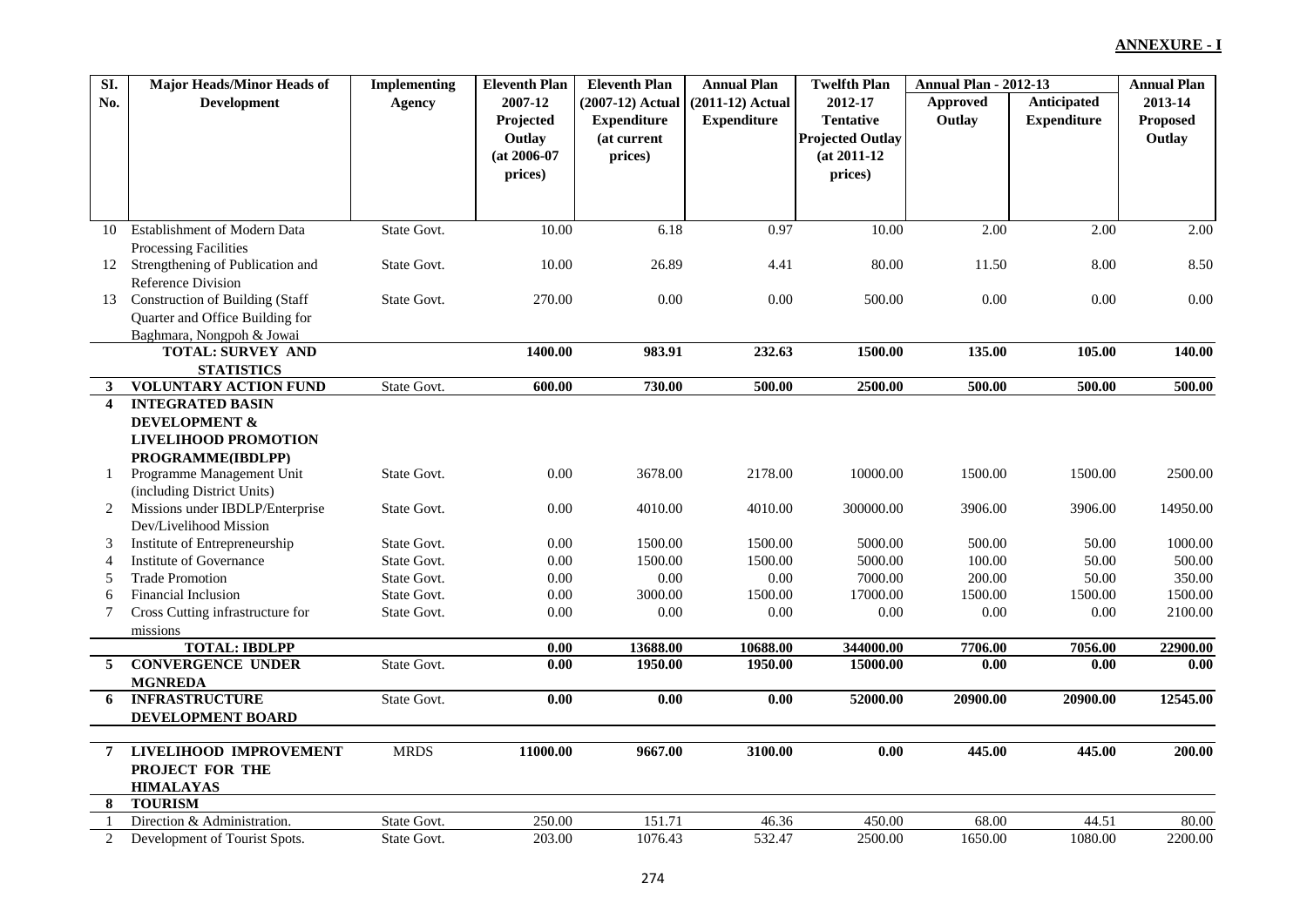|          |                                                     |                            |                      |                      |                    |                         |                              |                    | <b>ANNEXURE - I</b> |  |
|----------|-----------------------------------------------------|----------------------------|----------------------|----------------------|--------------------|-------------------------|------------------------------|--------------------|---------------------|--|
| SI.      | Major Heads/Minor Heads of                          | <b>Implementing</b>        | <b>Eleventh Plan</b> | <b>Eleventh Plan</b> | <b>Annual Plan</b> | <b>Twelfth Plan</b>     | <b>Annual Plan - 2012-13</b> |                    | <b>Annual Plan</b>  |  |
| No.      | <b>Development</b>                                  | <b>Agency</b>              | 2007-12              | (2007-12) Actual     | $(2011-12)$ Actual | 2012-17                 | <b>Approved</b>              | Anticipated        | 2013-14             |  |
|          |                                                     |                            | Projected            | <b>Expenditure</b>   | <b>Expenditure</b> | <b>Tentative</b>        | Outlay                       | <b>Expenditure</b> | <b>Proposed</b>     |  |
|          |                                                     |                            | Outlay               | (at current          |                    | <b>Projected Outlay</b> |                              |                    | Outlay              |  |
|          |                                                     |                            | $(at 2006-07$        | prices)              |                    | $(at 2011-12)$          |                              |                    |                     |  |
|          |                                                     |                            | prices)              |                      |                    | prices)                 |                              |                    |                     |  |
|          |                                                     |                            |                      |                      |                    |                         |                              |                    |                     |  |
|          |                                                     |                            |                      |                      |                    |                         |                              |                    |                     |  |
| 3        | Provision of wayside amenities and                  | State Govt.                | 100.00               | 7.82                 |                    | 850.00                  | 50.00                        | 32.73              |                     |  |
|          | infrastructures connecting                          |                            |                      |                      |                    |                         |                              |                    |                     |  |
|          | Cherrapunjee to Kynrem                              |                            |                      |                      |                    |                         |                              |                    |                     |  |
|          | Falls(formerly known as Nianglang).                 |                            |                      |                      |                    |                         |                              |                    |                     |  |
| 4        | Tourist Bungalow in Tura.                           | State Govt.                | 50.00                |                      |                    |                         |                              |                    |                     |  |
| 5        | Provision of Yatri Niwases                          | State Govt.                | 50.00                | 2.53                 |                    |                         |                              |                    | 100.00              |  |
| 6        | Provision of Way side Amenities/                    | State Govt.                | 60.00                | 203.25               | 106.41             |                         |                              |                    |                     |  |
|          | Tourist Bungalow.                                   |                            |                      |                      |                    |                         |                              |                    |                     |  |
| 7        | Transport facilities for Tourists.                  | State Govt.                | 50.00                |                      |                    |                         |                              |                    |                     |  |
| 8        | Financial Assistance to MTDC                        | State Govt.                | 150.00               | 167.67               | 100.00             | 350.00                  | 50.00                        | 32.73              | 50.00               |  |
| 9        | <b>Tourism Promotion Subsidy</b>                    | State Govt.                | 200.00               |                      |                    | 500.00                  | 47.00                        | 30.76              | 21.00               |  |
| 10       | Salaries/honorarium, hospitality,                   | State Govt.                |                      | 9.19                 | 9.19               | 80.00                   | 13.00                        | 8.51               | 15.00               |  |
|          | rents etc. to Chairman & Vice                       |                            |                      |                      |                    |                         |                              |                    |                     |  |
|          | Chairman MTDC.                                      |                            |                      |                      |                    |                         |                              |                    |                     |  |
| 11       | Training Facilities & Capacity.                     | State Govt.                | 50.00                | 14.80                | 4.68               | 100.00                  | 4.00                         | 2.62               | 5.00                |  |
| 12       | <b>Hospitality Schemes</b>                          | State Govt.                | 50.00                | 20.81                | 6.63               | 75.00                   | 8.00                         | 5.24               | 8.00                |  |
| 13       | <b>Publicity Tourist festival</b>                   | State Govt.                | 450.00               | 622.51               | 211.38             | 1200.00                 | 100.00                       | 65.45              | 150.00              |  |
| 14       | Printing of Publicity Materials                     | State Govt.                | 250.00               | 229.24               | 72.50              | 1500.00                 | 50.00                        | 32.73              | 100.00              |  |
| 15       | Other Tourist Information Centre                    | State Govt.                | 80.00                | 86.33                | 30.72              | 100.00                  |                              |                    |                     |  |
| 16<br>17 | Production of Documentary Film<br>Purchase of Boats | State Govt.<br>State Govt. | 80.00<br>50.00       | 93.07                | 55.15              | 100.00                  | 5.00                         | 3.27               | 10.00               |  |
| 18       | Wildlife Tourism (Trekking in                       | State Govt.                | 50.00                |                      |                    |                         |                              |                    |                     |  |
|          | Natural Reserves).                                  |                            |                      |                      |                    |                         |                              |                    |                     |  |
| 19       | Development of Caves                                | State Govt.                | 50.00                | 125.00               | 125.00             | 375.00                  | 125.00                       | 81.82              | 125.00              |  |
| 20       | <b>Adventure Tourism</b>                            | State Govt.                | 20.00                | 25.00                |                    | 100.00                  | 5.00                         | 3.27               | 5.00                |  |
| 21       | Food Craft Institute                                | State Govt.                | 50.00                | 7.30                 | 7.30               | 400.00                  | 14.00                        | 9.16               | 20.00               |  |
| 22       | Provision of Consultant Fees for                    | State Govt.                | 20.00                |                      |                    | 100.00                  |                              |                    |                     |  |
|          | Project Formulation.                                |                            |                      |                      |                    |                         |                              |                    |                     |  |
| 23       | <b>Travel Circuits (Golf Course)</b>                | State Govt.                | 200.00               | 14.75                |                    |                         |                              |                    |                     |  |
|          | Development).                                       |                            |                      |                      |                    |                         |                              |                    |                     |  |
| 24       | Land acquisition                                    | State Govt.                |                      |                      |                    | 200.00                  |                              |                    |                     |  |
| 25       | Yatri Niwas at Shillong                             | State Govt.                | 25.00                |                      |                    |                         |                              |                    |                     |  |
| 26       | Tourist Bungalow at Williamnagar                    | State Govt.                | 25.00                |                      |                    |                         |                              |                    |                     |  |
| 27       | Improvement of Pine Wood Hotel                      | State Govt.                | 50.00                | 105.50               | 100.00             | 500.00                  |                              |                    | 10.00               |  |
| 28       | Crowborough Hotel                                   | State Govt.                | 25.00                |                      |                    |                         |                              |                    |                     |  |
| 29       | Shillong Orchid Hotel                               | State Govt.                | 152.00               |                      |                    |                         |                              |                    |                     |  |
| 30       | Orchid Inn at Thadlaskein                           | State Govt.                | 5.00                 |                      |                    |                         |                              |                    |                     |  |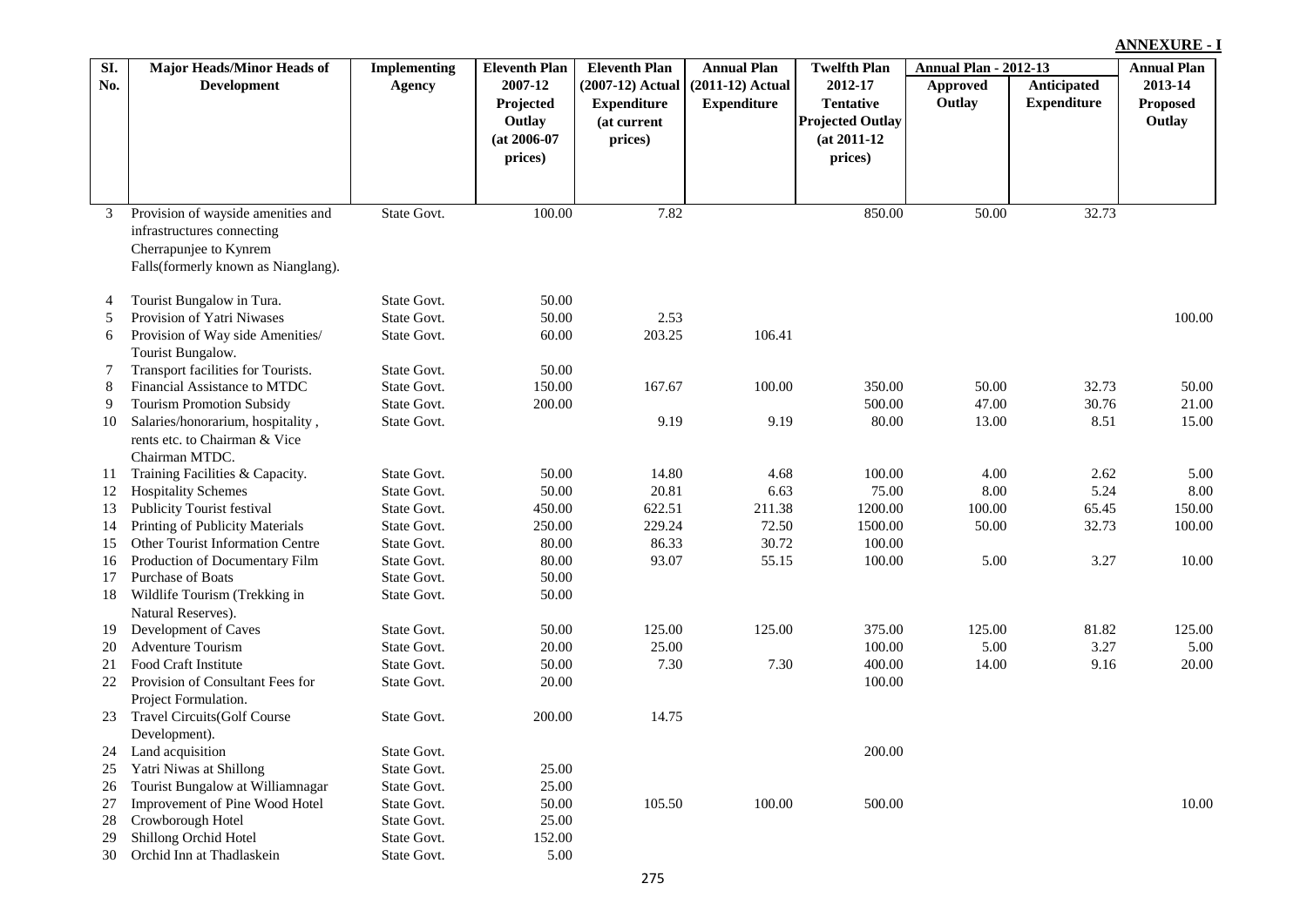| SI. | <b>Major Heads/Minor Heads of</b>                  | <b>Implementing</b> | <b>Eleventh Plan</b> | <b>Eleventh Plan</b> | <b>Annual Plan</b> | <b>Twelfth Plan</b>     | <b>Annual Plan - 2012-13</b> |                    | <b>Annual Plan</b> |
|-----|----------------------------------------------------|---------------------|----------------------|----------------------|--------------------|-------------------------|------------------------------|--------------------|--------------------|
| No. | <b>Development</b>                                 | <b>Agency</b>       | 2007-12              | $(2007-12)$ Actual   | $(2011-12)$ Actual | 2012-17                 | <b>Approved</b>              | <b>Anticipated</b> | 2013-14            |
|     |                                                    |                     | Projected            | <b>Expenditure</b>   | <b>Expenditure</b> | <b>Tentative</b>        | Outlay                       | <b>Expenditure</b> | Proposed           |
|     |                                                    |                     | Outlay               | (at current          |                    | <b>Projected Outlay</b> |                              |                    | Outlay             |
|     |                                                    |                     | $(at 2006-07)$       | prices)              |                    | $(at 2011-12)$          |                              |                    |                    |
|     |                                                    |                     | prices)              |                      |                    | prices)                 |                              |                    |                    |
|     |                                                    |                     |                      |                      |                    |                         |                              |                    |                    |
|     |                                                    |                     |                      |                      |                    |                         |                              |                    |                    |
|     | 31 Directorate of Tourism Office                   | State Govt.         | 60.00                |                      |                    | 500.00                  | 1.00                         | 0.65               | 1.00               |
|     | Paryatan Bhawan                                    |                     |                      |                      |                    |                         |                              |                    |                    |
|     | 32 Constn.of New Hotel/Tourist                     | State Govt.         | 55.00                |                      |                    |                         | 10.00                        | 6.55               |                    |
|     | Bungalow etc.                                      |                     |                      |                      |                    |                         |                              |                    |                    |
| 33  | Infrastructural Development at                     | State Govt.         | 20.00                |                      |                    |                         |                              |                    |                    |
|     | Sacred Lum Sohpetbneng.                            |                     |                      |                      |                    |                         |                              |                    |                    |
| 34  | Provision of approach road and                     | State Govt.         | 60.00                |                      |                    |                         |                              |                    |                    |
|     | wayside amenities connecting                       |                     |                      |                      |                    |                         |                              |                    |                    |
|     | Umsohpeing and Riangtheid                          |                     |                      |                      |                    |                         |                              |                    |                    |
|     | waterfalls near Mawjiej Village, West              |                     |                      |                      |                    |                         |                              |                    |                    |
|     | Khasi Hills.                                       |                     |                      |                      |                    |                         |                              |                    |                    |
| 35  | Provision of approach road and                     | State Govt.         | 40.00                |                      |                    |                         |                              |                    |                    |
|     | wayside amenities connecting the                   |                     |                      |                      |                    |                         |                              |                    |                    |
|     | Sacred Lum Mawirang near Myndo                     |                     |                      |                      |                    |                         |                              |                    |                    |
|     | Village, West Khasi Hills.                         |                     |                      |                      |                    |                         |                              |                    |                    |
| 36  | Provision of Community Based                       | State Govt.         | 350.00               |                      |                    |                         |                              |                    |                    |
|     | Projects/Infrastructures.                          |                     |                      |                      |                    |                         |                              |                    |                    |
| 37  | Provision of approach road and                     | State Govt.         | 30.00                |                      |                    |                         |                              |                    |                    |
|     | wayside amenities connecting Ara                   |                     |                      |                      |                    |                         |                              |                    |                    |
|     | Waterfall near Kamriangsih Village,                |                     |                      |                      |                    |                         |                              |                    |                    |
| 38  | West Khasi Hills<br>Provision of approach road and | State Govt.         | 20.00                |                      |                    |                         |                              |                    |                    |
|     | wayside amenitites connecting to                   |                     |                      |                      |                    |                         |                              |                    |                    |
|     | Syntu Ksiar                                        |                     |                      |                      |                    |                         |                              |                    |                    |
| 39  | Provision of approach road and                     | State Govt.         | 35.00                | 25.73                |                    |                         |                              |                    |                    |
|     | wayside amenities connecting to                    |                     |                      |                      |                    |                         |                              |                    |                    |
|     | <b>Kyllang Rock</b>                                |                     |                      |                      |                    |                         |                              |                    |                    |
| 40  | Provision of approach road and                     | State Govt.         | 35.00                |                      |                    |                         |                              |                    |                    |
|     | wayside amenities connecting to                    |                     |                      |                      |                    |                         |                              |                    |                    |
|     | Mawthadraishan                                     |                     |                      |                      |                    |                         |                              |                    |                    |
| 41  | <b>Establishment of Task Force</b>                 | State Govt.         |                      |                      |                    | 20.00                   |                              |                    |                    |
|     | Committee for Tourism Development.                 |                     |                      |                      |                    |                         |                              |                    |                    |
|     |                                                    |                     |                      |                      |                    |                         |                              |                    |                    |
| 42  | Dev. of Mir Jumla Heritage Site &                  | State Govt.         |                      | 170.00               |                    |                         |                              |                    |                    |
|     | Dev. of a Park at Gasupara, West                   |                     |                      |                      |                    |                         |                              |                    |                    |
|     | Garo Hills (SPA).                                  |                     |                      |                      |                    |                         |                              |                    |                    |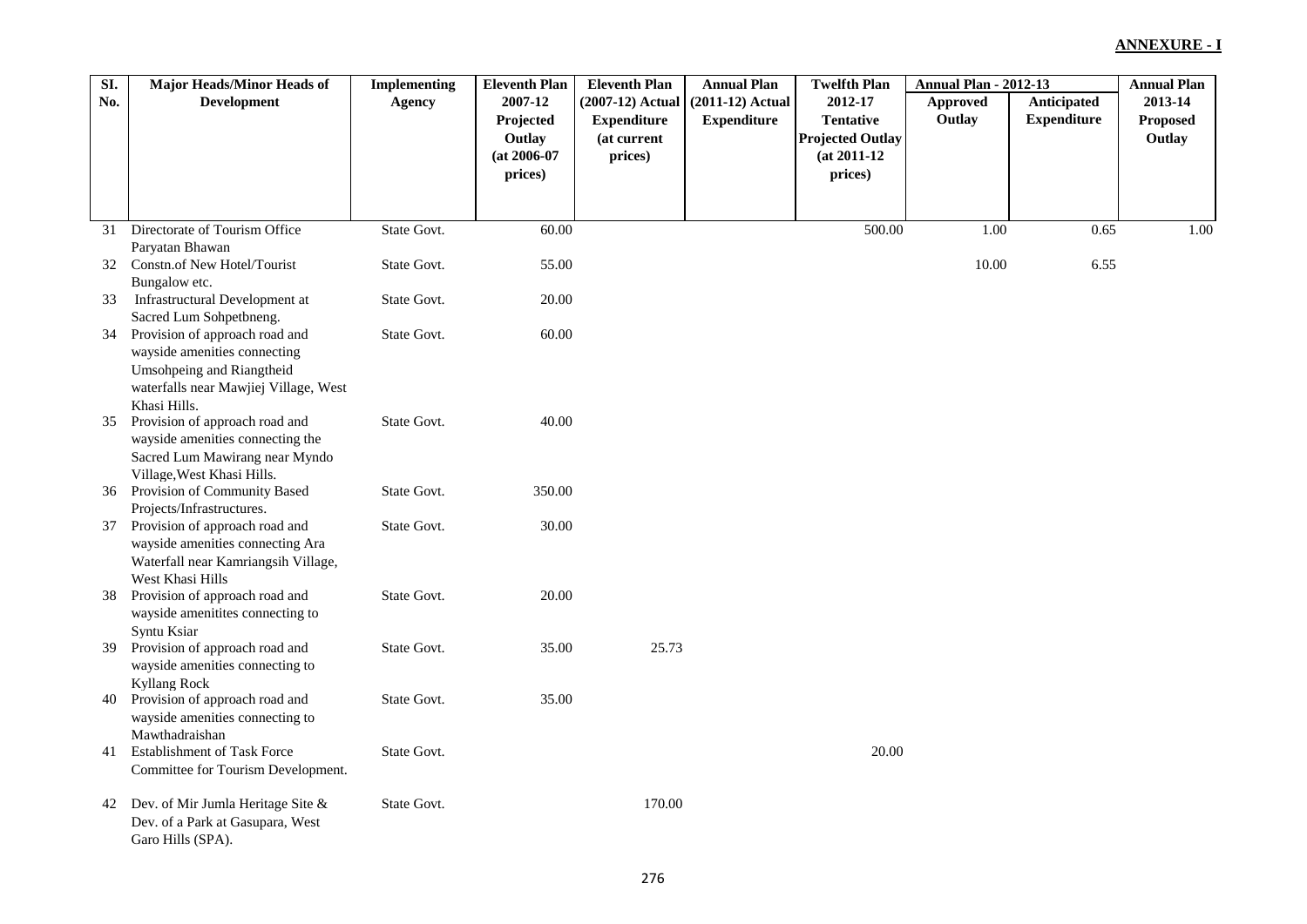| SI.                | Major Heads/Minor Heads of                       | <b>Implementing</b>        | <b>Eleventh Plan</b> | <b>Eleventh Plan</b> | <b>Annual Plan</b> | <b>Twelfth Plan</b>     | <b>Annual Plan - 2012-13</b> |                    | <b>Annual Plan</b> |
|--------------------|--------------------------------------------------|----------------------------|----------------------|----------------------|--------------------|-------------------------|------------------------------|--------------------|--------------------|
| No.                | <b>Development</b>                               | <b>Agency</b>              | 2007-12              | (2007-12) Actual     | (2011-12) Actual   | 2012-17                 | <b>Approved</b>              | Anticipated        | 2013-14            |
|                    |                                                  |                            | Projected            | <b>Expenditure</b>   | <b>Expenditure</b> | <b>Tentative</b>        | Outlay                       | <b>Expenditure</b> | <b>Proposed</b>    |
|                    |                                                  |                            | Outlay               | (at current          |                    | <b>Projected Outlay</b> |                              |                    | Outlay             |
|                    |                                                  |                            | $(at 2006-07)$       | prices)              |                    | $(at 2011-12)$          |                              |                    |                    |
|                    |                                                  |                            | prices)              |                      |                    | prices)                 |                              |                    |                    |
|                    |                                                  |                            |                      |                      |                    |                         |                              |                    |                    |
|                    |                                                  |                            |                      |                      |                    |                         |                              |                    |                    |
| 43                 | Establishment of Food Craft institute,           | State Govt.                |                      | 35.44                |                    |                         |                              |                    |                    |
|                    | Hotel Management Institute, Tourism              |                            |                      |                      |                    |                         |                              |                    |                    |
|                    | related Institute under NABARD                   |                            |                      |                      |                    |                         |                              |                    |                    |
|                    | Loan.                                            |                            |                      |                      |                    |                         |                              |                    |                    |
| 44                 | Assistance from Financial Institution            | State Govt.                |                      | 1023.64              | 423.64             |                         |                              |                    |                    |
|                    | under NABARD Loan.                               |                            |                      |                      |                    |                         |                              |                    |                    |
| 45                 | Tourism Mission for IBDP.                        | State Govt.                |                      |                      |                    | 5000.00                 | 550.00                       | 360.00             | 100.00             |
|                    | <b>TOTAL: TOURISM</b>                            |                            | 3500.00              | 4217.72              | 1831.43            | 15000.00                | 2750.00                      | 1800.00            | 3000.00            |
| 9                  | <b>INFRASTRUCTURE</b>                            | State Govt.                | 0.00                 | 0.00                 | 0.00               | 0.00                    | 0.00                         | 0.00               | 2000.00            |
|                    | DEVELOPMENT FINANCE                              |                            |                      |                      |                    |                         |                              |                    |                    |
| 10                 | <b>CIVIL SUPPLIES</b>                            |                            |                      |                      |                    |                         |                              |                    |                    |
| 1                  | Antyodatya Anna Yojna.                           | State Govt.                | 700.00               |                      |                    |                         |                              |                    |                    |
| 2                  | Annapurna.                                       | State Govt.                | 340.00               |                      |                    | 342.00                  | 90.00                        | 90.00              | 90.00              |
| 3                  | Family Identity Cards.                           | State Govt.                |                      | 25.99                | 4.99               | 60.00                   | 15.00                        | 5.00               | 14.00              |
| $\overline{4}$     | Consumer Welfare Fund.                           | State Govt.                |                      |                      |                    | 250.00                  |                              |                    | 5.00               |
| 5                  | Consumer Protection.                             | State Govt.                | 30.00                | 19.25                | 5.00               | 36.00                   | 6.50                         | 5.50               | 7.50               |
| 6                  | Mobile Shop on Vans.                             | State Govt.                | 70.00                | 90.01                | 23.93              | 20.00                   |                              |                    |                    |
| 7                  | State Commission.                                | State Govt.                | 50.00                | 54.48                | 14.66              | 42.00                   | 7.50                         | 2.50               | 7.50               |
| 8                  | District Forum.                                  | State Govt.                | 65.00                | 71.51                | 19.66              | 10.00                   |                              |                    | 0.00               |
| 9                  | Computerisation.                                 | State Govt.                | 25.00                | 7.99                 | 1.99               | 20.00                   | 3.00                         | 1.00               | 3.00               |
| 10                 | Maintenance/Improvement of Staff                 | State Govt.                | 20.00                | 10.94                | 4.45               | 35.00                   | 3.00                         | 1.00               | 3.00               |
|                    | <b>Ouarters</b>                                  |                            |                      |                      |                    |                         |                              |                    |                    |
|                    | 11 Land Aquisation cost for storage              | State Govt.                |                      |                      |                    | 35.00                   |                              |                    |                    |
|                    | project.                                         |                            |                      |                      |                    |                         |                              |                    |                    |
|                    | <b>TOTAL: CIVIL SUPPLIES</b>                     |                            | 1300.00              | 280.17               | 74.68              | 850.00                  | 125.00                       | 105.00             | 130.00             |
| 11                 | AID TO DISTRICT COUNCILS                         |                            |                      |                      |                    |                         |                              |                    |                    |
| $\mathbf{1}$       | Financial assistance to Districts for            | Autonomous District        | 3520.00              | 983.52               | 50.00              | 2464.00                 | 365.20                       | 365.20             | 484.00             |
|                    | financing their own Plan schemes.                | Councils                   |                      |                      |                    |                         |                              |                    |                    |
|                    |                                                  |                            |                      |                      |                    |                         |                              |                    |                    |
| 2                  | <b>Construction of District Council</b>          | <b>Autonomous District</b> | 480.00               | 233.00               | 167.00             | 336.00                  | 49.80                        | 49.80              | 66.00              |
|                    | Buildings.                                       | Councils                   |                      |                      |                    |                         |                              |                    |                    |
|                    | <b>TOTAL: AID TO DISTRICT</b>                    |                            | 4000.00              | 1216.52              | 217.00             | 2800.00                 | 415.00                       | 415.00             | 550.00             |
|                    | <b>COUNCILS</b><br><b>WEIGHTS &amp; MEASURES</b> |                            |                      |                      |                    |                         |                              |                    |                    |
| 12<br>$\mathbf{1}$ | Maintenance & Strengthening of                   | State Govt.                | 225.00               | 263.58               | 68.01              | 424.00                  | 33.00                        | 33.00              | 43.50              |
|                    | Staff                                            |                            |                      |                      |                    |                         |                              |                    |                    |
|                    |                                                  |                            |                      |                      |                    |                         |                              |                    |                    |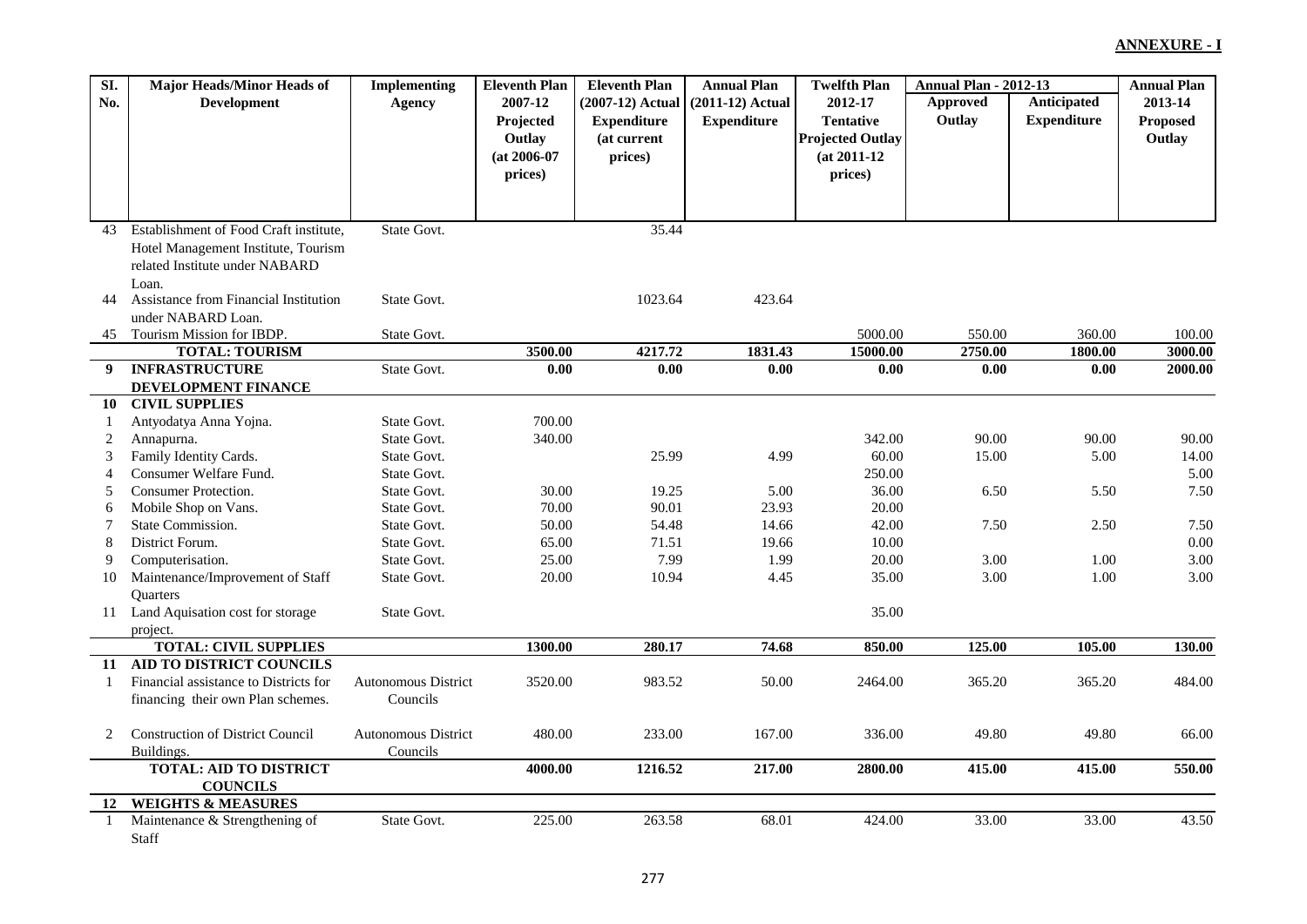| SI.            | <b>Major Heads/Minor Heads of</b>      | <b>Implementing</b> | <b>Eleventh Plan</b> | <b>Eleventh Plan</b> | <b>Annual Plan</b> | <b>Twelfth Plan</b>     | <b>Annual Plan - 2012-13</b> |                    | <b>Annual Plan</b> |
|----------------|----------------------------------------|---------------------|----------------------|----------------------|--------------------|-------------------------|------------------------------|--------------------|--------------------|
| No.            | <b>Development</b>                     | Agency              | 2007-12              | $(2007-12)$ Actual   | $(2011-12)$ Actual | 2012-17                 | Approved                     | Anticipated        | 2013-14            |
|                |                                        |                     | Projected            | <b>Expenditure</b>   | <b>Expenditure</b> | <b>Tentative</b>        | Outlay                       | <b>Expenditure</b> | Proposed           |
|                |                                        |                     | Outlay               | (at current          |                    | <b>Projected Outlay</b> |                              |                    | Outlay             |
|                |                                        |                     | $(at 2006-07)$       | prices)              |                    | $(at 2011-12)$          |                              |                    |                    |
|                |                                        |                     | prices)              |                      |                    | prices)                 |                              |                    |                    |
|                |                                        |                     |                      |                      |                    |                         |                              |                    |                    |
|                |                                        |                     |                      |                      |                    |                         |                              |                    |                    |
| $\overline{2}$ | Procurement of                         | State Govt.         | 60.00                | 5.82                 | 0.86               | 20.00                   | 1.00                         | 1.00               | 3.00               |
|                | Machinery/Equipments Tools &           |                     |                      |                      |                    |                         |                              |                    |                    |
|                | Plants                                 |                     |                      |                      |                    |                         |                              |                    |                    |
| 3              | Procurement of Vehicle for             | State Govt.         | 25.00                | 22.35                |                    | 44.00                   | 12.00                        | 12.00              | 20.00              |
|                | Enforcement                            |                     |                      |                      |                    |                         |                              |                    |                    |
| 4              | Constructions/Repairs of Laboratory-   | State Govt.         | 45.00                | 9.14                 | 3.98               | 34.00                   | 20.00                        | 10.00              | 10.50              |
|                | cum-Office Building                    |                     |                      |                      |                    |                         |                              |                    |                    |
| 5              | Strenthening Consumers                 | State Govt.         | 45.00                | 8.66                 | 0.66               | 14.00                   | 2.00                         | 2.00               | 3.00               |
| 6              | E-governance development &             | State Govt.         |                      |                      |                    | 14.00                   | 2.00                         | 2.00               |                    |
|                | Maintenance                            |                     |                      |                      |                    |                         |                              |                    |                    |
|                | <b>TOTAL: WEIGHTS &amp;</b>            |                     | 400.00               | 309.55               | 73.51              | 550.00                  | 70.00                        | 60.00              | 80.00              |
|                | <b>MEASURES</b>                        |                     |                      |                      |                    |                         |                              |                    |                    |
| 13             | <b>DISTRICT INNOVATION FUND</b>        | State Govt.         | 0.00                 | 350.00               | 350.00             | 0.00                    | 0.00                         | 0.00               | 0.00               |
|                | 14 CONSTRUCTION OF FISHERY             | State Govt.         | 0.00                 | 3240.00              | 0.00               | 0.00                    | 0.00                         | 0.00               | 0.00               |
|                | PONDS ETC.                             |                     |                      |                      |                    |                         |                              |                    |                    |
|                | 15 HOSPITALITY, BPO, IT, ITES, SER     | State Govt.         | 0.00                 | 700.00               | 500.00             | 0.00                    | 0.00                         | 0.00               | 0.00               |
|                | <b>ICULTURE, HANDLOOM &amp;</b>        |                     |                      |                      |                    |                         |                              |                    |                    |
|                | <b>HANDICRAFTS.</b>                    |                     |                      |                      |                    |                         |                              |                    |                    |
| 16             | MEGHALAYA INTEGRATED                   | State Govt.         | 0.00                 | 0.00                 | 0.00               | 75000.00                | 4600.00                      | 2250.00            | 5000.00            |
|                | <b>RURAL DEVELOPMENT</b>               |                     |                      |                      |                    |                         |                              |                    |                    |
|                | PROGRAMME (MIRDP)                      |                     |                      |                      |                    |                         |                              |                    |                    |
| 17             | MEGHALAYA STATE                        | State Govt.         | $\overline{0.00}$    | 499.00               | 499.00             | 7000.00                 | 1000.00                      | 500.00             | 1600.00            |
|                | <b>EMPLOYMENT PROMOTION</b>            |                     |                      |                      |                    |                         |                              |                    |                    |
|                | <b>COUNCIL</b>                         |                     |                      |                      |                    |                         |                              |                    |                    |
|                | <b>TOTAL: IX - GENERAL</b>             |                     | 25300.00             | 44626.98             | 24467.45           | 581200.00               | 44096.00                     | 34756.00           | 57020.00           |
|                | <b>ECONOMIC SERVICES</b>               |                     |                      |                      |                    |                         |                              |                    |                    |
|                | <b>CHAPTER X</b>                       |                     |                      |                      |                    |                         |                              |                    |                    |
|                | <b>SOCIAL SERVICES</b>                 |                     |                      |                      |                    |                         |                              |                    |                    |
| 1              | <b>General Education</b>               |                     |                      |                      |                    |                         |                              |                    |                    |
| $\mathbf{A}$   | <b>Elementary Education</b>            | State Govt.         |                      |                      |                    |                         |                              |                    |                    |
| $\mathbf{1}$   | (a) Building LPS                       | State Govt.         | 500.00               | 86.58                |                    | 120.00                  |                              |                    |                    |
|                | (b) Additional Room                    | State Govt.         |                      |                      |                    | 11250.00                | 300.00                       | 300.00             | 300.00             |
| 2              | Teachers salary (LPS)                  | State Govt.         | 21040.00             | 29653.86             | 6972.06            | 8138.52                 | 770.00                       | 770.00             | 803.52             |
|                | SSA (State Share-Salary)               | State Govt.         |                      | 480.24               | 480.24             |                         | 600.00                       | 600.00             | 960.48             |
| 3              | Basic Facilities : Furniture etc (LPS) | State Govt.         | 300.00               | 80.00                |                    |                         |                              |                    |                    |
|                |                                        |                     |                      |                      |                    |                         |                              |                    |                    |
| 4              | Incentives: (a) Text Book              | State Govt.         | 200.00               | 40.00                |                    |                         |                              |                    |                    |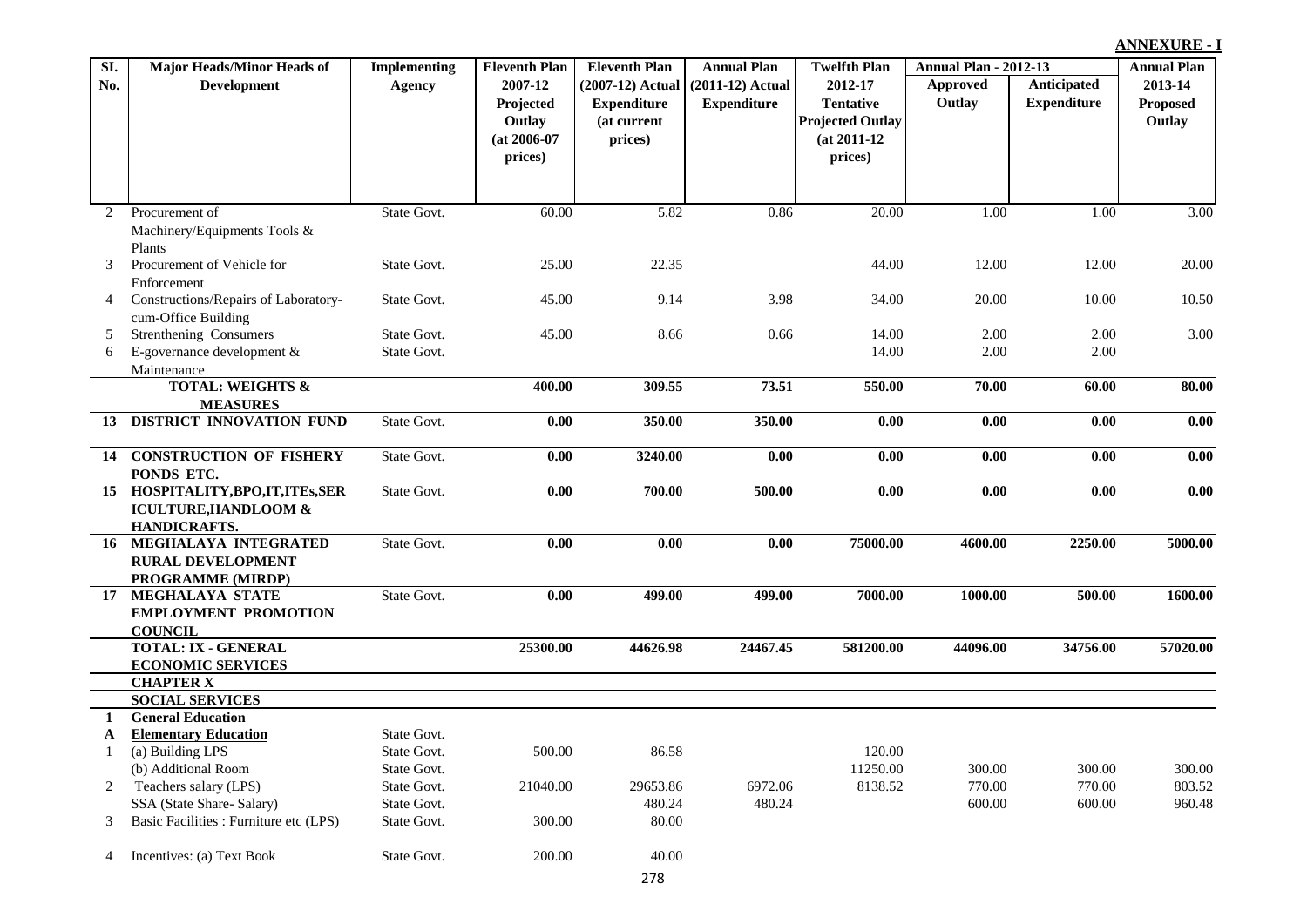| SI.            | Major Heads/Minor Heads of         | <b>Implementing</b> | <b>Eleventh Plan</b> | <b>Eleventh Plan</b> | <b>Annual Plan</b> | <b>Twelfth Plan</b>     | <b>Annual Plan - 2012-13</b> |                    | <b>Annual Plan</b> |
|----------------|------------------------------------|---------------------|----------------------|----------------------|--------------------|-------------------------|------------------------------|--------------------|--------------------|
| No.            | <b>Development</b>                 | Agency              | 2007-12              | $(2007-12)$ Actual   | $(2011-12)$ Actual | 2012-17                 | <b>Approved</b>              | Anticipated        | 2013-14            |
|                |                                    |                     | Projected            | <b>Expenditure</b>   | <b>Expenditure</b> | <b>Tentative</b>        | Outlay                       | <b>Expenditure</b> | <b>Proposed</b>    |
|                |                                    |                     | Outlay               | (at current          |                    | <b>Projected Outlay</b> |                              |                    | Outlay             |
|                |                                    |                     | $(at 2006-07)$       | prices)              |                    | $(at 2011-12)$          |                              |                    |                    |
|                |                                    |                     | prices)              |                      |                    | prices)                 |                              |                    |                    |
|                |                                    |                     |                      |                      |                    |                         |                              |                    |                    |
|                |                                    |                     |                      |                      |                    |                         |                              |                    |                    |
|                | (b) Uniforms, Games etc.           | State Govt.         | 30.00                |                      |                    |                         |                              |                    |                    |
| 5              | Non Formal Education               | State Govt.         | 500.00               | 80.00                |                    |                         |                              |                    |                    |
| 6              | <b>Teachers Salary</b>             | State Govt.         |                      |                      |                    |                         |                              |                    |                    |
|                | (a) Govt. UPS                      | State Govt.         | 499.00               | 784.15               | 205.34             |                         |                              |                    |                    |
|                | (b) Adhoc UPS                      | State Govt.         | 6314.00              | 6739.31              | 2573.60            | 12375.60                | 2578.00                      | 2578.00            | 2916.72            |
| 7              | <b>Building UPS</b>                | State Govt.         | 300.00               | 50.00                |                    |                         |                              |                    |                    |
| 8              | Incentives : (a) Text Book         | State Govt.         | 500.00               | 30.00                |                    |                         |                              |                    |                    |
|                | (b) Scholarship                    | State Govt.         | 30.00                | 19.43                | 3.24               |                         |                              |                    |                    |
| 9              | Examination Games & Sports         | State Govt.         | 20.00                |                      |                    |                         |                              |                    |                    |
| 10             | Hostel, Quarters etc.              | State Govt.         | 200.00               |                      |                    |                         |                              |                    |                    |
| 11             | <b>Teachers Training</b>           | State Govt.         | 1000.00              | 1232.30              | 285.00             |                         |                              |                    |                    |
| 12             | P.W.D.                             | State Govt.         | 500.00               | 278.75               | 80.00              | 840.00                  | 100.00                       | 100.00             | 200.00             |
| 13             | Pre-Primary (Salary)               | State Govt.         | 13647.00             | 752.90               | 135.96             | 2287.62                 | 511.20                       | 511.20             | 511.20             |
| 14             | Misc (Planning)                    | State Govt.         |                      |                      |                    |                         |                              |                    |                    |
|                | (Direction & Administration)       | State Govt.         | 400.00               | 505.74               | 94.80              | 730.22                  | 90.80                        | 90.80              | 146.50             |
| 15             | SSA (Non Salary)                   | State Govt.         | 1500.00              | 3130.17              | 790.17             | 26500.00                | 2000.00                      | 2000.00            | 2000.00            |
| 16             | Finance Commission Award (13th)    | State Govt.         |                      | 1900.00              | 1000.00            | 3300.00                 | 1000.00                      | 1000.00            | 1100.00            |
| 17             | Mid Day Meal                       | State Govt.         | 2500.00              | 2807.12              | 1345.16            | 12500.00                | 1750.00                      | 1750.00            | 1580.00            |
| 18             | Additional Teachers (New Teachers) | State Govt.         |                      |                      |                    | 109956.00               | 3150.00                      | 3150.00            | 2461.58            |
|                |                                    |                     |                      |                      |                    |                         |                              |                    |                    |
| 19             | Other Infrastructure (Toilet &     | State Govt.         |                      |                      |                    | 5000.00                 | 100.00                       | 100.00             | 200.00             |
|                | Drinking water facilities)         |                     |                      |                      |                    |                         |                              |                    |                    |
|                | <b>Total Elementary Education</b>  |                     | 49980.00             | 48650.55             | 13965.57           | 192997.96               | 12950.00                     | 12950.00           | 13180.00           |
| B              | <b>Secondary Education</b>         | <b>State Govt</b>   |                      |                      |                    |                         |                              |                    |                    |
| $\mathbf{1}$   | Direction & Administration         | <b>State Govt</b>   | 50.00                | 174.15               | 17.50              | 284.00                  | 20.00                        | 20.00              | 19.00              |
| 2              | Jt. Directorate (Seven)            | <b>State Govt</b>   |                      |                      |                    |                         |                              |                    |                    |
|                | (i) Vehicles                       | <b>State Govt</b>   |                      |                      |                    | 50.00                   | 50.00                        | 50.00              |                    |
|                | (ii) Building                      | <b>State Govt</b>   |                      |                      |                    | 206.25                  |                              |                    |                    |
| 3              | Maintenance of Building/Building   | <b>State Govt</b>   | 24.75                | 7.99                 |                    |                         |                              |                    |                    |
| $\overline{4}$ | Inspection                         | <b>State Govt</b>   | 230.26               | 258.41               | 60.29              | 581.50                  | 79.00                        | 79.00              | 74.00              |
| 5              | Govt. Schools                      | <b>State Govt</b>   | 1575.68              | 3768.94              | 1011.14            | 6000.00                 | 941.45                       | 941.45             | 954.45             |
|                | Assistance to Non Govt. Schools    | <b>State Govt</b>   | 5991.35              | 6936.32              | 2444.98            | 15444.94                | 1918.60                      | 1918.60            | 2371.55            |
| 7              | <b>Computer Education</b>          | <b>State Govt</b>   | 99.03                | 374.87               | 26.25              | 270.00                  | 10.00                        | 10.00              | 3.00               |
| 8              | Science Education                  | <b>State Govt</b>   | 1311.26              | 1587.97              | 472.91             | 3483.70                 | 365.95                       | 365.95             | 18.00              |
| 9              | Other Schemes:                     | <b>State Govt</b>   | 14789.67             | 401.43               |                    |                         |                              |                    |                    |
| 10             | <b>RMSA</b>                        | <b>State Govt</b>   |                      | 137.71               | 125.93             | 1500.00                 | 50.00                        | 50.00              | 200.00             |
| 11             | Earmarked for PWD                  | <b>State Govt</b>   |                      | 1111.74              | 80.00              | 1000.00                 | 100.00                       | 100.00             | 200.00             |
| 12             | Deputation/Stipend for B. Ed       | <b>State Govt</b>   |                      | 50.00                | 50.00              | 375.00                  | 50.00                        | 50.00              | 50.00              |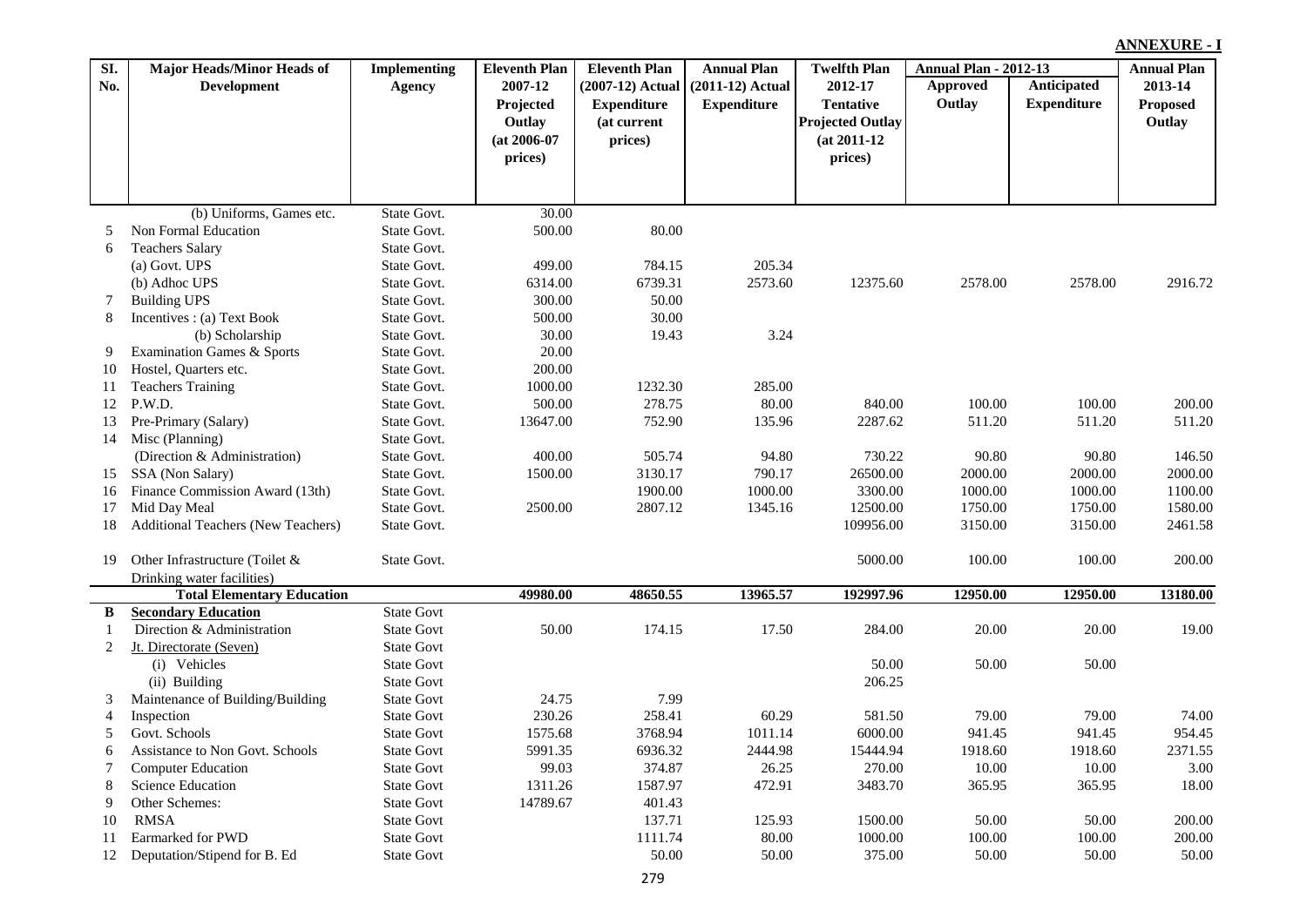#### **Approved Outlay Anticipated Expenditure (2007-12) Actual Expenditure (at current prices) (2011-12) Actual Expenditure 2012-17 Tentative Projected Outlay (at 2011-12 prices) 2013-14 Proposed Outlay No. Development Agency 2007-12 Projected Outlay (at 2006-07 prices)** 13 Newly Permitted schools for English, Science & Maths State Govt 5725.65 14 Special Central Assistance State Govt a) Improvement of Educational Standard in 7 backward District (SCA) State Govt 250.00 250.00 250.00 250.00 250.00 300.00 b) Residential Schools (SCA) State Govt 1500.00 1500.00 21724.00 400.00 c) Coaching Class for Class X & XII students State Govt 500.00 d) Govt. H/S School Buildings State Govt 500.00 State State Govt 300.00 300.00 300.00 300.00 15 ACR for Ram Krishna Mission State Govt State Govt 100.00 100.00 100.00 100.00 100.00 100.00 100.00 100.00 100.00 16 Construction of Hostels for rural students @ 100 lakhs per District (SPA) State Govt 700.00 700.00 350.00 17 Grant under Article 275 (1) State Govt 5.00 5 State Govt 5.00 75.00 75.00 475.00 18 Interention for education facility improvement State Govt 1100.00 19 Supporting Human Capital ADB-EAP State Govt 765.00 20 State share for ADB EAP State Govt 85.00 21 Computerised PMISof teacher 5tate Govt 200.00 State Govt 200.00 200.00 200.00 200.00 200.00 200.00 200.00 2<br>20072.00 16559.53 6039.00 56645.04 5560.00 4760.00 7265.00 2465.00 **Total :Secondary Education 24072.00 16559.53 6039.00 56645.04 5560.00 4760.00 7265.00 C Adult Education** 1 Direction & Administration State Govt 95.00 139.45 25.61 280.00 30.00 30.00 60.00 2 TLC/PLC State Govt 55.00 3 Saakshar Bharat State Govt - 35.72 500.00 30.00 30.00 20.00 **Total Adult Education : 150.00 175.17 25.61 780.00 60.00 60.00 80.00 D Language Development** 1 Direction & Administration State Govt 40.00 11.99 40.00 5.00 5.00 4.00 2 Grant to Authors & Palitol State Govt **Total Language Development 40.00 11.99 40.00 5.00 5.00 4.00 E** Youth Welfare Programme for Students<br>Total: $A+B+C+D+E$ State Govt 6.00 10.00 10.00 10.00 10.00 6.00 **Total :A+B+C+D+E 74242.00 65401.44 20030.18 250553.00 18585.00 17785.00 20535.00 F Ongoing State Plan Schemes: Secondary Schools under DHTE** i). Govt. Schools (Special Schools including Pine Mount) State Govt. 376.36 245.33 2100.00 143.00 143.00 155.50

**SI.** 

**Major Heads/Minor Heads of** 

**Implementing** 

**Eleventh Plan** 

**Eleventh Plan Annual Plan Twelfth Plan Annual Plan - 2012-13** 

**Twelfth Plan** 

**Annual Plan** 

**ANNEXURE - I Annual Plan**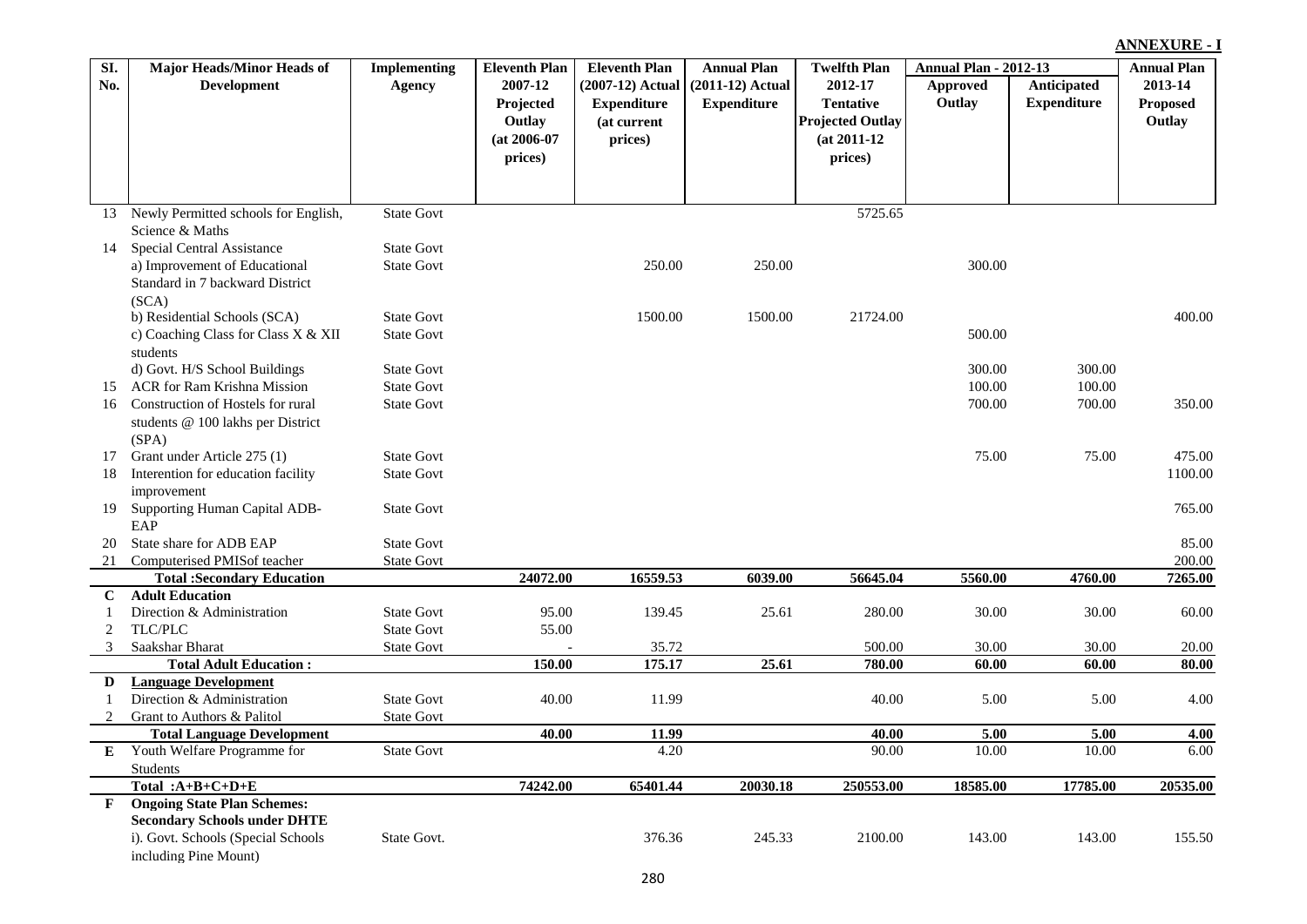| SI. | <b>Major Heads/Minor Heads of</b>           | <b>Implementing</b>        | <b>Eleventh Plan</b> | <b>Eleventh Plan</b> | <b>Annual Plan</b> | <b>Twelfth Plan</b>     | <b>Annual Plan - 2012-13</b> |                    | <b>Annual Plan</b> |
|-----|---------------------------------------------|----------------------------|----------------------|----------------------|--------------------|-------------------------|------------------------------|--------------------|--------------------|
| No. | <b>Development</b>                          | Agency                     | 2007-12              | $(2007-12)$ Actual   | $(2011-12)$ Actual | 2012-17                 | Approved                     | Anticipated        | 2013-14            |
|     |                                             |                            | Projected            | <b>Expenditure</b>   | <b>Expenditure</b> | <b>Tentative</b>        | Outlay                       | <b>Expenditure</b> | <b>Proposed</b>    |
|     |                                             |                            | Outlay               | (at current          |                    | <b>Projected Outlay</b> |                              |                    | Outlay             |
|     |                                             |                            | $(at 2006-07)$       | prices)              |                    | $(at 2011-12)$          |                              |                    |                    |
|     |                                             |                            | prices)              |                      |                    | prices)                 |                              |                    |                    |
|     |                                             |                            |                      |                      |                    |                         |                              |                    |                    |
|     |                                             |                            |                      |                      |                    |                         |                              |                    |                    |
|     | II). Assistance to Non-Govt. Schools        | State Govt.                |                      | 20.01                | 11.10              | 300.00                  |                              |                    | 1.00               |
|     | (Vocational)                                |                            |                      |                      |                    |                         |                              |                    |                    |
|     | iii). Other Schemes (Scholarships)          | State Govt.                |                      | 165.46               | 80.47              | 100.00                  | 107.00                       | 107.00             | 153.50             |
|     | iv). Earmarked to PWD for                   | State Govt.                |                      | 400.00               |                    | 2000.00                 |                              |                    | 40.00              |
|     | <b>Educational Building Projects</b>        |                            |                      |                      |                    |                         |                              |                    |                    |
|     | (Special Schools)                           |                            |                      |                      |                    |                         |                              |                    |                    |
|     | University & Higher Education               |                            |                      |                      |                    |                         |                              |                    |                    |
|     | i). Direction & Administration              | State Govt.                | 31.94                | 65.97                | 31.22              | 700.00                  | 4.34                         | 4.34               | 4.60               |
|     | ii)). Govt. Colleges & Institutes           | State Govt.                | 1055.35              | 2010.77              | 708.59             | 5000.00                 | 374.78                       | 374.78             | 398.06             |
|     | iii). Assistance to Non-Govt. Colleges      | State Govt.                | 1504.35              | 1737.93              | 449.63             | 4000.00                 | 65.88                        | 65.88              | 75.07              |
|     | & Institutes                                |                            |                      |                      |                    |                         |                              |                    |                    |
|     | iv). Scholarships                           | State Govt.<br>State Govt. | 130.83<br>5235.53    | 593.73               |                    | 1000.00<br>600.00       |                              |                    |                    |
|     | v). Other Expenditures                      |                            |                      |                      | 46.13              |                         |                              |                    | 12.27              |
|     | vi). Earmarked to PWD for                   | State Govt.                | 1550.00              | 1100.55              |                    | 5207.00                 |                              |                    | 30.00              |
|     | <b>Educational Building Projects (Govt.</b> |                            |                      |                      |                    |                         |                              |                    |                    |
|     | Colleges)<br>Earmarked to NCC/NSS           | State Govt.                | 500.00               | 126.80               | 31.29              |                         |                              |                    |                    |
|     | Total - F                                   |                            | 10008.00             | 6597.58              | 1603.76            | 21007.00                | 695.00                       | 695.00             | 870.00             |
| G   | <b>New State Plan Schemes</b>               |                            |                      |                      |                    |                         |                              |                    |                    |
|     | i). Proposal for Setting up of Pine         | State Govt.                |                      |                      |                    | 15000.00                | 150.00                       | 150.00             |                    |
|     | <b>Mount International Schools</b>          |                            |                      |                      |                    |                         |                              |                    |                    |
|     | ii). Proposal for improvement of            | State Govt.                |                      |                      |                    | 200.00                  |                              |                    |                    |
|     | Laboratory, etc. in Govt. Colleges          |                            |                      |                      |                    |                         |                              |                    |                    |
|     | iii).Proposal for construction of Non-      | State Govt.                |                      |                      |                    | 500.00                  |                              |                    |                    |
|     | Govt. College Building/Hostel, Staff        |                            |                      |                      |                    |                         |                              |                    |                    |
|     | quarter, purchase of laboratory             |                            |                      |                      |                    |                         |                              |                    |                    |
|     | equipment/books etc.                        |                            |                      |                      |                    |                         |                              |                    |                    |
|     | iv). Proposal for Computerization of        | State Govt.                |                      |                      |                    | 100.00                  |                              |                    |                    |
|     | <b>DHTE</b> and Networking                  |                            |                      |                      |                    |                         |                              |                    |                    |
|     | v). Proposal for construction of the        | State Govt.                |                      |                      |                    | 5000.00                 |                              |                    |                    |
|     | Office Building (DHTE).                     |                            |                      |                      |                    |                         |                              |                    |                    |
|     | vi). Proposal for setting up of 5           | State Govt.                |                      |                      |                    | 1000.00                 |                              |                    |                    |
|     | Model Colleges in educationally             |                            |                      |                      |                    |                         |                              |                    |                    |
|     | backward Districts                          |                            |                      |                      |                    |                         |                              |                    |                    |
|     | vii) Additional financial implication       | State Govt.                |                      |                      |                    | 273.00                  |                              |                    |                    |
|     | for enhancement of Lumpsum grant            |                            |                      |                      |                    |                         |                              |                    |                    |
|     | to 7 Colleges                               |                            |                      |                      |                    |                         |                              |                    |                    |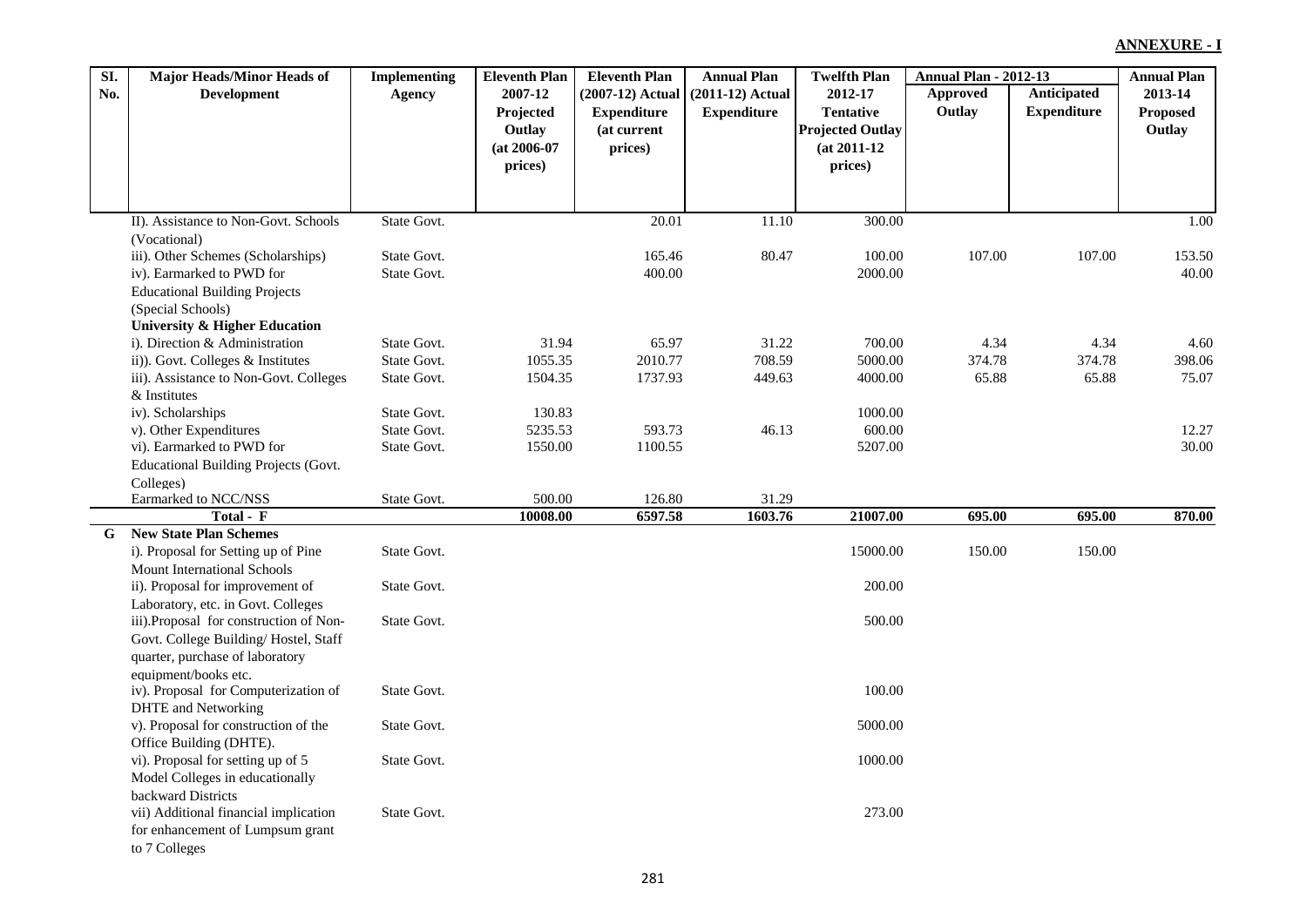### **Approved Outlay Anticipated Expenditure (2007-12) Actual Expenditure (at current prices) (2011-12) Actual Expenditure 2012-17 Tentative Projected Outlay (at 2011-12 prices) 2013-14 Proposed Outlay No. Development Implementing Agency 2007-12 Projected Outlay (at 2006-07 prices)** viii) Proposal to bring 4 new Colleges (7 Lecturers per college) under the lumpsum grant @ Rs. 10,000/- per lecturer per month State Govt. 420.00 ix) Earmarked under Art 275(1) State Govt. State Govt. Subset of the State Govt. Subset of the State Govt. x) Earmarked under SCA for contruction of college building for the 3 new provincialised colleges at Sohra, Williamnagar and Baghmara State Govt. 300.00 xi) Earmarked under SCA for delinking of the +2 level from Colleges at Kiang Nangbah & Tura Govt Colleges State Govt. 200.00 **Total - G 0.00 0.00 0.00 22493.00 1150.00 650.00 Total (F+G) 10008.00 6597.58 1603.76 43500.00 1845.00 1345.00 870.00 H Educational Research & Training** i) General 2001 2003 State Govt 250.00 750.00 725.11 285.00 3595.27 300.00 300.00 300.00 ii) Training of Elementary Teachers State Govt 2351.73 800.00 800.00 1020.00 **Total - H 750.00 725.11 285.00 5947.00 1100.00 1100.00 1320.00 Total - General Education 85000.00 72724.13 21918.94 300000.00 21530.00 20230.00 22725.00 2 Technical Education 1. Ongoing State Plan Schemes:** State Govt. i). Directorate/ Existing Polytechnics State Govt. 2529.00 1077.36 294.35 3325.00 18.83 18.83 123.19 ii). State Council for Technical Education State Govt. 100.00 42.56 22.14 300.00 26.17 26.17 31.00 iii). Stipend State Govt. 300.00 74.40 37.69 250.00 30.00 30.00 30.00 70.00 iv). Other Expenditure State Govt. 100.00 33.56 16.16 400.00 325.81 v). Earmarked to PWD State Govt. 1100.00 140.00 30.00 500.00 100.00 25.00 vi). Earmarked to NCC/NSS State Govt. 10.49 100.00 25.00 25.00 25.00 25.00 25.00 vii) Earmarked to I.T. Education State Govt. 1000.00 200.00 200.00<br>Total (1) 5129.00 1578.37 **Total (1) 5129.00 1578.37 400.34 4875.00 100.00 100.00 300.00 2. New State Plan Schemes** i). Proposal for Setting up of State State Govt. 500.00 500.00 1000.00 500.00 500.00 300.00

**Eleventh Plan** 

**Eleventh Plan** Annual Plan Twelfth Plan Annual Plan - 2012-13

**Twelfth Plan** 

**Annual Plan** 

Technical University

**SI.** 

**Major Heads/Minor Heads of** 

### **ANNEXURE - I Annual Plan**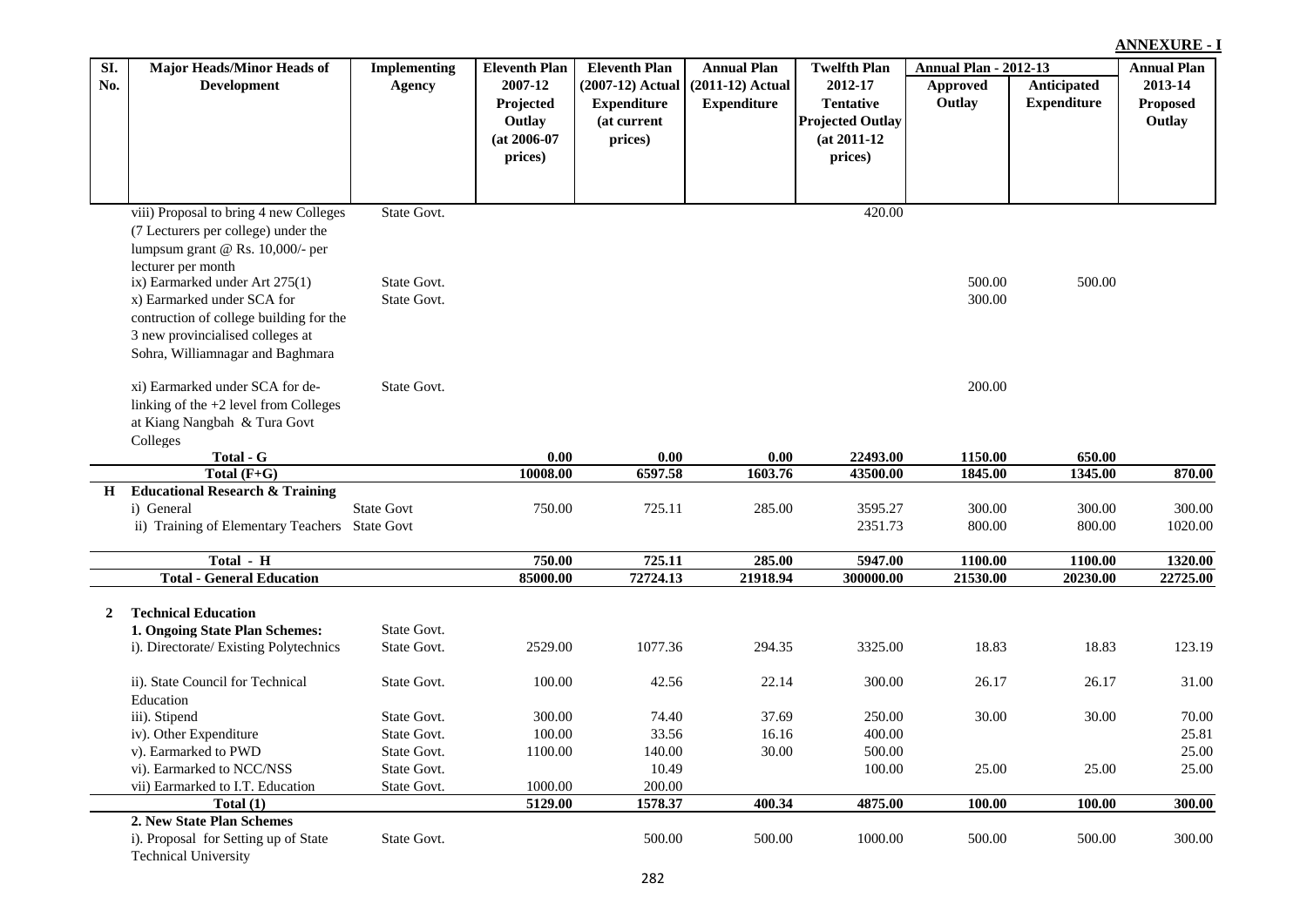| SI.            | <b>Major Heads/Minor Heads of</b>          | <b>Implementing</b> | <b>Eleventh Plan</b> | <b>Eleventh Plan</b> | <b>Annual Plan</b> | <b>Twelfth Plan</b>     | <b>Annual Plan - 2012-13</b> |                    | <b>Annual Plan</b> |
|----------------|--------------------------------------------|---------------------|----------------------|----------------------|--------------------|-------------------------|------------------------------|--------------------|--------------------|
| No.            | <b>Development</b>                         | Agency              | 2007-12              | (2007-12) Actual     | $(2011-12)$ Actual | 2012-17                 | Approved                     | Anticipated        | 2013-14            |
|                |                                            |                     | Projected            | <b>Expenditure</b>   | <b>Expenditure</b> | <b>Tentative</b>        | Outlay                       | <b>Expenditure</b> | <b>Proposed</b>    |
|                |                                            |                     | Outlay               | (at current          |                    | <b>Projected Outlay</b> |                              |                    | Outlay             |
|                |                                            |                     | $(at 2006-07)$       | prices)              |                    | $(at 2011-12)$          |                              |                    |                    |
|                |                                            |                     | prices)              |                      |                    | prices)                 |                              |                    |                    |
|                |                                            |                     |                      |                      |                    |                         |                              |                    |                    |
|                |                                            |                     |                      |                      |                    |                         |                              |                    |                    |
|                | ii). Proposal for Setting up of IIIT in    | State Govt.         |                      |                      |                    | 1000.00                 |                              |                    |                    |
|                | PPP Mode                                   |                     |                      |                      |                    |                         |                              |                    |                    |
|                | iii). Proposal for Setting up of           | State Govt.         | 21000.00             |                      |                    | 500.00                  |                              |                    |                    |
|                | <b>Engineering College</b>                 |                     |                      |                      |                    |                         |                              |                    |                    |
|                | iv). Proposal for Setting up of New        | State Govt.         | 4500.00              |                      |                    | 2625.00                 |                              |                    |                    |
|                | Polytechnics                               |                     |                      |                      |                    |                         |                              |                    |                    |
|                | v). Earmarked to EAP for SPIU              | State Govt.         |                      |                      |                    |                         | 100.00                       |                    | 100.00             |
|                | Total $(2)$                                |                     | 25500.00             | 500.00               | 500.00             | 5125.00                 | 600.00                       | 500.00             | 400.00             |
|                | <b>Total - Technical Education</b>         |                     | 30629.00             | 2078.37              | 900.34             | 10000.00                | 700.00                       | 600.00             | 700.00             |
|                |                                            |                     |                      |                      |                    |                         |                              |                    |                    |
| 3              | <b>Sports &amp; Youth Services</b>         |                     |                      |                      |                    |                         |                              |                    |                    |
| 1              | Direction and Administration               | State Govt.         | 3500.00              | 1165.48              | 276.78             | 380.00                  | 62.25                        | 62.25              | 115.55             |
| $\overline{c}$ | <b>Physical Education</b>                  | State Govt.         | 60.00                | 7.88                 | 1.00               | 15.00                   | 4.00                         | 4.00               | 6.00               |
| 3              | Youth Welfare for Students                 | State Govt.         | 310.00               | 54.00                | 10.00              | 1200.00                 | 124.50                       | 124.50             | 332.00             |
| $\overline{4}$ | Sports & Games                             | State Govt.         | 7172.00              | 5757.02              | 1540.04            | 13830.00                | 1469.25                      | 1469.25            | 1631.45            |
| 5              | Other Expenditure                          | State Govt.         |                      |                      |                    |                         |                              |                    |                    |
|                | i) CMYDS Schemes                           | State Govt.         | 208.00               | 285.00               | 165.00             | 825.00                  | 650.00                       | 650.00             | 650.00             |
|                | ii) ISYDP Programme                        | State Govt.         | 750.00               | 750.00               | 150.00             | 750.00                  | 150.00                       | 150.00             | 150.00             |
| 6              | <b>Additional Central Resources</b>        | State Govt.         |                      |                      |                    |                         | 1300.00                      | 1300.00            |                    |
| $\tau$         | Special Central Assistance                 | State Govt.         |                      |                      |                    |                         | 3150.00                      | 3150.00            |                    |
| 8              | Special Plan Assistance                    | State Govt.         |                      |                      |                    |                         | 475.00                       | 475.00             |                    |
|                | <b>Total - Sports &amp; Youth Services</b> |                     | 12000.00             | 8019.38              | 2142.82            | 17000.00                | 7385.00                      | 7385.00            | 2885.00            |
|                | Arts & Culture                             |                     |                      |                      |                    |                         |                              |                    |                    |
| 4              | Direction & Administration:                |                     |                      |                      |                    |                         |                              |                    |                    |
|                | 1) Directorate                             | <b>State Govt</b>   | 542.00               | 184.88               | 36.15              | 450.00                  | 6.60                         | 6.60               | 64.60              |
|                | 2) Renovation of Directorate of Arts       | <b>State Govt</b>   | 5.40                 | 13.52                |                    | 50.00                   |                              |                    | 100.00             |
|                |                                            |                     |                      |                      |                    |                         |                              |                    |                    |
|                | & Culture with c.c. flooring               |                     |                      |                      |                    |                         |                              |                    | 33.00              |
|                | 3) Payment due to MeSEB /                  | <b>State Govt</b>   | 100.00               | 54.00                | 12.50              | 70.00                   | 12.00                        | 12.00              |                    |
|                | Municipal                                  |                     |                      |                      |                    |                         |                              |                    |                    |
|                | <b>Fine Arts Education</b>                 |                     |                      |                      |                    |                         |                              |                    |                    |
|                | 1) Asstt. To Voluntary Cultural            | <b>State Govt</b>   | 100.00               | 39.00                | 5.00               | 50.00                   | 56.00                        | 56.00              | 50.00              |
|                | Organisation                               |                     |                      |                      |                    |                         |                              |                    |                    |
|                | 2) Scholarship for Learning Music          | <b>State Govt</b>   |                      |                      |                    | 50.00                   |                              |                    |                    |
|                | 3) Institute of Culture                    | <b>State Govt</b>   | 50.00                | 41.82                | 11.80              | 100.00                  | 17.80                        | 17.80              | 100.00             |
|                | 4) Promotion of Performing Arts            | <b>State Govt</b>   | 77.00                | 21.19                | 4.00               | 60.00                   | 39.22                        | 39.22              | 50.00              |
|                | 5) Incorporation of Arts & Culture         | <b>State Govt</b>   | 77.00                | 1.00                 | 0.20               | 25.00                   | 1.00                         | 1.00               | 1.00               |
|                | informal School System                     |                     |                      |                      |                    |                         |                              |                    |                    |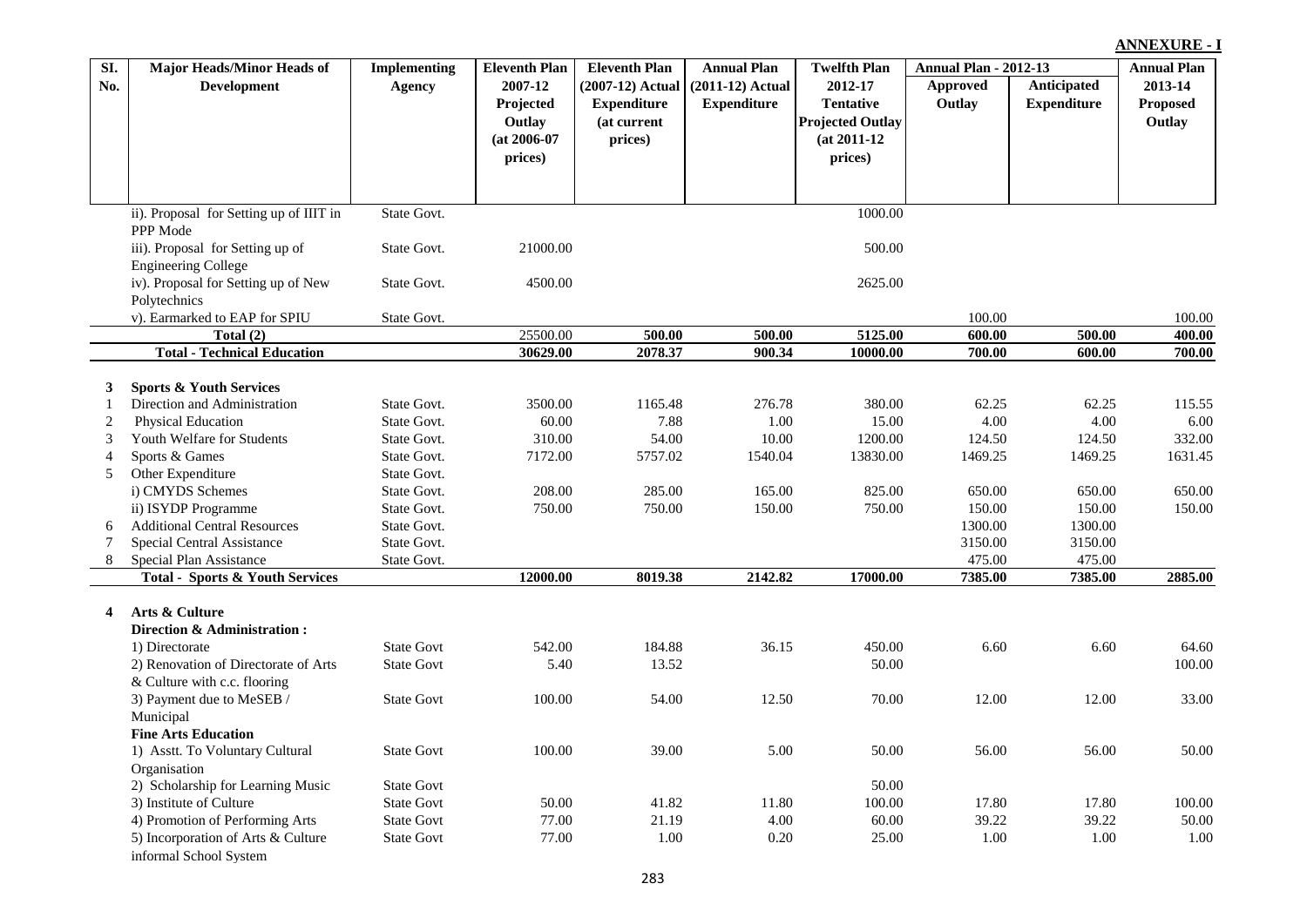| SI. | <b>Major Heads/Minor Heads of</b>                                    | <b>Implementing</b> | <b>Eleventh Plan</b> | <b>Eleventh Plan</b> | <b>Annual Plan</b> | <b>Twelfth Plan</b>     | <b>Annual Plan - 2012-13</b> |                    | <b>Annual Plan</b> |
|-----|----------------------------------------------------------------------|---------------------|----------------------|----------------------|--------------------|-------------------------|------------------------------|--------------------|--------------------|
| No. | <b>Development</b>                                                   | <b>Agency</b>       | 2007-12              | (2007-12) Actual     | $(2011-12)$ Actual | 2012-17                 | Approved                     | <b>Anticipated</b> | 2013-14            |
|     |                                                                      |                     | Projected            | <b>Expenditure</b>   | <b>Expenditure</b> | <b>Tentative</b>        | Outlay                       | <b>Expenditure</b> | Proposed           |
|     |                                                                      |                     | Outlay               | (at current          |                    | <b>Projected Outlay</b> |                              |                    | Outlay             |
|     |                                                                      |                     | $(at 2006-07)$       | prices)              |                    | $(at 2011-12)$          |                              |                    |                    |
|     |                                                                      |                     | prices)              |                      |                    | prices)                 |                              |                    |                    |
|     |                                                                      |                     |                      |                      |                    |                         |                              |                    |                    |
|     |                                                                      | <b>State Govt</b>   | 77.00                | 0.60                 |                    | 20.00                   | 0.30                         | 0.30               | 1.30               |
|     | 6) Cultural Exchange Programme<br>7) Promotion of Performing Arts to | <b>State Govt</b>   | 77.00                | 4.44                 | 0.50               | 25.00                   | 0.50                         | 0.50               | 1.50               |
|     | <b>Annual District Meet</b>                                          |                     |                      |                      |                    |                         |                              |                    |                    |
|     | 8) Setting up of Sound Recording                                     | <b>State Govt</b>   | 6.60                 | 0.30                 |                    | 20.00                   |                              |                    |                    |
|     | studio                                                               |                     |                      |                      |                    |                         |                              |                    |                    |
|     | 9) Financial Asstt. To Artist /                                      | <b>State Govt</b>   | 26.00                | 0.20                 |                    | 25.00                   |                              |                    |                    |
|     | <b>Artisans</b>                                                      |                     |                      |                      |                    |                         |                              |                    |                    |
|     | 10) Financial Asst to Voluntary                                      | <b>State Govt</b>   | 50.00                | 3.40                 | 1.00               | 50.00                   | 1.00                         | 1.00               | 1.00               |
|     | <b>Cultural Organisation</b>                                         |                     |                      |                      |                    |                         |                              |                    |                    |
|     | 11) Holding of District & State Level                                | <b>State Govt</b>   |                      | 3.00                 | 1.00               | 25.00                   | 1.00                         | 1.00               | 1.00               |
|     | exhibition fair                                                      |                     |                      |                      |                    |                         |                              |                    |                    |
|     | 12) Institute of Music Heritage Club                                 | <b>State Govt</b>   |                      | 100.00               | 100.00             | 500.00                  | 150.00                       |                    | 100.00             |
|     | 13) Grants under Article (275) for                                   | <b>State Govt</b>   |                      | 697.18               | 697.18             | 1000.00                 | 520.00                       | 520.00             |                    |
|     | promotion of Cultural Programme                                      |                     |                      |                      |                    |                         |                              |                    |                    |
|     | 14) Financial Assistance to                                          | <b>State Govt</b>   |                      |                      |                    | 300.00                  | 100.00                       |                    | 100.00             |
|     | Educational Institutions for running                                 |                     |                      |                      |                    |                         |                              |                    |                    |
|     | musical institute                                                    |                     |                      |                      |                    |                         |                              |                    |                    |
|     | 15) Infrastructure of Musical Centre                                 | <b>State Govt</b>   |                      |                      |                    | 700.00                  |                              |                    |                    |
|     | 16) Infrastructure for Institution of                                | <b>State Govt</b>   |                      |                      |                    |                         | 200.00                       | 200.00             |                    |
|     | Music & Fine Art (SCA)                                               |                     |                      |                      |                    |                         |                              |                    |                    |
|     | 17) Shillong International Centre for                                | <b>State Govt</b>   |                      |                      |                    |                         | 2000.00                      | 2000.00            | 50.00              |
|     | Performing Art (SCA)                                                 |                     |                      |                      |                    |                         |                              |                    |                    |
|     | Promotion of Arts & Culture                                          |                     |                      |                      |                    |                         |                              |                    |                    |
|     | 1) Literary Award                                                    | <b>State Govt</b>   | 67.50                | 5.55                 | 1.30               | 70.00                   | 1.20                         | 1.20               | 5.00               |
|     | 2) Asstt. To Non-Govt. Librareis                                     | <b>State Govt</b>   |                      |                      |                    | 10.00                   |                              |                    |                    |
|     | 3) Production of Folk Literarure                                     | <b>State Govt</b>   | 68.60                | 6.00                 | 1.00               | 40.00                   | 1.00                         | 1.00               | 1.00               |
|     | 4) State Sahitya Academy                                             | <b>State Govt</b>   | 67.40                | 4.15                 | 1.25               | 50.00                   | 1.25                         | 1.25               | 1.25               |
|     | 5) Audio Visual documentational &                                    | <b>State Govt</b>   | 184.36               | 40.49                | 10.80              | 100.00                  | 1.20                         | 1.20               | 2.20               |
|     | Folk Music recording                                                 |                     |                      |                      |                    |                         |                              |                    |                    |
|     | 6) Development of Traditional folk                                   | <b>State Govt</b>   | 750.00               | 750.00               | 150.00             | 750.00                  | 150.00                       | 150.00             | 150.00             |
|     | music recording                                                      |                     |                      |                      |                    |                         |                              |                    |                    |
|     | 7) Production of Film &                                              | <b>State Govt</b>   | 72.20                | 0.20                 | 0.20               | 80.00                   | 0.50                         | 0.50               | 50.00              |
|     | documentation of the State and Its                                   |                     |                      |                      |                    |                         |                              |                    |                    |
|     | culture                                                              |                     |                      |                      |                    |                         |                              |                    |                    |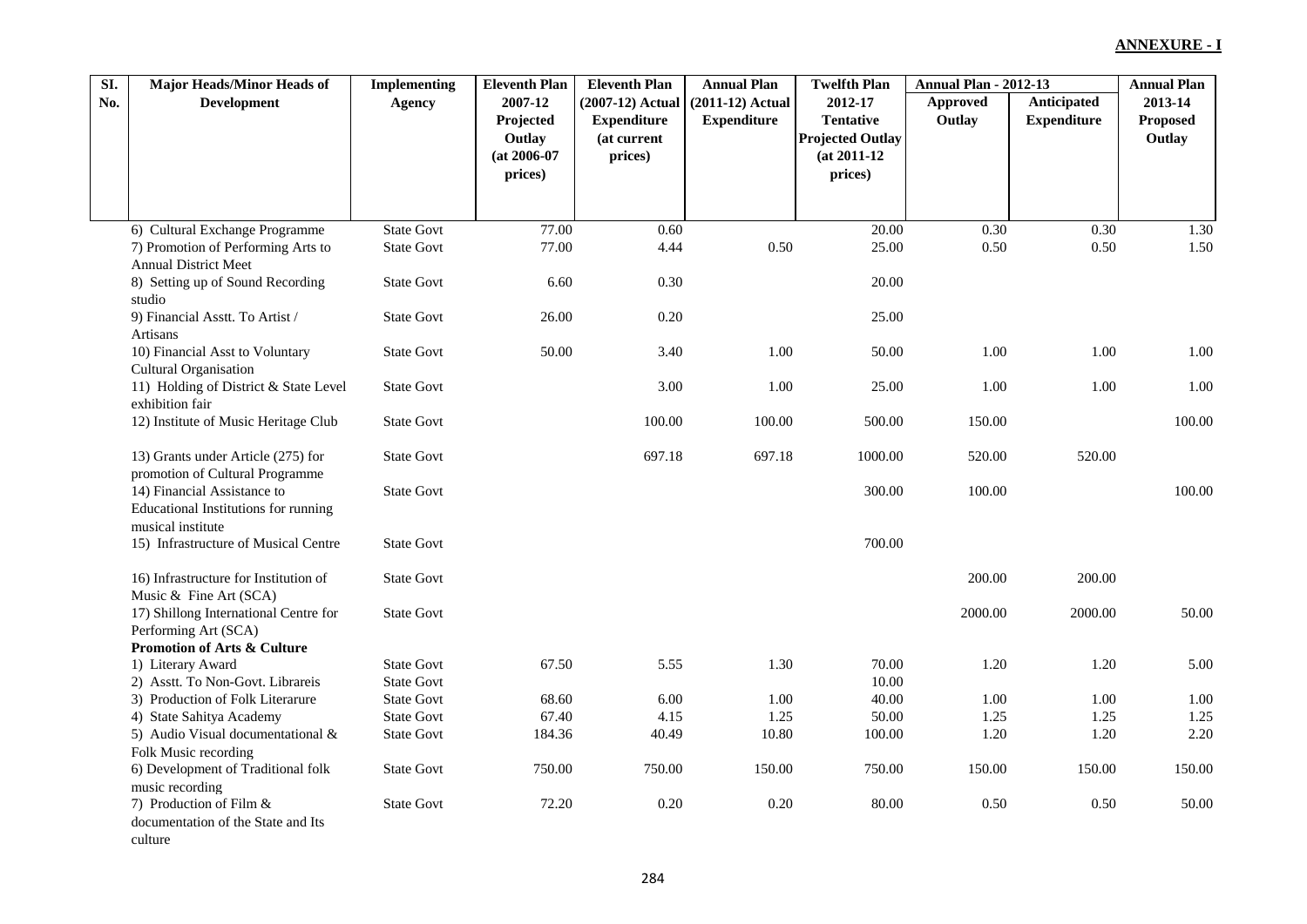|     |                                                                                                                       |                     |                                                             |                                                                    |                                          |                                                                                     |                              |                                   | <b>ANNEXURE - I</b>                  |  |
|-----|-----------------------------------------------------------------------------------------------------------------------|---------------------|-------------------------------------------------------------|--------------------------------------------------------------------|------------------------------------------|-------------------------------------------------------------------------------------|------------------------------|-----------------------------------|--------------------------------------|--|
| SI. | <b>Major Heads/Minor Heads of</b>                                                                                     | <b>Implementing</b> | <b>Eleventh Plan</b>                                        | <b>Eleventh Plan</b>                                               | <b>Annual Plan</b>                       | <b>Twelfth Plan</b>                                                                 | <b>Annual Plan - 2012-13</b> |                                   | <b>Annual Plan</b>                   |  |
| No. | <b>Development</b>                                                                                                    | <b>Agency</b>       | 2007-12<br>Projected<br>Outlay<br>$(at 2006-07)$<br>prices) | $(2007-12)$ Actual<br><b>Expenditure</b><br>(at current<br>prices) | $(2011-12)$ Actual<br><b>Expenditure</b> | 2012-17<br><b>Tentative</b><br><b>Projected Outlay</b><br>$(at 2011-12)$<br>prices) | <b>Approved</b><br>Outlay    | Anticipated<br><b>Expenditure</b> | 2013-14<br><b>Proposed</b><br>Outlay |  |
|     |                                                                                                                       |                     |                                                             |                                                                    |                                          |                                                                                     |                              |                                   |                                      |  |
|     | 8) Corpus Fund for Promotion of Arts<br>& Culture Enrichment (SPACE)                                                  | <b>State Govt</b>   | 25.00                                                       | 25.00                                                              | 5.00                                     | 50.00                                                                               |                              |                                   |                                      |  |
|     | 9) Corpus Fund for NEZCC                                                                                              | <b>State Govt</b>   | 30.20                                                       | 45.00                                                              | 5.00                                     | 50.00                                                                               |                              |                                   |                                      |  |
|     | 10) Special Plan Assistance<br>Meghalaya Music Academy (SPA)                                                          | <b>State Govt</b>   |                                                             | 150.00                                                             |                                          | 2760.00                                                                             |                              |                                   |                                      |  |
|     | 11) State / District Arts & Culture<br>Societies (SCA)                                                                | <b>State Govt</b>   |                                                             | 500.00                                                             | 500.00                                   | 1500.00                                                                             |                              |                                   |                                      |  |
|     | 12) Amphitheatre at Shillong / Tura /<br>Jowai (SCA)                                                                  | <b>State Govt</b>   |                                                             | 600.00                                                             | 600.00                                   | 800.00                                                                              |                              |                                   |                                      |  |
|     | 13) Cultural Activities of District<br>Societies for Arts & Culture                                                   | <b>State Govt</b>   |                                                             | 400.00                                                             | 400.00                                   | 1000.00                                                                             | 550.00                       | 200.00                            | 550.00                               |  |
|     | 14) Creation of indigenous Cultural in<br>Tura and Mawphlang                                                          | <b>State Govt</b>   |                                                             |                                                                    |                                          | 100.00                                                                              | 100.00                       | 100.00                            | 100.00                               |  |
|     | 15) Year of the Youth                                                                                                 | <b>State Govt</b>   |                                                             |                                                                    |                                          | 200.00                                                                              | 200.00                       | 200.00                            |                                      |  |
|     | 16) Scholarship for students pursuing<br>music film production etc                                                    | <b>State Govt</b>   |                                                             |                                                                    |                                          | 100.00                                                                              |                              |                                   |                                      |  |
|     | 17) District Cultural Centre at<br>Tura/Ampati/Jowai/Shillong (SCA)                                                   | <b>State Govt</b>   |                                                             |                                                                    |                                          |                                                                                     | 800.00                       | 800.00                            |                                      |  |
|     | 18) Research & Documentation<br>through Audio & Video media<br><b>Archeology &amp; Archeological</b><br><b>Survey</b> | <b>State Govt</b>   |                                                             |                                                                    |                                          |                                                                                     |                              |                                   | 2.00                                 |  |
|     | 1) Preservation of Ancient<br>Monuments in Jaintia / Garo / Khasi<br>Hills                                            | <b>State Govt</b>   | 113.40                                                      | 51.36                                                              | 13.50                                    | 100.00                                                                              | 1.30                         | 1.30                              | 1.30                                 |  |
|     | 2) Registration of Antiquarian and<br>Arts Treasures                                                                  | <b>State Govt</b>   | 50.20                                                       |                                                                    |                                          | 70.00                                                                               |                              |                                   |                                      |  |
|     | 3) Exploration & Excavation of<br>Neolothical Site and Archaeological<br>Site in Meghalaya                            | <b>State Govt</b>   | 50.60                                                       |                                                                    |                                          | 50.00                                                                               |                              |                                   |                                      |  |
|     | 4) Heritage Protection East, West<br>and South Garo Hills (PLAN)<br>General                                           | <b>State Govt</b>   | 70.60                                                       | 50.00                                                              |                                          | 200.00                                                                              | 1.00                         | 1.00                              | 1.00                                 |  |

**Archives**

L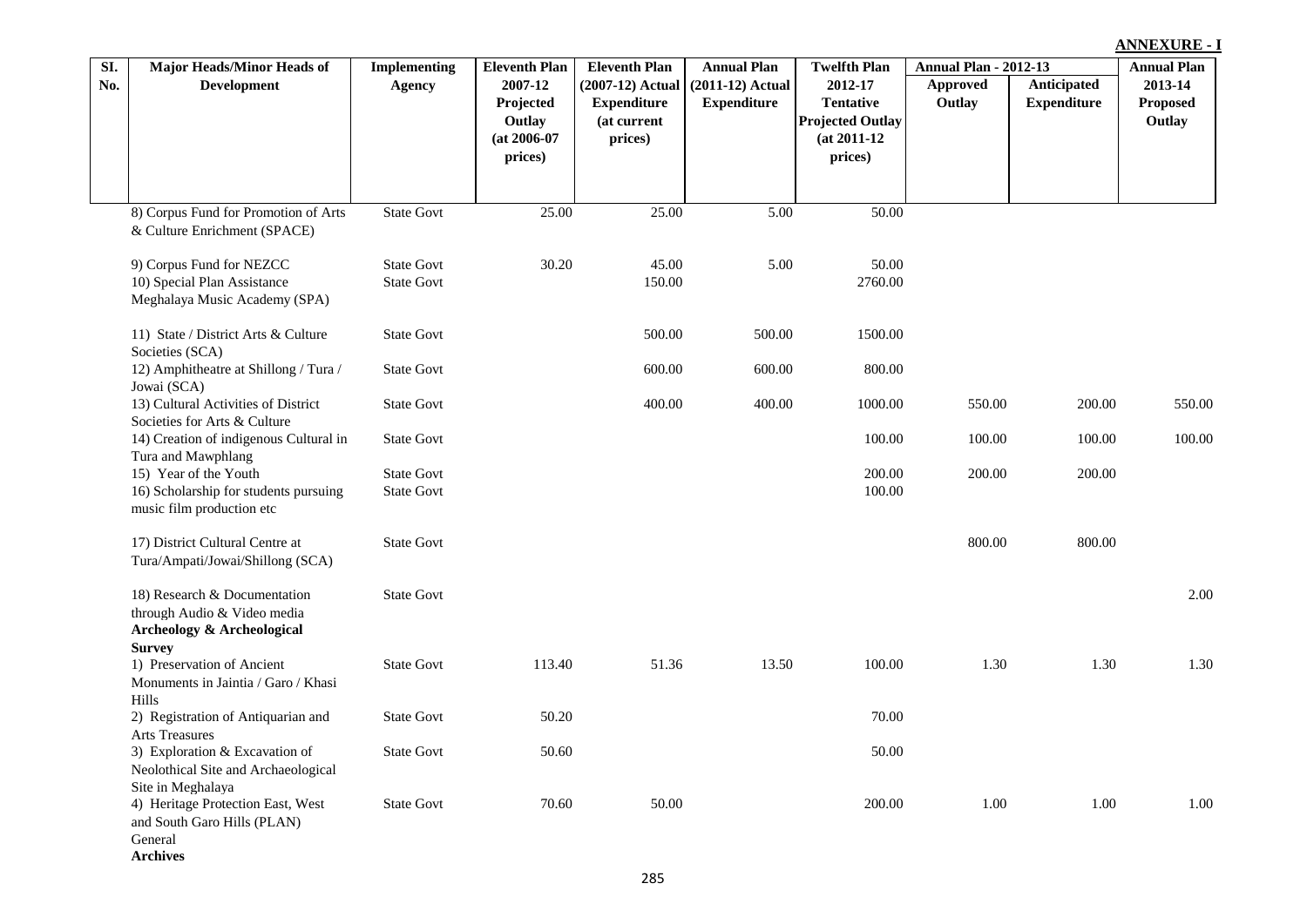| SI. | <b>Major Heads/Minor Heads of</b>     | <b>Implementing</b> | <b>Eleventh Plan</b> | <b>Eleventh Plan</b> | <b>Annual Plan</b> | <b>Twelfth Plan</b>     | <b>Annual Plan - 2012-13</b> |                    | <b>Annual Plan</b> |
|-----|---------------------------------------|---------------------|----------------------|----------------------|--------------------|-------------------------|------------------------------|--------------------|--------------------|
| No. | <b>Development</b>                    | Agency              | 2007-12              | $(2007-12)$ Actual   | $(2011-12)$ Actual | 2012-17                 | Approved                     | Anticipated        | 2013-14            |
|     |                                       |                     | Projected            | <b>Expenditure</b>   | <b>Expenditure</b> | <b>Tentative</b>        | Outlay                       | <b>Expenditure</b> | <b>Proposed</b>    |
|     |                                       |                     | Outlay               | (at current          |                    | <b>Projected Outlay</b> |                              |                    | Outlay             |
|     |                                       |                     | $(at 2006-07)$       | prices)              |                    | $(at 2011-12)$          |                              |                    |                    |
|     |                                       |                     | prices)              |                      |                    | prices)                 |                              |                    |                    |
|     |                                       |                     |                      |                      |                    |                         |                              |                    |                    |
|     | 1. Establishement of State Archives   | <b>State Govt</b>   | 184.20               | 47.92                | 9.70               | 250.00                  | 1.10                         | 1.10               | 2.10               |
|     |                                       |                     |                      |                      |                    |                         |                              |                    |                    |
|     | 2. Strengthening & Development of     | <b>State Govt</b>   | 100.00               | 11.00                | 1.00               | 130.00                  |                              |                    | 20.00              |
|     | <b>State Archives</b>                 |                     |                      |                      |                    |                         |                              |                    |                    |
|     | 3. Development of State Archives      | <b>State Govt</b>   |                      | 1.50                 |                    |                         |                              |                    |                    |
|     | <b>Public Libraries</b>               |                     |                      |                      |                    |                         |                              |                    | 133.00             |
|     | 1 - District Library at Tura          | <b>State Govt</b>   | 431.50               | 35.10                | 5.50               | 60.00                   | 4.00                         | 4.00               | 6.00               |
|     | 2 - District Library at Jowai         | <b>State Govt</b>   |                      | 34.66                | 4.10               | 60.00                   | 3.30                         | 3.30               | 5.05               |
|     | 3 - District Library at Nongstoin     | <b>State Govt</b>   |                      | 28.86                | 1.34               | 200.00                  | 16.00                        | 16.00              | 21.70              |
|     | 4 - District Library at Williamnagar  | <b>State Govt</b>   |                      | 57.85                | 22.20              | 60.00                   | 1.85                         | 1.85               | 22.40              |
|     | 5 - District Library at Nongpoh       | <b>State Govt</b>   |                      | 58.10                | 16.20              | 100.00                  | 0.90                         | 0.90               | 1.00               |
|     | 6 - District Library at Baghmara      | <b>State Govt</b>   |                      | 60.55                | 16.60              | 200.00                  | 1.10                         | 1.10               | 21.30              |
|     | 7 - District Library at Sohra         | <b>State Govt</b>   |                      | 54.89                | 15.05              | 100.00                  | 0.90                         | 0.90               | 1.00               |
|     | 8 - State Central Library             | <b>State Govt</b>   | 200.00               | 12.15                | 2.50               | 195.00                  | 2.00                         | 2.00               | 6.00               |
|     | 9 - Assistance to Non-Govt. Libraries | <b>State Govt</b>   | 1.00                 | 1.00                 |                    | 5.00                    |                              |                    |                    |
|     | 10 - Mobile Library                   | <b>State Govt</b>   | 2.00                 | 0.20                 |                    | 5.00                    | $0.10\,$                     | 0.10               | 0.10               |
|     | 11 - Raja Ram Mohan Roy Library       | <b>State Govt</b>   | 4.50                 | 5.00                 | 1.00               | 30.00                   | 1.00                         | 1.00               | 2.00               |
|     | Foundation                            |                     |                      |                      |                    |                         |                              |                    |                    |
|     | 12 - Computerization of State Central | <b>State Govt</b>   | 2.40                 | 5.00                 | 1.00               | 5.00                    | 1.00                         | 1.00               | 1.00               |
|     | Library, Shillong                     |                     |                      |                      |                    |                         |                              |                    |                    |
|     | 13 - Modenrnization at State Central  | <b>State Govt</b>   |                      | 100.00               | 100.00             | 50.00                   |                              |                    |                    |
|     | Library, Shillong                     |                     |                      |                      |                    |                         |                              |                    |                    |
|     | 14- Construction of Auditorium at     | <b>State Govt</b>   |                      |                      |                    | 50.00                   |                              |                    |                    |
|     | Mawlynnong                            |                     |                      |                      |                    |                         |                              |                    |                    |
|     | 15- Computerisation of District       | <b>State Govt</b>   |                      |                      |                    | 100.00                  |                              |                    |                    |
|     | Libraries                             |                     |                      |                      |                    |                         |                              |                    |                    |
|     | <b>Museum</b>                         |                     |                      |                      |                    |                         |                              |                    |                    |
|     | 1 - State Museum & Archives           | <b>State Govt</b>   | 455.60               | 45.47                | 9.10               | 150.00                  | 7.00                         | 7.00               | 10.00              |
|     | 2 - District Museum at Tura           | <b>State Govt</b>   |                      | 126.74               | 26.00              | 100.00                  | 1.20                         | 1.20               | 8.00               |
|     | 3 - Art Gallery                       | <b>State Govt</b>   |                      |                      |                    | 10.00                   |                              |                    |                    |
|     | 4 - Furnishing of Museum Building     | <b>State Govt</b>   |                      | 11.09                |                    | 100.00                  |                              |                    | 65.00              |
|     | 5 - Site Museum at Bhaitbari,         | <b>State Govt</b>   |                      |                      |                    |                         |                              |                    |                    |
|     | Aquisition of Land thereof            |                     |                      |                      |                    |                         |                              |                    |                    |
|     | 6 - Promotion & Strengthenin of       | <b>State Govt</b>   |                      | 73.30                |                    | 5.00                    |                              |                    |                    |
|     | Regional & Local Museum               |                     |                      |                      |                    |                         |                              |                    |                    |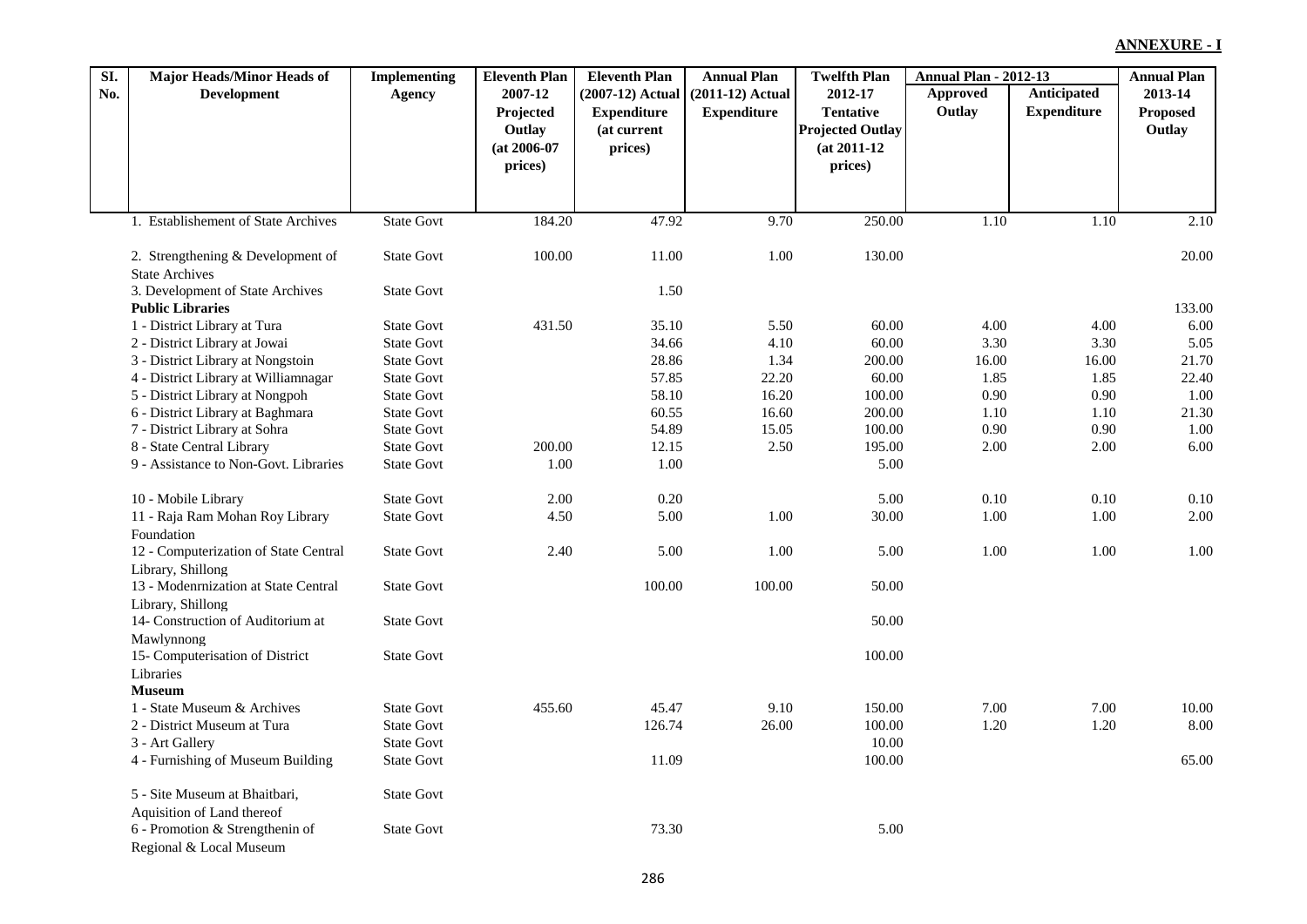| SI. | <b>Major Heads/Minor Heads of</b>        | <b>Implementing</b> | <b>Eleventh Plan</b> | <b>Eleventh Plan</b> | <b>Annual Plan</b> | <b>Twelfth Plan</b>     | <b>Annual Plan - 2012-13</b> |                    | <b>Annual Plan</b> |
|-----|------------------------------------------|---------------------|----------------------|----------------------|--------------------|-------------------------|------------------------------|--------------------|--------------------|
| No. | <b>Development</b>                       | <b>Agency</b>       | 2007-12              | (2007-12) Actual     | $(2011-12)$ Actual | 2012-17                 | Approved                     | Anticipated        | 2013-14            |
|     |                                          |                     | Projected            | <b>Expenditure</b>   | <b>Expenditure</b> | <b>Tentative</b>        | Outlay                       | <b>Expenditure</b> | <b>Proposed</b>    |
|     |                                          |                     | Outlay               | (at current          |                    | <b>Projected Outlay</b> |                              |                    | Outlay             |
|     |                                          |                     | $(at 2006-07)$       | prices)              |                    | $(at 2011-12)$          |                              |                    |                    |
|     |                                          |                     | prices)              |                      |                    | prices)                 |                              |                    |                    |
|     |                                          |                     |                      |                      |                    |                         |                              |                    |                    |
|     |                                          |                     |                      |                      |                    |                         |                              |                    |                    |
|     | 7 - Renovation & Extension Museum        | <b>State Govt</b>   |                      |                      |                    |                         |                              |                    |                    |
|     | Building                                 |                     |                      |                      |                    |                         |                              |                    |                    |
|     | 8 - Renovation & Extension of            | <b>State Govt</b>   |                      |                      |                    |                         |                              |                    |                    |
|     | District Museum Cum Cultural             |                     |                      |                      |                    |                         |                              |                    |                    |
|     | Complex at Tura                          |                     |                      |                      |                    |                         |                              |                    |                    |
|     | 9 - Research & Documentation &           | <b>State Govt</b>   |                      |                      |                    |                         |                              |                    |                    |
|     | <b>Educational Services</b>              |                     |                      |                      |                    |                         |                              |                    |                    |
|     | 10 - Computerisation of State /          | <b>State Govt</b>   |                      |                      |                    |                         |                              |                    |                    |
|     | District Museum                          |                     |                      |                      |                    |                         |                              |                    |                    |
|     | 11 - Financial Asstt to Private /        | <b>State Govt</b>   |                      |                      |                    |                         |                              |                    |                    |
|     | Voluntary Museum Organisation of         |                     |                      |                      |                    |                         |                              |                    |                    |
|     | <b>Museum Galleries</b>                  |                     |                      |                      |                    |                         |                              |                    |                    |
|     | 12 - District Museum at Jowai            | <b>State Govt</b>   |                      | 6.15                 | 6.15               | 50.00                   | 6.90                         | 6.90               | 12.00              |
|     | <b>Anthroplogical Survey</b>             |                     |                      |                      |                    |                         |                              |                    |                    |
|     | 1 - Tribal Research Institute            | <b>State Govt</b>   | 38.60                | 3.63                 | 0.80               | 10.00                   | 1.50                         | 1.50               | 29.50              |
|     | 2 - District Research Officer Tura /     | <b>State Govt</b>   | 38.60                | 3.22                 | 1.30               | 10.00                   | 0.70                         | 0.70               | 2.70               |
|     | Shillong                                 |                     |                      |                      |                    |                         |                              |                    |                    |
|     | 3 - Strengthening of Tribal Research     | <b>State Govt</b>   | 38.60                |                      |                    | 25.00                   |                              |                    |                    |
|     | Institute                                |                     |                      |                      |                    |                         |                              |                    |                    |
|     | 4 - Development of Tribal Research       | <b>State Govt</b>   | 77.20                |                      |                    |                         |                              |                    |                    |
|     | Institute                                |                     |                      |                      |                    |                         |                              |                    |                    |
|     | 5 - Research & Documentation of          | <b>State Govt</b>   | 38.60                | 3.00                 | 1.50               | 20.00                   |                              |                    | 25.00              |
|     | Khasi / Jaintia & Garo Hills             |                     |                      |                      |                    |                         |                              |                    |                    |
|     | 7 - Educational Research & Survey in     | <b>State Govt</b>   | 38.60                | 5.00                 |                    | 50.00                   |                              |                    | 15.00              |
|     | <b>Rural Areas</b>                       |                     |                      |                      |                    |                         |                              |                    |                    |
|     | <b>Other Expenditure</b>                 |                     |                      |                      |                    |                         |                              |                    |                    |
|     | 1 - Maintenance & Repair                 | <b>State Govt</b>   | 8.70                 | 66.00                | 50.00              | 170.00                  | 54.28                        | 54.28              | 235.00             |
|     | 2 - Intensive Arts & Culture             | <b>State Govt</b>   | 750.00               | 750.00               | 150.00             | 750.00                  | 150.00                       | 150.00             | 150.00             |
|     | Development Programme                    |                     |                      |                      |                    |                         |                              |                    |                    |
|     | 03 - Upgradation of Standard of          | <b>State Govt</b>   |                      |                      |                    |                         |                              |                    |                    |
|     | Administration awarded by the 12th       |                     |                      |                      |                    |                         |                              |                    |                    |
|     | Finance Commission                       |                     |                      |                      |                    |                         |                              |                    |                    |
|     | 4 - Public Library East, West Khasi      | <b>State Govt</b>   |                      | 187.50               |                    |                         |                              |                    |                    |
|     | Hills, Ri-Bhoi District / Jaintia Hils / |                     |                      |                      |                    |                         |                              |                    |                    |
|     | East, West & South Garo Hills            |                     |                      |                      |                    |                         |                              |                    |                    |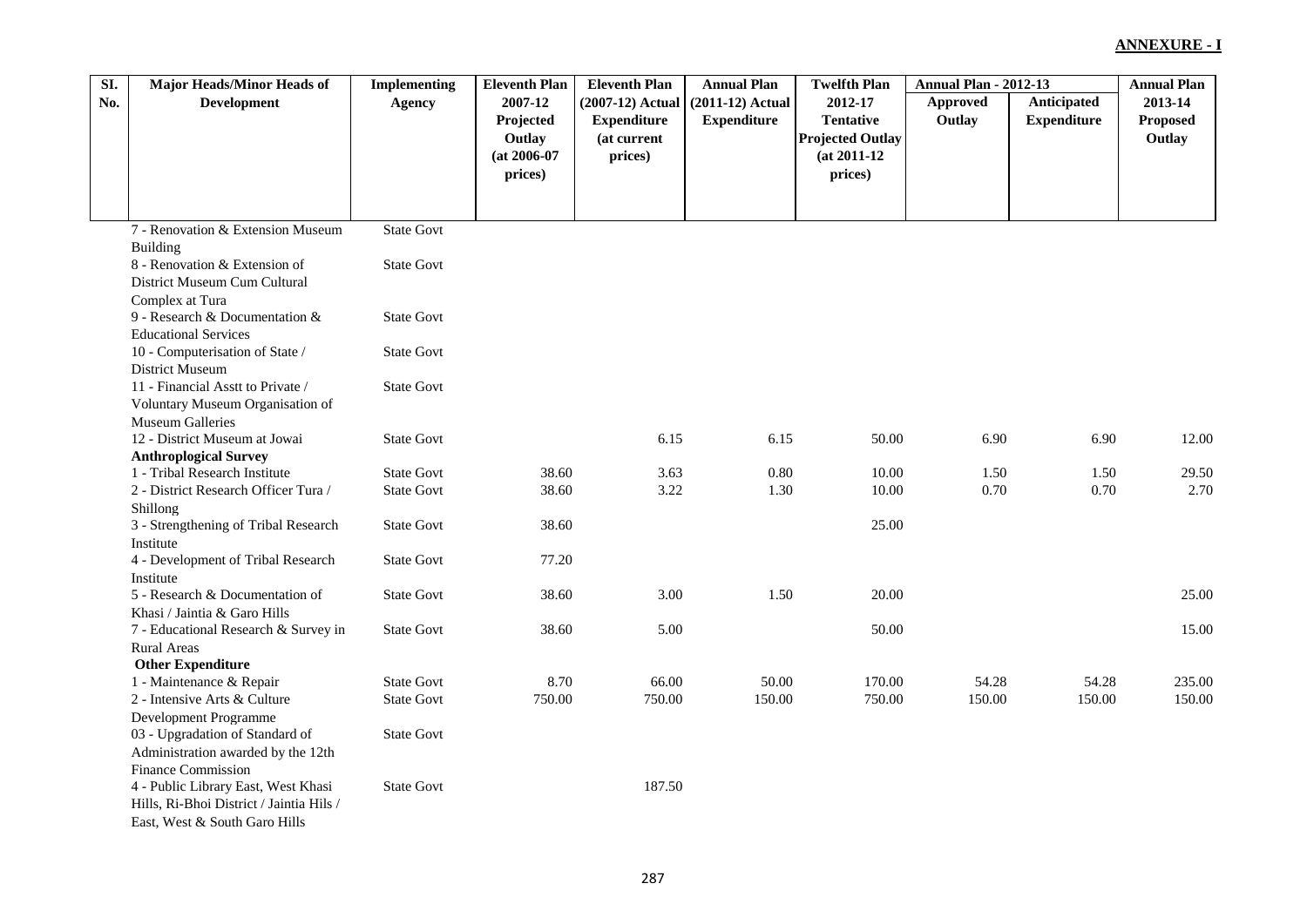#### **Approved Outlay Anticipated Expenditure Eleventh Plan Annual Plan Twelfth Plan Annual Plan - 2012-13 (2007-12) Actual Expenditure (at current prices) Annual Plan (2011-12) Actual Expenditure Twelfth Plan 2012-17 Tentative Projected Outlay (at 2011-12 prices) Annual Plan 2013-14 Proposed Outlay SI. No. Major Heads/Minor Heads of Development Implementing Agency Eleventh Plan 2007-12 Projected Outlay (at 2006-07 prices)** 5 - Heritage Protection East, West Khasi Hills, Ri-Bhoi District / Jaintia Hils / East, West & South Garo Hills State Govt 500.00 125.00 125.00 2500.00 625.00 625.00 625.00 625.00 **Census Survey & Statistics - Gazetteer & Statistical Memoirs** 1 - Special Officer Historical & Antiquarian State Govt 8.64 3.45 0.70 50.00 4.50 4.50 4.50 4.50 2 - District Gazetteer & Staff State Govt 8.64 2.31 1.10 50.00 0.80 0.80 3.50 3 - Printing of District Census State Govt 8.64 50.00 4 - Rebindranath Tagore Art Gallery State Govt 8.64 3.00 50.00 5 - Financial Asstt. To Exponents traditional Art Forms for preservation of the same State Govt 8.64 8.58 2.00 100.00 2.00 2.00 4.00 6 - Printing of Departmental Journals State Govt 8.64 2.04 50.00 1.00 7 - Construction of Arts & Culture Building (PWD) State Govt 300.00 210.00 40.00 500.00 150.00 150.00 150.00 **Total - Arts & Culture 6000.00 5941.54 3042.22 18000.00 5950.00 5350.00 3100.00 Sub-Total (Education) 133629.00 88763.42 28004.32 345000.00 35565.00 33565.00 29410.00 5 MEDICAL & PUBLIC HEALTH A Urban Health Services-Allopathy** State Government **Direction and Administration** 1 Health Directorate 90.00 90.81 25.76 183.00 72.00 72.00 72.00 2 Estt of Health Engineering Wing 1200.00 14.71 5.59 160.00 23.50 23.50 23.50 3 DM&HO's Office 188.00 173.12 47.37 383.00 44.50 444.50 444.50 444.50 444.50 444.50 4 Estt of AIDS 23.57 11.79 63.00 8.50 8.50 8.50 5 Estt of Jt DHS (in the Division) 1.45 1.45 85.00 7.00 7.00 7.00 6 Payment due to MeSEB, BSNL, etc 398.05 54.04 120.00 30.00 30.00 130.00 **TOTAL (Direction & Admn) 1478.00 701.71 146.00 994.00 185.50 185.50 685.50 Medical Store Depot** 6 Estt of Central Medical Store 1398.57 601.33 3000.00 694.94 694.94 505.00 **Total (Medical Store Depot) 0.00 1398.57 601.33 3000.00 694.94 694.94 505.00 School Health Schemes**

**ANNEXURE - I**

7 School Health Unit 30.00 39.75 8.69 94.00 6.00 6.00 6.00

288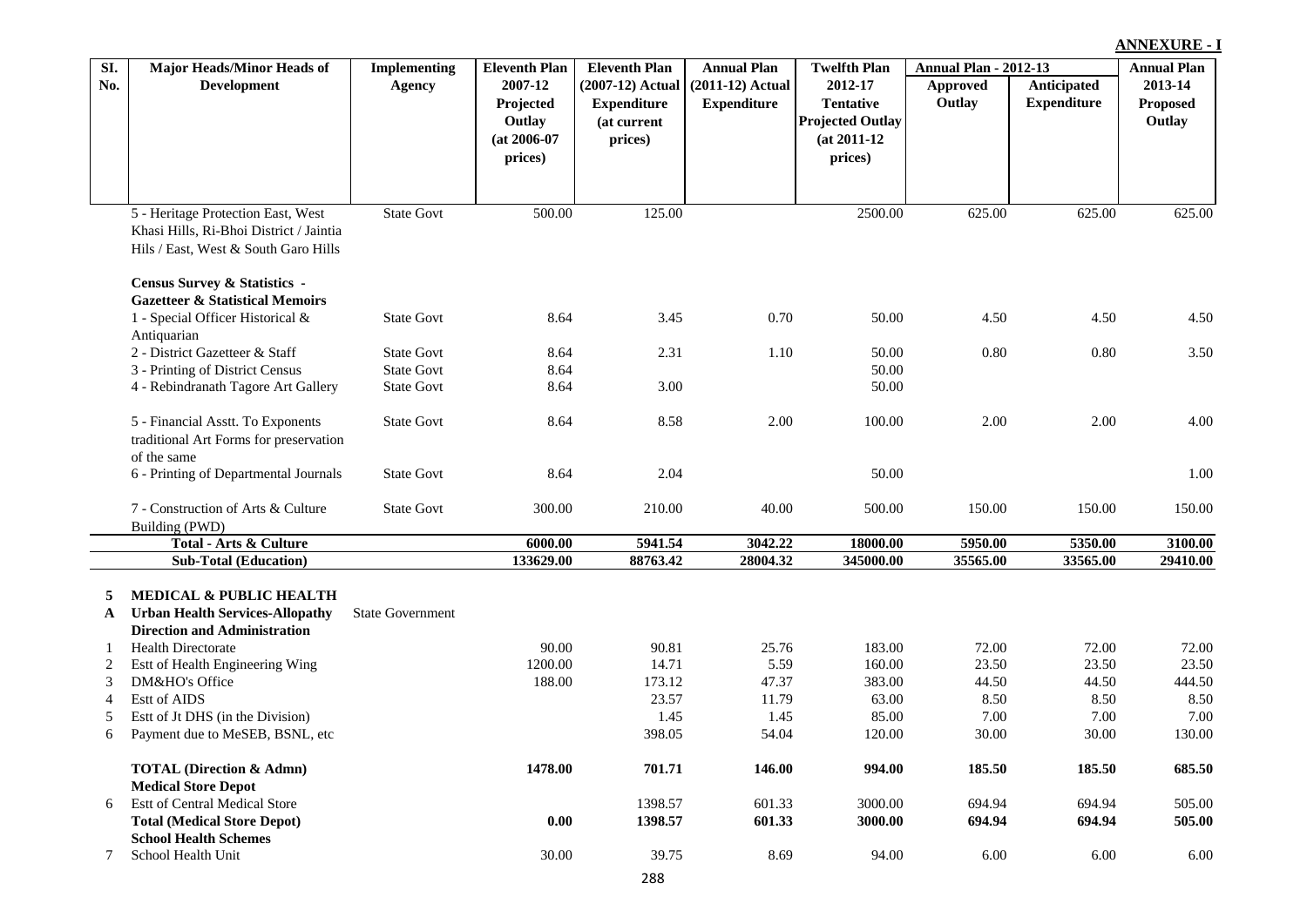| SI. | <b>Major Heads/Minor Heads of</b>          | <b>Implementing</b>     | <b>Eleventh Plan</b> | <b>Eleventh Plan</b> | <b>Annual Plan</b> | <b>Twelfth Plan</b>     | <b>Annual Plan - 2012-13</b> |                    | <b>Annual Plan</b> |
|-----|--------------------------------------------|-------------------------|----------------------|----------------------|--------------------|-------------------------|------------------------------|--------------------|--------------------|
| No. | <b>Development</b>                         | <b>Agency</b>           | 2007-12              | (2007-12) Actual     | $(2011-12)$ Actual | 2012-17                 | <b>Approved</b>              | Anticipated        | 2013-14            |
|     |                                            |                         | Projected            | <b>Expenditure</b>   | <b>Expenditure</b> | <b>Tentative</b>        | Outlay                       | <b>Expenditure</b> | Proposed           |
|     |                                            |                         | Outlay               | (at current          |                    | <b>Projected Outlay</b> |                              |                    | Outlay             |
|     |                                            |                         | $(at 2006-07)$       | prices)              |                    | $(at 2011-12)$          |                              |                    |                    |
|     |                                            |                         | prices)              |                      |                    | prices)                 |                              |                    |                    |
|     |                                            |                         |                      |                      |                    |                         |                              |                    |                    |
|     |                                            |                         |                      |                      |                    |                         |                              |                    |                    |
|     | <b>TOTAL (School Health Schemes)</b>       |                         | 30.00                | 39.75                | 8.69               | 94.00                   | 6.00                         | 6.00               | 6.00               |
|     | <b>Hospital &amp; Dispensaries</b>         |                         |                      |                      |                    |                         |                              |                    |                    |
| 8   | Civil Hospital, Shillong.                  |                         | 3800.00              | 2759.54              | 919.72             | 8819.00                 | 2792.00<br>875.00            | 2792.00            | 1247.00            |
| 9   | Ganesh Das Hospital.                       |                         | 2200.00              | 1427.53              | 670.36             | 4084.00                 |                              | 875.00             | 805.00             |
| 10  | R.P.Chest Hospital.                        |                         | 700.00               | 388.37               | 102.28             | 700.00                  | 107.00                       | 107.00             | 507.00             |
| 11  | Civil Hospital, Jowai.                     |                         | 1600.00              | 1311.53              | 299.19             | 2060.00                 | 515.00                       | 515.00             | 515.00             |
| 12  | Civil Hospital, Tura.                      |                         | 2000.00              | 1186.57              | 342.65             | 2580.00                 | 828.00                       | 828.00             | 903.00             |
| 13  | Upgradation of Williamnagar CHCs.          |                         | 1000.00              | 813.95               | 355.74             | 2358.00                 | 299.50                       | 299.50             | 399.50             |
| 14  | Upgradation of Nongpoh CHCs.               |                         | 100.00               | 573.30               | 212.81             | 1912.00                 | 227.50                       | 227.50             | 177.50             |
| 15  | Upgradation of Nongstoin CHCs.             |                         | 400.00               | 858.99               | 336.43             | 2288.00                 | 437.00                       | 437.00             | 437.00             |
| 16  | Upgradation of Baghmara CHCs.              |                         | 1000.00              | 304.77               | 66.00              | 1595.00                 | 300.50                       | 300.50             | 300.50             |
| 17  | Upgradation of Khliehriat CHCs.            |                         |                      | 0.00                 | 0.00               | 1595.00                 | 215.50                       | 215.50             | 215.50             |
| 18  | Upgradation of Mawkyrwat CHCs.             |                         |                      | 30.00                | 30.00              | 600.00                  | 250.00                       | 250.00             | 450.00             |
| 19  | Upgradation of Ampati CHCs.                |                         |                      | 50.00                | 50.00              | 600.00                  | 250.00                       | 250.00             | 450.00             |
| 20  | Women & Children Hospital, Tura.           |                         | 160.00               | 266.40               | 209.29             | 1894.00                 | 270.50                       | 270.50             | 300.50             |
| 21  | M.I.M.H.A.N.S.                             |                         | 300.00               | 251.85               | 48.21              | 1156.00                 | 290.50                       | 290.50             | 290.50             |
| 22  | Mobile Unit District H/quarter             |                         | 20.00                | 28.19                | 10.85              | 62.50                   | 9.00                         | 9.00               | 9.00               |
| 23  | Estt of T.B.Centres & isolation beds       |                         | 100.00               | 27.39                | 7.25               | 63.20                   | 9.20                         | 9.20               | 9.20               |
|     |                                            |                         |                      |                      |                    |                         |                              |                    |                    |
| 24  | Upgradation of Orthopeadic &               |                         | 100.00               | 82.68                | 18.73              | 177.00                  | 12.10                        | 12.10              | 12.10              |
|     | Rehabilitation Centre (Accident and        |                         |                      |                      |                    |                         |                              |                    |                    |
|     | Trauma Centre)                             |                         |                      |                      |                    |                         |                              |                    |                    |
| 25  | <b>Blood Bank</b>                          |                         | 1050.00              | 0.00                 | 0.00               |                         | 0.00                         | 0.00               | 0.00               |
| 26  | District Project on National Cancer        |                         | 10.00                | 0.00                 | 0.00               | 47.00                   | 6.00                         | 6.00               | 6.00               |
|     | Control Programme                          |                         |                      |                      |                    |                         |                              |                    |                    |
| 27  | Waste Management                           |                         |                      |                      |                    |                         | 0.00                         | 0.00               | 0.00               |
| 28  | Leprosy Hospital Colony                    |                         |                      | 0.00                 | $0.00\,$           |                         | 20.00                        | 20.00              | 20.00              |
|     | <b>TOTAL (Hospital &amp; Dispensaries)</b> |                         | 14540.00             | 10361.06             | 3679.51            | 32590.70                | 7714.30                      | 7714.30            | 7054.30            |
|     | <b>TOTAL (Urban Health Services-</b>       |                         | 16048.00             | 12501.09             | 4435.53            | 36678.70                | 8600.74                      | 8600.74            | 8250.80            |
|     | Allopathy) : A                             |                         |                      |                      |                    |                         |                              |                    |                    |
|     | <b>Urban Health Services-Other</b>         |                         |                      |                      |                    |                         |                              |                    |                    |
|     | <b>System of Medicine</b>                  |                         |                      |                      |                    |                         |                              |                    |                    |
| B   | Ayurveda                                   | <b>State Government</b> |                      |                      |                    |                         |                              |                    |                    |
| 22  | Estt of Ayurvedic Dispensaries             |                         | 128.00               | 163.78               | 42.09              | 333.00                  | 33.60                        | 33.60              | 23.60              |
|     |                                            |                         |                      |                      |                    |                         |                              |                    |                    |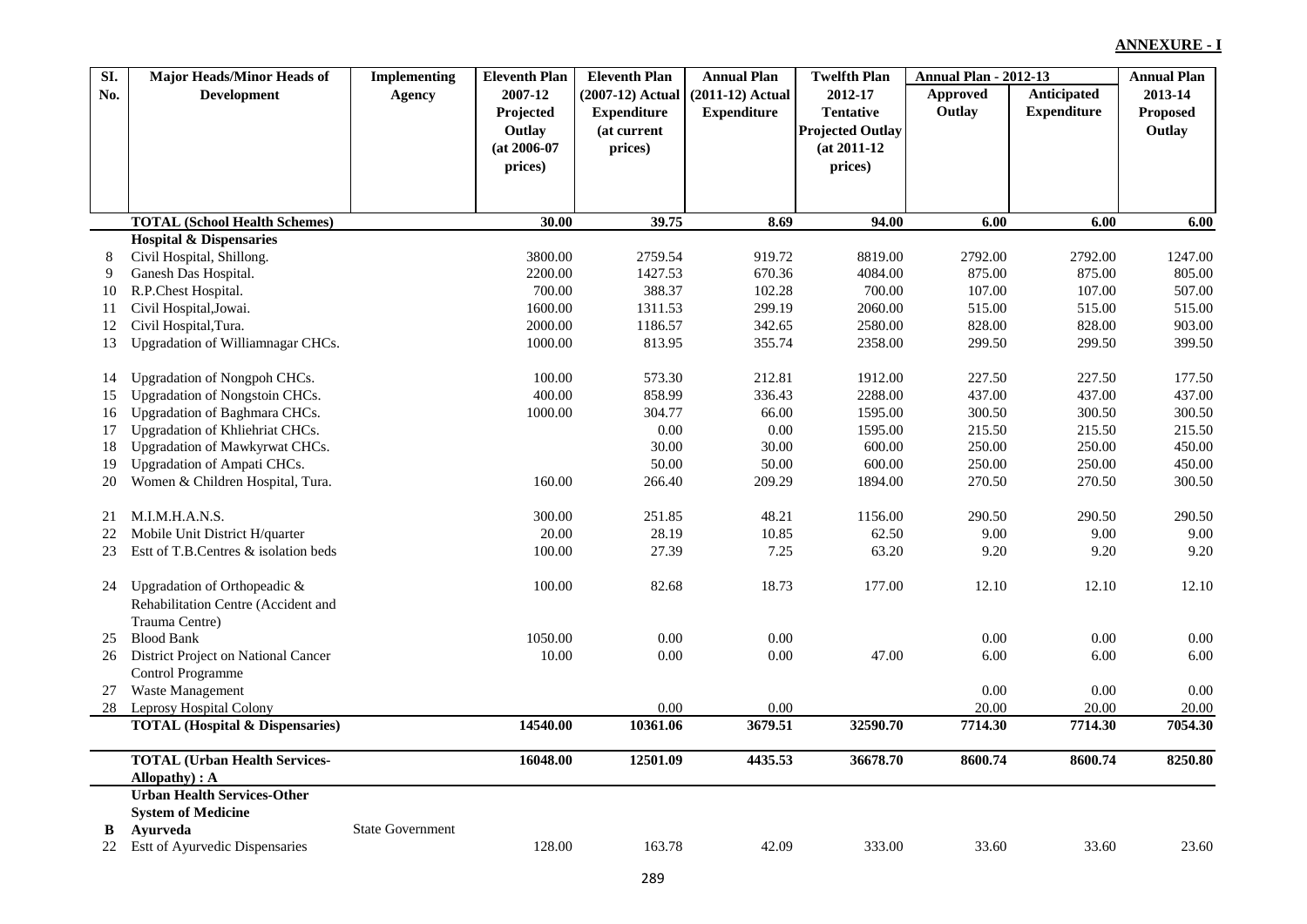| SI.          | <b>Major Heads/Minor Heads of</b>          | <b>Implementing</b>     | <b>Eleventh Plan</b> | <b>Eleventh Plan</b> | <b>Annual Plan</b> | <b>Twelfth Plan</b>     | <b>Annual Plan - 2012-13</b> |                    | <b>Annual Plan</b> |
|--------------|--------------------------------------------|-------------------------|----------------------|----------------------|--------------------|-------------------------|------------------------------|--------------------|--------------------|
| No.          | <b>Development</b>                         | <b>Agency</b>           | 2007-12              | $(2007-12)$ Actual   | $(2011-12)$ Actual | 2012-17                 | <b>Approved</b>              | Anticipated        | 2013-14            |
|              |                                            |                         | Projected            | <b>Expenditure</b>   | <b>Expenditure</b> | <b>Tentative</b>        | Outlay                       | <b>Expenditure</b> | Proposed           |
|              |                                            |                         | Outlay               | (at current          |                    | <b>Projected Outlay</b> |                              |                    | Outlay             |
|              |                                            |                         | $(at 2006-07)$       | prices)              |                    | $(at 2011-12)$          |                              |                    |                    |
|              |                                            |                         | prices)              |                      |                    | prices)                 |                              |                    |                    |
|              |                                            |                         |                      |                      |                    |                         |                              |                    |                    |
|              |                                            |                         |                      |                      |                    |                         |                              |                    |                    |
| 24           | Training & Research of Medicinal           |                         | 10.00                | 0.00                 | 0.00               |                         | 0.00                         | 0.00               | 0.00               |
|              | Plants & Herbs.                            |                         |                      |                      |                    |                         |                              |                    |                    |
|              | <b>TOTAL</b> (Ayurveda) : B                |                         | 138.00               | 163.78               | 42.09              | 333.00                  | 33.60                        | 33.60              | 23.60              |
| $\mathbf{C}$ | Homoeopathy                                | <b>State Government</b> |                      |                      |                    |                         |                              |                    |                    |
| 25           | Estt of Homoeopathic Dispensaries          |                         | 135.00               | 106.15               | 34.54              | 269.50                  | 27.50                        | 27.50              | 22.50              |
|              |                                            |                         |                      |                      |                    |                         |                              |                    |                    |
| 27           | Directorate of I.S.M.& Homoeopathy         |                         | 20.00                | 0.00                 | 0.00               |                         | 0.00                         | $0.00\,$           | 0.00               |
|              |                                            |                         |                      |                      |                    |                         |                              |                    |                    |
| 28           | Estt of Homoeopathic Hospital.             |                         | 43.00                | 50.70                | 15.39              | 105.00                  | 6.20                         | 6.20               | 6.20               |
| 29           | Construction for Research & Training       |                         | 80.00                | 0.00                 | 0.00               |                         | 0.00                         | $0.00\,$           | 0.00               |
|              | in I.S.M.                                  |                         |                      |                      |                    |                         |                              |                    |                    |
| 30           | Construction of                            |                         | 1150.00              | 64.77                | 64.77              | 250.00                  | 50.00                        | 50.00              | 50.00              |
|              | Ayurvedic/Homoeopathic                     |                         |                      |                      |                    |                         |                              |                    |                    |
|              | Dispensaries                               |                         |                      |                      |                    |                         |                              |                    |                    |
|              | <b>TOTAL</b> (Homoeopathy): C              |                         | 1428.00              | 221.62               | 114.70             | 624.50                  | 83.70                        | 83.70              | 78.70              |
|              | <b>TOTAL (Urban Health Services-</b>       |                         | 1566.00              | 385.40               | 156.79             | 957.50                  | 117.30                       | 117.30             | 102.30             |
|              | <b>Other System of Medicine)</b>           |                         |                      |                      |                    |                         |                              |                    |                    |
| D            | <b>Rural Health Services-Allopathy</b>     | <b>State Government</b> |                      |                      |                    |                         |                              |                    |                    |
|              | 101 HSCs/102 SHCs/103 PHCs/104             |                         |                      |                      |                    |                         |                              |                    |                    |
|              | <b>CHCs</b>                                |                         |                      |                      |                    |                         |                              |                    |                    |
| 31           | Other existing and new Primary             |                         | 10400.00             | 9014.22              | 2563.23            | 19210.00                | 1220.50                      | 1220.50            | 1330.50            |
|              | Health Centres with indoor facilities      |                         |                      |                      |                    |                         |                              |                    |                    |
|              |                                            |                         |                      |                      |                    |                         |                              |                    |                    |
| 32           | Other existing and new Primary             |                         | 3786.00              | 2712.23              | 641.04             | 4832.50                 | 326.40                       | 326.40             | 226.40             |
|              | Health Centres with indoor facilities      |                         |                      |                      |                    |                         |                              |                    |                    |
|              | under BMSP.                                |                         |                      |                      |                    |                         |                              |                    |                    |
| 33           | Upgradation of PHCs to 30 bedded           |                         | 6740.00              | 6033.82              | 1643.04            | 12893.00                | 805.80                       | 805.80             | 932.60             |
|              | Hospital                                   |                         |                      |                      |                    |                         |                              |                    |                    |
| 34           | Construction of new CHCs/PHCs &            |                         | 10000.00             | 5713.70              | 1808.50            | 6000.00                 | 4755.00                      | 4755.00            | 3930.00            |
|              | Sub-Centres.                               |                         |                      |                      |                    |                         |                              |                    |                    |
|              | <b>TOTAL A/B/C/D</b>                       |                         | 30926.00             | 23473.97             | 6655.81            | 42935.50                | 7107.70                      | 7107.70            | 6419.50            |
|              | <b>E</b> Hospital & Dispensaries           | <b>State Government</b> |                      |                      |                    |                         |                              |                    |                    |
| 35           | Est tof T.B.Centres & isolation beds       |                         | 960.00               | 508.01               | 131.49             | 1258.00                 | 177.00                       | 177.00             | 147.00             |
|              |                                            |                         |                      |                      |                    |                         |                              |                    |                    |
|              | <b>TOTAL (Hospital &amp; Dispensaries)</b> |                         | 960.00               | 508.01               | 131.49             | 1258.00                 | 177.00                       | 177.00             | 147.00             |
|              | : E                                        |                         |                      |                      |                    |                         |                              |                    |                    |
| F            | <b>Other Expendr</b>                       | <b>State Government</b> |                      |                      |                    |                         |                              |                    |                    |
| 36           | Estt of Surveillance Cell                  |                         | 60.00                | $0.00\,$             | $0.00\,$           | $\boldsymbol{0}$        |                              |                    | $\mathbf{0}$       |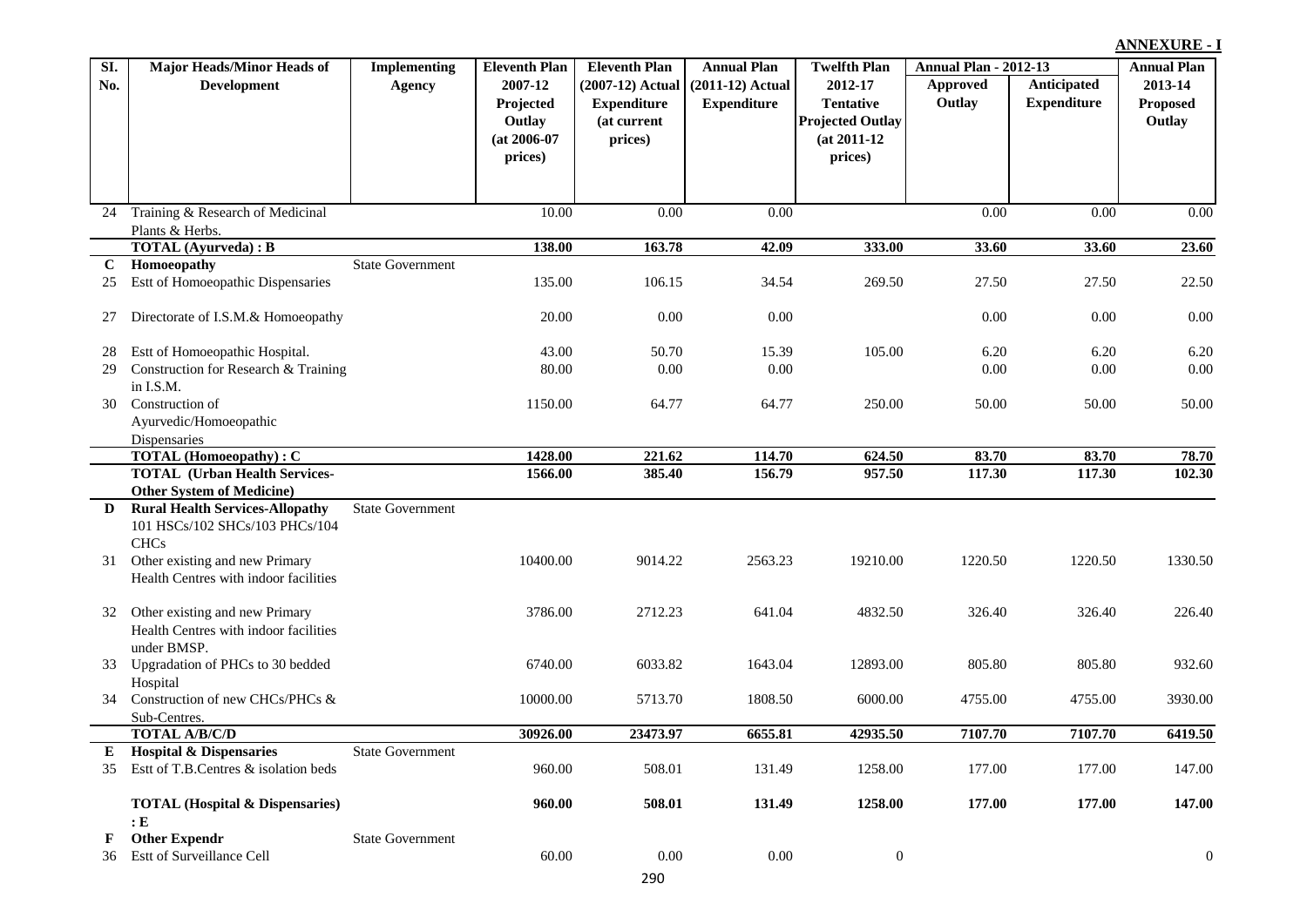| SI.         | <b>Major Heads/Minor Heads of</b>           | <b>Implementing</b>     | <b>Eleventh Plan</b> | <b>Eleventh Plan</b> | <b>Annual Plan</b> | <b>Twelfth Plan</b>     | <b>Annual Plan - 2012-13</b> |                    | <b>Annual Plan</b> |
|-------------|---------------------------------------------|-------------------------|----------------------|----------------------|--------------------|-------------------------|------------------------------|--------------------|--------------------|
| No.         | <b>Development</b>                          | <b>Agency</b>           | 2007-12              | (2007-12) Actual     | $(2011-12)$ Actual | 2012-17                 | Approved                     | Anticipated        | 2013-14            |
|             |                                             |                         | Projected            | <b>Expenditure</b>   | <b>Expenditure</b> | <b>Tentative</b>        | Outlay                       | <b>Expenditure</b> | Proposed           |
|             |                                             |                         | Outlay               | (at current          |                    | <b>Projected Outlay</b> |                              |                    | Outlay             |
|             |                                             |                         | $(at 2006-07)$       | prices)              |                    | $(at 2011-12)$          |                              |                    |                    |
|             |                                             |                         | prices)              |                      |                    | prices)                 |                              |                    |                    |
|             |                                             |                         |                      |                      |                    |                         |                              |                    |                    |
|             |                                             |                         |                      |                      |                    |                         |                              |                    |                    |
|             | <b>Total (Other Expendr): F</b>             |                         | 60.00                | 0.00                 | 0.00               | 0.00                    | 0.00                         | 0.00               | 0.00               |
|             | TOTAL A/B/C/D/E/F                           |                         | 31946.00             | 23981.98             | 6787.30            | 44193.50                | 7284.70                      | 7284.70            | 6566.50            |
| G.          | Medical Education, Training &               | <b>State Government</b> |                      |                      |                    |                         |                              |                    |                    |
|             | <b>Research</b>                             |                         |                      |                      |                    |                         |                              |                    |                    |
| 37          | Contribution                                |                         | 325.00               | 348.43               | 101.92             | 450.00                  | 90.00                        | 90.00              | 90.00              |
| 38          | Scholarship & Stipend                       |                         | 100.00               | 110.99               | 45.03              | 150.00                  | 25.00                        | 25.00              | 25.00              |
| 40          | <b>Health Education Bereau</b>              |                         | 159.00               | 225.63               | 63.07              | 510.50                  | 63.40                        | 63.40              | 63.40              |
| 41          | <b>Training of Nurses</b>                   |                         | 1239.00              | 852.61               | 273.84             | 2521.00                 | 420.00                       | 420.00             | 420.00             |
|             | <b>TOTAL</b> (Medical                       |                         | 1823.00              | 1537.66              | 483.86             | 3631.50                 | 598.40                       | 598.40             | 598.40             |
|             | <b>Education, Training &amp; Research)</b>  |                         |                      |                      |                    |                         |                              |                    |                    |
| H           | <b>Public Health</b>                        | <b>State Govt</b>       |                      |                      |                    |                         |                              |                    |                    |
|             | <b>Prevention &amp; Control of Diseases</b> |                         |                      |                      |                    |                         |                              |                    |                    |
| 42          | Malaria                                     |                         | 1482.00              | 1305.03              | 366.37             | 3143.00                 | 180.50                       | 180.50             | 110.50             |
| 43          | S.E.T.                                      |                         | 34.00                | 32.14                | 8.29               | 88.80                   | 11.80                        | 11.80              | 0.00               |
| 44          | <b>State Leprosy Officer Estt</b>           |                         | 13.00                | 0.00                 | 0.00               |                         | 0.00                         | 0.00               | 0.00               |
|             | <b>TOTAL (Prevention &amp; Control of</b>   |                         | 1529.00              | 1337.17              | 374.66             | 3231.80                 | 192.30                       | 192.30             | 110.50             |
|             | Diseases)                                   |                         |                      |                      |                    |                         |                              |                    |                    |
|             | <b>Food Adulteration</b>                    |                         |                      |                      |                    |                         |                              |                    |                    |
| 45          | Food Inspector Estt                         |                         | 30.00                | 14.72                | 6.09               | 73.00                   | 11.00                        | 11.00              | 11.00              |
|             | <b>TOTAL (Food Adulteration)</b>            |                         | 30.00                | 14.72                | 6.09               | 73.00                   | 11.00                        | 11.00              | 11.00              |
|             | <b>Drug Control</b>                         |                         |                      |                      |                    |                         |                              |                    |                    |
| 46          | Drug Control Estt                           |                         | 95.00                | 118.69               | 37.65              | 318.00                  | 45.90                        | 45.90              | 45.90              |
|             | <b>TOTAL (Drugs Control)</b>                |                         | 95.00                | 118.69               | 37.65              | 318.00                  | 45.90                        | 45.90              | 45.90              |
|             | <b>TOTAL (Public Health): H</b>             |                         | 1654.00              | 1470.58              | 418.40             | 3622.80                 | 249.20                       | 249.20             | 167.40             |
|             | General                                     |                         |                      |                      |                    |                         |                              |                    |                    |
| $\mathbf I$ | <b>Health Statistic and Evaluation</b>      | <b>State Govt</b>       |                      |                      |                    |                         |                              |                    |                    |
| 47          | <b>Computerised Informatic Schemes</b>      |                         | 25.00                | 18.75                | 2.47               | 40.00                   | 8.00                         | 8.00               | 8.00               |
|             | <b>TOTAL (Health Statistic and</b>          |                         | 25.00                | 18.75                | 2.47               | 40.00                   | 8.00                         | 8.00               | 8.00               |
|             | <b>Evaluation</b> )                         |                         |                      |                      |                    |                         |                              |                    |                    |
| $\bf J$     | <b>Other Expenditure</b>                    | <b>State Govt</b>       |                      |                      |                    |                         |                              |                    |                    |
| 48          | Construction of DM&HO's Office at           |                         | 5.00                 | 8.89                 | 0.00               |                         |                              |                    |                    |
|             | Jowai                                       |                         |                      |                      |                    |                         |                              |                    |                    |
| 49          | Construction of DM&HO's Office at           |                         | 104.00               | 2.40                 | 0.00               |                         |                              |                    |                    |
|             | Nongpoh                                     |                         |                      |                      |                    |                         |                              |                    |                    |
| 50          | Construction of DM&HO's Office at           |                         | 250.00               | 0.00                 | 0.00               | 179.00                  |                              |                    |                    |
|             | Baghmara.                                   |                         |                      |                      |                    |                         |                              |                    |                    |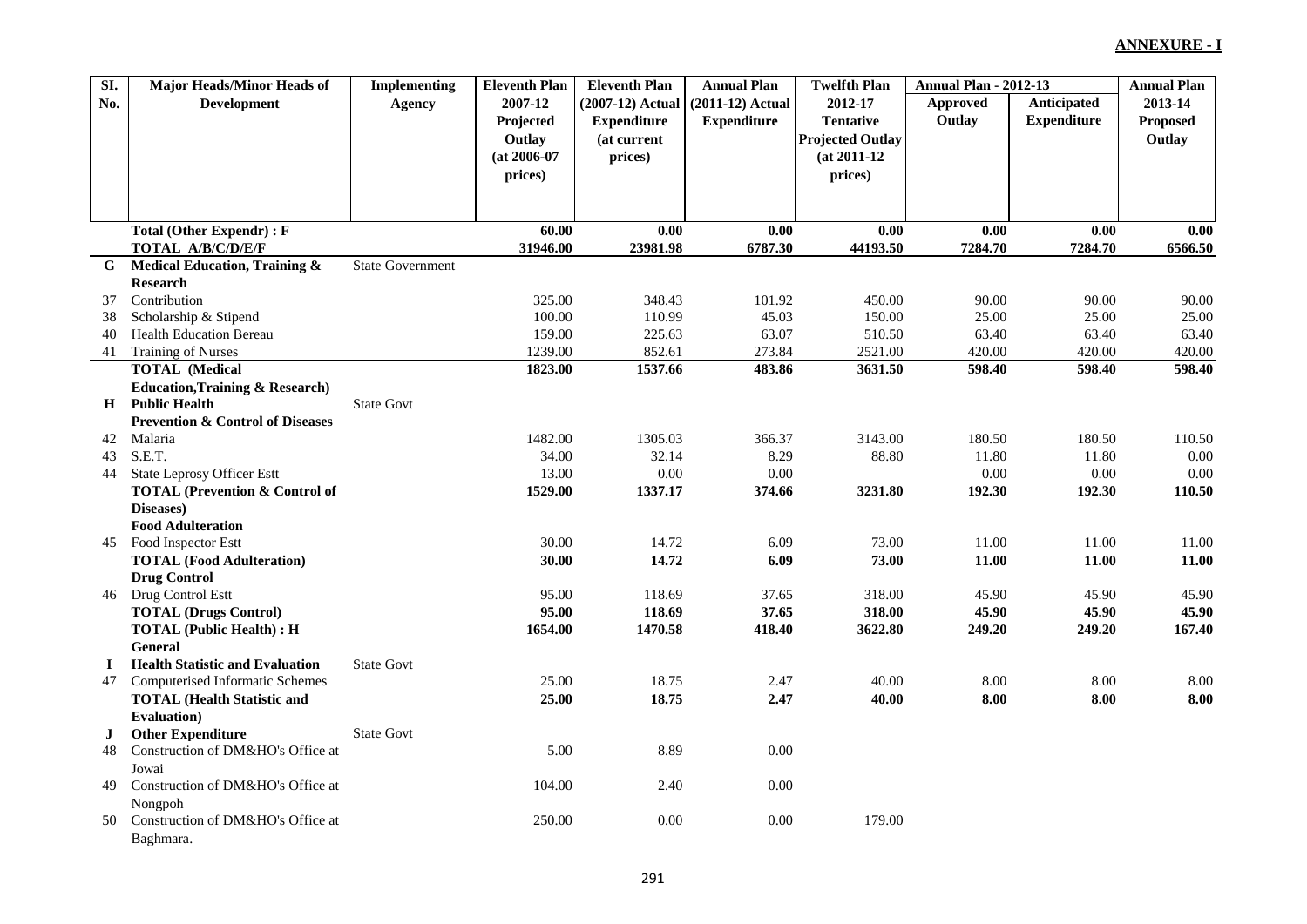|              |                                               |                     |                      |                      |                    |                         |                              |                    | <b>ANNEXURE - I</b> |
|--------------|-----------------------------------------------|---------------------|----------------------|----------------------|--------------------|-------------------------|------------------------------|--------------------|---------------------|
| SI.          | Major Heads/Minor Heads of                    | <b>Implementing</b> | <b>Eleventh Plan</b> | <b>Eleventh Plan</b> | <b>Annual Plan</b> | <b>Twelfth Plan</b>     | <b>Annual Plan - 2012-13</b> |                    | <b>Annual Plan</b>  |
| No.          | <b>Development</b>                            | <b>Agency</b>       | 2007-12              | $(2007-12)$ Actual   | $(2011-12)$ Actual | 2012-17                 | Approved                     | Anticipated        | 2013-14             |
|              |                                               |                     | Projected            | <b>Expenditure</b>   | <b>Expenditure</b> | <b>Tentative</b>        | Outlay                       | <b>Expenditure</b> | Proposed            |
|              |                                               |                     | Outlay               | (at current          |                    | <b>Projected Outlay</b> |                              |                    | Outlay              |
|              |                                               |                     | $(at 2006-07)$       | prices)              |                    | $(at 2011-12)$          |                              |                    |                     |
|              |                                               |                     | prices)              |                      |                    | prices)                 |                              |                    |                     |
|              |                                               |                     |                      |                      |                    |                         |                              |                    |                     |
|              |                                               |                     |                      |                      |                    |                         |                              |                    |                     |
| 51           | Construction of the Office Complex            |                     | 590.00               | 373.78               | 117.75             | 200.00                  | 80.00                        | 80.00              | 130.00              |
|              | of the Health                                 |                     |                      |                      |                    |                         |                              |                    |                     |
|              | Deptt(HEW/NPCB/Leprosy/Aids Cell              |                     |                      |                      |                    |                         |                              |                    |                     |
|              | and NAMP).                                    |                     |                      | 50.75                | 40.00              | 100.00                  | 50.00                        | 50.00              |                     |
| 52           | Construction of Staff Quarter for             |                     | 450.00               |                      |                    |                         |                              |                    | 100.00              |
|              | Women & Children Hospital, SDO's              |                     |                      |                      |                    |                         |                              |                    |                     |
|              | Office & Staff Quarter, DMO Office            |                     |                      |                      |                    |                         |                              |                    |                     |
|              | at Tura.<br><b>TOTAL (Other Expendr)</b>      |                     | 1399.00              | 435.82               | 157.75             | 479.00                  | 130.00                       | 130.00             | 230.00              |
|              | <b>TOTAL</b> (General): I                     |                     | 1424.00              | 454.57               | 160.22             | 519.00                  | 138.00                       | 138.00             | 238.00              |
| K            | P.W.D                                         | <b>State Govt</b>   |                      | 238.84               | 0.00               |                         |                              |                    |                     |
| L            | <b>Medical College</b>                        | <b>State Govt</b>   |                      | 2000.00              | 0.00               | 30000.00                | 1900.00                      | 1900.00            | 250.00              |
| м            | Special Plan Assistant                        | <b>State Govt</b>   |                      | 1040.00              | 0.00               | 0.00                    | $0.00\,$                     | $0.00\,$           | $0.00\,$            |
| N            | D.H.S(R)                                      | <b>State Govt</b>   | 120.00               | 313.14               | 90.00              | 500.00                  | 425.00                       | 425.00             | 425.00              |
| $\mathbf{o}$ | <b>RSBY</b>                                   | <b>State Govt</b>   |                      | 210.11               | 68.56              | 500.00                  | 100.00                       | 100.00             | 100.00              |
| P            | Roko Cancer                                   | <b>State Govt</b>   |                      | 214.00               | 100.00             | 500.00                  | 100.00                       | 100.00             | 100.00              |
| $\mathbf 0$  | <b>EMRI &amp; NGO's</b>                       | <b>State Govt</b>   |                      | 2911.76              | 831.44             | 7500.00                 | 1884.80                      | 1884.80            | 1150.00             |
| R            | N. R. H. M                                    | <b>State Govt</b>   | 8000.00              | 4166.00              | 1500.00            | 11897.00                | 1725.00                      | 1725.00            | 1725.00             |
| S            | Incentive for Preventive Maternal             | <b>State Govt</b>   |                      | 780.26               | 780.26             | 1000.00                 | 780.26                       | 780.26             | 630.00              |
|              | Mortality                                     |                     |                      |                      |                    |                         |                              |                    |                     |
| Т            | Special Central Assistant                     | <b>State Govt</b>   |                      | 822.40               | 822.40             | 1000.00                 | 1150.00                      | 1150.00            | 1000.00             |
| U            | Meghalaya Health Insurance Schemes State Govt |                     |                      |                      |                    | 6000.00                 | 1200.00                      | 1200.00            | 730.00              |
|              |                                               |                     |                      |                      |                    |                         |                              |                    |                     |
| V            | <b>State Share for NEC Schemes</b>            | <b>State Govt</b>   |                      | 36.11                | 36.11              | 500.00                  | 66.60                        | 66.60              | 116.60              |
| W            | <b>MIS</b>                                    | <b>State Govt</b>   |                      |                      |                    | 500.00                  | 100.00                       | 100.00             | 100.00              |
| $\mathbf X$  | Upscaling of Health Infrastructure            | <b>State Govt</b>   |                      |                      |                    | 2500.00                 | 500.00                       | 500.00             | 500.00              |
|              | including Mobile Hospital                     |                     |                      |                      |                    |                         |                              |                    |                     |
| Y            | Health Governance                             | <b>State Govt</b>   |                      |                      |                    | 1150.00                 | 230.00                       | 230.00             | $0.00\,$            |
| z            | New Schemes                                   | <b>State Govt</b>   | 800.00               |                      |                    | 42850.00                |                              | 1000.00            | 300.00              |
|              | TOTAL (K-Z)                                   |                     | 8920.00              | 12732.62             | 4228.77            | 106397.00               | 10161.66                     | 11161.66           | 7126.60             |
|              | <b>TOTAL(MEDICAL &amp; PUBLIC</b>             |                     | 63381.00             | 53063.90             | 16670.87           | 196000.00               | 27150.00                     | 28150.00           | 23050.00            |
|              | $HEALTH$ ): $A-Z$                             |                     |                      |                      |                    |                         |                              |                    |                     |
|              |                                               |                     |                      |                      |                    |                         |                              |                    |                     |

**6 Water Supply & Sanitation** 

**1 Ongoing State Plan Schemes**

**C. Schemes / projects for** 

**Completion**

i) Rural water Supply 33000.00 27423.01 6545.28 20000.00 7500.00 7500.00 7200.00

292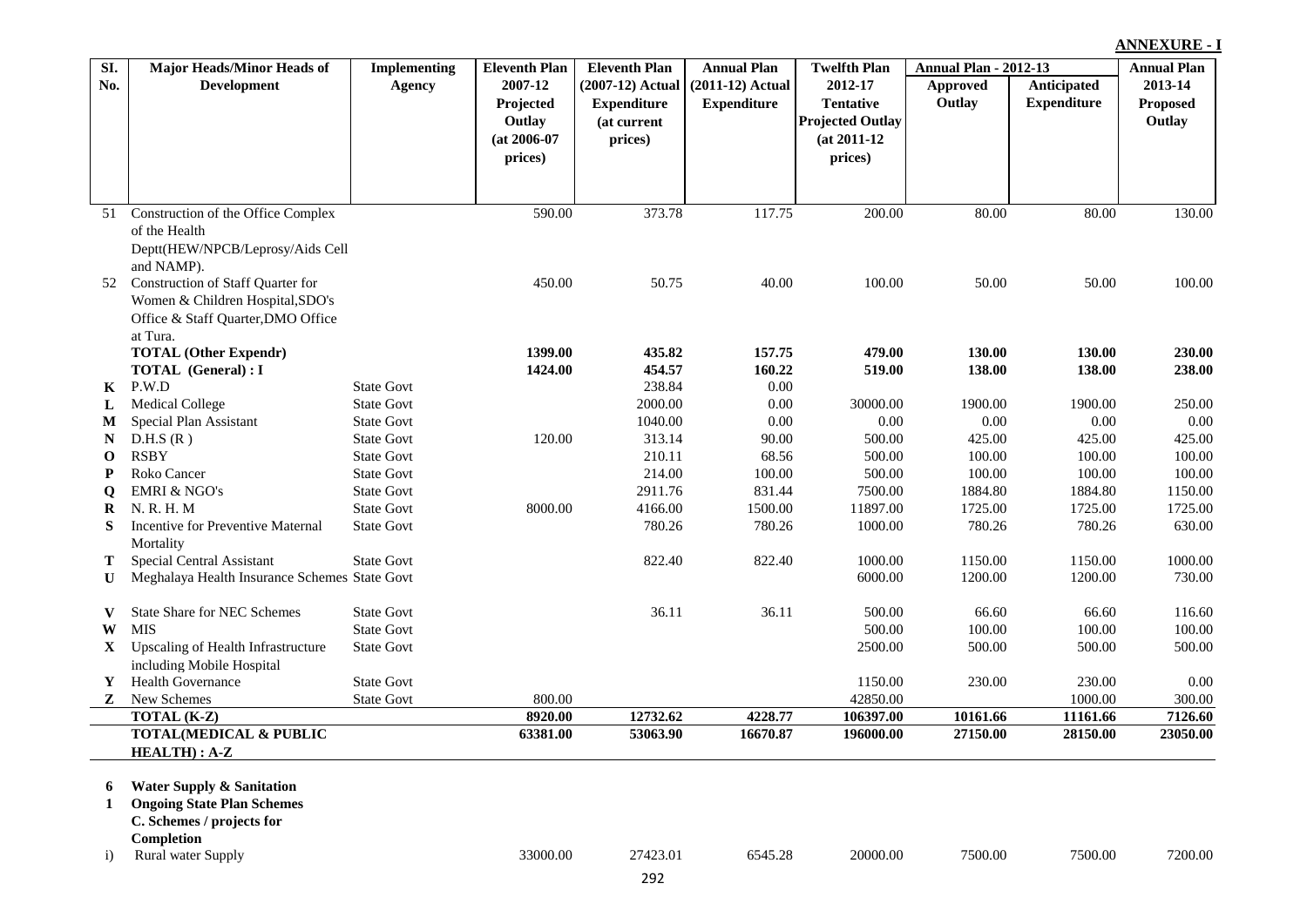| 2007-12<br><b>Anticipated</b><br>$(2007-12)$ Actual<br>$(2011-12)$ Actual<br>2012-17<br><b>Approved</b><br>No.<br><b>Development</b><br><b>Agency</b><br>Outlay<br><b>Tentative</b><br><b>Expenditure</b><br>Projected<br><b>Expenditure</b><br><b>Expenditure</b><br>(at current<br><b>Projected Outlay</b><br>Outlay<br>$(at 2006-07)$<br>$(at 2011-12)$<br>prices) | 2013-14<br>Proposed<br>Outlay |
|-----------------------------------------------------------------------------------------------------------------------------------------------------------------------------------------------------------------------------------------------------------------------------------------------------------------------------------------------------------------------|-------------------------------|
|                                                                                                                                                                                                                                                                                                                                                                       |                               |
|                                                                                                                                                                                                                                                                                                                                                                       |                               |
|                                                                                                                                                                                                                                                                                                                                                                       |                               |
|                                                                                                                                                                                                                                                                                                                                                                       |                               |
| prices)<br>prices)                                                                                                                                                                                                                                                                                                                                                    |                               |
|                                                                                                                                                                                                                                                                                                                                                                       |                               |
|                                                                                                                                                                                                                                                                                                                                                                       |                               |
| <b>Rural Sanitation</b><br>1200.00<br>2350.00<br>1100.00<br>1483.00<br>1483.00<br>650.00<br>$\overline{ii}$                                                                                                                                                                                                                                                           | 1483.00                       |
| 17400.00<br>2439.90<br>15080.00<br>800.00<br><b>Urban Water Supply</b><br>544.92<br>800.00<br>$\overline{111}$ )                                                                                                                                                                                                                                                      | 773.00                        |
| 500.00<br>$0.00\,$<br>30.00<br>30.00<br><b>Urban Sanitation</b><br>0.00<br>5.00<br>iv)                                                                                                                                                                                                                                                                                | 5.00                          |
| 5999.00<br>6956.91<br>15153.00<br>Other Programme<br>4003.47<br>16412.00<br>9412.00<br>V)                                                                                                                                                                                                                                                                             | 8537.00                       |
| 58099.00<br>51338.00<br>Total $1(c)$<br>39169.82<br>11743.67<br>26225.00<br>19225.00                                                                                                                                                                                                                                                                                  | 17998.00                      |
| <b>New State Plan Schemes</b><br>2                                                                                                                                                                                                                                                                                                                                    |                               |
| 45000.00<br>$\ddot{i}$<br><b>Rural Water Supply</b>                                                                                                                                                                                                                                                                                                                   | 300.00                        |
| <b>Rural Sanitation</b><br>1500.00<br>$\overline{ii}$                                                                                                                                                                                                                                                                                                                 | 0.00                          |
| <b>Urban Water Supply</b><br>7220.00<br>$\overline{111}$                                                                                                                                                                                                                                                                                                              | 27.00                         |
| 3695.00<br><b>Urban Sanitation</b><br>iv)                                                                                                                                                                                                                                                                                                                             | 100.00                        |
| 11247.00<br>Other Programme<br>V)                                                                                                                                                                                                                                                                                                                                     | 15.00                         |
| 68662.00<br><b>Total 2</b><br>0.00<br>0.00<br>0.00<br>0.00                                                                                                                                                                                                                                                                                                            | 442.00<br>0.00                |
| <b>TOTAL: WATER SUPPLY &amp;</b><br>58099.00<br>39169.82<br>11743.67<br>26225.00<br>19225.00<br>120000.00                                                                                                                                                                                                                                                             | 18440.00                      |
| <b>SANITATION</b>                                                                                                                                                                                                                                                                                                                                                     |                               |
|                                                                                                                                                                                                                                                                                                                                                                       |                               |
| (i) Housing<br>7                                                                                                                                                                                                                                                                                                                                                      |                               |
| Rural Housing Scheme.<br><b>State Govt</b><br>8350.00<br>3750.00<br>650.00<br>2993.70<br>650.00<br>1                                                                                                                                                                                                                                                                  | 0.00<br>650.00                |
| Provision of housesite to the landless<br>2                                                                                                                                                                                                                                                                                                                           |                               |
|                                                                                                                                                                                                                                                                                                                                                                       |                               |
| 3<br>Grant-in-aid of construction materials                                                                                                                                                                                                                                                                                                                           |                               |
|                                                                                                                                                                                                                                                                                                                                                                       |                               |
| <b>State Govt</b><br>250.00<br>27.90<br>27.90<br>Direction and Administration<br>165.00<br>112.71<br>24.25<br>4<br>0.00<br>$0.00\,$<br><b>State Govt</b><br>10.00<br>10.00<br>0.10                                                                                                                                                                                    | 25.90<br>0.10<br>0.10         |
| Training<br>5<br>46.00<br><b>State Govt</b><br>115.00<br>110.00                                                                                                                                                                                                                                                                                                       |                               |
| Assistance to Meghalaya State<br>10.00<br>10.00<br>10.00<br>6                                                                                                                                                                                                                                                                                                         | 15.00                         |
| Housing Board<br><b>State Govt</b><br>$\overline{0}$<br>0.00<br>0.00<br>0.00<br>Subsidy on building materials of<br>2000.00<br>7                                                                                                                                                                                                                                      | 0.00<br>0.00                  |
| interest on loan under Loan-cum-                                                                                                                                                                                                                                                                                                                                      |                               |
|                                                                                                                                                                                                                                                                                                                                                                       |                               |
| Subsidy assistance to EWS/LIG                                                                                                                                                                                                                                                                                                                                         |                               |
| people under Meghalaya State                                                                                                                                                                                                                                                                                                                                          |                               |
| <b>Housing Policy</b><br><b>Capital Outlay on Housing</b>                                                                                                                                                                                                                                                                                                             |                               |
| Rental Housing Scheme<br><b>State Govt</b><br>608.00<br>146.07<br>35.46<br>480.00<br>65.00<br>65.00<br>8                                                                                                                                                                                                                                                              | 74.00                         |
| Departmental Residential & Non-<br><b>State Govt</b><br>100.00<br>99.28<br>13.95<br>430.00<br>25.00<br>25.00<br>9                                                                                                                                                                                                                                                     | 50.00                         |
| <b>Residential Building</b>                                                                                                                                                                                                                                                                                                                                           |                               |
| Construction of Houses for EWS of<br>0.00<br><b>State Govt</b><br>100.00<br>0.00<br>0.00<br>0.00<br>10                                                                                                                                                                                                                                                                | 0.00<br>0.00                  |
| the Community                                                                                                                                                                                                                                                                                                                                                         |                               |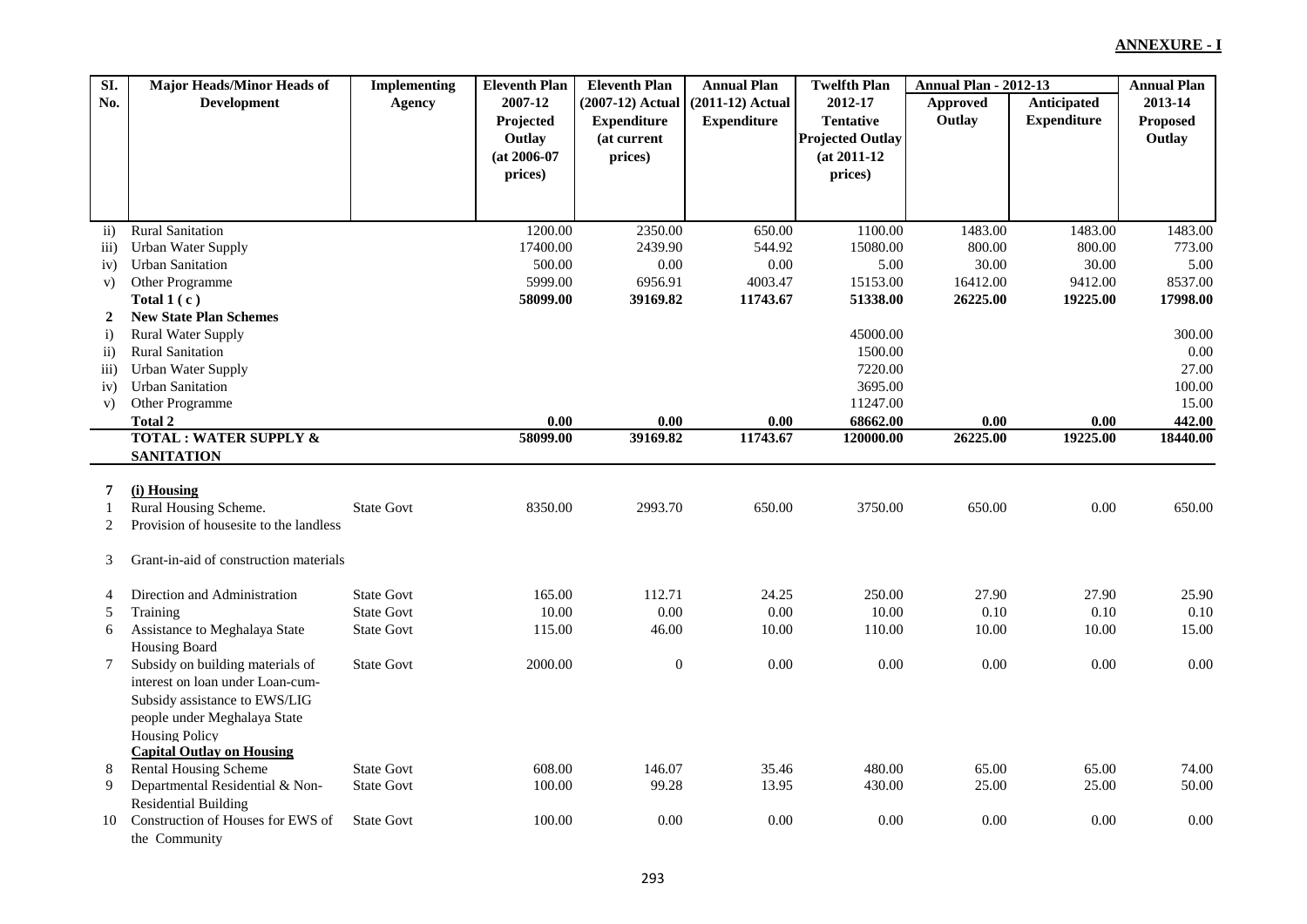| SI.      | <b>Major Heads/Minor Heads of</b>                | <b>Implementing</b> | <b>Eleventh Plan</b> | <b>Eleventh Plan</b> | <b>Annual Plan</b> | <b>Twelfth Plan</b>     | <b>Annual Plan - 2012-13</b> |                    | <b>Annual Plan</b> |
|----------|--------------------------------------------------|---------------------|----------------------|----------------------|--------------------|-------------------------|------------------------------|--------------------|--------------------|
| No.      | <b>Development</b>                               | Agency              | 2007-12              | $(2007-12)$ Actual   | $(2011-12)$ Actual | 2012-17                 | <b>Approved</b>              | Anticipated        | 2013-14            |
|          |                                                  |                     | Projected            | <b>Expenditure</b>   | <b>Expenditure</b> | <b>Tentative</b>        | Outlay                       | <b>Expenditure</b> | <b>Proposed</b>    |
|          |                                                  |                     | Outlay               | (at current          |                    | <b>Projected Outlay</b> |                              |                    | Outlay             |
|          |                                                  |                     | $(at 2006-07)$       | prices)              |                    | $(at 2011-12)$          |                              |                    |                    |
|          |                                                  |                     | prices)              |                      |                    | prices)                 |                              |                    |                    |
|          |                                                  |                     |                      |                      |                    |                         |                              |                    |                    |
|          | Provision of Developed Plots on hire State Govt  |                     | 150.00               | 40.95                | 0.00               | 370.00                  | 22.00                        | 22.00              | 5.00               |
| 11       |                                                  |                     |                      |                      |                    |                         |                              |                    |                    |
|          | Purchase (Land Acquisition and<br>Development)   |                     |                      |                      |                    |                         |                              |                    |                    |
| 12       | <b>Construction of Night Shelter</b>             | <b>State Govt</b>   | 50.00                | 0.00                 | 0.00               |                         | 0.00                         | $0.00\,$           |                    |
| 13       | Affordable Housing Scheme                        | <b>State Govt</b>   |                      | 0.00                 | 0.00               |                         | 0.00                         | $0.00\,$           | 3500.00            |
|          | <b>Loans for Housing</b>                         |                     |                      |                      |                    |                         |                              |                    |                    |
| 14       | Middle Income Group Housing                      | <b>State Govt</b>   | 500.00               | 0.00                 | 0.00               | 0.00                    | 0.00                         | 0.00               | 0.00               |
|          | Scheme                                           |                     |                      |                      |                    |                         |                              |                    |                    |
|          | <b>Total: Housing</b>                            |                     | 12148.00             | 3438.71              | 733.66             | 5400.00                 | 800.00                       | 150.00             | 4320.00            |
|          |                                                  |                     |                      |                      |                    |                         |                              |                    |                    |
|          | (ii) Police Housing                              |                     |                      |                      |                    |                         |                              |                    |                    |
| 1        | Construction of Residential buildings State Govt |                     | 1000.00              | 1525.25              | 478.34             | 2500.00                 | 600.00                       | 1048.00            | 750.00             |
|          | for Police Accommodation/Facilities              |                     |                      |                      |                    |                         |                              |                    |                    |
| 2        | Construction of Residential buildings State Govt |                     |                      |                      | 0.00               | 1400.00                 |                              |                    | 0.00               |
|          | for Police Accommodation/Facilities              |                     |                      |                      |                    |                         |                              |                    |                    |
|          | under Modernisation of State Police              |                     |                      |                      |                    |                         |                              |                    |                    |
|          | Force                                            |                     |                      |                      |                    |                         |                              |                    |                    |
|          |                                                  |                     |                      |                      |                    |                         |                              |                    |                    |
|          | <b>Total - (Police Housing)</b>                  |                     | 1000.00              | 1525.25              | 478.34             | 3900.00                 | 600.00                       | 1048.00            | 750.00             |
| 8        | <b>Urban Development</b>                         |                     |                      |                      |                    |                         |                              |                    |                    |
| -1       | <b>Infrastructure Development</b>                | State Govt.         | 500.00               | 816.59               | 178.83             | 1300.00                 | 200.00                       | 200.00             | 220.00             |
| 2        | Special Urban Works Programme &                  | <b>Local Bodies</b> | 3250.00              | 3250.00              | 870.00             | 3250.00                 | 950.00                       | 950.00             | 950.00             |
|          | Chief Minister's Special Urban                   |                     |                      |                      |                    |                         |                              |                    |                    |
|          | Development Fund                                 |                     |                      |                      |                    |                         |                              |                    |                    |
| 3        | National Urban Information System                |                     | 50.00                | 5.86                 |                    |                         |                              |                    |                    |
|          |                                                  |                     |                      |                      |                    |                         |                              |                    |                    |
| 4        | Direction & Administration                       |                     | 400.00               | 503.86               | 135.08             | 600.00                  | 19.50                        | 19.50              | 19.20              |
| 5        | Training of Personnel                            |                     |                      | 0.04                 |                    | 3.00                    | 0.50                         | 0.50               | 0.50               |
| 6        | Assistance to Local Bodies                       | <b>Local Bodies</b> | 100.00               | 165.50               | 50.50              | 200.00                  | 56.00                        | 56.00              | 65.00              |
| 7        | Environmental Improvement of Urban               | State Govt.         | 270.00               | 247.16               | 59.81              | 300.00                  | 66.00                        | 66.00              | 66.00              |
|          | Slums                                            |                     |                      |                      |                    |                         |                              |                    |                    |
| 8        | <b>Construction of Departmental</b>              | <b>State Govt</b>   | 150.00               | 71.29                | 15.10              | 50.00                   | 10.00                        | 10.00              | 10.00              |
|          | <b>Buildings</b>                                 |                     |                      |                      |                    |                         |                              |                    |                    |
| 10<br>11 | NLCPR (State Share)<br>New Shillong Township     | <b>State Govt</b>   | 50.00<br>2000.00     | 266.00               | 225.00             | 40000.00                |                              |                    | 800.00             |
|          | a) ACA                                           |                     | 1000.00              |                      |                    |                         |                              |                    |                    |
|          |                                                  |                     |                      |                      |                    |                         |                              |                    |                    |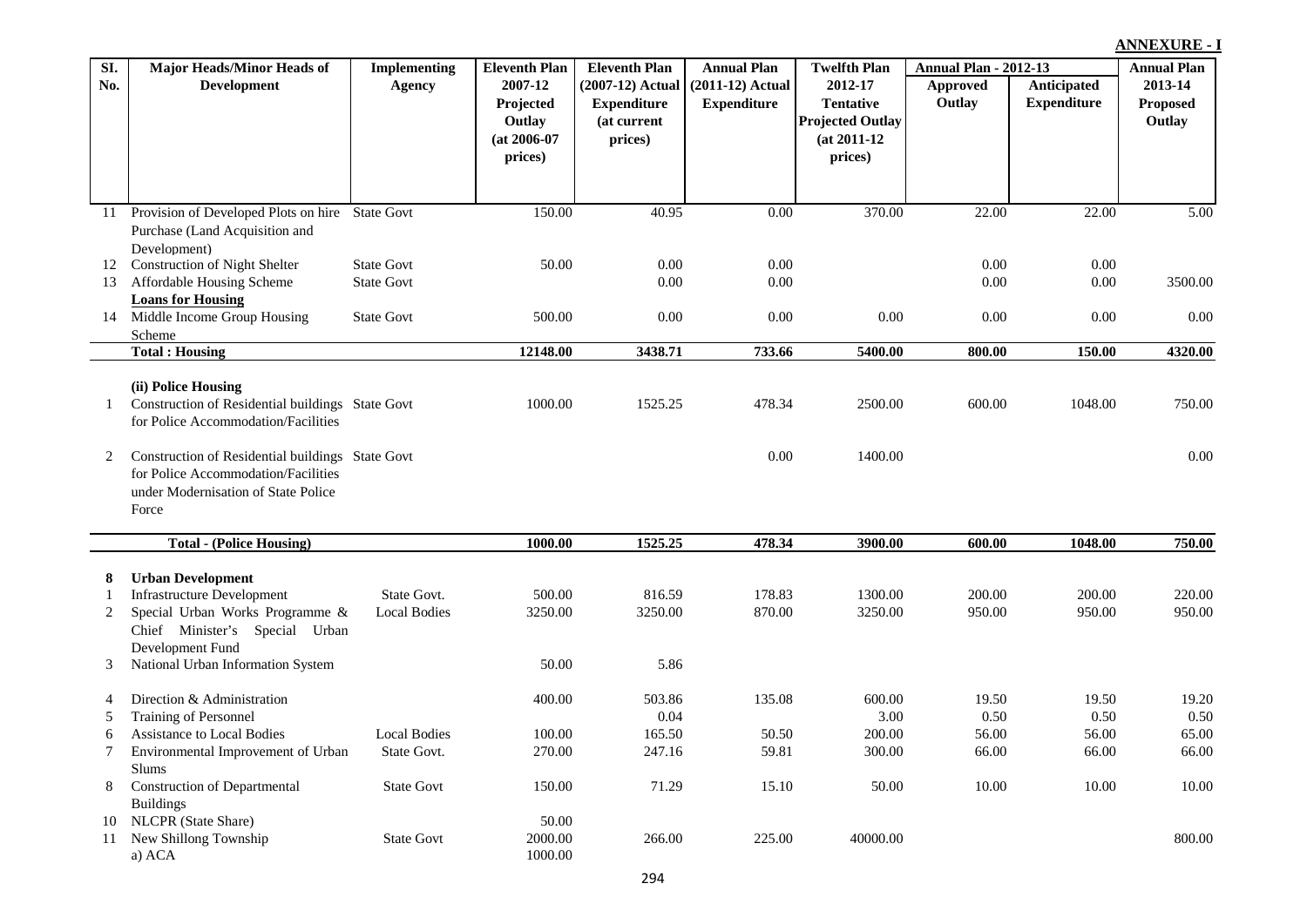| SI. | Major Heads/Minor Heads of               | <b>Implementing</b>  | <b>Eleventh Plan</b> | <b>Eleventh Plan</b> | <b>Annual Plan</b> | <b>Twelfth Plan</b>     | <b>Annual Plan - 2012-13</b> |                    | <b>Annual Plan</b> |
|-----|------------------------------------------|----------------------|----------------------|----------------------|--------------------|-------------------------|------------------------------|--------------------|--------------------|
| No. | <b>Development</b>                       | Agency               | 2007-12              | (2007-12) Actual     | $(2011-12)$ Actual | 2012-17                 | Approved                     | Anticipated        | 2013-14            |
|     |                                          |                      | Projected            | <b>Expenditure</b>   | <b>Expenditure</b> | <b>Tentative</b>        | Outlay                       | <b>Expenditure</b> | <b>Proposed</b>    |
|     |                                          |                      | Outlay               | (at current          |                    | <b>Projected Outlay</b> |                              |                    | Outlay             |
|     |                                          |                      | $(at 2006-07)$       | prices)              |                    | $(at 2011-12)$          |                              |                    |                    |
|     |                                          |                      | prices)              |                      |                    | prices)                 |                              |                    |                    |
|     |                                          |                      |                      |                      |                    |                         |                              |                    |                    |
|     |                                          |                      |                      |                      |                    |                         |                              |                    |                    |
|     | b) Loan                                  |                      | 2000.00              |                      |                    |                         |                              |                    |                    |
|     | c) EAP under JICA<br>d) Roads (ACR)      |                      |                      |                      |                    |                         | 1200.00<br>2400.00           | 2400.00            | 1000.00            |
|     | e) Power (ACR)                           |                      |                      |                      |                    |                         | 1110.00                      | 1110.00            |                    |
| 12  | Land Acquisition for Construction of     | Public Sector        |                      |                      |                    | 1500.00                 | 134.00                       | 134.00             |                    |
|     | flyover in shillong                      | Enterprise           |                      |                      |                    |                         |                              |                    |                    |
| 13  | Jawaharlal Nehru National Urban          |                      |                      |                      |                    |                         |                              |                    |                    |
|     | <b>Renewal Mission</b>                   |                      |                      |                      |                    |                         |                              |                    |                    |
|     | a) BSUP                                  | Govt. Agency         |                      | 3415.94              | 1327.46            | 1591.34                 | 14910.00                     | 14910.00           | 567.00             |
|     | b) IHSDP                                 | Govt. Agency         | 21716.00             | 2073.87              |                    | 941.87                  |                              |                    | 1615.00            |
|     | c) UI $&G$                               | Govt. Agency         |                      | 15388.71             | 9119.78            | 7063.79                 |                              |                    | 9918.00            |
|     | d) UIDSSMT                               | Govt. Agency         |                      | 716.64               |                    |                         |                              |                    | 810.00             |
| 14  | NERCCDIP (ADB)                           | <b>State Govt</b>    | 500.00               | 1455.11              | 617.95             | 15000.00                | 9500.00                      | 500.00             | 9500.00            |
| 15  | Swarna Jayanti Shari Rozgar Yojana       | <b>Local Bodies</b>  | 180.00               | 139.50               | 40.00              | 200.00                  | 44.00                        | 44.00              | 40.00              |
|     | (State Share)                            |                      |                      |                      |                    |                         |                              |                    |                    |
|     | 16 N.I JNNURM (State Share for New       | <b>Public Sector</b> |                      |                      |                    | 50000.00                |                              |                    |                    |
|     | Centrally Sponsored)                     | Enterprise           |                      |                      |                    |                         |                              |                    |                    |
| 17  | Rajiv Awas Yojana (State Share for       | <b>Local Bodies</b>  |                      |                      |                    | 15000.00                | 150.00                       | 150.00             | 119.30             |
|     | New Centrally Sponsored)                 |                      |                      |                      |                    |                         |                              |                    |                    |
| 18  | 10% Lumpsum fund for development         |                      |                      | 59.30                |                    |                         |                              |                    |                    |
|     | of NE States                             |                      |                      |                      |                    |                         |                              |                    |                    |
| 19  | Urban Statistics on Human Resource       |                      |                      | 2.00                 |                    |                         |                              |                    |                    |
|     | Assessment                               |                      |                      |                      |                    |                         |                              |                    |                    |
| 20  | Infrastructure Development for City      |                      |                      | 7.33                 | 7.33               |                         | 100.00                       |                    | 400.00             |
|     | <b>Transport at Shillong</b>             |                      |                      |                      |                    |                         |                              |                    |                    |
| 21  | State Urban Infrastructure               |                      |                      |                      |                    |                         |                              |                    | 100.00             |
|     | Development Initiative                   |                      |                      |                      |                    |                         |                              |                    |                    |
|     | 22 SPA/SCA                               |                      |                      |                      |                    |                         |                              |                    | 1000.00            |
|     | <b>Total - Urban Development</b>         |                      | 32166.00             | 28584.70             | 12646.84           | 137000.00               | 30850.00                     | 20550.00           | 27200.00           |
| 9   | <b>INFORMATION &amp; PUBLIC RELATION</b> |                      |                      |                      |                    |                         |                              |                    |                    |
|     | Direction & Administration               | State Govt           | 500.00               | 500.00               | 605.31             | 4248.00                 | 291.56                       | 291.56             | 381.49             |
| 2   | Research & Training                      | <b>State Govt</b>    | 20.00                | 20.00                | 5.00               | 33.00                   | 2.00                         | 2.00               | 2.00               |
| 3   | Advertising & Visual Publicity           | <b>State Govt</b>    | 700.00               | 700.00               | 137.67             | 338.00                  | 186.39                       | 186.39             | 205.89             |
| 4   | <b>Press Information Services</b>        | <b>State Govt</b>    | 260.00               | 260.00               | 12.69              | 87.00                   | 11.58                        | 11.58              | 11.58              |
| 5   | (01) Field Publicity                     | <b>State Govt</b>    | 400.00               | 400.00               | 20.00              | 477.00                  | 100.00                       | 100.00             |                    |
| 6   | (02) Field Publicity                     | <b>State Govt</b>    |                      |                      | 200.00             |                         | 200.00                       | 0.00               | 200.00             |
| 7   | Photo Services                           | <b>State Govt</b>    | 220.00               | 220.00               | 4.97               | 36.00                   | 3.00                         | 3.00               | 3.00               |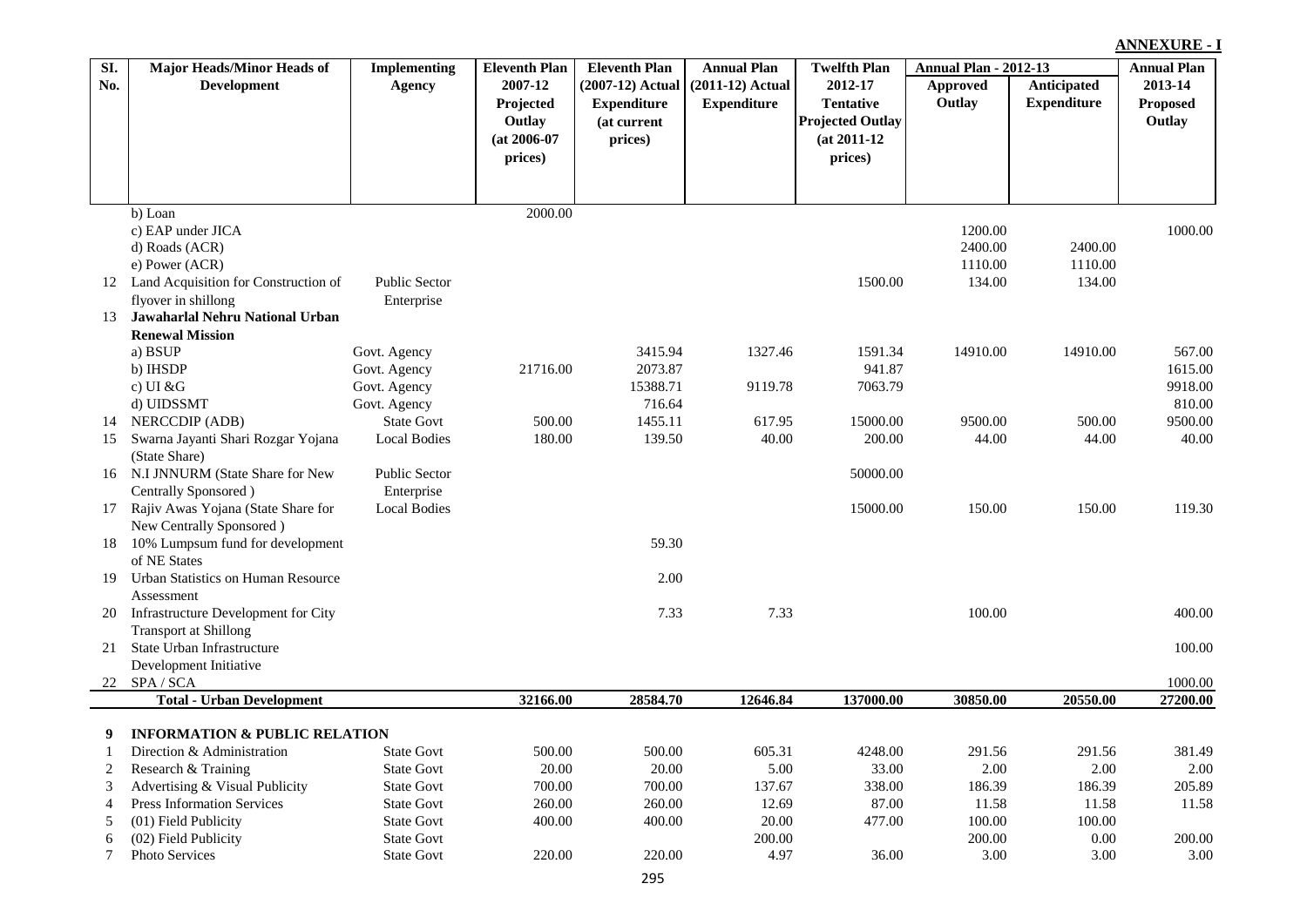| SI. | <b>Major Heads/Minor Heads of</b>                                     | <b>Implementing</b> | <b>Eleventh Plan</b> | <b>Eleventh Plan</b> | <b>Annual Plan</b> | <b>Twelfth Plan</b>     | <b>Annual Plan - 2012-13</b> |                    | <b>Annual Plan</b> |
|-----|-----------------------------------------------------------------------|---------------------|----------------------|----------------------|--------------------|-------------------------|------------------------------|--------------------|--------------------|
| No. | <b>Development</b>                                                    | <b>Agency</b>       | 2007-12              | $(2007-12)$ Actual   | $(2011-12)$ Actual | 2012-17                 | Approved                     | Anticipated        | 2013-14            |
|     |                                                                       |                     | Projected            | <b>Expenditure</b>   | <b>Expenditure</b> | <b>Tentative</b>        | Outlay                       | <b>Expenditure</b> | <b>Proposed</b>    |
|     |                                                                       |                     | Outlay               | (at current          |                    | <b>Projected Outlay</b> |                              |                    | Outlay             |
|     |                                                                       |                     | $(at 2006-07)$       | prices)              |                    | $(at 2011-12)$          |                              |                    |                    |
|     |                                                                       |                     | prices)              |                      |                    | prices)                 |                              |                    |                    |
|     |                                                                       |                     |                      |                      |                    |                         |                              |                    |                    |
|     |                                                                       |                     |                      |                      |                    |                         |                              |                    |                    |
| 8   | Publications                                                          | <b>State Govt</b>   | 700.00               | 700.00               | 110.19             | 781.00                  | 105.47                       | 105.47             | 146.04             |
| 9   | Other Expenditure                                                     | <b>State Govt</b>   | 200.00               | 215.88               |                    |                         |                              |                    |                    |
| 10  | Field Publicity (Upgradation of NEC)<br><b>Information Centre</b>     | <b>State Govt</b>   |                      |                      |                    |                         |                              |                    |                    |
|     | <b>TOTAL (Information &amp; Public</b>                                |                     | 3000.00              | 3015.88              | 1095.83            | 6000.00                 | 900.00                       | 700.00             | 950.00             |
|     | <b>Relation</b> )                                                     |                     |                      |                      |                    |                         |                              |                    |                    |
|     |                                                                       |                     |                      |                      |                    |                         |                              |                    |                    |
| 10  | <b>Welfare of SC/ST/OBC</b>                                           | <b>State Govt</b>   | 150.00               | 86.99                | 20.00              | 200.00                  | 25.00                        | 25.00              | 25.00              |
|     | Total Welfare for SCs, STs &                                          |                     | 150.00               | 86.99                | 20.00              | 200.00                  | 25.00                        | 25.00              | 25.00              |
|     | <b>OBCs</b>                                                           |                     |                      |                      |                    |                         |                              |                    |                    |
| 11  | <b>LABOUR &amp; EMPLOYMENT</b>                                        |                     |                      |                      |                    |                         |                              |                    |                    |
| (a) | Labour & Labour Welfare                                               |                     |                      |                      |                    |                         |                              |                    |                    |
| 1   | Strengthening of the Directorate,                                     | <b>State Govt</b>   | 250.00               | 207.73               | 49.56              | 800.00                  | 130.00                       | 130.00             | 127.95             |
|     | District Labour Office and opening of                                 |                     |                      |                      |                    |                         |                              |                    |                    |
|     | Sub-Divisional Labour Offices                                         |                     |                      |                      |                    |                         |                              |                    |                    |
|     |                                                                       |                     |                      |                      |                    |                         |                              |                    |                    |
| 2   | Establishment of Labour Welfare                                       | <b>State Govt</b>   | 200.00               | 206.96               | 59.55              |                         |                              |                    |                    |
|     | Centres                                                               |                     |                      |                      |                    |                         |                              |                    |                    |
| 3   | Office<br>of<br>Construction                                          | <b>State Govt</b>   |                      | 5.00                 |                    | 100.00                  |                              |                    |                    |
|     | Building/Residential quarters<br>Strengthening of Boilers & Factories | <b>State Govt</b>   | 50.00                | 14.89                | 5.27               | 100.00                  | 20.00                        | 20.00              | 22.05              |
| 4   |                                                                       |                     |                      |                      |                    |                         |                              |                    |                    |
|     | <b>Total: Labour &amp; Labour Welfare</b>                             |                     | 500.00               | 434.58               | 114.38             | 1000.00                 | 150.00                       | 150.00             | 150.00             |
|     |                                                                       |                     |                      |                      |                    |                         |                              |                    |                    |
| (b) | <b>Employment Craftsmen &amp;</b>                                     |                     |                      |                      |                    |                         |                              |                    |                    |
|     | <b>Training</b><br><b>Employment Services</b>                         |                     |                      |                      |                    |                         |                              |                    |                    |
| 1   | Strengthening of Headquarter                                          | State Govt.         | 60.00                | 83.09                | 19.65              | 50.00                   | 7.85                         | 7.85               | 9.00               |
|     | Establishment in Directorate.                                         |                     |                      |                      |                    |                         |                              |                    |                    |
| 2   | Resources & Man Power Monitoring                                      | State Govt.         | 50.00                | 33.37                | 9.50               |                         |                              |                    |                    |
|     | Cell.                                                                 |                     |                      |                      |                    |                         |                              |                    |                    |
| 3   | <b>EMI</b> In District Employment                                     | State Govt.         | 35.00                | 13.82                | 3.61               |                         |                              |                    |                    |
|     | Exchange, Williamnagar.                                               |                     |                      |                      |                    |                         |                              |                    |                    |
| 4   | Strengthening of Employment                                           | State Govt.         | 60.00                | 58.32                | 12.86              |                         |                              |                    |                    |
|     | Exchange, Shillong.                                                   |                     |                      |                      |                    |                         |                              |                    |                    |
| 5   | V.G. Unit in District Employment                                      | State Govt.         | 40.00                | 30.23                | 6.05               |                         |                              |                    |                    |
|     | Exchange, Tura & Williamnagar.                                        |                     |                      |                      |                    |                         |                              |                    |                    |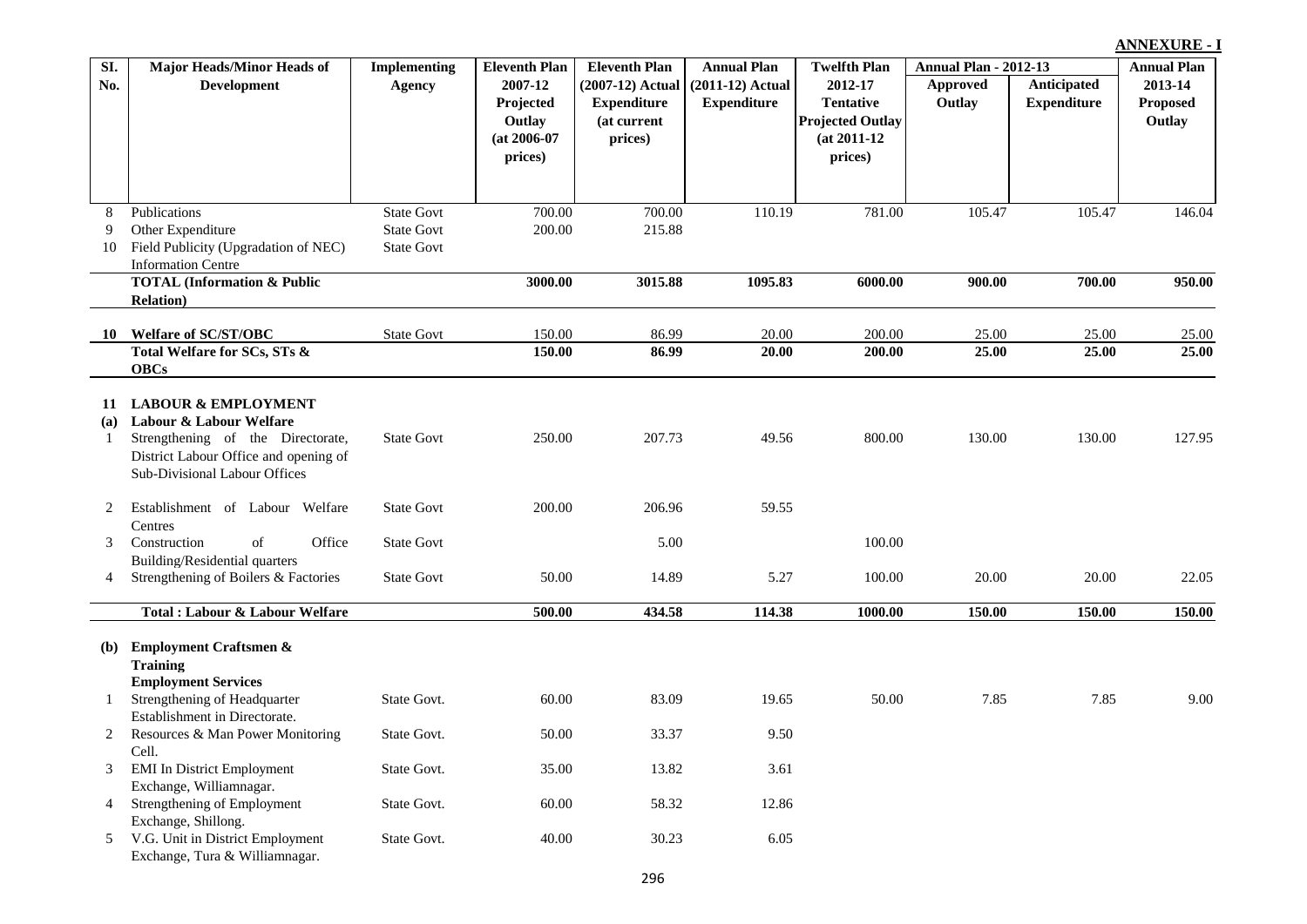| SI. | <b>Major Heads/Minor Heads of</b>          | <b>Implementing</b> | <b>Eleventh Plan</b> | <b>Eleventh Plan</b> | <b>Annual Plan</b> | <b>Twelfth Plan</b>     | <b>Annual Plan - 2012-13</b> |                    | <b>Annual Plan</b> |
|-----|--------------------------------------------|---------------------|----------------------|----------------------|--------------------|-------------------------|------------------------------|--------------------|--------------------|
| No. | <b>Development</b>                         | Agency              | 2007-12              | (2007-12) Actual     | (2011-12) Actual   | 2012-17                 | Approved                     | Anticipated        | 2013-14            |
|     |                                            |                     | Projected            | <b>Expenditure</b>   | <b>Expenditure</b> | <b>Tentative</b>        | Outlay                       | <b>Expenditure</b> | <b>Proposed</b>    |
|     |                                            |                     | Outlay               | (at current          |                    | <b>Projected Outlay</b> |                              |                    | Outlay             |
|     |                                            |                     | $(at 2006-07)$       | prices)              |                    | $(at 2011-12)$          |                              |                    |                    |
|     |                                            |                     | prices)              |                      |                    | prices)                 |                              |                    |                    |
|     |                                            |                     |                      |                      |                    |                         |                              |                    |                    |
| 6   | Incentive to SC/ST in Coaching-cum-        | State Govt.         | 4.00                 | 2.29                 | 0.35               | 1.00                    | 0.20                         | 0.20               | 1.30               |
|     | Guidance Centre, Shillong.                 |                     |                      |                      |                    |                         |                              |                    |                    |
| 7   | Employment Information &                   | State Govt.         | 42.00                | 42.15                | 10.35              |                         |                              |                    |                    |
|     | Assistance Bureau, Amlarem,                |                     |                      |                      |                    |                         |                              |                    |                    |
|     | Pynursla, Dadengiri.                       |                     |                      |                      |                    |                         |                              |                    |                    |
| 8   | Sub-Divisional Employment                  | State Govt.         | 180.00               | 199.50               | 51.46              |                         |                              |                    |                    |
|     | Exchange,                                  |                     |                      |                      |                    |                         |                              |                    |                    |
|     | Nongpoh/Mairang/Ampati/ Baghmara           |                     |                      |                      |                    |                         |                              |                    |                    |
|     | & Khliehriat.                              |                     |                      |                      |                    |                         |                              |                    |                    |
| 9   | Construction of                            | State Govt.         | 380.00               | 268.46               | 123.18             | 640.00                  | 277.87                       | 277.87             | 200.00             |
|     | Building/Fencing/acquisition of Land       |                     |                      |                      |                    |                         |                              |                    |                    |
|     | of Employment Exchange                     |                     |                      |                      |                    |                         |                              |                    |                    |
|     | Nongstoin/Ampati/Shillong/Tura             |                     |                      | 12.36                | 7.06               |                         | 6.75                         | 6.75               | 9.50               |
| 10  | Setting up of EMI Unit in DEE,             | State Govt.         | 25.00                |                      |                    | 40.00                   |                              |                    |                    |
| 11  | Nongpoh.<br>Setting up of CGC Unit in DEE, | State Govt.         | 20.00                |                      |                    | 30.00                   | 4.75                         | 4.75               | 6.50               |
|     | Tura.                                      |                     |                      |                      |                    |                         |                              |                    |                    |
| 12  | Setting up of Employment Exchanges         | State Govt.         | 30.00                |                      |                    | 25.00                   | 5.30                         | 5.30               | 12.00              |
|     | in the Didtrict Headquarter                |                     |                      |                      |                    |                         |                              |                    |                    |
|     | Mawkyrwat                                  |                     |                      |                      |                    |                         |                              |                    |                    |
| 13  | Setting up of V.G. Unit in DEE,            | State Govt.         | 25.00                | 4.37                 | 2.14               | 20.00                   | 2.65                         | 2.65               | 4.00               |
|     | Nongstoin.                                 |                     |                      |                      |                    |                         |                              |                    |                    |
| 14  | Strengthening of Directorate/Setting       | State Govt.         | 50.00                |                      |                    |                         |                              |                    |                    |
|     | up of Publication Cell.                    |                     |                      |                      |                    |                         |                              |                    |                    |
|     |                                            |                     |                      |                      |                    |                         |                              |                    |                    |
| 15  | Expenditure for implementation of          | State Govt.         | 2.00                 |                      |                    |                         |                              |                    |                    |
|     | Right to Information Act.                  |                     |                      |                      |                    |                         |                              |                    |                    |
| 16  | <b>Employment Market Information</b>       | State Govt.         |                      |                      |                    | 20.00                   | 5.00                         | 5.00               | 16.00              |
|     | (EMI) Survey                               |                     |                      |                      |                    |                         |                              |                    |                    |
| 17  | Acquisition of Land/Construction of        | State Govt.         |                      |                      |                    | 2.00                    |                              |                    |                    |
|     | <b>Employment Exchange Building</b>        |                     |                      |                      |                    |                         |                              |                    |                    |
|     | Nongpoh/                                   |                     |                      |                      |                    |                         |                              |                    |                    |
|     | Mairang/Sohra/Khliehriat/Resubelpar        |                     |                      |                      |                    |                         |                              |                    |                    |
|     | a/Jowai/Baghmara                           |                     |                      |                      |                    |                         |                              |                    |                    |
|     | <b>Total: Employment Services</b>          |                     | 1003.00              | 747.96               | 246.21             | 828.00                  | 310.37                       | 310.37             | 258.30             |
|     | <b>Craftsmen Training &amp;</b>            |                     |                      |                      |                    |                         |                              |                    |                    |
|     | <b>Apprenticeship Training</b>             |                     |                      |                      |                    |                         |                              |                    |                    |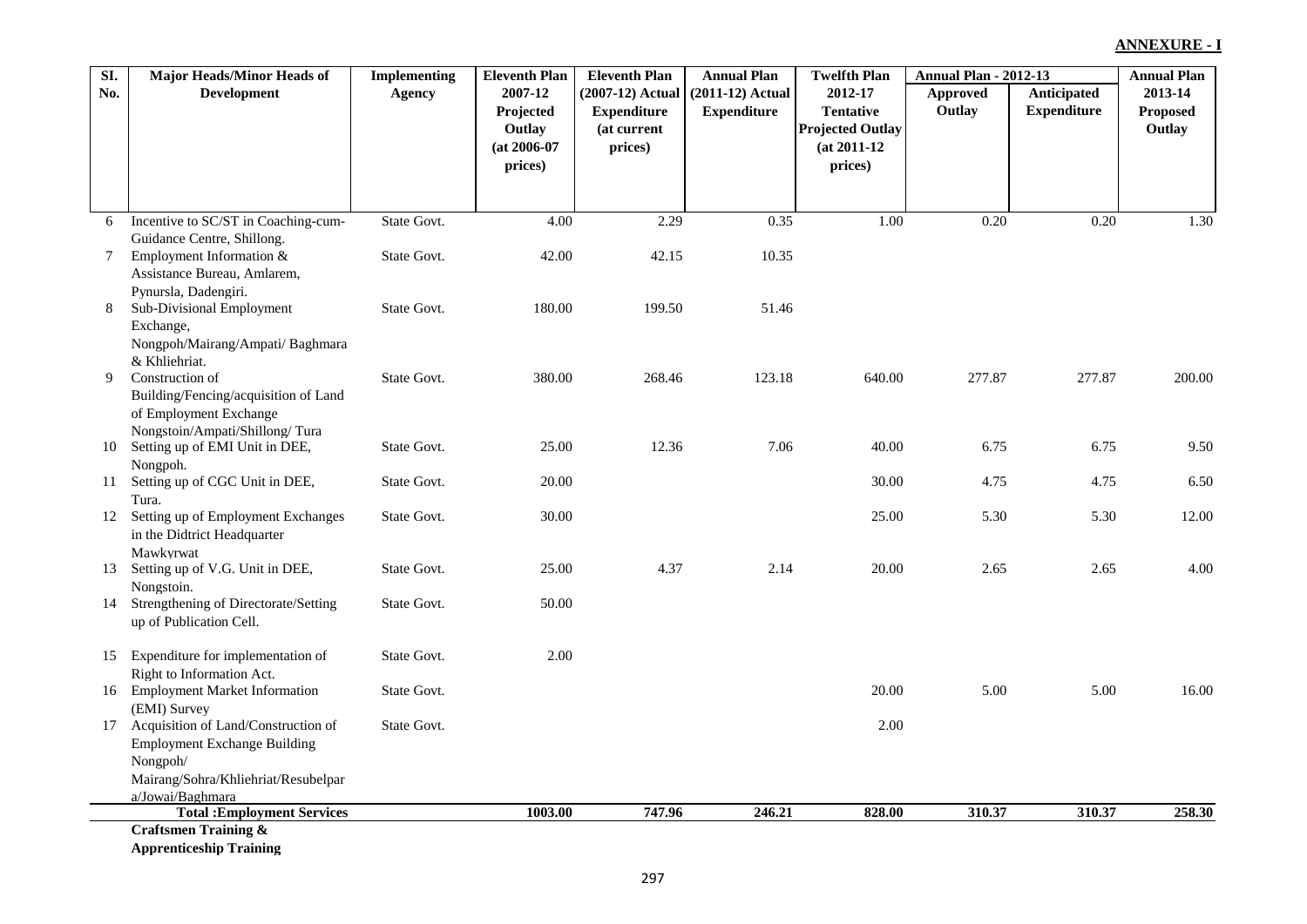| SI.             | <b>Major Heads/Minor Heads of</b>                              | <b>Implementing</b> | <b>Eleventh Plan</b> | <b>Eleventh Plan</b> | <b>Annual Plan</b> | <b>Twelfth Plan</b>     | <b>Annual Plan - 2012-13</b> |                    | <b>Annual Plan</b> |
|-----------------|----------------------------------------------------------------|---------------------|----------------------|----------------------|--------------------|-------------------------|------------------------------|--------------------|--------------------|
| No.             | <b>Development</b>                                             | Agency              | 2007-12              | (2007-12) Actual     | $(2011-12)$ Actual | 2012-17                 | Approved                     | Anticipated        | 2013-14            |
|                 |                                                                |                     | Projected            | <b>Expenditure</b>   | <b>Expenditure</b> | <b>Tentative</b>        | Outlay                       | <b>Expenditure</b> | <b>Proposed</b>    |
|                 |                                                                |                     | Outlay               | (at current          |                    | <b>Projected Outlay</b> |                              |                    | Outlay             |
|                 |                                                                |                     | $(at 2006-07)$       | prices)              |                    | $(at 2011-12)$          |                              |                    |                    |
|                 |                                                                |                     | prices)              |                      |                    | prices)                 |                              |                    |                    |
|                 |                                                                |                     |                      |                      |                    |                         |                              |                    |                    |
| 1               | Setting up of ITIs at                                          | State Govt.         | 300.00               | 427.78               | 128.68             |                         |                              |                    |                    |
|                 | Nongstoin/Nongpoh/Williamnagar/                                |                     |                      |                      |                    |                         |                              |                    |                    |
|                 | Baghmara.                                                      |                     |                      |                      |                    |                         |                              |                    |                    |
| 2               | Advance Course in Trade of Dress                               | State Govt.         | 50.00                | 22.14                | 5.87               |                         |                              |                    |                    |
|                 | Making at Govt., ITI(Women)                                    |                     |                      |                      |                    |                         |                              |                    |                    |
|                 | Shillong                                                       |                     |                      |                      |                    |                         |                              |                    |                    |
| 3               | Introduction of New Trade in ITI                               | State Govt.         | 170.00               | 102.73               | 22.95              |                         |                              |                    |                    |
|                 | Shillong/Tura/Jowai/(W) Shillong.                              |                     |                      |                      |                    |                         |                              |                    |                    |
| 4               | Incentive to ITI Trainees                                      | State Govt.         | 25.00                |                      |                    |                         |                              |                    |                    |
| 5               | Acquisition of Land,                                           | State Govt.         | 250.00               | 142.76               |                    |                         |                              |                    |                    |
|                 | Fencing/Constructions of ITIs (W)<br>Shillong/Williamnagar/    |                     |                      |                      |                    |                         |                              |                    |                    |
|                 | Sohra/Resubelpara.                                             |                     |                      |                      |                    |                         |                              |                    |                    |
| 6               | Strengthening of V.T. Wing in                                  | State Govt.         | 50.00                | 12.15                | 3.53               | 50.00                   | 1.10                         | 1.10               | 9.70               |
|                 | Directorate.                                                   |                     |                      |                      |                    |                         |                              |                    |                    |
| $7\phantom{.0}$ | Upgradation/Modernisation of                                   | State Govt.         | 170.00               | 35.93                | 12.00              | 40.00                   | 4.00                         | 4.00               | 6.00               |
|                 | equipments of existing ITIs                                    |                     |                      |                      |                    |                         |                              |                    |                    |
|                 | Shillong/Tura/ Jowai/(Women)                                   |                     |                      |                      |                    |                         |                              |                    |                    |
|                 | Shillong and New ITIs Nongstoin/                               |                     |                      |                      |                    |                         |                              |                    |                    |
|                 | Nongpoh/Williamnagar/                                          |                     |                      |                      |                    |                         |                              |                    |                    |
|                 | Baghmara/Women/                                                |                     |                      |                      |                    |                         |                              |                    |                    |
|                 | Sohra/Resubelpara.                                             |                     |                      |                      |                    |                         |                              |                    |                    |
| 8               | Provision of placement cell in                                 | State Govt.         | 32.00                | 8.98                 |                    |                         |                              |                    |                    |
|                 | Directorate and ITI Shillong/Tura/<br>Jowai/ (Women) Shillong/ |                     |                      |                      |                    |                         |                              |                    |                    |
|                 | Nongstoin/Nongpoh/Williamnagar/                                |                     |                      |                      |                    |                         |                              |                    |                    |
|                 | Baghmara.                                                      |                     |                      |                      |                    |                         |                              |                    |                    |
| 9               | Running of Short term Employment                               | State Govt.         | 720.00               |                      |                    |                         |                              |                    |                    |
|                 | Oriented Course outsite NCVT                                   |                     |                      |                      |                    |                         |                              |                    |                    |
|                 | pattern                                                        |                     |                      |                      |                    |                         |                              |                    |                    |
| 10              | Fencing of ITI Shillong/Tura.                                  | State Govt.         | 160.00               |                      |                    | 120.00                  |                              |                    | 100.00             |
| 11              | Assistance to Private ITI/ITC                                  | State Govt.         | 50.00                |                      |                    |                         |                              |                    |                    |
|                 | affiliated to NCVT                                             |                     |                      |                      |                    |                         |                              |                    |                    |
|                 | 12 Modernisation/Strengthening of                              | State Govt.         | 130.00               | 31.96                | 14.49              | 30.00                   | 2.32                         | 2.32               | 6.00               |
|                 | existing ITIs Shillong/Tura/(W)                                |                     |                      |                      |                    |                         |                              |                    |                    |
|                 | Shillong by introduction of New                                |                     |                      |                      |                    |                         |                              |                    |                    |
|                 | Trades                                                         |                     |                      |                      |                    |                         |                              |                    |                    |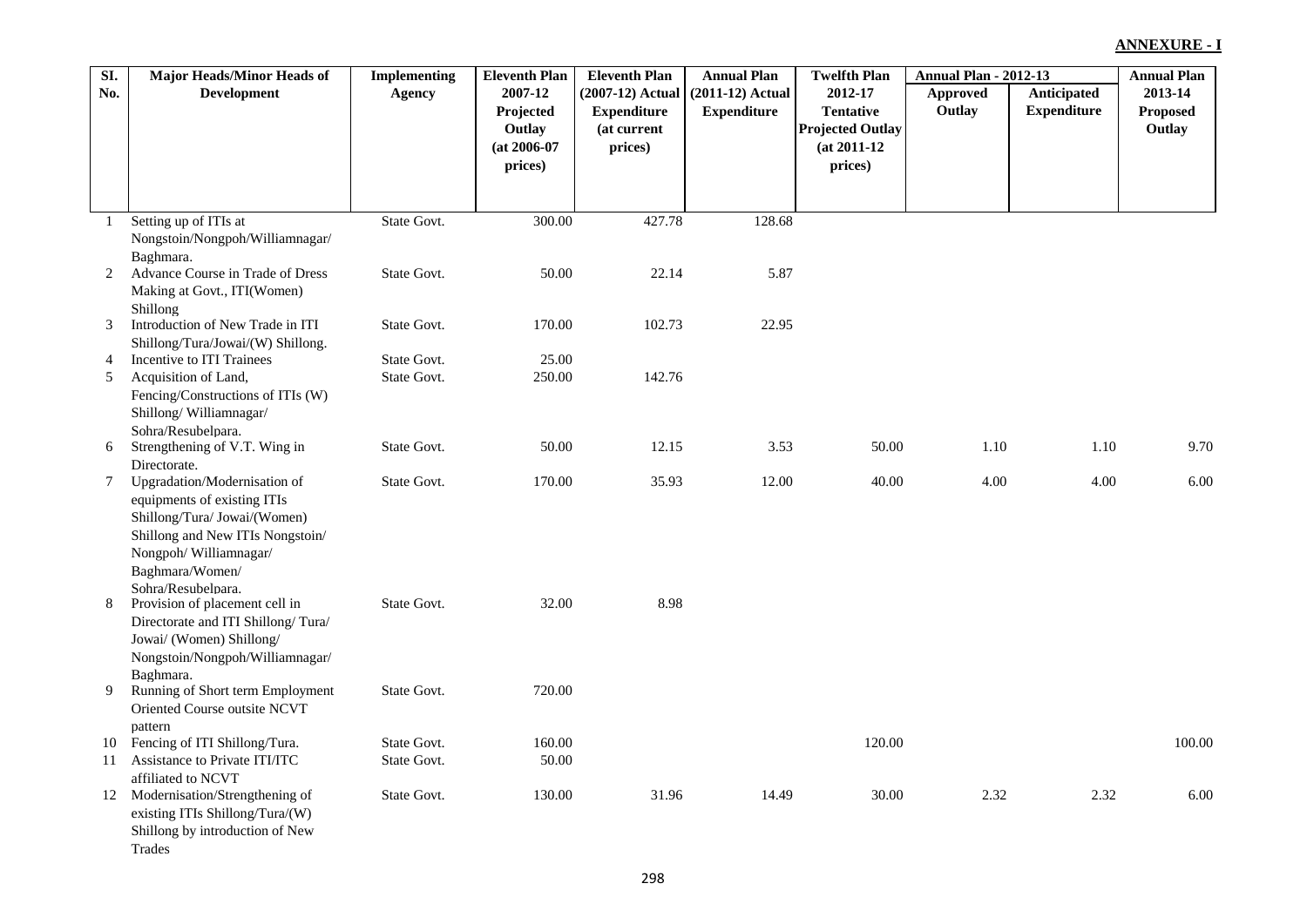| SI. | <b>Major Heads/Minor Heads of</b>                         | <b>Implementing</b> | <b>Eleventh Plan</b> | <b>Eleventh Plan</b> | <b>Annual Plan</b> | <b>Twelfth Plan</b>     | <b>Annual Plan - 2012-13</b> |                    | <b>Annual Plan</b> |
|-----|-----------------------------------------------------------|---------------------|----------------------|----------------------|--------------------|-------------------------|------------------------------|--------------------|--------------------|
| No. | <b>Development</b>                                        | <b>Agency</b>       | 2007-12              | $(2007-12)$ Actual   | $(2011-12)$ Actual | 2012-17                 | <b>Approved</b>              | <b>Anticipated</b> | 2013-14            |
|     |                                                           |                     | Projected            | <b>Expenditure</b>   | <b>Expenditure</b> | <b>Tentative</b>        | Outlay                       | <b>Expenditure</b> | <b>Proposed</b>    |
|     |                                                           |                     | Outlay               | (at current          |                    | <b>Projected Outlay</b> |                              |                    | Outlay             |
|     |                                                           |                     | $(at 2006-07$        | prices)              |                    | $(at 2011-12)$          |                              |                    |                    |
|     |                                                           |                     | prices)              |                      |                    | prices)                 |                              |                    |                    |
|     |                                                           |                     |                      |                      |                    |                         |                              |                    |                    |
| 13  | Fencing & Construction of Building                        | State Govt.         | 40.00                |                      |                    | 100.00                  |                              |                    |                    |
|     | of ITI Baghmara                                           |                     |                      |                      |                    |                         |                              |                    |                    |
| 14  | Upgradation into centre of excellence                     | State Govt.         | 80.00                | 218.48               | 182.06             | 500.00                  | 200.00                       | 82.00              | 200.00             |
|     | (COE) at ITI Tshillong / Tura                             |                     |                      |                      |                    |                         |                              |                    |                    |
| 15  | Purchase of Land/Fencing and                              | State Govt.         | 300.00               |                      |                    | 342.00                  | 56.21                        | 56.21              | 24.00              |
|     | construction of ITI Buildings at                          |                     |                      |                      |                    |                         |                              |                    |                    |
|     | Nongstoin and Nongpoh                                     |                     |                      |                      |                    |                         |                              |                    |                    |
| 16  | Electrical energy supply of ITIs                          | State Govt.         | 20.00                | 16.69                | 1.85               | 40.00                   | 6.00                         | 6.00               | 6.00               |
|     | Shillong/Tura & Jowai/ITI (W)/                            |                     |                      |                      |                    |                         |                              |                    |                    |
|     | Baghmara/                                                 |                     |                      |                      |                    |                         |                              |                    |                    |
|     | Nongstoin/Nongpoh/Williamnagar/So                         |                     |                      |                      |                    |                         |                              |                    |                    |
| 17  | hra/Resubelpara<br>Setting up of ITIs at sub-Divisional   | State Govt.         | 551.00               | 51.04                | 38.99              | 500.00                  | 60.00                        |                    | 60.00              |
|     | (Civil) Headquarters in the State                         |                     |                      |                      |                    |                         |                              |                    |                    |
|     |                                                           |                     |                      |                      |                    |                         |                              |                    |                    |
| 18  | Skill Development Programme                               | State Govt.         |                      | 200.00               | 200.00             | 1000.00                 | 230.00                       | 230.00             | 230.00             |
| 19  | Starting 2nd shift in all the existing                    | State Govt.         |                      |                      |                    | 500.00                  |                              |                    |                    |
|     | Govt. Industrial Training Institute (10                   |                     |                      |                      |                    |                         |                              |                    |                    |
|     | ITIs :- Shillong, (W) Shillong, Tura,                     |                     |                      |                      |                    |                         |                              |                    |                    |
|     | Nongstoin, Jowai, Williamnagar,                           |                     |                      |                      |                    |                         |                              |                    |                    |
|     | Nongpoh, Baghmara, Sohra,                                 |                     |                      |                      |                    |                         |                              |                    |                    |
|     | Resubelpara)                                              |                     |                      |                      |                    |                         |                              |                    |                    |
| 20  | Setting up of New ITI at Civil Sub-                       | State Govt.         |                      |                      |                    | 1400.00                 |                              |                    |                    |
|     | Division Headquarters at Khliehriat,<br>Ampati & Mairang. |                     |                      |                      |                    |                         |                              |                    |                    |
| 21  | Implementation of Apprenticeship                          | State Govt.         |                      |                      |                    | 50.00                   |                              |                    |                    |
|     | Training Scheme in the State.                             |                     |                      |                      |                    |                         |                              |                    |                    |
|     | <b>Total: Craftsmen Training &amp;</b>                    |                     | 3098.00              | 1270.64              | 610.42             | 4672.00                 | 559.63                       | 381.63             | 641.70             |
|     | <b>Apprenticeship Training</b>                            |                     |                      |                      |                    |                         |                              |                    |                    |
|     | <b>Total Employment Craftsmen &amp;</b>                   |                     | 4101.00              | 2018.60              | 856.63             | 5500.00                 | 870.00                       | 692.00             | 900.00             |
|     | <b>Training</b>                                           |                     |                      |                      |                    |                         |                              |                    |                    |
| 12  | <b>SOCIAL SECURITY &amp; SOCIAL</b>                       |                     |                      |                      |                    |                         |                              |                    |                    |
|     | <b>WELFARE</b>                                            |                     |                      |                      |                    |                         |                              |                    |                    |
|     | <b>Social Justice &amp; Empowerment</b>                   |                     |                      |                      |                    |                         |                              |                    |                    |
|     | Scholarship for Physically                                | State Govt.         | 20.00                | 59.64                | 17.07              | 100.00                  | 33.00                        | 33.00              | 35.00              |
|     | Handicapped                                               |                     |                      |                      |                    |                         |                              |                    |                    |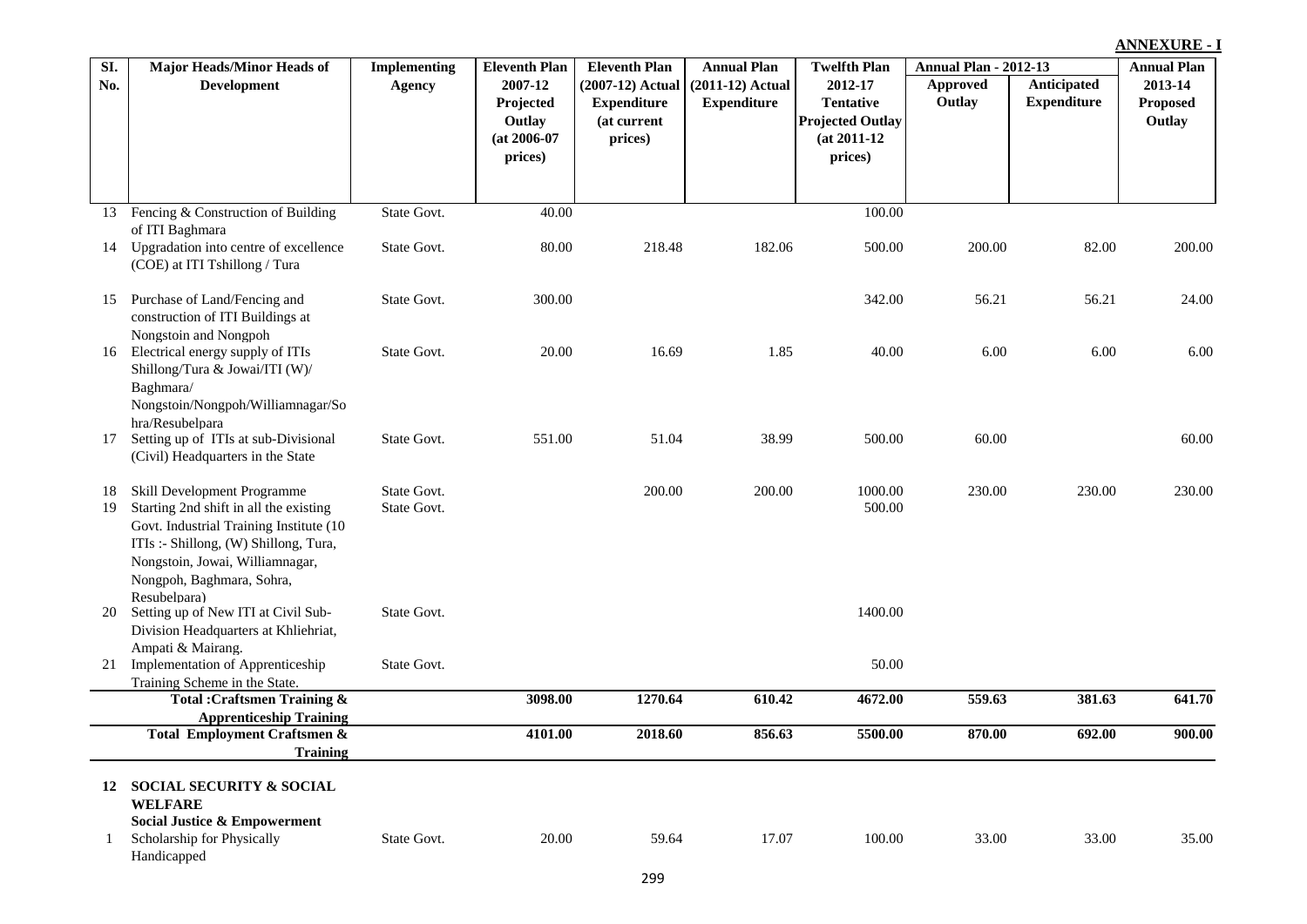| SI.      | <b>Major Heads/Minor Heads of</b>                                   | <b>Implementing</b>        | <b>Eleventh Plan</b> | <b>Eleventh Plan</b> | <b>Annual Plan</b> | <b>Twelfth Plan</b>     | <b>Annual Plan - 2012-13</b> |                    | <b>Annual Plan</b> |
|----------|---------------------------------------------------------------------|----------------------------|----------------------|----------------------|--------------------|-------------------------|------------------------------|--------------------|--------------------|
| No.      | <b>Development</b>                                                  | Agency                     | 2007-12              | $(2007-12)$ Actual   | $(2011-12)$ Actual | 2012-17                 | Approved                     | Anticipated        | 2013-14            |
|          |                                                                     |                            | Projected            | <b>Expenditure</b>   | <b>Expenditure</b> | <b>Tentative</b>        | Outlay                       | <b>Expenditure</b> | <b>Proposed</b>    |
|          |                                                                     |                            | Outlay               | (at current          |                    | <b>Projected Outlay</b> |                              |                    | Outlay             |
|          |                                                                     |                            | $(at 2006-07)$       | prices)              |                    | $(at 2011-12)$          |                              |                    |                    |
|          |                                                                     |                            | prices)              |                      |                    | prices)                 |                              |                    |                    |
|          |                                                                     |                            |                      |                      |                    |                         |                              |                    |                    |
| 2        | <b>Grant to Voluntary Organisation</b>                              | State Govt.                | $\overline{30.00}$   | 21.00                | 5.00               | 30.00                   | 5.00                         | 5.00               | 8.00               |
| 3        | Assistance to Physically Handicapped                                | State Govt.                | 33.00                | 29.94                | 2.98               | 20.00                   | 7.00                         | 7.00               | 15.00              |
|          | Persons for Vocational Training and                                 |                            |                      |                      |                    |                         |                              |                    |                    |
|          | Self Employment                                                     |                            |                      |                      |                    |                         |                              |                    |                    |
| 4        | <b>Implementation of Disability Act</b>                             | State Govt.                | 25.00                | 22.20                | 8.17               | 35.00                   | 30.50                        | 30.50              | 19.00              |
| 5        | Rehabilitation treatment for the                                    | State Govt.                | 10.00                | 3.00                 | 1.75               | 15.00                   | 3.50                         | 3.50               | 2.00               |
|          | Disabled                                                            |                            |                      |                      |                    |                         |                              |                    |                    |
| 6        | <b>Implementation of National</b>                                   | State Govt.                | 232.00               | 437.19               | 128.00             | 700.00                  | 130.00                       | 130.00             | 130.00             |
|          | Programme for Rehabilitation of                                     |                            |                      |                      |                    |                         |                              |                    |                    |
|          | Persons with Disabilities                                           |                            |                      |                      |                    |                         |                              |                    |                    |
| 7        | Implementation of PWD Act 1995                                      | State Govt.                | 50.00                | 104.42               | 27.72              | 166.00                  | 59.40                        | 59.40              | 70.00              |
|          | appointment of Commissioner of                                      |                            |                      |                      |                    |                         |                              |                    |                    |
| 8        | <b>Disabilities</b><br>Pension Welfare of Handicapped               | State Govt.                | 0.00                 | 400.00               | 400.00             | 2250.00                 | 450.00                       | 450.00             | 450.00             |
| 9        | National Plan of Action for Women -                                 | State Govt.                | 16.00                | 12.00                | 4.00               | 25.00                   | 4.00                         | 4.00               | 4.00               |
|          | Grants-in-aid to Voluntary                                          |                            |                      |                      |                    |                         |                              |                    |                    |
|          | Organisation for Care of Destitute                                  |                            |                      |                      |                    |                         |                              |                    |                    |
|          | Widows, Aged & Infirm Women                                         |                            |                      |                      |                    |                         |                              |                    |                    |
|          |                                                                     |                            |                      |                      |                    |                         |                              |                    |                    |
| 10<br>11 | Medical Treatment for the Aged<br>National Plan of Action for Older | State Govt.<br>State Govt. | 20.00<br>5.00        | 26.94<br>0.00        | 10.00<br>0.00      | 35.00<br>20.00          | 10.00<br>1.00                | 10.00<br>1.00      | 10.00<br>0.00      |
|          | Persons - Maintenance of Senior                                     |                            |                      |                      |                    |                         |                              |                    |                    |
|          | Citizen Welfare Act 2007                                            |                            |                      |                      |                    |                         |                              |                    |                    |
| 12       | <b>International Day for Older Persons</b>                          | State Govt.                | 9.00                 | 10.00                | 3.00               | 15.00                   | 3.00                         | 3.00               | 4.00               |
|          |                                                                     |                            |                      |                      |                    |                         |                              |                    |                    |
| 13       | Grant in aid to Voluntary                                           | State Govt.                | 20.00                | 18.69                | 2.00               | 75.00                   | 11.00                        | 11.00              | 11.00              |
|          | Organisation for Protective Homes &                                 |                            |                      |                      |                    |                         |                              |                    |                    |
|          | Anti Drug Campaign                                                  |                            |                      | 8.92                 | 1.42               |                         |                              | 10.00              | 15.00              |
| 14       | Intervention Programme for Drug<br>Abuse                            | State Govt.                | 10.00                |                      |                    | 20.00                   | 10.00                        |                    |                    |
| 15       | Celebration of Anti Drug Day                                        | State Govt.                | 10.00                | 4.50                 | 1.00               | 15.00                   | 1.00                         | 1.00               | 5.00               |
| 16       | <b>Situational Analysis</b>                                         | State Govt.                | 0.00                 | 1.50                 | 0.00               | 0.00                    | 5.00                         | 5.00               | 0.00               |
| 17       | Chief Minister's Social Assistance to                               | State Govt.                | 0.00                 | 600.00               | 600.00             | 3500.00                 | 700.00                       | 700.00             | 700.00             |
|          | the Infirms & Widows                                                |                            |                      |                      |                    |                         |                              |                    |                    |
|          | Protection of Children for Sexual                                   | State Govt.                | 0.00                 | 0.00                 | 0.00               | 0.00                    | 0.00                         | 0.00               | 12.00              |
|          | Offence Act 2012                                                    |                            |                      |                      |                    |                         |                              |                    |                    |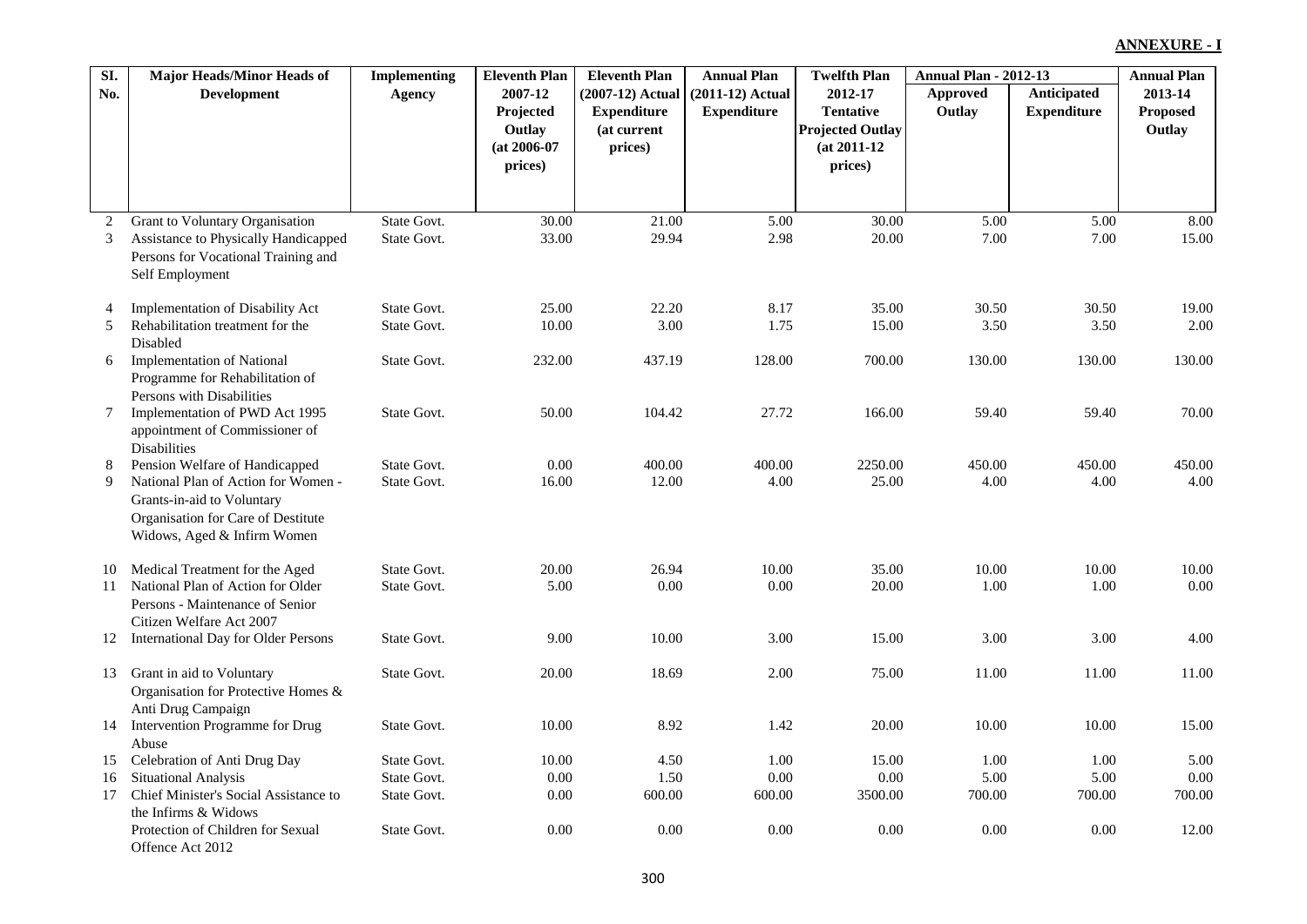**Approved Outlay Anticipated Expenditure Eleventh Plan Annual Plan Twelfth Plan Annual Plan - 2012-13 (2007-12) Actual Expenditure (at current prices) Annual Plan (2011-12) Actual Expenditure Twelfth Plan 2012-17 Tentative Projected Outlay (at 2011-12 prices) Annual Plan 2013-14 Proposed Outlay Major Heads/Minor Heads of Development Implementing Agency Eleventh Plan 2007-12 Projected Outlay (at 2006-07 prices) Total Social Justice & Empowerment 490.00 1759.94 1212.11 7021.00 1463.40 1463.40 1490.00 General Scheme** 18 Headquarters Organisation State Govt. 130.00 241.51 83.16 250.00 34.00 34.00 30.00 19 District Social Welfare Officer State Govt. 120.00 236.42 59.80 265.00 22.80 22.80 296.00 20 Training capacity building for NGOs and CBOs State Govt. 2.00 0.00 0.00 20.00 0.00 0.00 0.00 21 Training, Research, Seminar & Purchase of Equipments State Govt. 5.00 3.20 0.00 0.00 0.00 0.00 0.00 22 Govt. contribution to MSSWAB State Govt. 35.00 62.10 16.00 80.00 16.00 16.00 18.00 23 Field survey of social problem State Govt. 8.00 6.00 2.00 18.00 4.00 4.00 4.00 24 Establishment of Joint Directorate at Tura State Govt. 100.00 79.92 14.87 120.00 3.80 3.80 2.00 25 Meghalaya Board of WAKFS State Govt. 0.00 3.00 0.00 6.00 1.00 1.00 1.00 **Total General Scheme** State Govt. **400.00 632.15 175.83 759.00 81.60 81.60 351.00 Capital Outlay State Govt.** 26 Construction of State Institute of Social Welfare Development State Govt. 180.00 0.00 0.00 600.00 0.00 0.00 0.00 27 Construction of office building of the Directorate of Social Welfare State Govt. 300.00 231.56 68.76 100.00 236.00 236.00 200.00 28 Construction of DSWO building & staff quarter State Govt. 0.00 17.98 0.00 20.00 0.00 0.00 0.00 29 Purchase of land/constrcution of Joint Directorate of Social Welfare at Tura State Govt. 100.00 0.00 0.00 0.00 0.00 100.00 199.00 199.00 0.00 30 Construction/ Up-gradation/ Maintenance of Anganwadi Centres under ICDS Scheme State Govt. 0.00 0.00 0.00 0.00 0.00 0.00 279.00 31 Construction of Working Women Hostel at Shillong and Tura under SCA State Govt. 0.00 0.00 0.00 0.00 400.00 0.00 100.00 **Total : Capital Outlay** State Govt. **580.00 249.54 68.76 820.00 835.00 435.00 579.00** 32 Grant for extension of school building to Mary Rice Centre for Education, Laitumkhrah (Under Article 275(1) State Govt. 0.00 0.00 74.45 0.00 0.00 0.00 0.00 **TOTAL : SOCIAL SECURITY & 1470.00 2641.63 1531.15 8600.00 2380.00 1980.00 2420.00**

**SI. No.**

**SOCIAL WELFARE**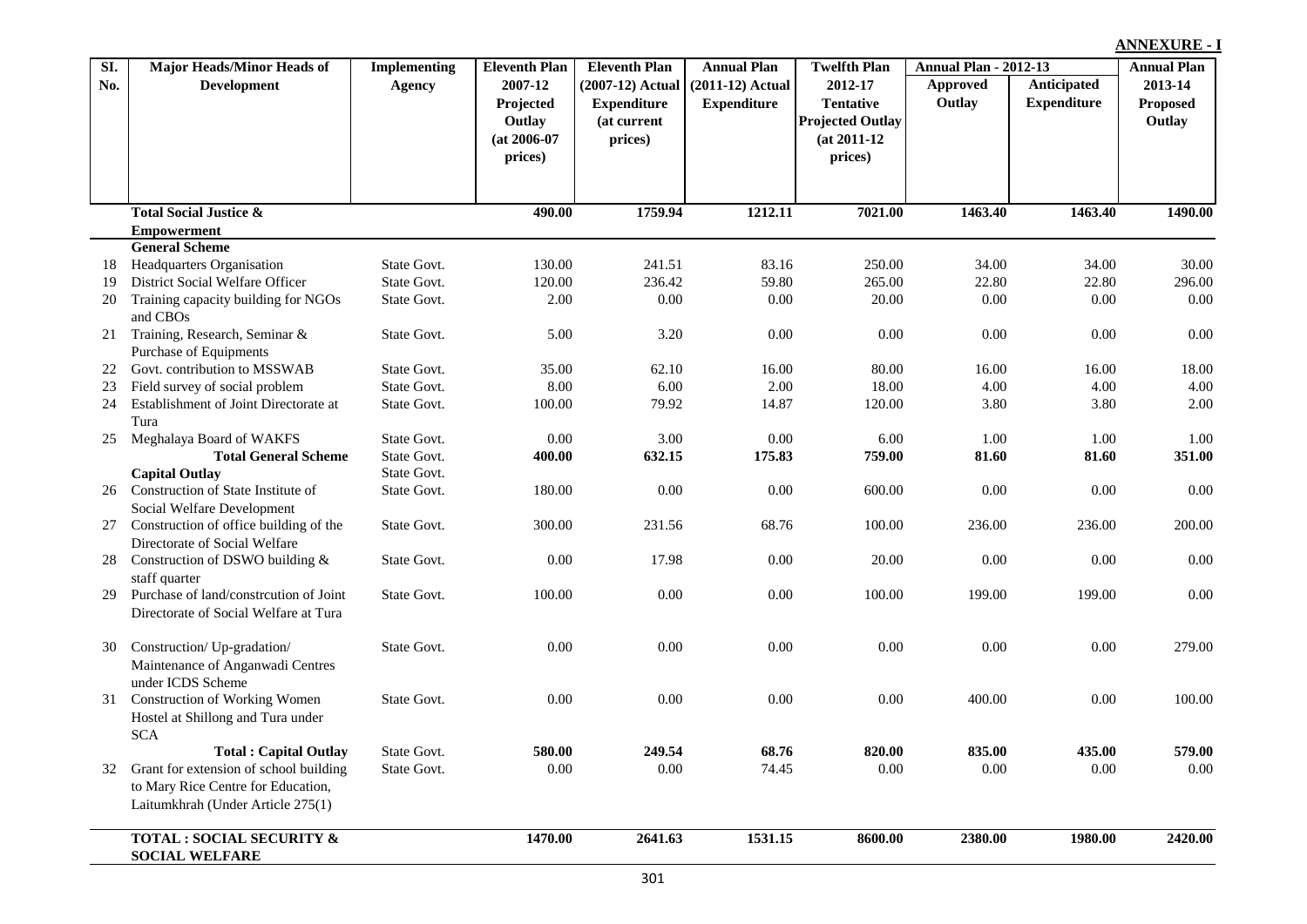| SI.            | <b>Major Heads/Minor Heads of</b>                                                                               | <b>Implementing</b> | <b>Eleventh Plan</b>                | <b>Eleventh Plan</b>                     | <b>Annual Plan</b>                       | <b>Twelfth Plan</b>                                  | <b>Annual Plan - 2012-13</b> |                                   | <b>Annual Plan</b>  |
|----------------|-----------------------------------------------------------------------------------------------------------------|---------------------|-------------------------------------|------------------------------------------|------------------------------------------|------------------------------------------------------|------------------------------|-----------------------------------|---------------------|
| No.            | <b>Development</b>                                                                                              | <b>Agency</b>       | 2007-12<br>Projected                | $(2007-12)$ Actual<br><b>Expenditure</b> | $(2011-12)$ Actual<br><b>Expenditure</b> | 2012-17<br><b>Tentative</b>                          | <b>Approved</b><br>Outlay    | Anticipated<br><b>Expenditure</b> | 2013-14<br>Proposed |
|                |                                                                                                                 |                     | Outlay<br>$(at 2006-07)$<br>prices) | (at current<br>prices)                   |                                          | <b>Projected Outlay</b><br>$(at 2011-12)$<br>prices) |                              |                                   | Outlay              |
| 13             | <b>WOMEN &amp; CHILD</b>                                                                                        |                     |                                     |                                          |                                          |                                                      |                              |                                   |                     |
| $\mathbf{1}$   | <b>DEVELOPMENT</b><br>Grant in aid to Voluntary<br>Organisation working in the field of                         | State Govt.         | 232.00                              | 141.40                                   | 31.40                                    | 250.00                                               | 35.00                        | 35.00                             | 35.00               |
| 2              | child welfare<br>Creche for State Government<br>employees children                                              | State Govt.         | 8.00                                | 3.75                                     | 0.75                                     | 8.00                                                 | 1.00                         | 1.00                              | 1.00                |
| 3              | Incentive awards to Anganwadi<br>Workers                                                                        | State Govt.         | $0.00\,$                            | 0.03                                     | 0.00                                     | 0.00                                                 | $0.00\,$                     | 0.00                              | 0.00                |
| $\overline{4}$ | <b>Integrated Child Development</b><br>Services Scheme                                                          | State Govt.         | 0.00                                | 675.32                                   | 370.96                                   | 980.00                                               | 488.64                       | 488.64                            | 488.43              |
| 5 <sup>5</sup> | Training Programme of the<br>Anganwadi Workers under ICDS<br>Scheme                                             | State Govt.         | $0.00\,$                            | 21.61                                    | 14.76                                    | 25.00                                                | 16.29                        | 16.29                             | 17.00               |
| 6              | Training for Self Employment for<br>Women in need of care and protection                                        | State Govt.         | 100.00                              | 48.44                                    | 8.71                                     | 150.00                                               | 13.85                        | 13.85                             | 11.60               |
| 7              | National Plan of Action on Women<br>Policy & Empowerment                                                        | State Govt.         | 18.00                               | 18.00                                    | 5.00                                     | 25.00                                                | 5.00                         | 5.00                              | 5.00                |
| 8              | Assistance to Voluntary Organisation<br>for setting up training centres for<br>women and care of their children | State Govt.         | 18.00                               | 8.00                                     | 2.00                                     | 0.00                                                 | 4.00                         | 4.00                              | 4.00                |
| 9              | Meghalaya State Commission for<br>Women                                                                         | State Govt.         | 54.00                               | 84.75                                    | 19.30                                    | 100.00                                               | 20.00                        | 20.00                             | 25.00               |
| 10             | Setting up Employment cum income<br>generating units for women NORAD                                            | State Govt.         | 10.00                               | 12.50                                    | 4.50                                     | 45.00                                                | 5.00                         | 5.00                              | 5.00                |
| 11             | Implementation of children Act -<br><b>Establishment of Juvenile Guidance</b>                                   | State Govt.         | 310.00                              | 367.30                                   | 83.79                                    | 417.00                                               | 4.00                         | 4.00                              | 6.40                |
|                | Centre<br>12 Integrated Child Protection Scheme                                                                 | State Govt.         | 0.00                                | 20.99                                    | 17.99                                    | 600.00                                               | 57.22                        | 57.22                             | 46.57               |
| 13             | Implementation of Domestic Violence<br>Act - Establishment of Shelter Home                                      | State Govt.         | 0.00                                | 7.00                                     | 2.00                                     | 100.00                                               | 10.00                        | 10.00                             | 5.00                |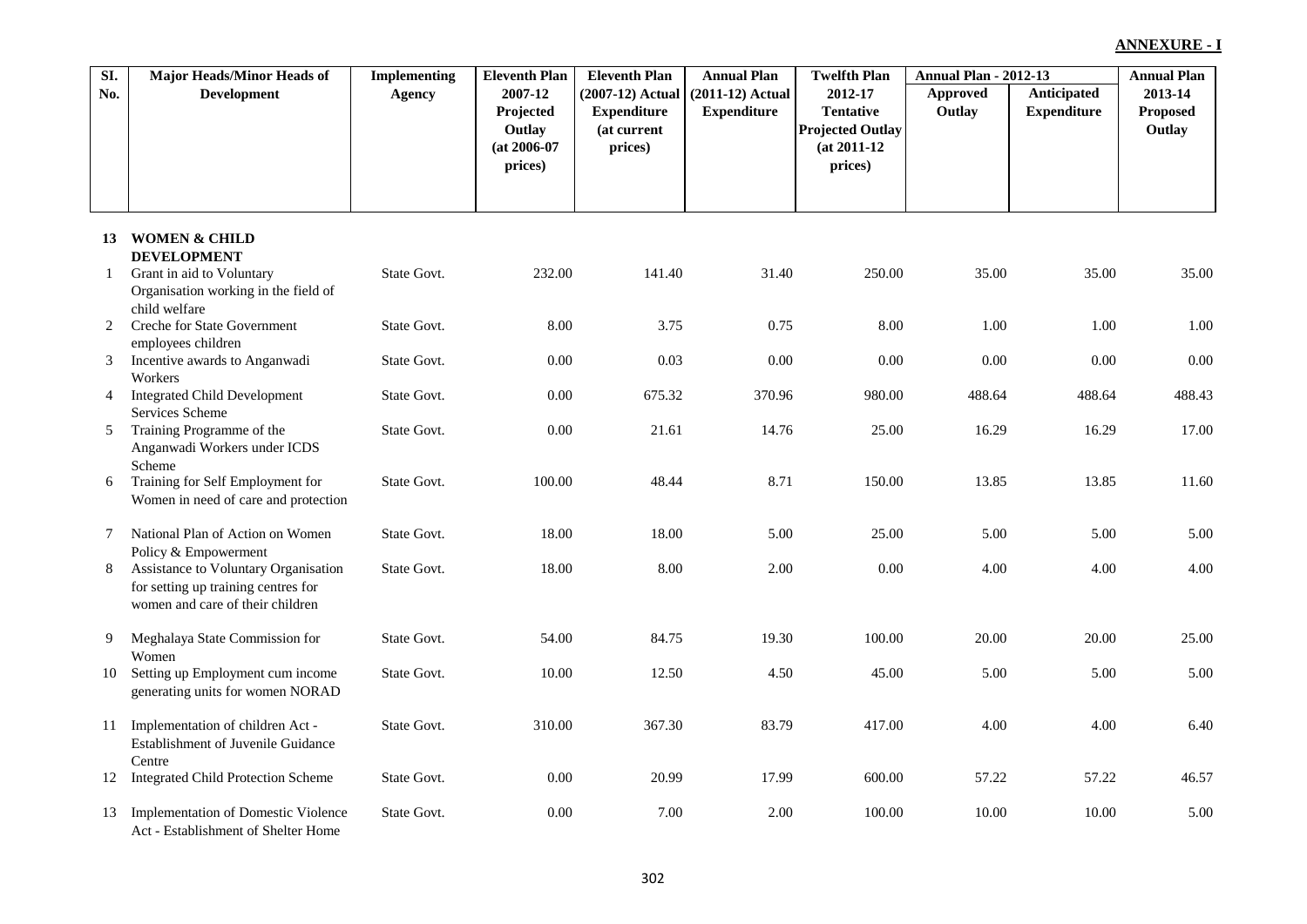| SI. | <b>Major Heads/Minor Heads of</b>            | <b>Implementing</b> | <b>Eleventh Plan</b> | <b>Eleventh Plan</b> | <b>Annual Plan</b> | <b>Twelfth Plan</b>     | <b>Annual Plan - 2012-13</b> |                    | <b>Annual Plan</b> |
|-----|----------------------------------------------|---------------------|----------------------|----------------------|--------------------|-------------------------|------------------------------|--------------------|--------------------|
| No. | <b>Development</b>                           | <b>Agency</b>       | 2007-12              | (2007-12) Actual     | (2011-12) Actual   | 2012-17                 | Approved                     | Anticipated        | 2013-14            |
|     |                                              |                     | Projected            | <b>Expenditure</b>   | <b>Expenditure</b> | <b>Tentative</b>        | Outlay                       | <b>Expenditure</b> | <b>Proposed</b>    |
|     |                                              |                     | Outlay               | (at current          |                    | <b>Projected Outlay</b> |                              |                    | Outlay             |
|     |                                              |                     | $(at 2006-07)$       | prices)              |                    | $(at 2011-12)$          |                              |                    |                    |
|     |                                              |                     | prices)              |                      |                    | prices)                 |                              |                    |                    |
|     |                                              |                     |                      |                      |                    |                         |                              |                    |                    |
|     |                                              |                     |                      |                      |                    |                         |                              |                    |                    |
| 14  | State Commission for Protection of           | State Govt.         | 0.00                 | 0.00                 | 0.00               | 100.00                  | 0.00                         | $\overline{0.00}$  | 10.00              |
|     | Child Rights                                 |                     |                      |                      |                    |                         |                              |                    |                    |
| 15  | Wedding Assistance for orphaned              | State Govt.         | 0.00                 | 0.00                 | 0.00               | 0.00                    | 0.00                         | 0.00               | 500.00             |
|     | Girls<br><b>TOTAL: WOMEN &amp; CHILD</b>     |                     | 750.00               | 1409.09              | 561.16             | 2800.00                 | 660.00                       | 660.00             | 1160.00            |
|     | <b>DEVELOPMENT</b>                           |                     |                      |                      |                    |                         |                              |                    |                    |
|     |                                              |                     |                      |                      |                    |                         |                              |                    |                    |
| 14  | <b>NUTRITION</b>                             |                     |                      |                      |                    |                         |                              |                    |                    |
| 1   | <b>Supplementary Nutrition Programme</b>     | State Govt.         | 300.00               | 314.39               | 94.04              | 500.00                  | 100.00                       | 100.00             | 100.00             |
|     | in Urban Areas (Non-ICDS)                    |                     |                      |                      |                    |                         |                              |                    |                    |
|     |                                              |                     |                      |                      |                    |                         |                              |                    |                    |
| 2   | <b>Supplementary Nutrition Programme</b>     | State Govt.         | 30700.00             | 5294.97              | 706.73             | 7400.00                 | 920.00                       | 920.00             | 920.00             |
|     | for Integrated Child Development             |                     |                      |                      |                    |                         |                              |                    |                    |
|     | Services Scheme                              |                     |                      |                      |                    |                         |                              |                    |                    |
| 3   | Rajiv Gandhi Scheme for                      | State Govt.         | 0.00                 | 206.08               | 206.08             | 1900.00                 | 230.00                       | 230.00             | 230.00             |
|     | <b>Empowerment of Adolescent Girls</b>       |                     |                      |                      |                    |                         |                              |                    |                    |
|     | (RGSEAG) SABLA<br><b>TOTAL: NUTRITION</b>    |                     | 31000.00             | 5815.44              | 1006.85            | 9800.00                 | 1250.00                      | 1250.00            | 1250.00            |
|     | <b>TOTAL: CHAPTER X</b>                      |                     | 341394.00            | 229968.01            | 75463.70           | 841200.00               | 127425.00                    | 108145.00          | 110025.00          |
|     | <b>CHAPTER XI</b>                            |                     |                      |                      |                    |                         |                              |                    |                    |
|     | <b>GENERAL SERVICES</b>                      |                     |                      |                      |                    |                         |                              |                    |                    |
| 1   | <b>JAILS</b>                                 |                     |                      |                      |                    |                         |                              |                    |                    |
|     | Direction & Adminitration                    | <b>State Govt</b>   | 31.00                | 14.56                | 1.00               | 110.00                  | 18.00                        | 16.20              | 10.00              |
| 2   | Land Acquisition/Construction                | <b>State Govt</b>   | 100.00               |                      |                    |                         |                              |                    |                    |
|     | Office of the Inspector General of           |                     |                      |                      |                    |                         |                              |                    |                    |
|     | Prison Department, Prison                    |                     |                      |                      |                    |                         |                              |                    |                    |
| 3   | Strengthening of Jail Security (             | <b>State Govt</b>   | 100.00               | 157.35               | 39.58              | 100.00                  |                              |                    |                    |
|     | Armed Branch)                                |                     |                      |                      |                    |                         |                              |                    |                    |
| 4   | Strengthening of Jail Security (             | <b>State Govt</b>   | 125.00               | 6.38                 | 3.03               | 300.00                  | 30.00                        | 30.00              | 50.00              |
|     | Administration)                              |                     |                      |                      |                    |                         |                              |                    |                    |
| 5   | Purchase of Warden's Uniform                 | <b>State Govt</b>   | 10.00                | 8.89                 | 0.00               | 36.00                   |                              |                    |                    |
| 6   | Jails Maufacture: Manufacture of             | <b>State Govt</b>   | 20.00                | 53.20                | 13.69              | 50.00                   |                              |                    |                    |
| 7   | furnitures<br>Improvement & Modernisation of | <b>State Govt</b>   | 31.00                | 22.80                | 7.07               | 150.00                  | 2.00                         | 2.00               |                    |
|     | <b>Security System</b>                       |                     |                      |                      |                    |                         |                              |                    |                    |
| 8   | Strengthening & Improvement of               | <b>State Govt</b>   | 23.00                | 27.77                | 8.24               | 25.00                   |                              |                    |                    |
|     | Medical care                                 |                     |                      |                      |                    |                         |                              |                    |                    |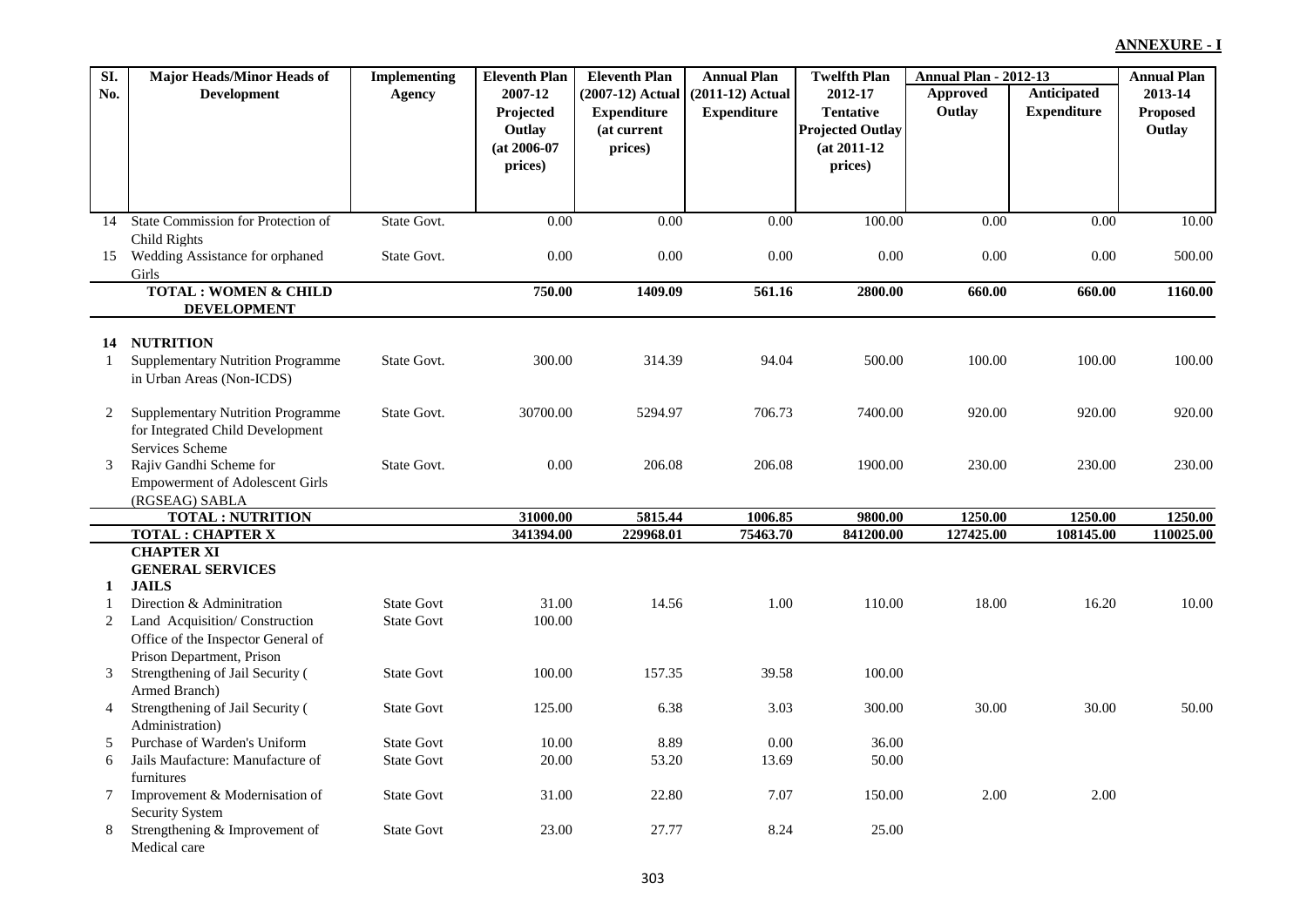| SI.            | <b>Major Heads/Minor Heads of</b>          | <b>Implementing</b> | <b>Eleventh Plan</b> | <b>Eleventh Plan</b> | <b>Annual Plan</b> | <b>Twelfth Plan</b>     | <b>Annual Plan - 2012-13</b> |                    | <b>Annual Plan</b> |
|----------------|--------------------------------------------|---------------------|----------------------|----------------------|--------------------|-------------------------|------------------------------|--------------------|--------------------|
| No.            | <b>Development</b>                         | Agency              | 2007-12              | (2007-12) Actual     | $(2011-12)$ Actual | 2012-17                 | Approved                     | Anticipated        | 2013-14            |
|                |                                            |                     | Projected            | <b>Expenditure</b>   | <b>Expenditure</b> | <b>Tentative</b>        | Outlay                       | <b>Expenditure</b> | Proposed           |
|                |                                            |                     | Outlay               | (at current          |                    | <b>Projected Outlay</b> |                              |                    | Outlay             |
|                |                                            |                     | $(at 2006-07)$       | prices)              |                    | $(at 2011-12)$          |                              |                    |                    |
|                |                                            |                     | prices)              |                      |                    | prices)                 |                              |                    |                    |
|                |                                            |                     |                      |                      |                    |                         |                              |                    |                    |
|                |                                            |                     |                      |                      |                    |                         |                              |                    |                    |
| 9              | <b>Strengthening of Jail Services</b>      | <b>State Govt</b>   | $\overline{5.00}$    | 9.66                 | 8.11               | 180.00                  | 60.00                        | 60.00              | 60.00              |
|                | including Training and Training            |                     |                      |                      |                    |                         |                              |                    |                    |
|                | Equipment                                  |                     |                      |                      |                    |                         |                              |                    |                    |
| 10             | Improvement of Jails in the State          | <b>State Govt</b>   |                      |                      |                    |                         |                              |                    |                    |
|                | Setting up of Poultry & Pigerry Units      |                     |                      |                      |                    |                         |                              |                    |                    |
|                |                                            |                     |                      |                      |                    |                         |                              |                    |                    |
| 11             | Facilities to Jail inmates                 | <b>State Govt</b>   | 5.00                 | 1.00                 | 0.00               | 14.00                   |                              |                    |                    |
| 12             | Construction works taken up by PWD         | <b>State Govt</b>   | 1050.00              | 439.91               | 9.71               | 1035.00                 | 140.00                       | 81.80              | 130.00             |
|                |                                            |                     |                      |                      |                    |                         |                              |                    |                    |
|                | <b>TOTAL: JAILS</b>                        |                     | 1500.00              | 741.52               | 90.43              | 2000.00                 | 250.00                       | 190.00             | 250.00             |
| $\overline{2}$ | PRINTING & STATIONERY                      |                     |                      |                      |                    |                         |                              |                    |                    |
| 1              | <b>Govt. Press</b>                         |                     |                      |                      |                    |                         |                              |                    |                    |
|                | Direction & Administration                 | <b>State Govt</b>   |                      |                      |                    |                         |                              |                    |                    |
| a              | Salaries                                   |                     | 200.00               | 290.32               | 69.15              | 50.00                   | 10.00                        | 10.00              | 10.00              |
| b              | Office Expenses                            |                     | 330.00               | 338.00               | 88.00              | 450.00                  | 70.00                        | 70.00              | 60.00              |
| $\mathbf c$    | <b>Domestic Travel Expenses</b>            |                     | 30.00                | 4.00                 | 1.99               | 10.00                   |                              |                    | 2.00               |
| d              | Supplies & Materials                       |                     |                      |                      |                    | 50.00                   |                              |                    |                    |
|                | Govt. Press, Jowai                         |                     |                      |                      |                    |                         |                              |                    |                    |
| e              | Office Expenses                            |                     |                      |                      | 50.00              | 50.00                   |                              |                    |                    |
| 2              | Capital Outlay on Printing &               | <b>State Govt</b>   |                      |                      |                    |                         |                              |                    |                    |
|                | <b>Stationery Machineries &amp;</b>        |                     |                      |                      |                    |                         |                              |                    |                    |
|                | <b>Equipments/Tools and Plants</b>         |                     |                      |                      |                    |                         |                              |                    |                    |
| a              | Purchase of Motor Vehicle                  |                     | 20.00                |                      |                    | 40.00                   | 5.00                         | 5.00               | 25.00              |
| b              | Machineries & Equipment                    |                     | 340.00               | 317.00               | 130.00             | 950.00                  | 100.00                       | 115.00             | 88.00              |
| 3              | <b>Capital Outlay on Housing</b>           | <b>State Govt</b>   |                      |                      |                    |                         |                              |                    |                    |
| a              | Govt. Residential Building for             |                     |                      |                      |                    |                         |                              |                    |                    |
|                | Stationery Wings at Govt. Branch           |                     |                      |                      |                    |                         |                              |                    |                    |
|                | Press, Tura                                |                     |                      |                      |                    |                         |                              |                    |                    |
| $\mathbf b$    | <b>Construction of Additional Building</b> |                     | 60.00                | 48.00                |                    |                         |                              |                    |                    |
|                | for Stationery wing at Govt. Branch        |                     |                      |                      |                    |                         |                              |                    |                    |
|                | Press, Tura.                               |                     |                      |                      |                    |                         |                              |                    |                    |
| $\mathbf{C}$   | <b>Construction of Boundary Wall</b>       |                     | 20.00                | 14.00                |                    |                         |                              |                    |                    |
|                | around Office Complex at Govt.             |                     |                      |                      |                    |                         |                              |                    |                    |
|                | Branch Press, Tura.                        |                     |                      |                      |                    |                         |                              |                    |                    |
| 4              | <b>Capital Outlay on Housing-Govt.</b>     | <b>State Govt</b>   |                      |                      |                    |                         |                              |                    |                    |
|                | <b>Residential Building</b>                |                     |                      |                      |                    |                         |                              |                    |                    |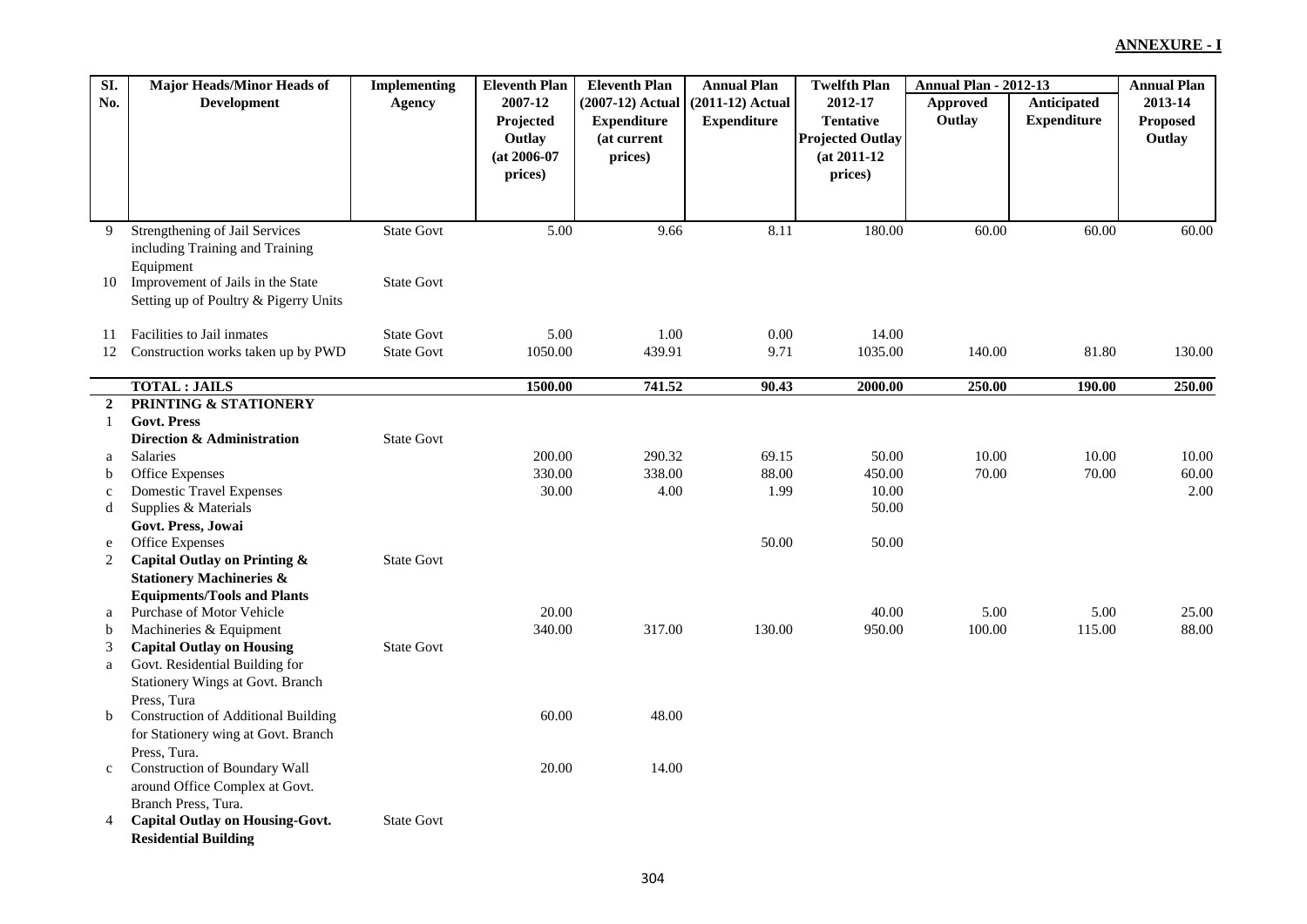| Anticipated<br>2007-12<br>(2007-12) Actual<br>$(2011-12)$ Actual<br>2012-17<br>2013-14<br>No.<br><b>Development</b><br><b>Agency</b><br><b>Approved</b><br>Outlay<br><b>Expenditure</b><br>Projected<br><b>Tentative</b><br><b>Proposed</b><br><b>Expenditure</b><br><b>Expenditure</b><br>Outlay<br>Outlay<br>(at current<br><b>Projected Outlay</b><br>$(at 2006-07)$<br>prices)<br>$(at 2011-12)$<br>prices)<br>prices)<br>Construction of Office Building to<br>80.00<br>a<br>House the Press and Stationery Stores<br>at Jowai.<br>5.00<br>Construction of Boundary Wall<br>b<br>around Office Complex at Jowai<br><b>Construction of Residential Quarters</b><br>80.00<br>$\mathbf{c}$<br>for Govt. Press and Stationery Stores<br>at Jowai.<br>5.00<br>Construction of Boundary Wall<br>d<br>around Residential Quarters for Govt.<br>Press and Stationery Stores at Jowai.<br>5.00<br>Construction of Addl. Office Building<br>e<br>with light materials over the existing<br>Structure at Shillong.<br>Renovation/Repairing/Maintenance<br>5.00<br>$\mathbf{f}$<br>of Residential Quarters and Office<br>Building at Govt. Branch Press, Tura.<br>40.00<br>Construction of Officers Quarters at<br>$\mathbf{g}$<br>Govt. Branch Press, Tura.<br><b>TOTAL</b> (1-4)<br>1000.00<br>1011.32<br>339.14<br>1820.00<br>185.00<br>200.00<br>185.00<br><b>Meghalaya Legislative Assembly</b><br><b>Press</b><br>Stationery & Printing -Government<br>200.00<br>25.08<br>35.00<br>35.00<br>5<br><b>State Govt</b><br>131.85<br>315.00<br>38.50<br>Presses<br>Capital Outlay on Stationery &<br><b>State Govt</b><br>300.00<br>265.37<br>75.00<br>415.00<br>80.00<br>80.00<br>6 | SI. | <b>Major Heads/Minor Heads of</b> | <b>Implementing</b> | <b>Eleventh Plan</b> | <b>Eleventh Plan</b> | <b>Annual Plan</b> | <b>Twelfth Plan</b> | <b>Annual Plan - 2012-13</b> | <b>Annual Plan</b> |
|--------------------------------------------------------------------------------------------------------------------------------------------------------------------------------------------------------------------------------------------------------------------------------------------------------------------------------------------------------------------------------------------------------------------------------------------------------------------------------------------------------------------------------------------------------------------------------------------------------------------------------------------------------------------------------------------------------------------------------------------------------------------------------------------------------------------------------------------------------------------------------------------------------------------------------------------------------------------------------------------------------------------------------------------------------------------------------------------------------------------------------------------------------------------------------------------------------------------------------------------------------------------------------------------------------------------------------------------------------------------------------------------------------------------------------------------------------------------------------------------------------------------------------------------------------------------------------------------------------------------------------------------------------------------------------|-----|-----------------------------------|---------------------|----------------------|----------------------|--------------------|---------------------|------------------------------|--------------------|
|                                                                                                                                                                                                                                                                                                                                                                                                                                                                                                                                                                                                                                                                                                                                                                                                                                                                                                                                                                                                                                                                                                                                                                                                                                                                                                                                                                                                                                                                                                                                                                                                                                                                                |     |                                   |                     |                      |                      |                    |                     |                              |                    |
|                                                                                                                                                                                                                                                                                                                                                                                                                                                                                                                                                                                                                                                                                                                                                                                                                                                                                                                                                                                                                                                                                                                                                                                                                                                                                                                                                                                                                                                                                                                                                                                                                                                                                |     |                                   |                     |                      |                      |                    |                     |                              |                    |
|                                                                                                                                                                                                                                                                                                                                                                                                                                                                                                                                                                                                                                                                                                                                                                                                                                                                                                                                                                                                                                                                                                                                                                                                                                                                                                                                                                                                                                                                                                                                                                                                                                                                                |     |                                   |                     |                      |                      |                    |                     |                              |                    |
|                                                                                                                                                                                                                                                                                                                                                                                                                                                                                                                                                                                                                                                                                                                                                                                                                                                                                                                                                                                                                                                                                                                                                                                                                                                                                                                                                                                                                                                                                                                                                                                                                                                                                |     |                                   |                     |                      |                      |                    |                     |                              |                    |
|                                                                                                                                                                                                                                                                                                                                                                                                                                                                                                                                                                                                                                                                                                                                                                                                                                                                                                                                                                                                                                                                                                                                                                                                                                                                                                                                                                                                                                                                                                                                                                                                                                                                                |     |                                   |                     |                      |                      |                    |                     |                              |                    |
|                                                                                                                                                                                                                                                                                                                                                                                                                                                                                                                                                                                                                                                                                                                                                                                                                                                                                                                                                                                                                                                                                                                                                                                                                                                                                                                                                                                                                                                                                                                                                                                                                                                                                |     |                                   |                     |                      |                      |                    |                     |                              |                    |
|                                                                                                                                                                                                                                                                                                                                                                                                                                                                                                                                                                                                                                                                                                                                                                                                                                                                                                                                                                                                                                                                                                                                                                                                                                                                                                                                                                                                                                                                                                                                                                                                                                                                                |     |                                   |                     |                      |                      |                    |                     |                              |                    |
|                                                                                                                                                                                                                                                                                                                                                                                                                                                                                                                                                                                                                                                                                                                                                                                                                                                                                                                                                                                                                                                                                                                                                                                                                                                                                                                                                                                                                                                                                                                                                                                                                                                                                |     |                                   |                     |                      |                      |                    |                     |                              |                    |
|                                                                                                                                                                                                                                                                                                                                                                                                                                                                                                                                                                                                                                                                                                                                                                                                                                                                                                                                                                                                                                                                                                                                                                                                                                                                                                                                                                                                                                                                                                                                                                                                                                                                                |     |                                   |                     |                      |                      |                    |                     |                              |                    |
|                                                                                                                                                                                                                                                                                                                                                                                                                                                                                                                                                                                                                                                                                                                                                                                                                                                                                                                                                                                                                                                                                                                                                                                                                                                                                                                                                                                                                                                                                                                                                                                                                                                                                |     |                                   |                     |                      |                      |                    |                     |                              |                    |
|                                                                                                                                                                                                                                                                                                                                                                                                                                                                                                                                                                                                                                                                                                                                                                                                                                                                                                                                                                                                                                                                                                                                                                                                                                                                                                                                                                                                                                                                                                                                                                                                                                                                                |     |                                   |                     |                      |                      |                    |                     |                              |                    |
|                                                                                                                                                                                                                                                                                                                                                                                                                                                                                                                                                                                                                                                                                                                                                                                                                                                                                                                                                                                                                                                                                                                                                                                                                                                                                                                                                                                                                                                                                                                                                                                                                                                                                |     |                                   |                     |                      |                      |                    |                     |                              |                    |
|                                                                                                                                                                                                                                                                                                                                                                                                                                                                                                                                                                                                                                                                                                                                                                                                                                                                                                                                                                                                                                                                                                                                                                                                                                                                                                                                                                                                                                                                                                                                                                                                                                                                                |     |                                   |                     |                      |                      |                    |                     |                              |                    |
|                                                                                                                                                                                                                                                                                                                                                                                                                                                                                                                                                                                                                                                                                                                                                                                                                                                                                                                                                                                                                                                                                                                                                                                                                                                                                                                                                                                                                                                                                                                                                                                                                                                                                |     |                                   |                     |                      |                      |                    |                     |                              |                    |
|                                                                                                                                                                                                                                                                                                                                                                                                                                                                                                                                                                                                                                                                                                                                                                                                                                                                                                                                                                                                                                                                                                                                                                                                                                                                                                                                                                                                                                                                                                                                                                                                                                                                                |     |                                   |                     |                      |                      |                    |                     |                              |                    |
|                                                                                                                                                                                                                                                                                                                                                                                                                                                                                                                                                                                                                                                                                                                                                                                                                                                                                                                                                                                                                                                                                                                                                                                                                                                                                                                                                                                                                                                                                                                                                                                                                                                                                |     |                                   |                     |                      |                      |                    |                     |                              |                    |
|                                                                                                                                                                                                                                                                                                                                                                                                                                                                                                                                                                                                                                                                                                                                                                                                                                                                                                                                                                                                                                                                                                                                                                                                                                                                                                                                                                                                                                                                                                                                                                                                                                                                                |     |                                   |                     |                      |                      |                    |                     |                              |                    |
|                                                                                                                                                                                                                                                                                                                                                                                                                                                                                                                                                                                                                                                                                                                                                                                                                                                                                                                                                                                                                                                                                                                                                                                                                                                                                                                                                                                                                                                                                                                                                                                                                                                                                |     |                                   |                     |                      |                      |                    |                     |                              |                    |
|                                                                                                                                                                                                                                                                                                                                                                                                                                                                                                                                                                                                                                                                                                                                                                                                                                                                                                                                                                                                                                                                                                                                                                                                                                                                                                                                                                                                                                                                                                                                                                                                                                                                                |     |                                   |                     |                      |                      |                    |                     |                              |                    |
|                                                                                                                                                                                                                                                                                                                                                                                                                                                                                                                                                                                                                                                                                                                                                                                                                                                                                                                                                                                                                                                                                                                                                                                                                                                                                                                                                                                                                                                                                                                                                                                                                                                                                |     |                                   |                     |                      |                      |                    |                     |                              |                    |
|                                                                                                                                                                                                                                                                                                                                                                                                                                                                                                                                                                                                                                                                                                                                                                                                                                                                                                                                                                                                                                                                                                                                                                                                                                                                                                                                                                                                                                                                                                                                                                                                                                                                                |     |                                   |                     |                      |                      |                    |                     |                              |                    |
|                                                                                                                                                                                                                                                                                                                                                                                                                                                                                                                                                                                                                                                                                                                                                                                                                                                                                                                                                                                                                                                                                                                                                                                                                                                                                                                                                                                                                                                                                                                                                                                                                                                                                |     |                                   |                     |                      |                      |                    |                     |                              |                    |
|                                                                                                                                                                                                                                                                                                                                                                                                                                                                                                                                                                                                                                                                                                                                                                                                                                                                                                                                                                                                                                                                                                                                                                                                                                                                                                                                                                                                                                                                                                                                                                                                                                                                                |     |                                   |                     |                      |                      |                    |                     |                              |                    |
|                                                                                                                                                                                                                                                                                                                                                                                                                                                                                                                                                                                                                                                                                                                                                                                                                                                                                                                                                                                                                                                                                                                                                                                                                                                                                                                                                                                                                                                                                                                                                                                                                                                                                |     |                                   |                     |                      |                      |                    |                     |                              |                    |
|                                                                                                                                                                                                                                                                                                                                                                                                                                                                                                                                                                                                                                                                                                                                                                                                                                                                                                                                                                                                                                                                                                                                                                                                                                                                                                                                                                                                                                                                                                                                                                                                                                                                                |     |                                   |                     |                      |                      |                    |                     |                              |                    |
|                                                                                                                                                                                                                                                                                                                                                                                                                                                                                                                                                                                                                                                                                                                                                                                                                                                                                                                                                                                                                                                                                                                                                                                                                                                                                                                                                                                                                                                                                                                                                                                                                                                                                |     |                                   |                     |                      |                      |                    |                     |                              |                    |
|                                                                                                                                                                                                                                                                                                                                                                                                                                                                                                                                                                                                                                                                                                                                                                                                                                                                                                                                                                                                                                                                                                                                                                                                                                                                                                                                                                                                                                                                                                                                                                                                                                                                                |     |                                   |                     |                      |                      |                    |                     |                              |                    |
|                                                                                                                                                                                                                                                                                                                                                                                                                                                                                                                                                                                                                                                                                                                                                                                                                                                                                                                                                                                                                                                                                                                                                                                                                                                                                                                                                                                                                                                                                                                                                                                                                                                                                |     |                                   |                     |                      |                      |                    |                     |                              |                    |
|                                                                                                                                                                                                                                                                                                                                                                                                                                                                                                                                                                                                                                                                                                                                                                                                                                                                                                                                                                                                                                                                                                                                                                                                                                                                                                                                                                                                                                                                                                                                                                                                                                                                                |     |                                   |                     |                      |                      |                    |                     |                              |                    |
|                                                                                                                                                                                                                                                                                                                                                                                                                                                                                                                                                                                                                                                                                                                                                                                                                                                                                                                                                                                                                                                                                                                                                                                                                                                                                                                                                                                                                                                                                                                                                                                                                                                                                |     |                                   |                     |                      |                      |                    |                     |                              |                    |
|                                                                                                                                                                                                                                                                                                                                                                                                                                                                                                                                                                                                                                                                                                                                                                                                                                                                                                                                                                                                                                                                                                                                                                                                                                                                                                                                                                                                                                                                                                                                                                                                                                                                                |     |                                   |                     |                      |                      |                    |                     |                              | 71.00              |
|                                                                                                                                                                                                                                                                                                                                                                                                                                                                                                                                                                                                                                                                                                                                                                                                                                                                                                                                                                                                                                                                                                                                                                                                                                                                                                                                                                                                                                                                                                                                                                                                                                                                                |     | Printing                          |                     |                      |                      |                    |                     |                              |                    |
| Capital Outlay on Housing - General<br><b>State Govt</b><br>50.00<br>7                                                                                                                                                                                                                                                                                                                                                                                                                                                                                                                                                                                                                                                                                                                                                                                                                                                                                                                                                                                                                                                                                                                                                                                                                                                                                                                                                                                                                                                                                                                                                                                                         |     |                                   |                     |                      |                      |                    |                     |                              | 5.50               |
| Pool Accommodation                                                                                                                                                                                                                                                                                                                                                                                                                                                                                                                                                                                                                                                                                                                                                                                                                                                                                                                                                                                                                                                                                                                                                                                                                                                                                                                                                                                                                                                                                                                                                                                                                                                             |     |                                   |                     |                      |                      |                    |                     |                              |                    |
| TOTAL $(5-7)$<br>397.22<br>115.00<br>500.00<br>100.08<br>780.00<br>115.00                                                                                                                                                                                                                                                                                                                                                                                                                                                                                                                                                                                                                                                                                                                                                                                                                                                                                                                                                                                                                                                                                                                                                                                                                                                                                                                                                                                                                                                                                                                                                                                                      |     |                                   |                     |                      |                      |                    |                     |                              | 115.00             |
| 1500.00<br>439.22<br>300.00<br>1408.54<br>2600.00<br>315.00<br><b>TOTAL: Printing &amp; Stationery</b>                                                                                                                                                                                                                                                                                                                                                                                                                                                                                                                                                                                                                                                                                                                                                                                                                                                                                                                                                                                                                                                                                                                                                                                                                                                                                                                                                                                                                                                                                                                                                                         |     |                                   |                     |                      |                      |                    |                     |                              | 300.00             |
| <b>Public Works (GAD Buildings)</b><br><b>State Govt</b><br>13386.00<br>12286.13<br>1580.95<br>19700.00<br>7070.00<br>6490.00<br>3                                                                                                                                                                                                                                                                                                                                                                                                                                                                                                                                                                                                                                                                                                                                                                                                                                                                                                                                                                                                                                                                                                                                                                                                                                                                                                                                                                                                                                                                                                                                             |     |                                   |                     |                      |                      |                    |                     |                              | 7800.00            |
| <b>Other Administrative Services</b><br>4                                                                                                                                                                                                                                                                                                                                                                                                                                                                                                                                                                                                                                                                                                                                                                                                                                                                                                                                                                                                                                                                                                                                                                                                                                                                                                                                                                                                                                                                                                                                                                                                                                      |     |                                   |                     |                      |                      |                    |                     |                              |                    |
| State Govt.<br>150.00<br>864.50<br>450.00<br>4400.00<br>Training (MATI)<br>650.00<br>550.00<br>(i)<br>Fire Protection                                                                                                                                                                                                                                                                                                                                                                                                                                                                                                                                                                                                                                                                                                                                                                                                                                                                                                                                                                                                                                                                                                                                                                                                                                                                                                                                                                                                                                                                                                                                                          |     |                                   |                     |                      |                      |                    |                     |                              | 700.00             |
| (ii)<br>Direction & Administration<br>1500.00<br>133.84<br>1400.00<br>0.00<br>0.00<br>State Govt.<br>1103.98<br>$\mathbf{1}$                                                                                                                                                                                                                                                                                                                                                                                                                                                                                                                                                                                                                                                                                                                                                                                                                                                                                                                                                                                                                                                                                                                                                                                                                                                                                                                                                                                                                                                                                                                                                   |     |                                   |                     |                      |                      |                    |                     |                              | 0.00               |
| 130.00<br>2<br>State Govt.<br>74.00<br>130.00<br>Modernization of Fire Services                                                                                                                                                                                                                                                                                                                                                                                                                                                                                                                                                                                                                                                                                                                                                                                                                                                                                                                                                                                                                                                                                                                                                                                                                                                                                                                                                                                                                                                                                                                                                                                                |     |                                   |                     |                      |                      |                    |                     |                              | 70.20              |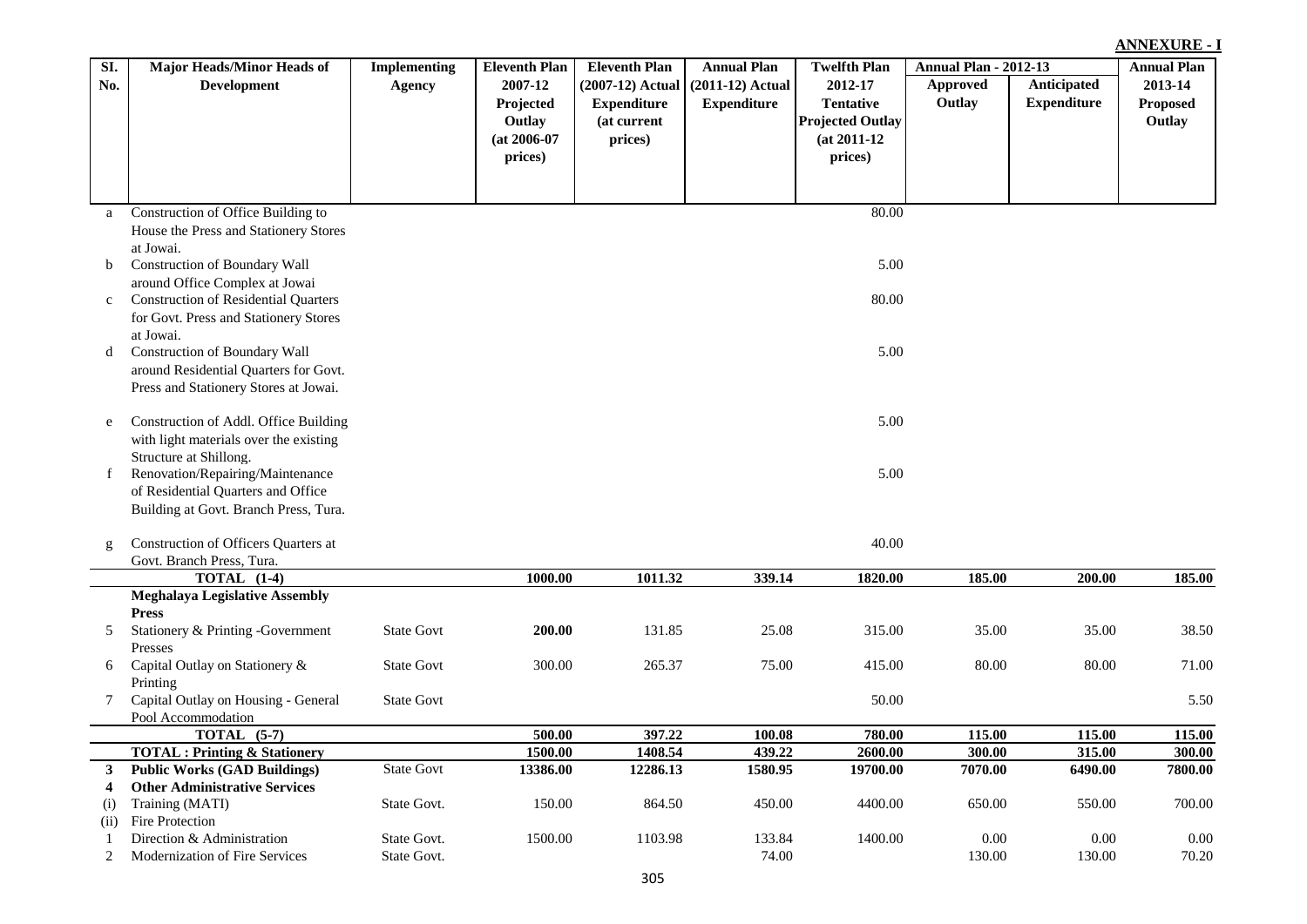| SI.          | <b>Major Heads/Minor Heads of</b>                            | <b>Implementing</b> | <b>Eleventh Plan</b>                                        | <b>Eleventh Plan</b>                                               | <b>Annual Plan</b>                       | <b>Twelfth Plan</b>                                                                 | <b>Annual Plan - 2012-13</b> |                                   | <b>Annual Plan</b>                   |
|--------------|--------------------------------------------------------------|---------------------|-------------------------------------------------------------|--------------------------------------------------------------------|------------------------------------------|-------------------------------------------------------------------------------------|------------------------------|-----------------------------------|--------------------------------------|
| No.          | <b>Development</b>                                           | <b>Agency</b>       | 2007-12<br>Projected<br>Outlay<br>$(at 2006-07)$<br>prices) | $(2007-12)$ Actual<br><b>Expenditure</b><br>(at current<br>prices) | $(2011-12)$ Actual<br><b>Expenditure</b> | 2012-17<br><b>Tentative</b><br><b>Projected Outlay</b><br>$(at 2011-12)$<br>prices) | <b>Approved</b><br>Outlay    | Anticipated<br><b>Expenditure</b> | 2013-14<br><b>Proposed</b><br>Outlay |
|              | Procurement of Fire Fighting                                 | State Govt.         |                                                             |                                                                    | 49.99                                    |                                                                                     | 50.00                        | 50.00                             | 80.00                                |
|              | Equipment                                                    |                     |                                                             |                                                                    |                                          |                                                                                     |                              |                                   |                                      |
| 4            | Land Acquisition                                             | State Govt.         |                                                             |                                                                    |                                          |                                                                                     | 50.00                        | 25.00                             | 50.00                                |
| 5            | Construction & Maintenance of                                | State Govt.         |                                                             |                                                                    | 30.00                                    |                                                                                     | 130.00                       | 130.00                            | 199.80                               |
|              | Department Non-Residential                                   |                     |                                                             |                                                                    |                                          |                                                                                     |                              |                                   |                                      |
|              | <b>Building</b>                                              |                     |                                                             |                                                                    |                                          |                                                                                     |                              |                                   |                                      |
|              | <b>Total: Fire Protection</b>                                |                     | 1500.00                                                     | 1103.98                                                            | 287.83                                   | 1400.00                                                                             | 360.00                       | 335.00                            | 400.00                               |
| 'iii)        | <b>Police Functional &amp; Administrative Buildings</b>      |                     |                                                             |                                                                    |                                          |                                                                                     |                              |                                   |                                      |
|              | <b>State Police-</b>                                         |                     |                                                             |                                                                    |                                          |                                                                                     |                              |                                   |                                      |
| $\mathbf{1}$ | Construction of Administrative                               | State Govt.         | 1500.00                                                     | 638.31                                                             | 150.00                                   | 1000.00                                                                             | 350.00                       | 350.00                            | 460.00                               |
|              | buildings for State Police/Police                            |                     |                                                             |                                                                    |                                          |                                                                                     |                              |                                   |                                      |
| 2            | Station and outpost<br><b>Construction of Administrative</b> | State Govt.         |                                                             | 3.53                                                               | 3.53                                     | 800.00                                                                              | 0.00                         | 0.00                              | 0.00                                 |
|              | buildings for State Police/Police                            |                     |                                                             |                                                                    |                                          |                                                                                     |                              |                                   |                                      |
|              | Station/Outpost under Modernisation                          |                     |                                                             |                                                                    |                                          |                                                                                     |                              |                                   |                                      |
|              | of State Police Force-                                       |                     |                                                             |                                                                    |                                          |                                                                                     |                              |                                   |                                      |
|              |                                                              |                     |                                                             |                                                                    |                                          |                                                                                     |                              |                                   |                                      |
|              | <b>Special Police-</b>                                       |                     |                                                             |                                                                    |                                          |                                                                                     |                              |                                   |                                      |
| 3            | <b>Construction of Administrative</b>                        | State Govt.         |                                                             | 375.30                                                             | 96.47                                    | 1000.00                                                                             | 90.00                        | 90.00                             | 200.00                               |
|              | buildings for Police Battalion.                              |                     |                                                             |                                                                    |                                          |                                                                                     |                              |                                   |                                      |
| 4            | <b>Construction of Administrative</b>                        | State Govt.         |                                                             |                                                                    |                                          | 500.00                                                                              | 0.00                         | 0.00                              | 0.00                                 |
|              | buildings for Battalion under                                |                     |                                                             |                                                                    |                                          |                                                                                     |                              |                                   |                                      |
|              | Modemisetion of State Delice Force                           |                     |                                                             |                                                                    |                                          |                                                                                     |                              |                                   |                                      |

| 5     | Construction & Maintenance of<br>Department Non-Residential<br>Building | State Govt. |         |         | 30.00   |          | 130.00  | 130.00  | 199.80  |
|-------|-------------------------------------------------------------------------|-------------|---------|---------|---------|----------|---------|---------|---------|
|       | <b>Total: Fire Protection</b>                                           |             | 1500.00 | 1103.98 | 287.83  | 1400.00  | 360.00  | 335.00  | 400.00  |
| (iii) | <b>Police Functional &amp; Administrative Buildings</b>                 |             |         |         |         |          |         |         |         |
|       | <b>State Police-</b>                                                    |             |         |         |         |          |         |         |         |
|       | Construction of Administrative                                          | State Govt. | 1500.00 | 638.31  | 150.00  | 1000.00  | 350.00  | 350.00  | 460.00  |
|       | buildings for State Police/Police                                       |             |         |         |         |          |         |         |         |
|       | Station and outpost                                                     |             |         |         |         |          |         |         |         |
| 2     | <b>Construction of Administrative</b>                                   | State Govt. |         | 3.53    | 3.53    | 800.00   | 0.00    | 0.00    | 0.00    |
|       | buildings for State Police/Police                                       |             |         |         |         |          |         |         |         |
|       | Station/Outpost under Modernisation                                     |             |         |         |         |          |         |         |         |
|       | of State Police Force-                                                  |             |         |         |         |          |         |         |         |
|       | <b>Special Police-</b>                                                  |             |         |         |         |          |         |         |         |
| 3     | Construction of Administrative                                          | State Govt. |         | 375.30  | 96.47   | 1000.00  | 90.00   | 90.00   | 200.00  |
|       | buildings for Police Battalion.                                         |             |         |         |         |          |         |         |         |
| 4     | Construction of Administrative                                          | State Govt. |         |         |         | 500.00   | 0.00    | 0.00    | 0.00    |
|       | buildings for Battalion under                                           |             |         |         |         |          |         |         |         |
|       | Modernisation of State Police Force.                                    |             |         |         |         |          |         |         |         |
| 5     | Amount to be Budgetted by PWD for                                       | State Govt. |         | 108.82  | 20.00   | 500.00   | 50.00   | 50.00   | 30.00   |
|       | Construction of Police buildings                                        |             |         |         |         |          |         |         |         |
| 6     | Upgradaion of Standard of Admn.                                         | State Govt. |         | 1250.00 | 1250.00 | 5000.00  | 1250.00 | 1250.00 | 1250.00 |
|       | Recommended by the 13h Finance                                          |             |         |         |         |          |         |         |         |
|       | Commission.                                                             |             |         |         |         |          |         |         |         |
|       | Setting up of DNA Unit                                                  | State Govt. |         | 0.00    | 0.00    | 0.00     | 60.00   | 60.00   | 60.00   |
|       | <b>TOTAL: Police Functional &amp;</b>                                   |             | 1500.00 | 2375.96 | 1520.00 | 8800.00  | 1800.00 | 1800.00 | 2000.00 |
|       | <b>Admn Bldgs</b>                                                       |             |         |         |         |          |         |         |         |
| (iv)  | Judiciary Buildings                                                     | State Govt. | 1200.00 | 924.91  | 264.29  | 1900.00  | 250.00  | 250.00  | 270.00  |
| (v)   | Home Guards & Civil Defence                                             | State Govt. | 2500.00 | 743.11  | 283.11  | 3100.00  | 500.00  | 460.00  | 535.00  |
| (vi)  | State Legislative Assembly Building                                     | State Govt. | 2500.00 | 25.00   | 0.00    | 25664.00 | 2000.00 | 2000.00 | 500.00  |
|       |                                                                         |             |         |         |         |          |         |         |         |

**SI. No.**